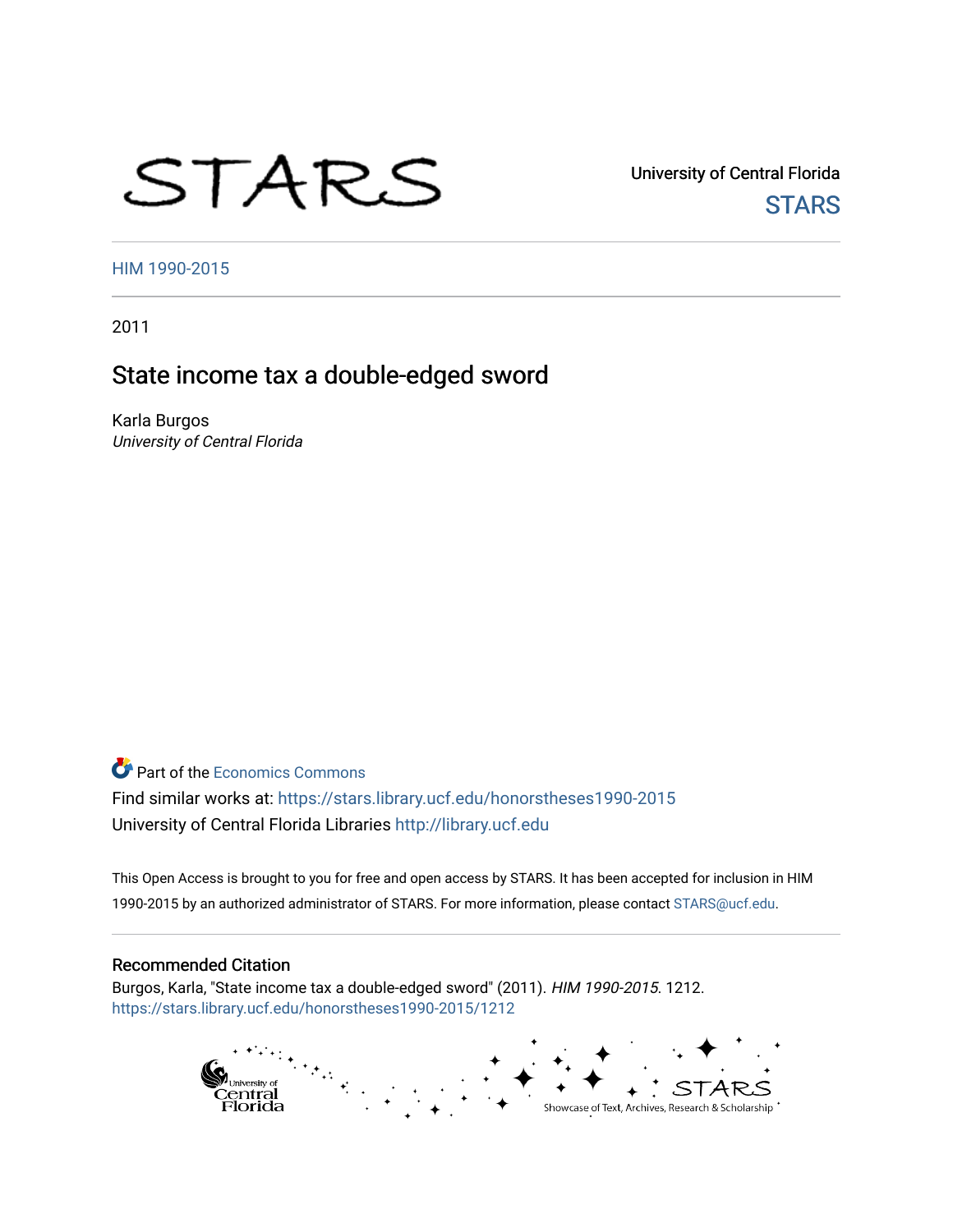## STATE INCOME TAX: A DOUBLE-EDGED SWORD

by

## KARLA BURGOS

A thesis submitted in partial fulfillment of the requirements for the Honors in the Major Program in Economics in the College of Business Administration and in The Burnett Honors College at the University of Central Florida Orlando, Florida

Fall Term 2011

Thesis Chair: Dr. Robert Pennington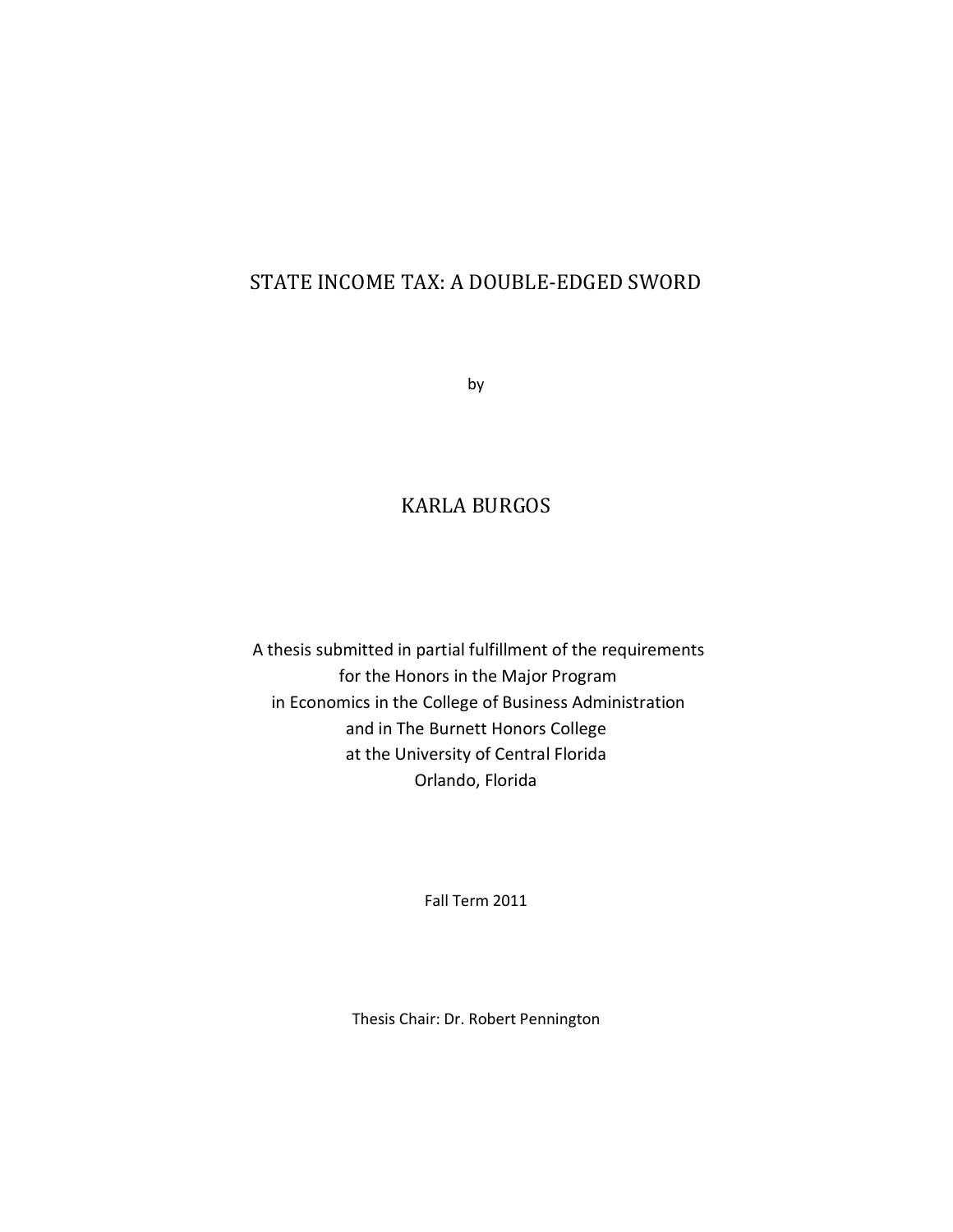#### **ABSTRACT**

States are facing tough economic times as a result of the housing market bubble exploding. States have been declaring budget deficits and major program cuts, since revenues have not kept up with expenditures and rainy day funds have been practically exhausted. State tax revenues have decreased, resulting from a decline in income tax revenues, one of the major sources of revenues for a large number of states (41 in total). A majority of these states have come to depend heavily on the revenue they collect from income taxes, which can represent as much as 40% of state tax revenue. This thesis focuses on the impact that income tax revenue has on state budgets and how it affects certain expenditures.

To provide a more complete understanding on how fiscal policy affects the citizen directly, this thesis compares the changes in state's total tax revenue and spending on education and health programs between states that levy income tax and states that do not. Data from the United States Census Bureau and the National Association of State Budget Officials was analyzed by calculating the growth rate and relevant elasticities during 2006-2010, the years before, during, and after the last recession. Results will show a difference in changes in revenue and expenditure between the two types of states and a more sensitive elasticity for non-income tax states for both revenue and expenditure. With a better understanding of how the tax base behaves and how revenue affects programs, an improved tax policy that could produce more efficient services for citizens might be created.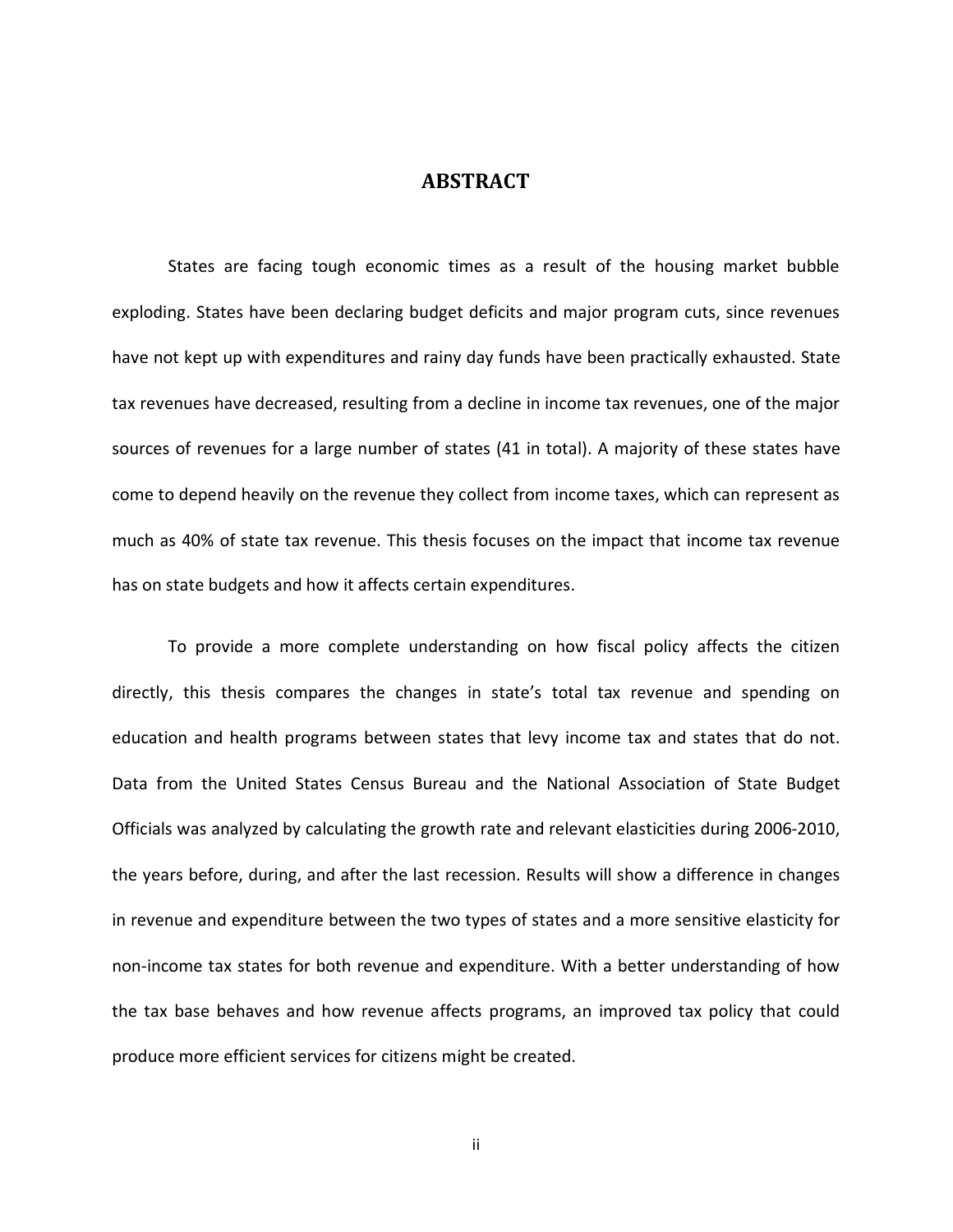## **DEDICATION**

To my father, for encouraging and supporting me to be the best I can be.

To my mother, for believing in me.

To my sister, for standing by me.

And finally, To my loving God, for opening doors and giving me the strength to go to the other

side.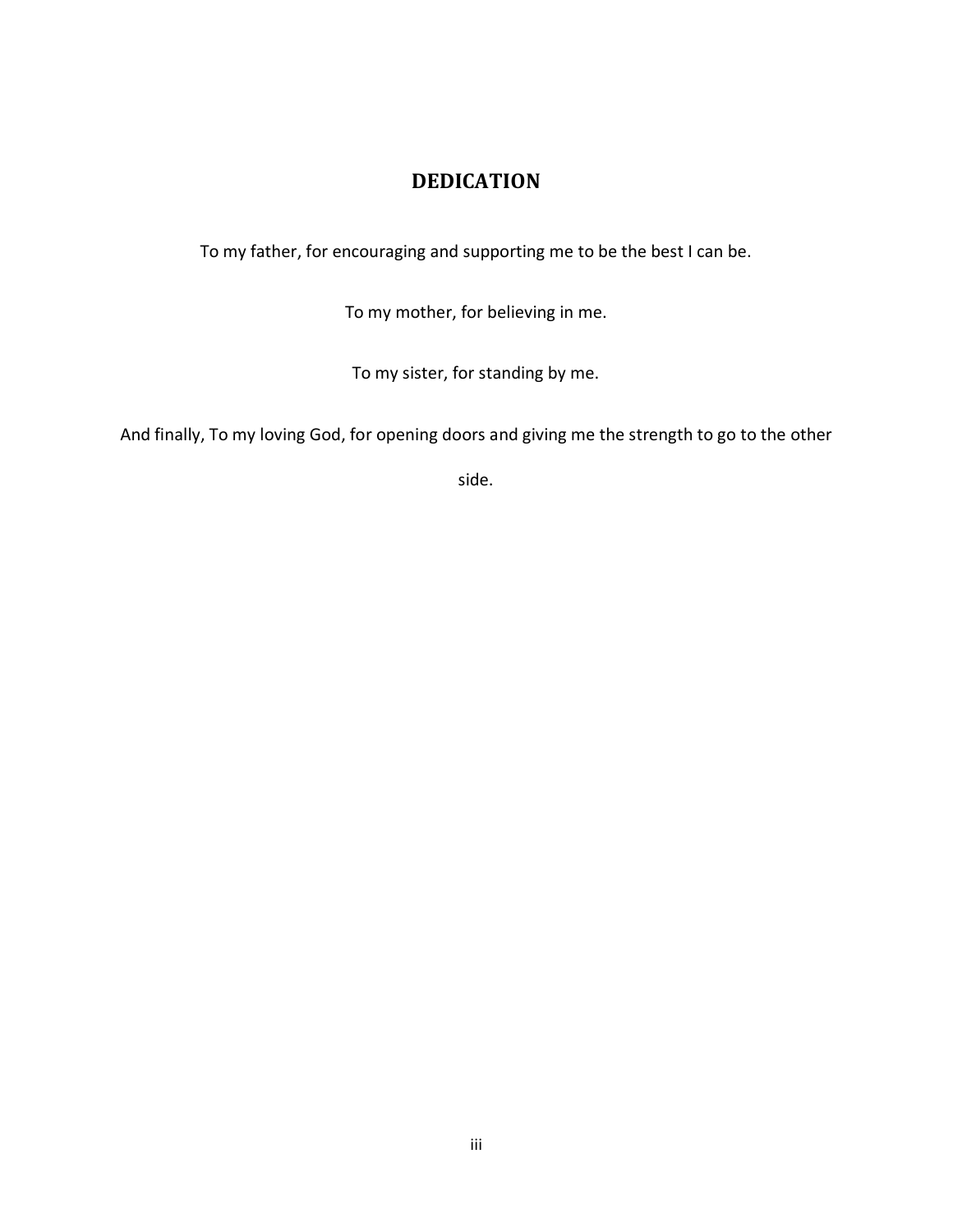## **ACKNOWLEDGEMENTS**

I am very grateful to my committee for taking their time to make this project possible. To Dr. Walter Milon, for giving me the opportunity of doing the research. To Dr. Teri Fine, for her guidance and effort in helping me be a better researcher. To Dr. Robert Pennington, for being patient and always allowing me to see a possible ending. I am also very appreciative of my friends and family, for supporting and believing in me at all times. Thank you so much.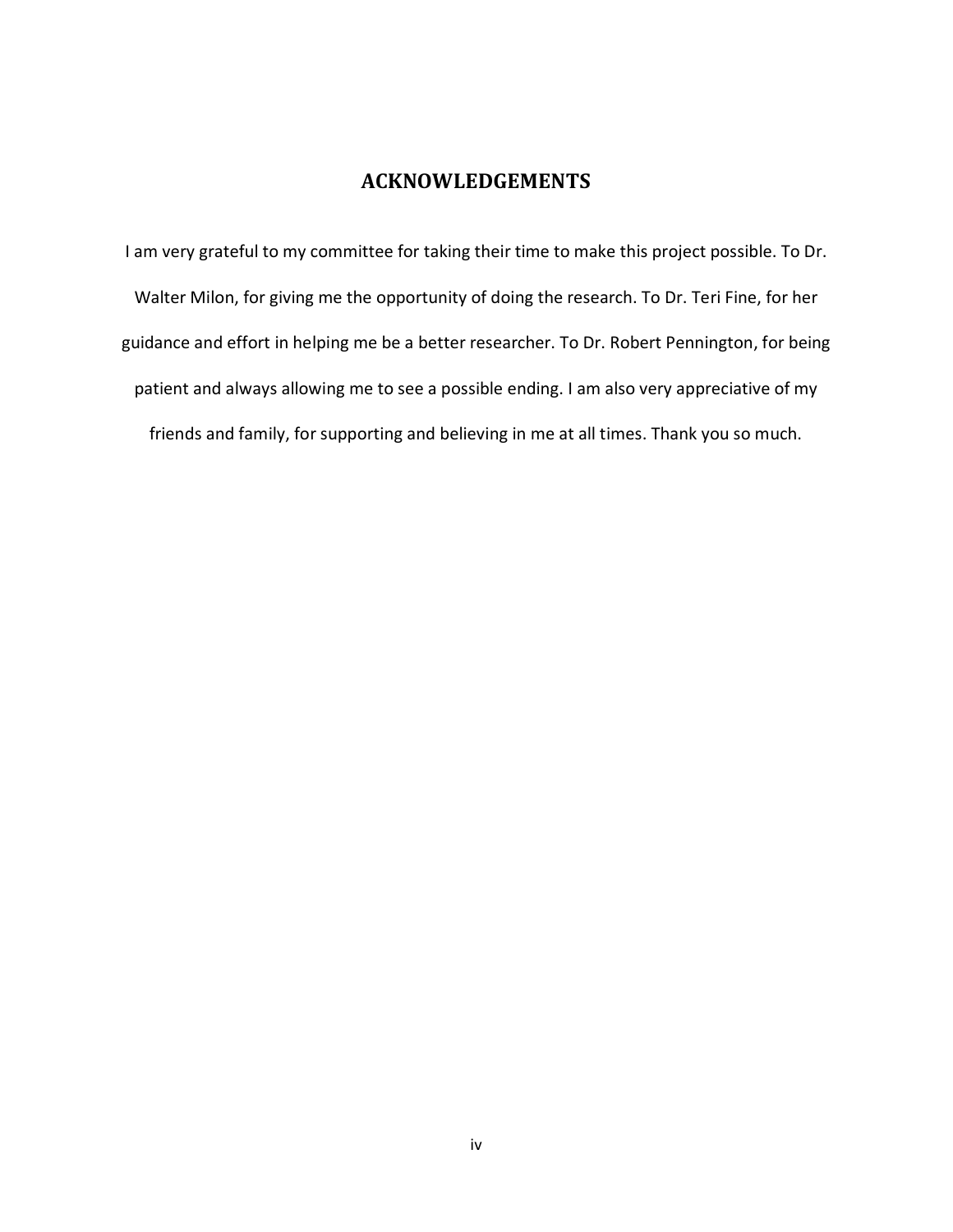# **TABLE OF CONTENTS**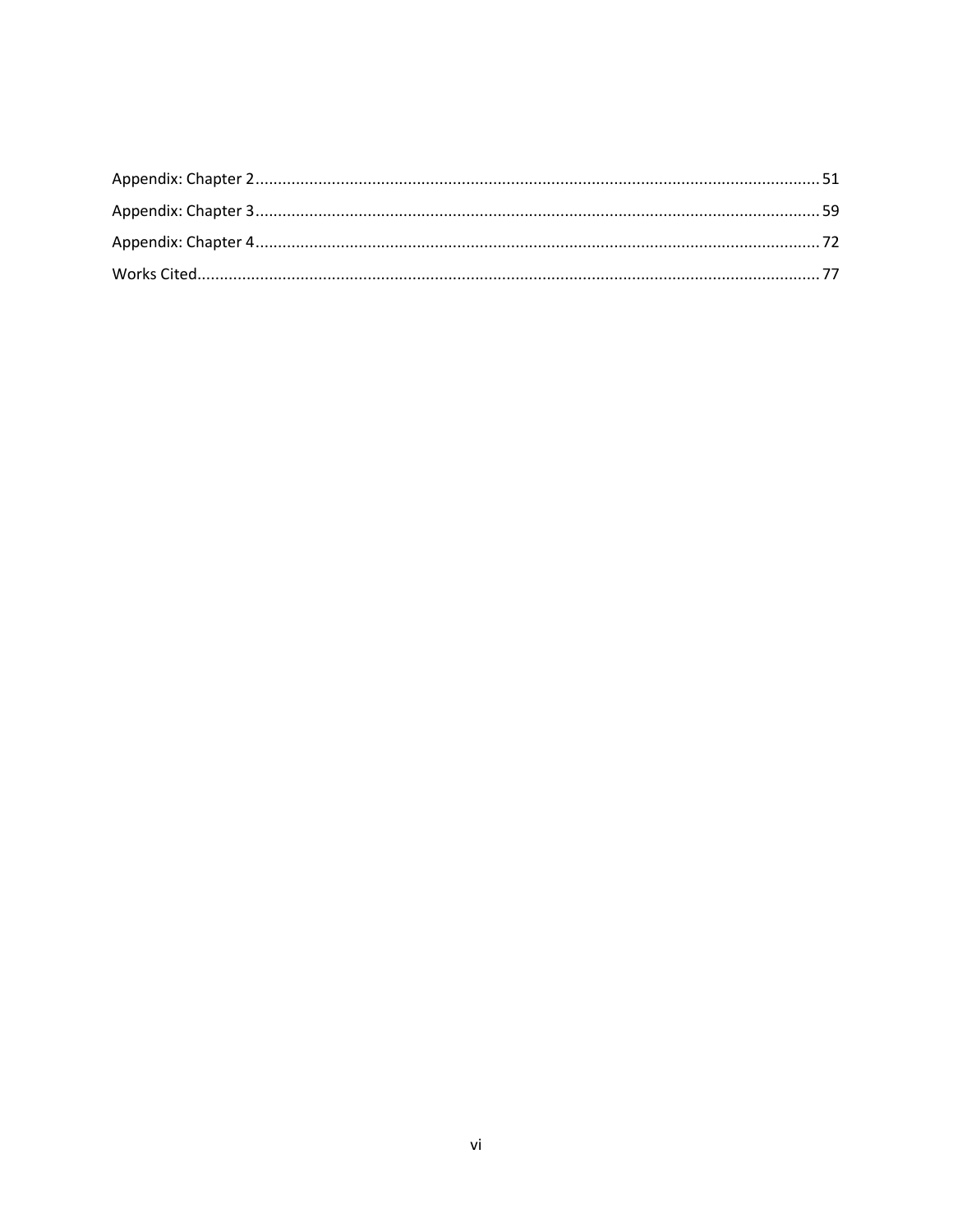## **LIST OF TABLES**

<span id="page-7-0"></span>

| Table 3: Percentage of Revenue Provided by Individual Income Tax for All Income-Tax States, 2000-2006    |
|----------------------------------------------------------------------------------------------------------|
|                                                                                                          |
|                                                                                                          |
| Table 5: Percent Change in State Tax Collections vs. Same Quarter Year Earlier for Past Recession 11     |
| 16. Table 6: Percent Distribution of Elementary-Secondary Public School System Revenue for All States 16 |
| Table 7: Mean Percentage Distribution of State Revenue for Education Expenditure in Income-Tax States    |
|                                                                                                          |
| Table 8: Mean Percentage Distribution of State Revenue for Education Expenditure in Non-Income Tax       |
|                                                                                                          |
|                                                                                                          |
|                                                                                                          |
|                                                                                                          |
|                                                                                                          |
| Table 13: Mean Percentage Change in Education Expenditure in Income-Tax States 29                        |
| Table 14: Mean Percentage Change in Education Expenditure in Non- Income-Tax States  30                  |
| Table 15: Mean Percentage Change for Medicaid Expenditure in Income-Tax States  31                       |
| Table 16: Mean Percentage Change for Medicaid Expenditure in Non-Income Tax States 33                    |
|                                                                                                          |
|                                                                                                          |
|                                                                                                          |
|                                                                                                          |
|                                                                                                          |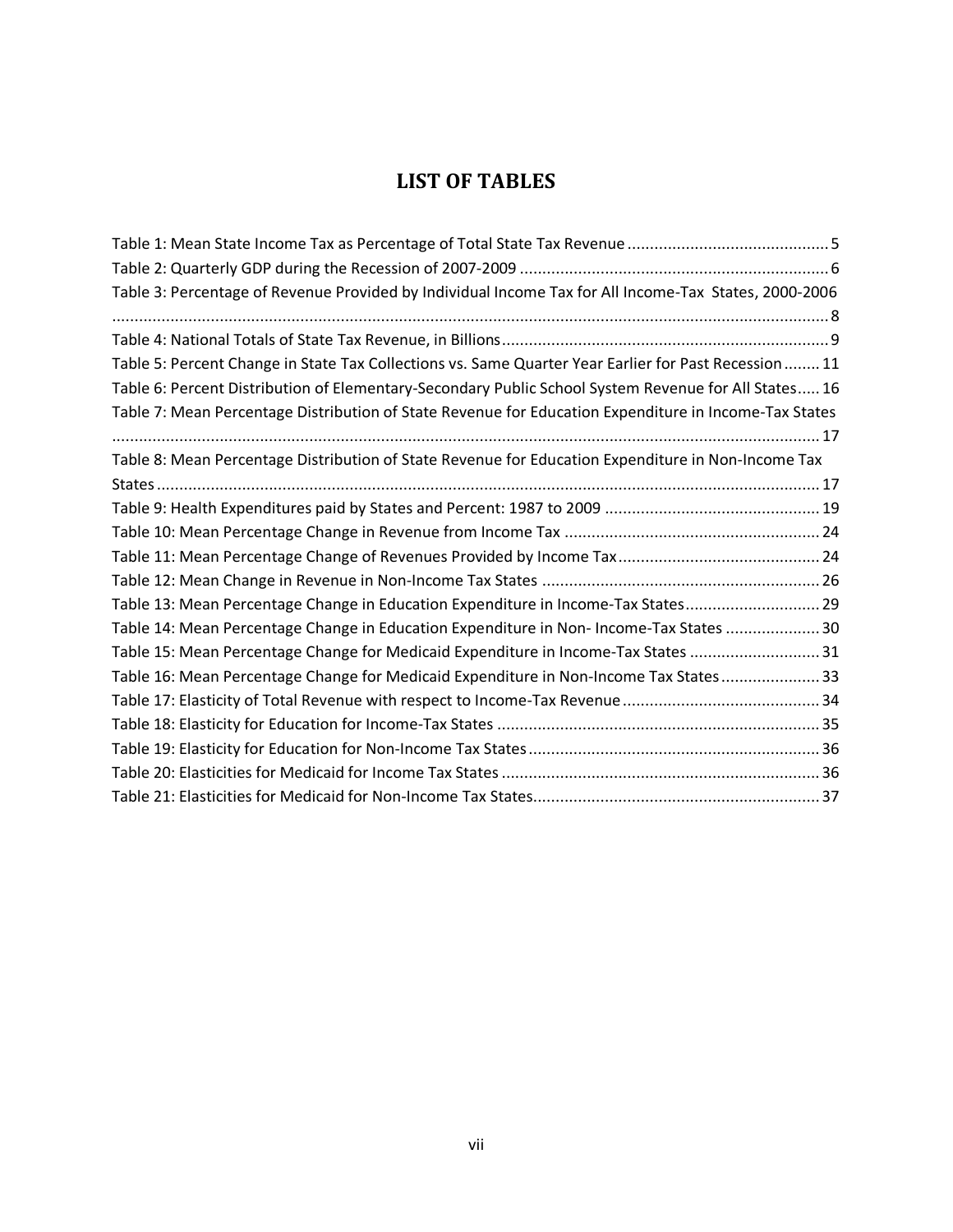## **LIST OF FIGURES**

<span id="page-8-0"></span>

| Figure 4: Percentage Change in Education Expenditure in Non-Income Tax States30 |  |
|---------------------------------------------------------------------------------|--|
|                                                                                 |  |
|                                                                                 |  |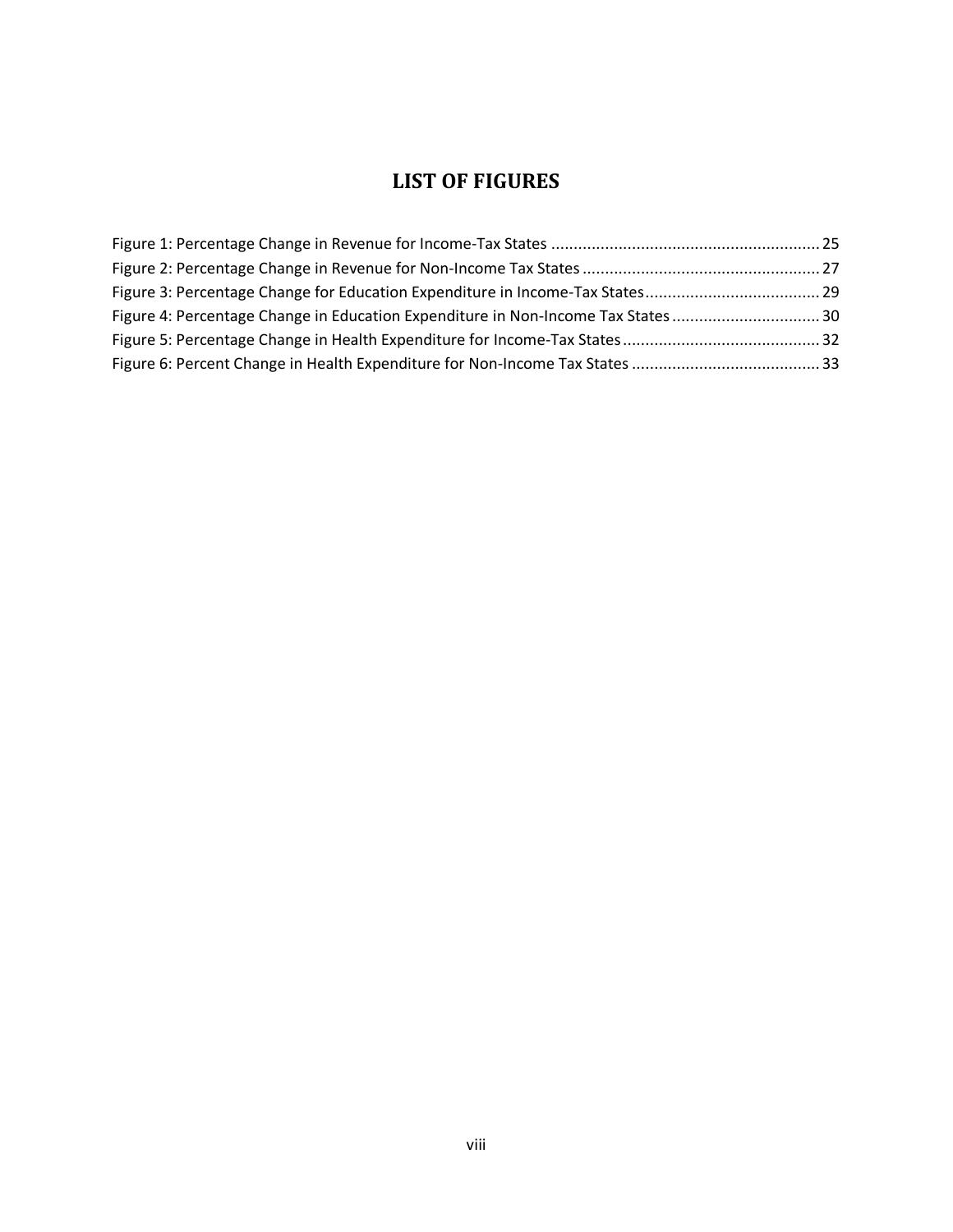#### **INTRODUCTION**

<span id="page-9-0"></span>States have been driven to cut spending due to decreasing revenue. The Center for Budget Policy and Priority (CBPP) reported that forty-two states have deficits for the fiscal year of 2012 amounting to \$103 billion dollars (McNichol, Oliff, and Johnson). Twenty-four states have already declared expected shortfalls of \$46 billion for FY2013. These deficits do not include the \$430 billion in shortfalls faced during 2009, 2010 and 2011 (ibid.). States like Illinois, Texas, New Jersey and California are facing deficits for FY2012 of \$5.3, \$9, \$10.5, and \$23, billion respectively (ibid.).

Based on a report by Fitch Ratings, revenues are going to fall behind their forecasted values for FY 2012, causing cuts in programs (Baribeau). Fitch Ratings reported that year-overyear revenues did not increase in 32 states for the month of August. With the American Recovery and Reinvestment Act of 2009 (ARRA) funds having closed in June 2011, states are left alone to face decreasing revenues.

Revenues for the states come from several sources, such as sales tax, property tax, corporate tax, and income tax. This last one is of major importance for the state revenue, since the states who do levy personal income tax (all states but nine: Alaska, Florida, Nevada, New Hampshire, South Dakota, Tennessee Texas, Washington, and Wyoming), can have 40% or more of their revenue based to it [\(Table A3-](#page-70-0) 4, US Census Bureau).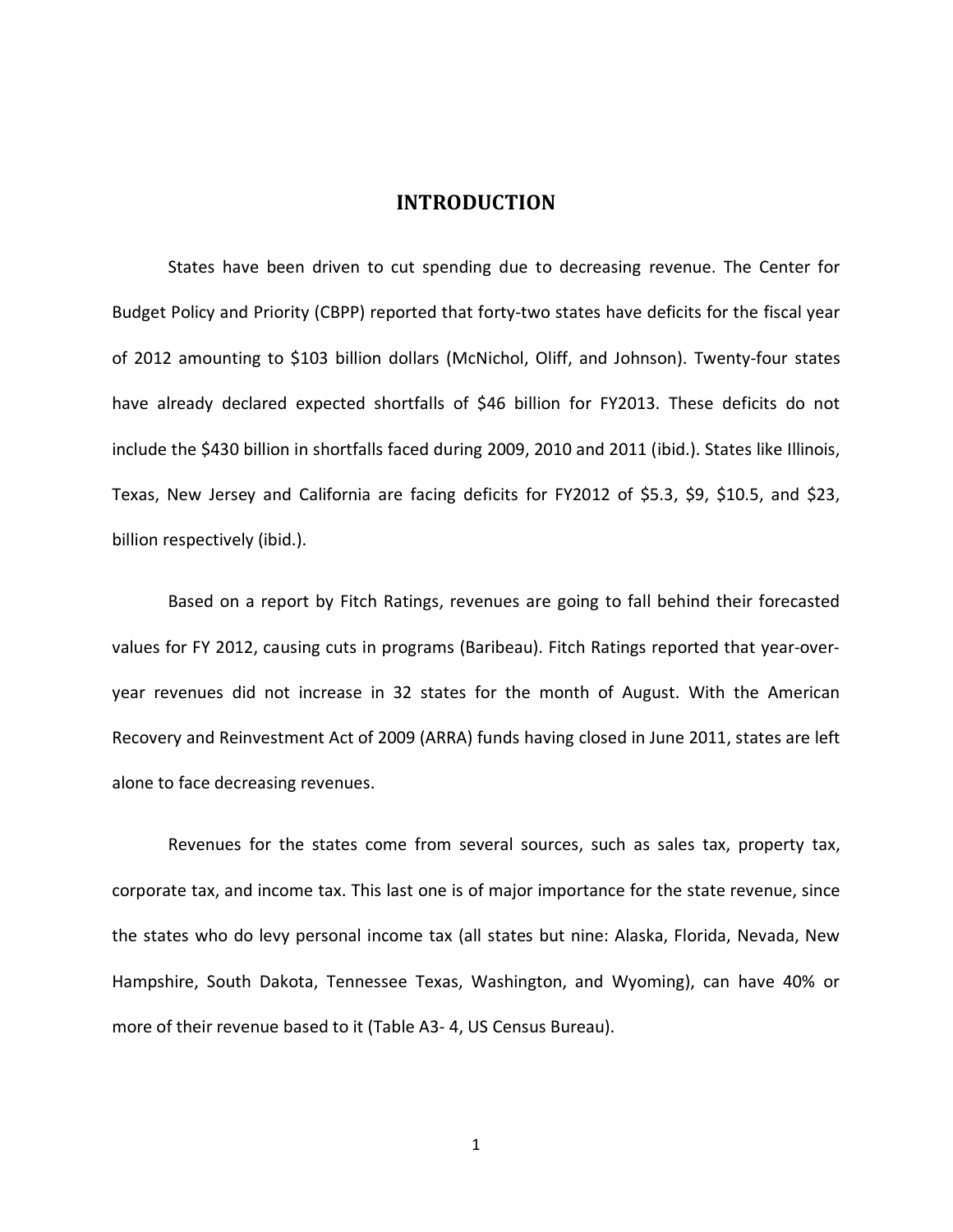The recent recession, which lasted 18 months, followed a period of economic prosperity. States used the increase in tax revenue during this thriving time to expand programs and invest in their state through higher spending. The income tax became the top revenue provider for states that collected it. This revenue from income tax being spent, states did not prepare for "rainy days," by saving any of the income revenue (Frank 2011).

The result of reduced revenue for states during the recession has been cuts in expenditure and programs. Williams, Leachman and Johnson report through CBPP that 38 states were cutting "deep" into their health and education programs together with other areas for fiscal year 2012; some of those cuts resulted in expenditure being at a level lower than that of 2008. Such cuts not only can cause lower-quality services but cause a decrease in jobs.

Reports about the fiscal position of states such as the one above cause one to speculate on how the state got in the situation. In an attempt to understand how state fiscal policies indirectly affect the citizen, this thesis will analyze the differences in the fiscal positions of those states that levy an income tax versus those that do not and attempt to answer the following question: how has the dependency on income tax revenue affected states budgets?

Going further into what a change of revenue implies, the thesis will analyze the change in expenditure in two of the most important programs across the United States: health and education. The thesis will calculate how the change in revenue due to reduced income taxes affected two of the most important state budget programs, health and education, by calculating the income elasticities of state revenue and the programs. Data from the US Census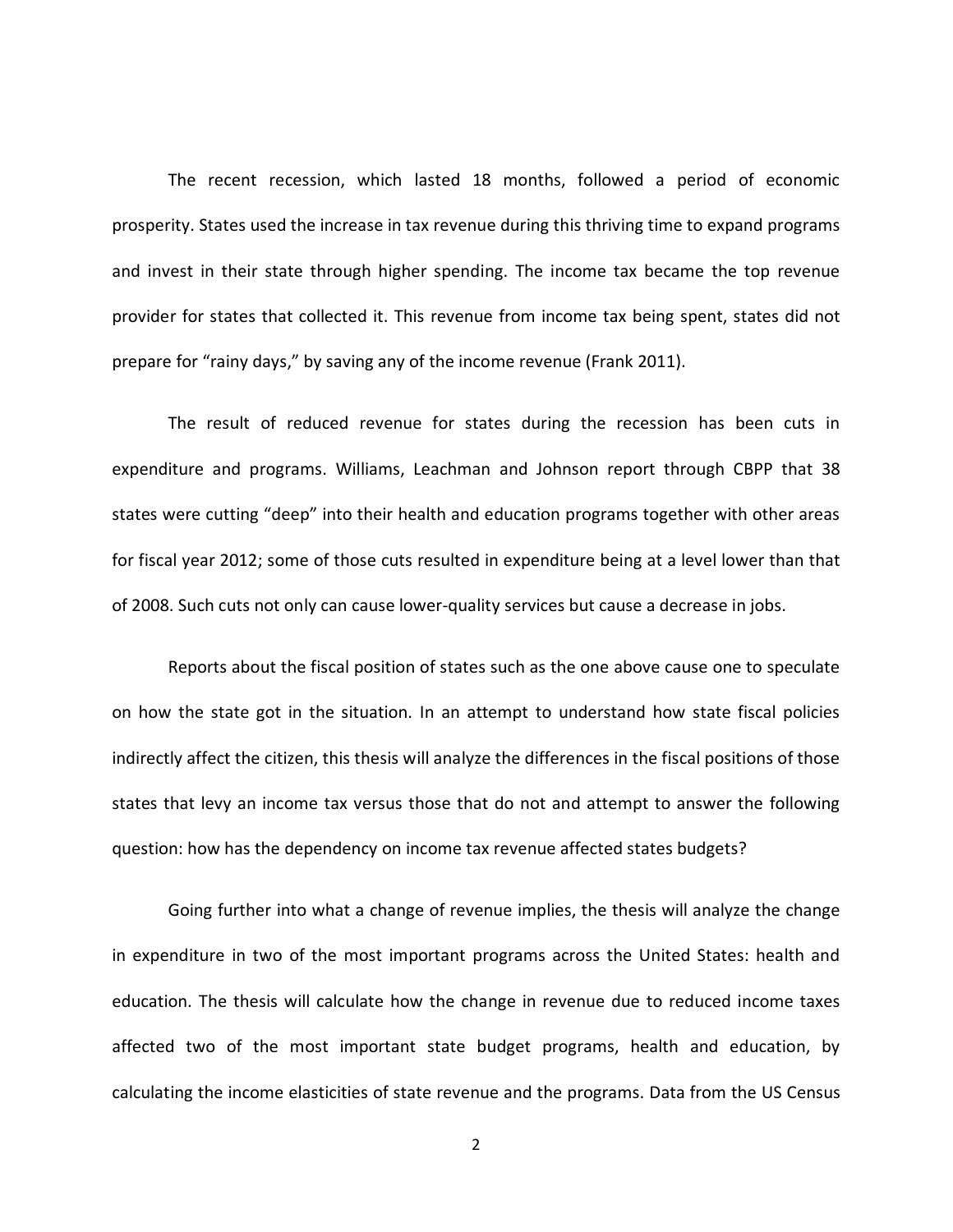Bureau and the National Association of State Budget Officers during the years 2006-2010 will be used to understand the changes that took place during the recession.

Understanding how much states depend on income taxes is an important part of understanding their tax base and the beginning of working towards building a more efficient tax base. The results will provide evidence for the debate of efficient tax bases: are income taxes a highly sensitive source of revenue?<sup>[1](#page-11-0)</sup> It is expected that the analysis will reveal the weight of income tax in the state tax revenue.

<span id="page-11-0"></span> $1$  The idea of state tax revenue being more volatile in states without income taxes but that rely mostly on sales taxes --like Florida and Nevada—came from discussions with Drs. Milon and Pennington.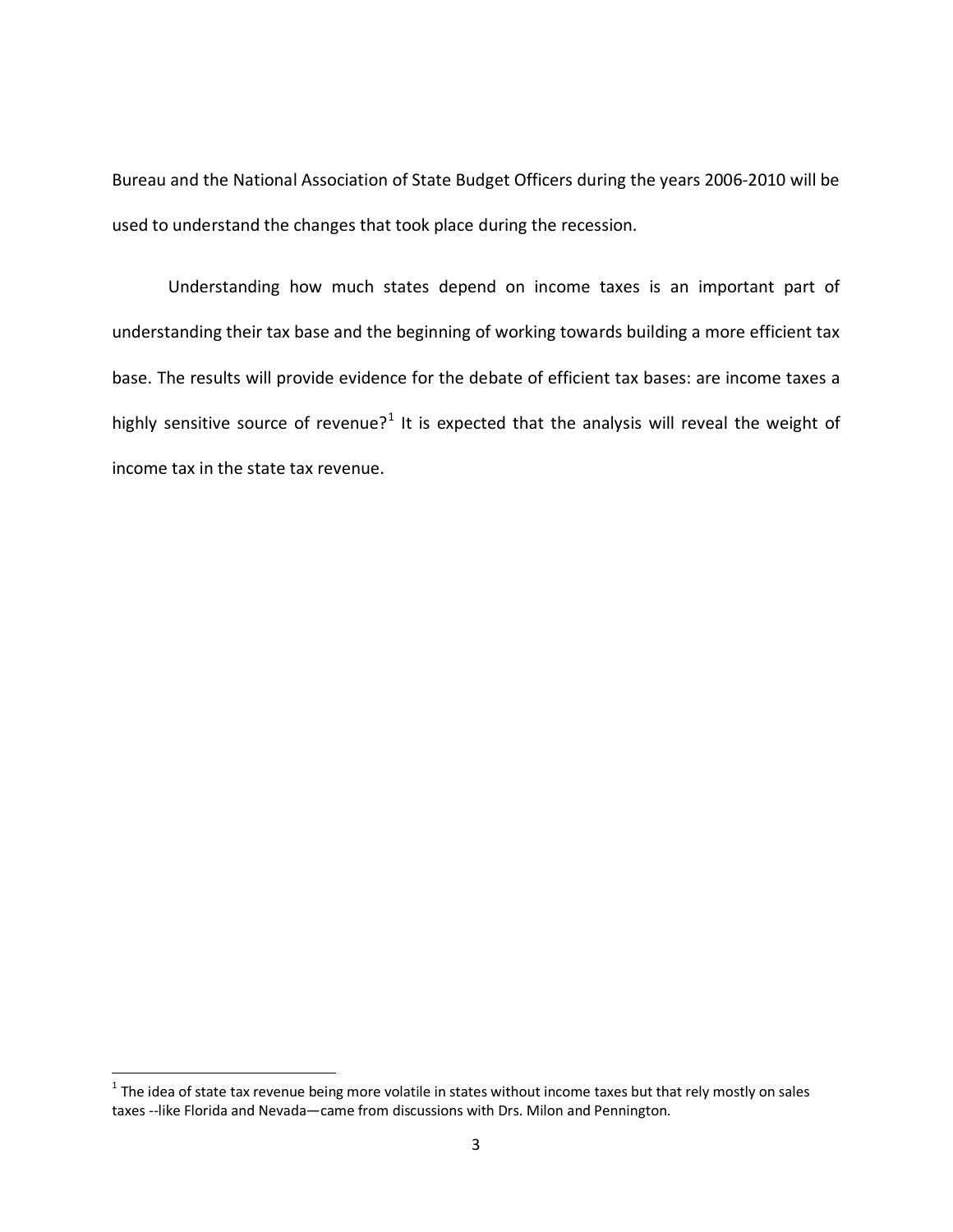#### <span id="page-12-0"></span>**CHAPTER 1: PERSONAL INCOME TAXES AND THE FINANCIAL CRISIS**

This chapter creates the foundation to understand personal income taxes as a source of revenue for states during the housing market crisis. A brief analysis of revenue before and after the recession follows.

#### **Personal Income Tax**

<span id="page-12-1"></span>The personal income tax is a tax on income paid to the federal and/or state government. Income taxes paid to the federal and state governments are based on income levels, with tax rates increasing as the income levels increase. Federal income taxes start at 10% for income up to \$8,500 and rise to 35% for income over \$379,150 (The Tax Foundation, 2011). Forty-one of the 50 states levy income taxes. The non-income tax states are Alaska, Florida, Nevada, South Dakota, Texas, Washington and Wyoming, as well as New Hampshire and Tennessee, which only tax interest and dividend income at a low of 5 and 6% respectively (The Tax Foundation). Income taxes imposed by the state government can have a flat rate, equal to all income levels, or progressive rate, which changes according to the income bracket. The progressive rates can range from a low of 0.36% (Iowa) to a high of 12.2% (New York) (Appendix A, The Tax Foundation, 2011).

States that have imposed income taxes have become highly dependent on them for state revenues. For the income-tax states, income taxes provided around 40% from 2006-2010 [\(Table 1\)](#page-13-0). For many of these states, the income tax is the key source of revenue.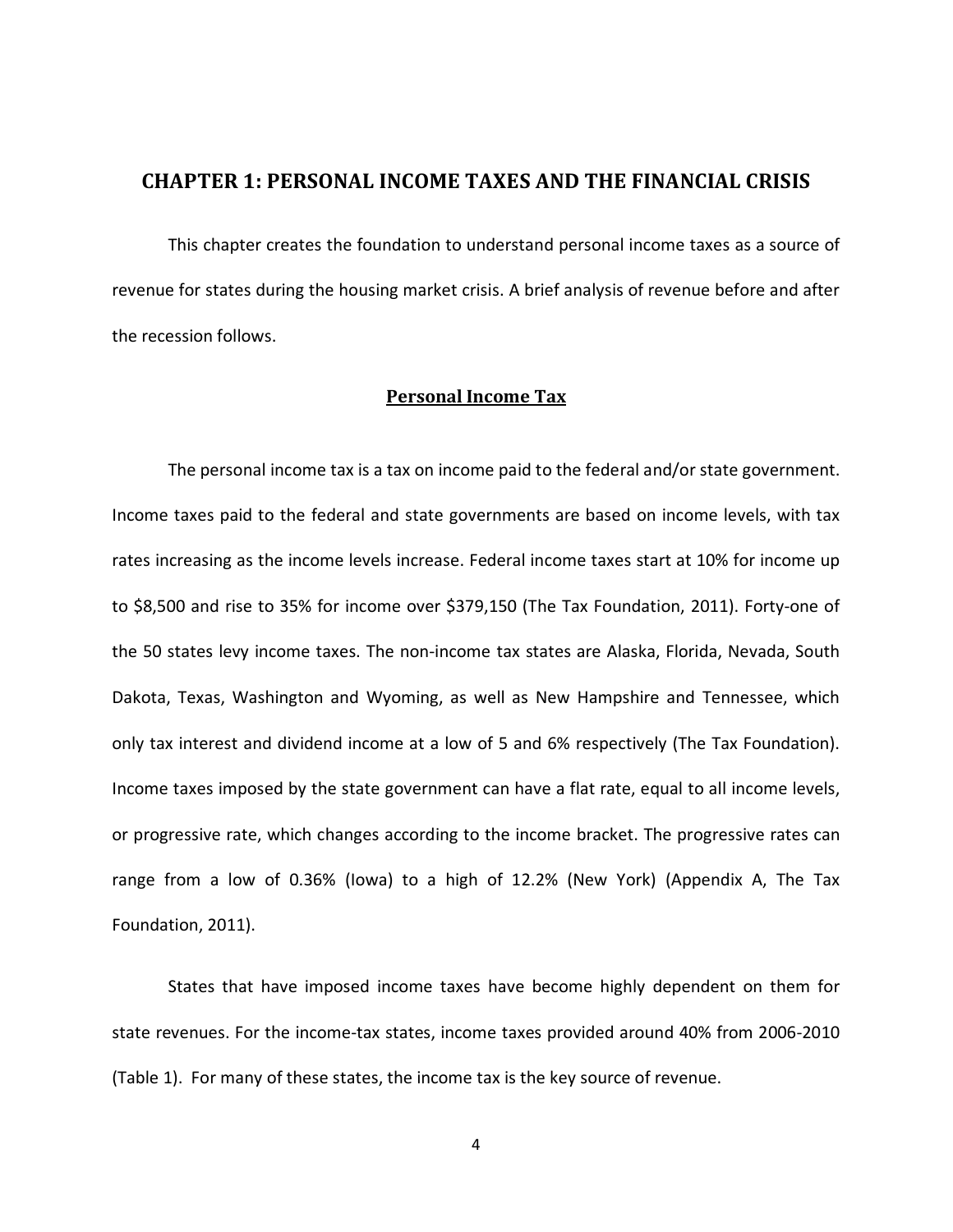<span id="page-13-0"></span>

|                                               | 2006    | 2007    | 2008    | 2009    | 2010    |  |
|-----------------------------------------------|---------|---------|---------|---------|---------|--|
| Mean                                          | 36.605% | 37.490% | 37.963% | 36.637% | 35.372% |  |
| Data from US Census, Averages from Table A3-4 |         |         |         |         |         |  |

**Table 1: Mean State Income Tax as Percentage of Total State Tax Revenue**

High income earners have been the leading providers of this additional revenue, which has financed programs in areas like education and health, with the top 40% of income groups paying about 80% of the income taxes in 2007 (ITEP). At the moment the housing market collapsed, states were not prepared to face the change in revenue and expenditure.

Nonetheless, Craig and Hoang (2011) consider personal income taxes as having a more stable position than other taxes, being more inelastic compared to sales or corporate taxes. This could imply that income taxes are a secure way to provide steady revenue. If the elasticity of income taxes with respect to total tax revenue is low, then very high economic turns would not cause revenue to decrease.

In a review, Wasylenko (1997) displays the different elasticity with respect to economic growth for interregional effects of tax policy. He compares the result of different researchers, which range from -1.54 to 0.54, clearly demonstrating divergence between studies.

Bruce, Fox and Tuttle (2005) also compare the income elasticities of income and sales taxes using data from the US Census from 1967-2000. It is concluded that the long-run income elasticity for income tax is twice as large as the income elasticity for sales tax. However, it is not possible to determine which is more volatile without considering specific economic contexts.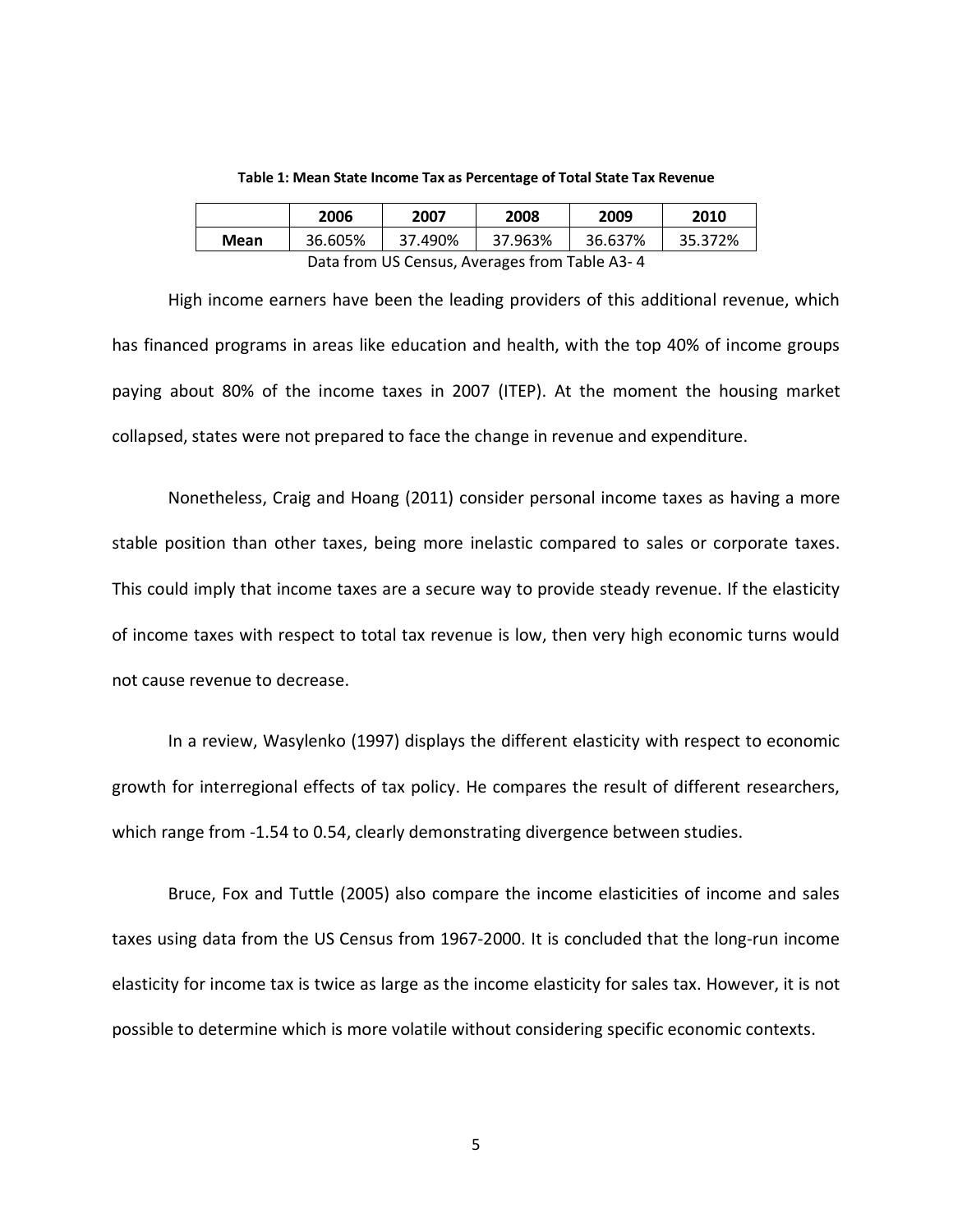Data from the most recent recession, which occurred from December 2007 to June 2009, is below in [Table 2](#page-14-0) (Bureau of Economic Analysis, BEA). Gross domestic product is calculated in billions, together with the corresponding quarterly growth rate during the quarters where the recession took place.

| Quarter | <b>GDP</b> | <b>Growth Rate</b> |
|---------|------------|--------------------|
| 2007Q4  | 14,253.2   |                    |
| 2008Q1  | 14,273.9   | 0.145%             |
| 2008Q2  | 14,415.5   | 0.992%             |
| 2008Q3  | 14,395.1   | $-0.142%$          |
| 2008Q4  | 14,081.7   | $-2.177%$          |
| 2009Q1  | 13,893.7   | $-1.335%$          |
| 2009Q2  | 13,854.1   | $-0.285%$          |

<span id="page-14-0"></span>**Table 2: Quarterly GDP during the Recession of 2007-2009**

Data from BEA

In an attempt to promote economic activity, President Obama signed the American Recovery and Reinvestment Act in February 2009, to provide \$288 billion in tax cuts and benefits, invest \$224 billion in education, health care and entitlement programs, and offer \$275 billion in federal contracts, grants, and loans (recovery.gov). These figures later changed with the President's 2012 budget to \$282 billion, \$274 billion, and \$284 billion respectively, allotting \$840 billion to the states. Education received \$86.4 billion (10.29%) and Medicare received \$85.3 (10.15%) (Recovery.gov). The amount covered 30 to 40% of the state budget deficits (CBPP).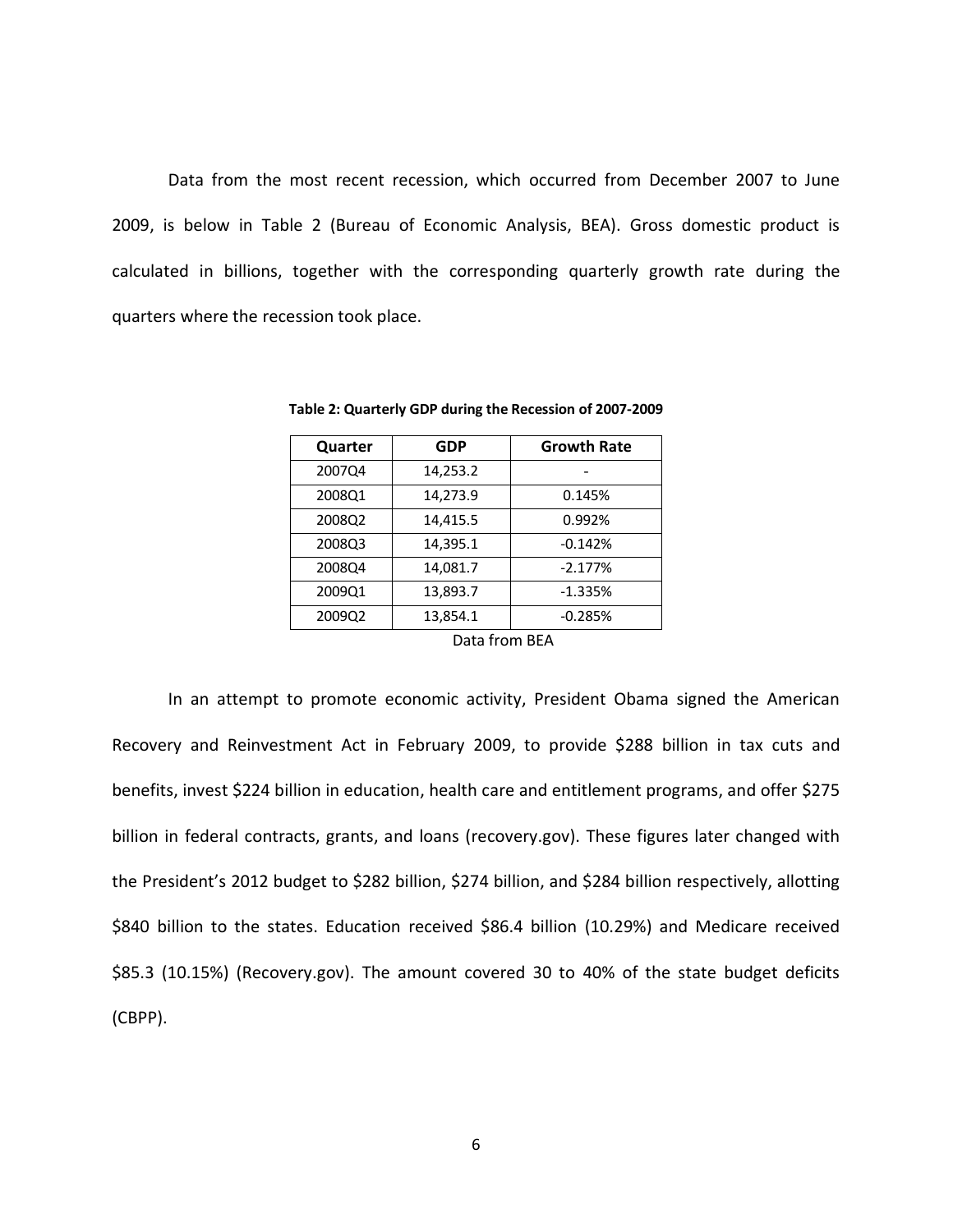Johnson, Oliff, and Williams from CBPP (2011) declare that since 2008, at least 46 states have been decreasing the funding to major programs such as health and education. The high unemployment rate has been a cause of decreased revenue. The help of federal aid has reduced the size of budget deficits. Nonetheless, Johnson *et al.* have estimated that the states would not have recovered by the time the ARRA program concluded.

#### **Before and After the House Market Bubble Burst**

<span id="page-15-0"></span>To provide a comparison, it is important to explain the context of this present situation. Revenues and expenditure are linked to levels in previous years. To comprehend the situation during the bursting of the housing market bubble in a more efficient way, this next section presents the fiscal position of the states before and after the period being studied.

#### **Before the Bubble Burst**

<span id="page-15-1"></span>Explaining the position of the states before the housing market bubble burst, [Table A1-](#page-54-1) [1](#page-54-1) displays the revenue collected for income-tax states and [Table A1-](#page-55-0) 2 for the non-income tax states. [Table A1-](#page-56-0) 3 shows the percentage composed by the individual income tax. The data goes back to 2000, before the previous recession, which lasted from March 2001 through November 2001 (NBER), until 2006, the year before the last recession.

Johnson, Lav, and Carey (2001) report that for fiscal year 2001, in the process of planning their budget, states had estimated a total deficit of \$40 million, out of which \$35 million were revenue shortfalls. They declare that fiscal year 2005 had decreased budget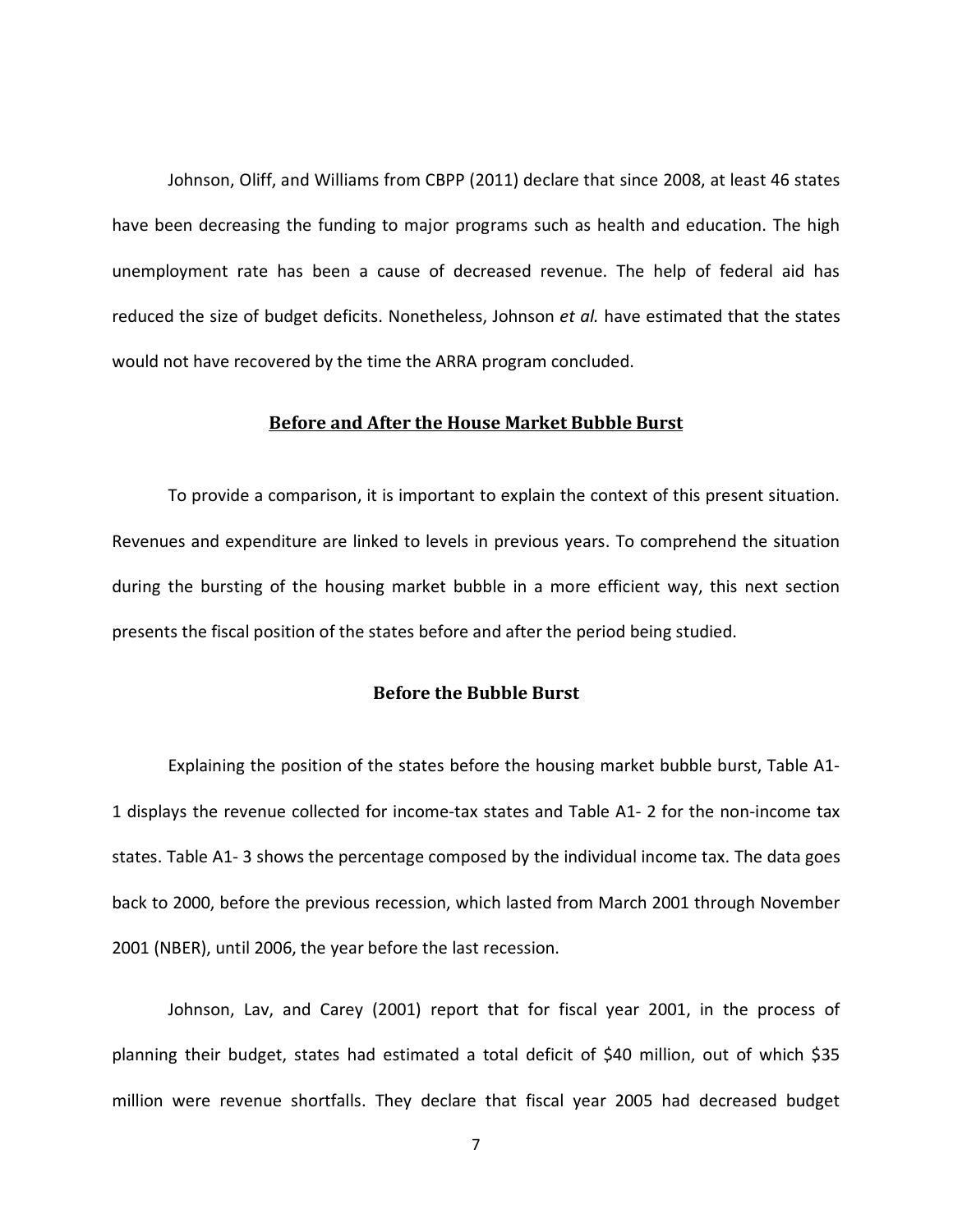overruns compared to the year before and barely any gaps; only Michigan (2.2 percent), Nebraska (2.2 percent) and New Hampshire (3.1 percent) presented gaps. However, fiscal year 2006 did not promise the same condition (NCSL Budget Update: November 2004).

[Table 3](#page-16-0) displays percentage of income tax revenue for all states. The percentage of individual income tax revenue is the highest in 2001, and later decreased to a range of 33 and 34%.

<span id="page-16-0"></span>**Table 3: Percentage of Revenue Provided by Individual Income Tax for All Income-Tax States, 2000-2006**

| 2000   | 2001                   | 2002   | 2003   | 2004   | 2005   | 2006   |
|--------|------------------------|--------|--------|--------|--------|--------|
| 36.055 | $^{\prime}.178$<br>ר ר | 34.688 | 33.139 | 33.279 | 34.059 | 34.309 |

[Table A1-](#page-56-0) 3 displays the percentage of revenue by income tax per state. Between the states with the highest percentages (48%+) are California, Colorado, Georgia, Massachusetts, New York, North Carolina, Oregon (which is the highest with around 74%), and Virginia. The fluctuations don't appear drastic. In most cases, there is only a 3-point change. In other cases, like California and Vermont, there is a 7-point decrease that changes slowly. Other changes, like in Connecticut, Idaho and New Jersey, are not sweeping but have movement.

Overall, from 2000-2006, states had decreases in the percentage of revenue attributed to income tax. In 2001 there was an increase in the revenue, however, for the next year, 2002, there was a decrease and the years after it do not overcome the level of 2001, the year there was a recession.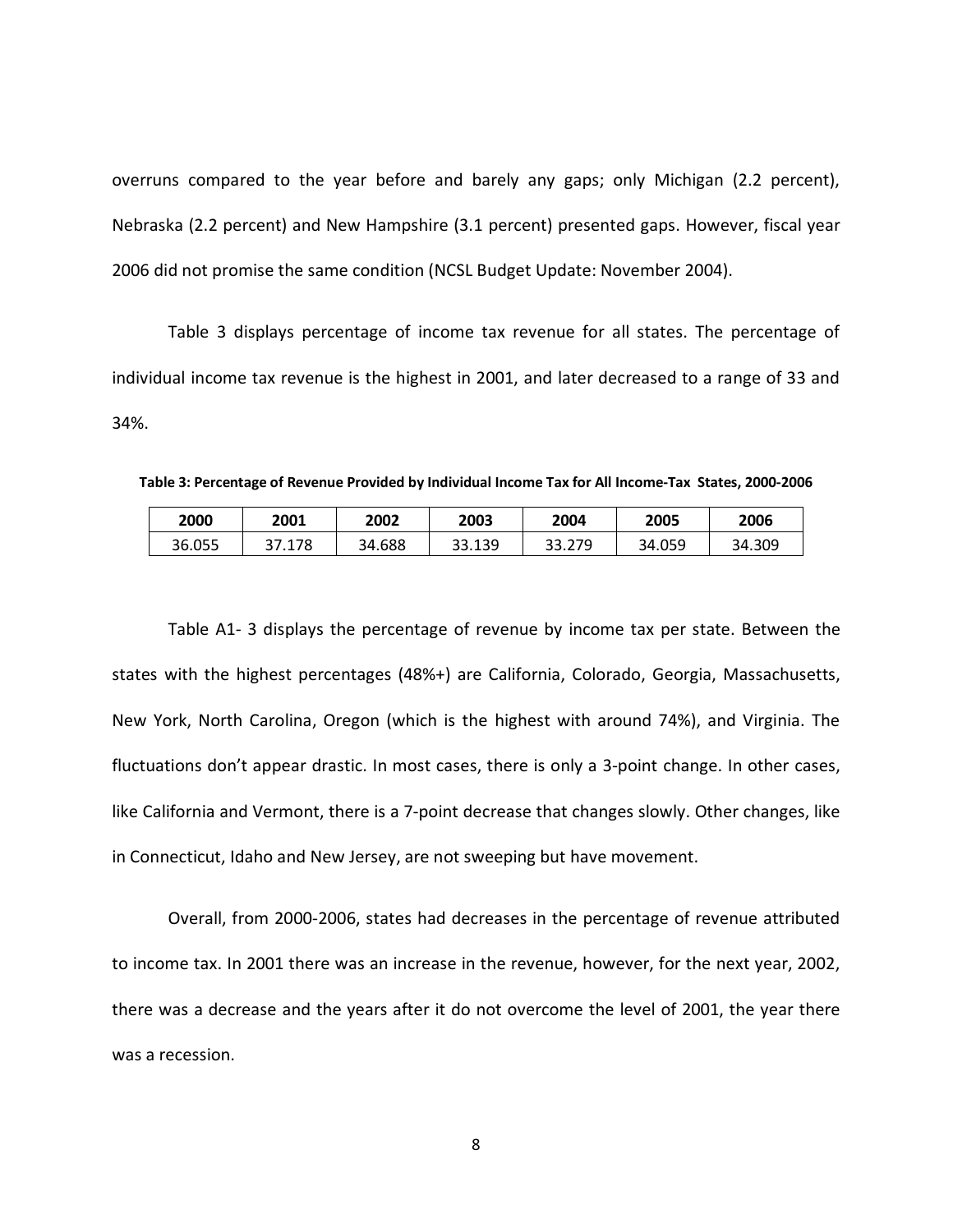#### **After the Bubble Burst**

<span id="page-17-0"></span>Using data from the US Census from seven quarters during the period of 2009-2011, [Table 4](#page-17-1) displays the percentage of state revenue collected from income taxes.

<span id="page-17-1"></span>

| <b>Quarters</b>  | <b>Total</b><br>Revenue | <b>Individual</b><br>Income<br>Tax | Percentage | Percentage<br>Change in<br><b>Total</b><br><b>Revenue</b> | Percentage<br>Change in<br><b>Individual</b><br><b>Income Tax</b> |  |  |  |  |
|------------------|-------------------------|------------------------------------|------------|-----------------------------------------------------------|-------------------------------------------------------------------|--|--|--|--|
| 2009 3rd Quarter | 161.357                 | 54.363                             | 33.69      |                                                           |                                                                   |  |  |  |  |
| 2009 4th Quarter | 165.711                 | 56.036                             | 33.82      | 2.70                                                      | 0.37                                                              |  |  |  |  |
| 2010 1st Quarter | 164.499                 | 52.496                             | 31.91      | $-0.73$                                                   | $-5.63$                                                           |  |  |  |  |
| 2010 2nd Quarter | 205.333                 | 72.529                             | 35.32      | 24.82                                                     | 10.69                                                             |  |  |  |  |
| 2010 3rd Quarter | 169.565                 | 57.272                             | 33.78      | $-17.42$                                                  | -4.38                                                             |  |  |  |  |
| 2010 4th Quarter | 178.737                 | 61.934                             | 34.65      | 5.41                                                      | 2.59                                                              |  |  |  |  |
| 2011 1st Quarter | 179.837                 | 59.209                             | 32.92      | 0.62                                                      | $-4.98$                                                           |  |  |  |  |
|                  | Data from LIS Census    |                                    |            |                                                           |                                                                   |  |  |  |  |

**Table 4: National Totals of State Tax Revenue, in Billions**

Data from US Census

Immediately after the recession was declared over, there was growth in the total revenue; however, the growth has not been stable. In the same way, there has been unstable growth in the individual income tax collection. In both categories, the most recent data demonstrates that the first quarter after the recession has been surpassed in nominal dollars. The percentage of individual income for the 2011  $1<sup>st</sup>$  quarter is one of the lowest ones.

The quarters following the recession are characterized by expenditure cuts as a way to manage smaller revenues. The cuts in programs can be manifested as services of lower quality or fewer services to the citizens. Johnson, Oliff and Williams highlight the effects that the population is suffering from the residual impacts of the recession. Their study declares the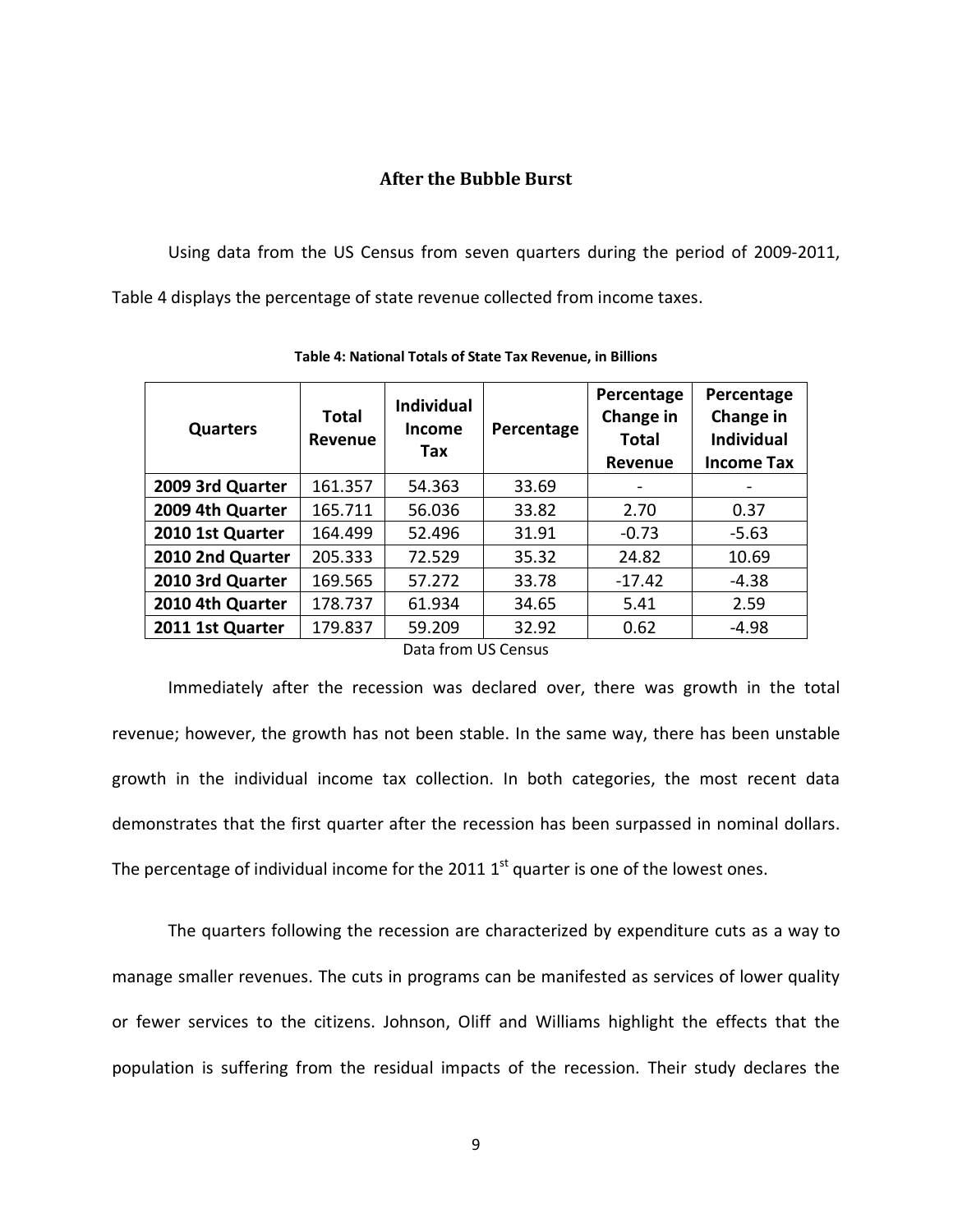reduction in at least 34 states education programs; at least 29 states cutting medical programs; and at least 31 states cutting health insurance eligibility programs. A total of 46 states made cuts in these three programs. Their belief is that without the federal aid, the cuts in the programs would have been much deeper.

Leachman, Williams, and Johnson reported that 42 states had a budget gap of \$103 billion which was the result of revenue shortfalls for the years of 2009 to 2011. State governments have also cut about 535,000 jobs since 2008 and will continue cutting. For fiscal year 2009, states were facing a \$40 billion budget gap (NCSL State Budget Update November 2008). For fiscal year 2011, states were facing \$83 billion in budget gaps (NCSL FY 2011 Budget Status)

As of March 2011, all states were cutting programs like health, education, and workforce except for 4 (Wall Street Journal, 2011). However, increases in the collection of taxes have been reported.

<span id="page-18-1"></span><span id="page-18-0"></span>[Table 5](#page-18-0) below by Dadayan (2011) from the Rockefeller Institute of Government displays the percentage changes in the collection of personal income tax, corporate income tax, sales tax and total change in state tax collections for quarters after the end of the last recession in June 2009.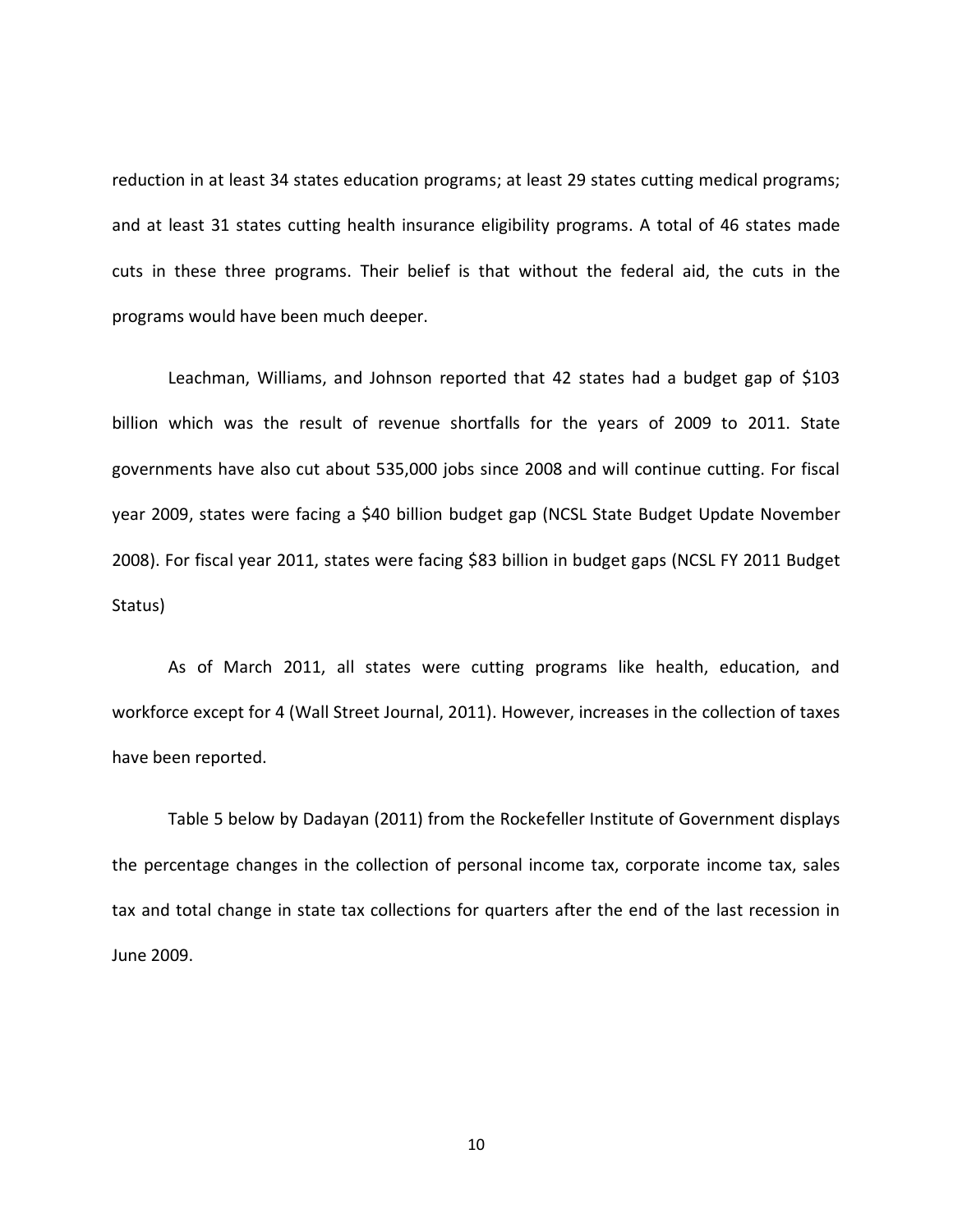| Period                | PIT %  | CIT <sub>%</sub> | Sales % | <b>Total %</b> |
|-----------------------|--------|------------------|---------|----------------|
| 2009 Q3               | (11.5) | (21.3)           | (10.1)  | (11.0)         |
| 2009 Q4               | (4.1)  | 0.7              | (5.4)   | (3.3)          |
| 2010 Q1               | 3.6    | 0.6              | 0.1     | 3.3            |
| 2010 Q2               | 1.3    | (19.0)           | 5.7     | 1.9            |
| 2010 Q3               | 5.4    | 0.5              | 4.2     | 5.1            |
| 2010 Q4               | 10.5   | 18.1             | 5.7     | 7.9            |
| 2011 Q1               | 12.8   | 5.1              | 6.3     | 9.3            |
| 2011 Q2 (preliminary) | 16.5   | 16.5             | 5.9     | 11.4           |

**Table 5: Percent Change in State Tax Collections vs. Same Quarter Year Earlier for Past Recession**

Red represents negative. Source: Rockefeller Institute of Government

The change in personal income tax (PIT) increased over time, except in 2010 Q2, where there was a smaller increase. Corporate income tax (CIT) does not display stable growth pattern, yet 2011 Q2 is positive compared to the same quarter earlier. Sales tax moved quickly from negatives to a value around 5%. Total taxes acted like the personal income taxes and became less negative with the same exception of 2010 Q2, where there was a smaller increase.

For FY2011, most states were expecting an increase in revenue. According to "Projected Revenue Growth in FY 2011 and Beyond" brief by NCSL, 3 states were expecting an increase of more than 10% in revenue, 14 states from 5% to 9.9%, and 23 from 1 to 5%. Six states did not expect growth, and only Alaska projected a fall in revenue. Some states were hoping as well for an increase in personal income tax. Three expected a 10% or more (Oregon, Delaware, and Louisiana); 12 expected an increase of 5% to 9.9%; 20 believed an increase of 1% to 20% might occur; 2 believed there will be no change (Ohio and Montana) and 2 supposed there will be a negative change (New Jersey and West Virginia).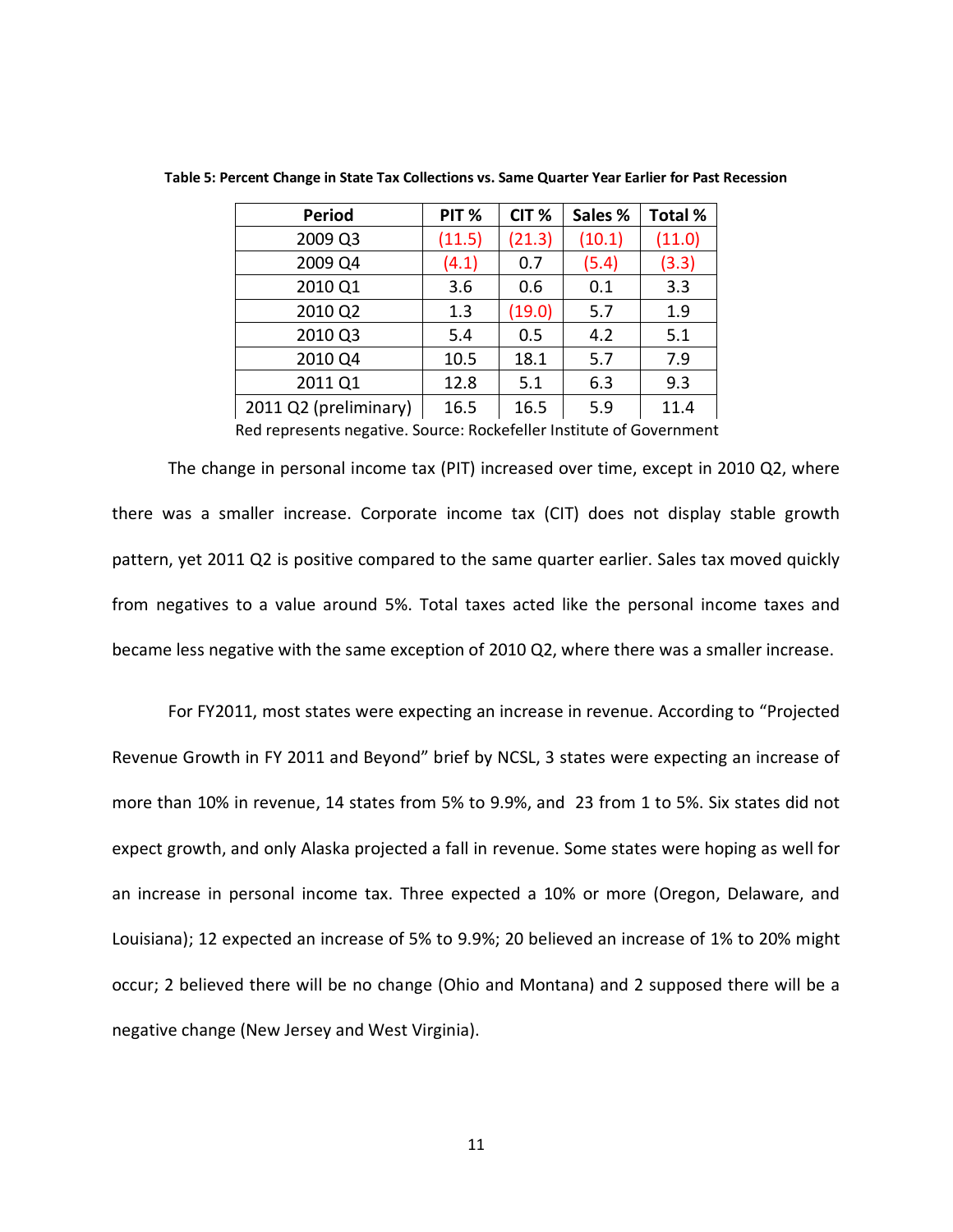[Table A1-](#page-57-0) 4 compiled by the Wall Street Journal displays the budget shortfall and its percentage of the FY2012 budget, as well as changes in revenue from the collection of taxes from the first quarter of 2010 to 2011, and program cuts. The first quarter of 2011 is the fifth straight quarter of growth with the fastest rate in the past five years (WSJ).

Even though states like Michigan, Illinois, and South Carolina have seen great increases in the personal income tax revenue (208%, 40.9%, 75.3%, respectively), budget shortfalls and program cuts are still present; all states except four had program cuts. Several states don't have budget shortfalls. Forty-two have shortfalls ranging from 2.0% of their budgets (Indiana) to 45.2% (Nevada). Changes in corporate income taxes are large, presenting a range of -270.2% (Indiana) to the high of 377.8% (Virginia). Only in North Carolina (-1.5%) and California (-3.1%) have state tax revenue growth been negative. The positive changes in state tax revenue growth range from 0.7% (Arkansas) to 38.1 (North Dakota).

As has been shown, the fiscal situation of states before and after the recession was not preeminent. During the period before the recession, states were recovering from the decreased revenue caused by the recession in 2001 and did not exceed the revenue collection of that year. The post-recession period has seen lagged effects even as state tax began to increase. States are still reporting deficits and more cuts to come. The recession is still being felt by state budgets.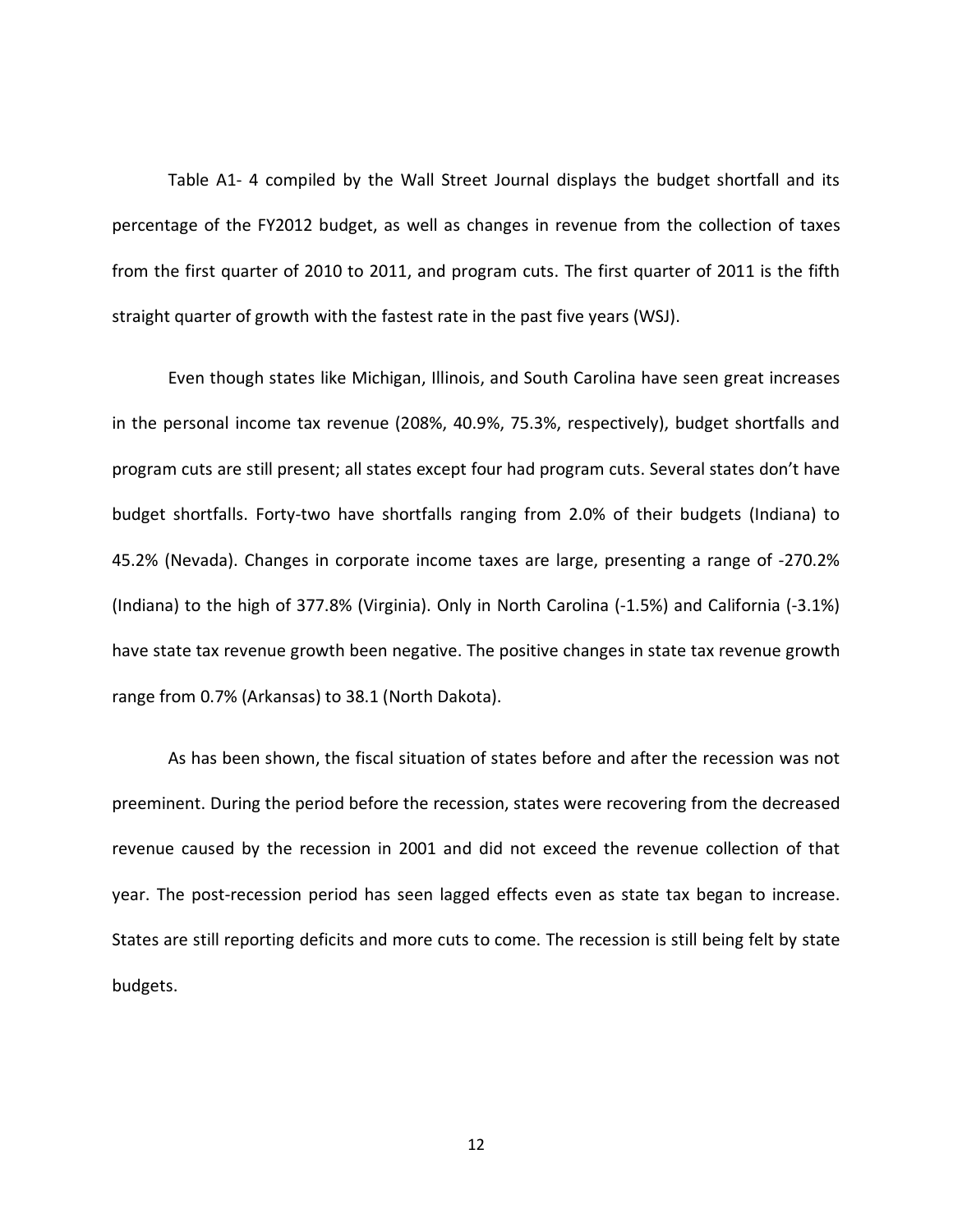For a deeper understanding of how revenue influences expenditure, the next chapter will explain the elasticity of health and education expenditures. This information will provide a foundation for the elasticities measured in Chapter 4.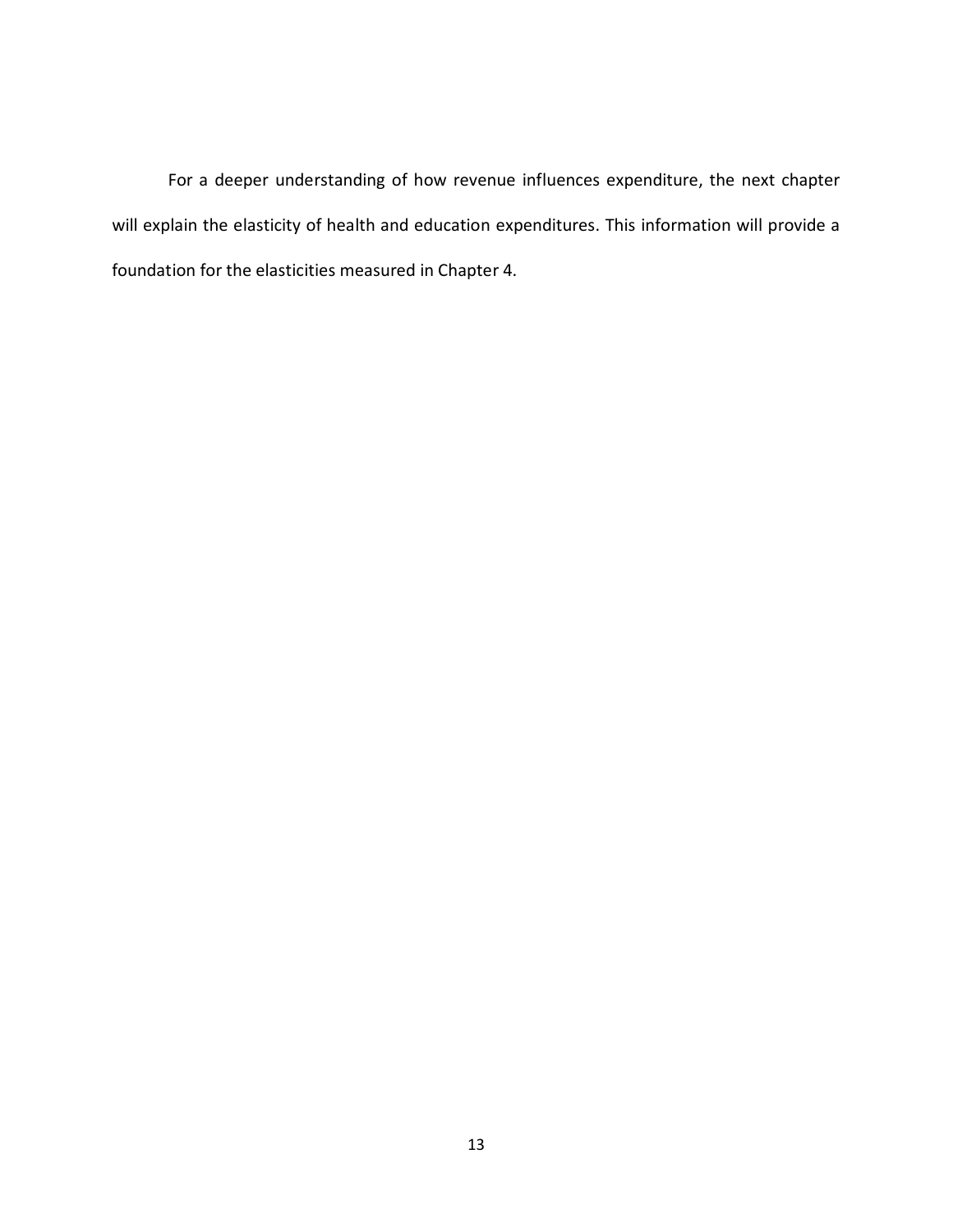## <span id="page-22-0"></span>**CHAPTER 2: HEALTH AND EDUCATION: REVENUE, EXPENDITURE, AND ELASTICITY**

This section provides a background to the behavior of the health and education programs, as well as estimated elasticities. The studies of several authors will provide an insight to the situation in general.

Craig and Hoang (2011) use a panel of 50 US states from 1963 to 2006 to understand the changes in taxes and expenditure at the state level. In the results, expenditure reacts in a slower manner to changes in the economy than does the gross state product, while revenue acts in a faster manner. In other words, a positive change in revenue would lead to a positive yet smaller change in expenditure and surplus, and a negative change in revenue would be smaller than the change that follows in expenditure and deficit. This statement explains the increasing deficits in state budgets: a larger negative change in revenue has caused changes in expenditure; decreased revenues have caused 37 states to decrease funding for schools and 30 states have a lower education budget than that compared to 4 years ago (Oliff and Leachman,2011).

Westerlund *et al.* examined the connection between taxes and expenditures at the state-local government level with a panel of the 50 US states over 35 years and found that expenditures adjust to short-run and long-run changes in revenues. This conclusion reflects the expected behavior of officials who have to make decisions to improve the status of their budgets. All states have the obligation of balancing their budgets except Vermont (NCSL, 1999),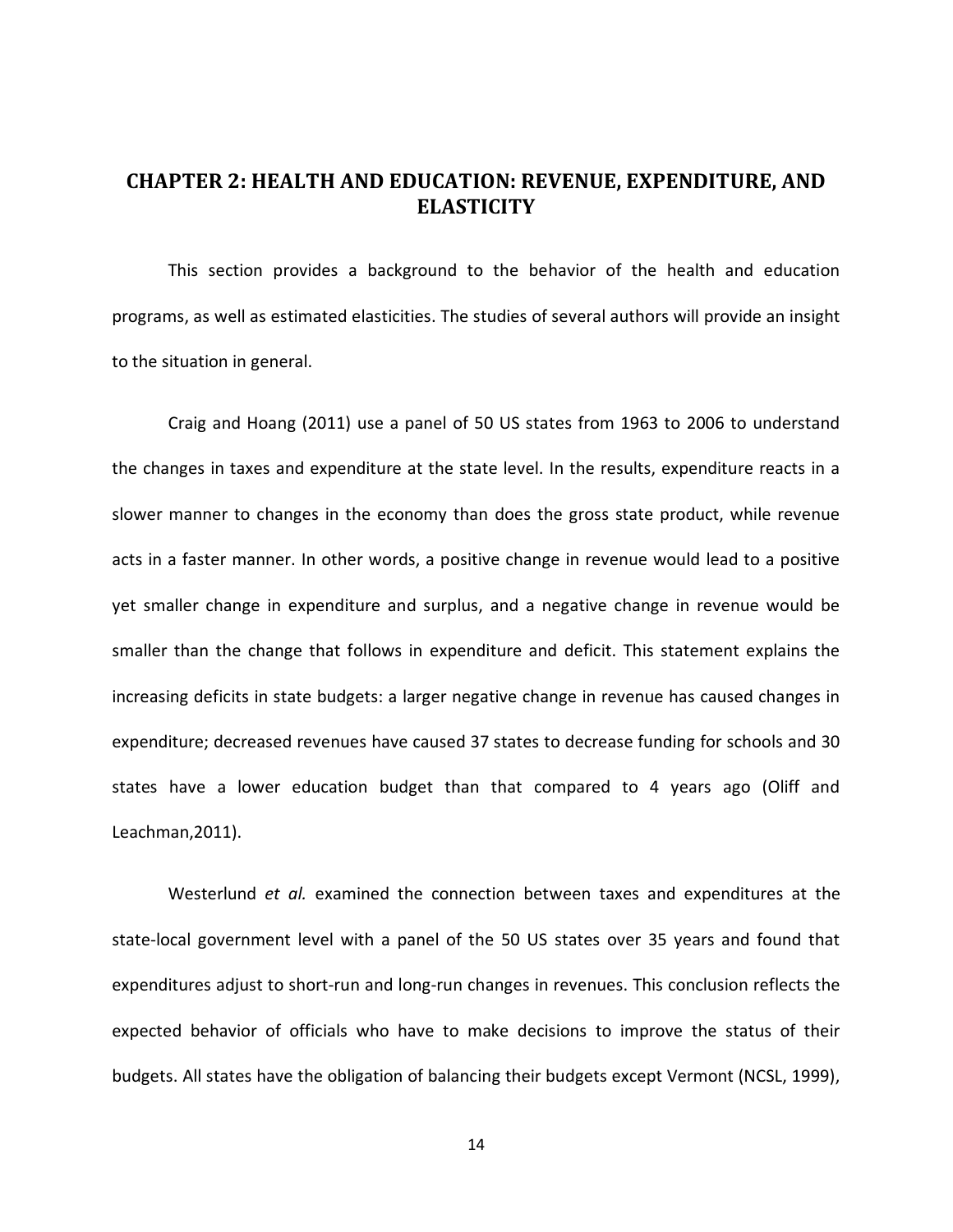and a balanced budget can lead to cuts in programs. With the data displayed below and the data to be analyzed in the following chapters, it will be possible to examine the validity of these prior studies.

This section concentrates specifically on the topics of health and education regarding their behavior in budgets. Revenue and expenditure for education and health will be described through tables and reports, with the goal to provide an insight to the present situation of these programs. For education, presented below are several tables that display revenues, expenses, percentages and forecasts regarding elementary and secondary school (K-12 education). National health expenditures from 1987 to 2009 are examined. The analysis of the elasticity of the programs follows with the purpose of explaining the specific behavior relative to other variables.

#### **Education**

<span id="page-23-0"></span>The data to be explained was taken from the Public Education Finances Report for the years 2002 to 2009. This report is prepared by United States Census Bureau.

[Table A2-](#page-59-1) 1 and [Table A2-](#page-60-0) 2 report data of the revenue of public elementary-secondary school systems by income-tax and non-income tax state, correspondingly. The education budget financed by the states has been growing at an increasing rate and then in a decreasing rate until reaching the negatives. The first change is of 3.94%, the second of 1.18%, 5.24%, 5.78%, 9.07%, 6.09%, and finally -1.70% respectively. This last year is the academic year of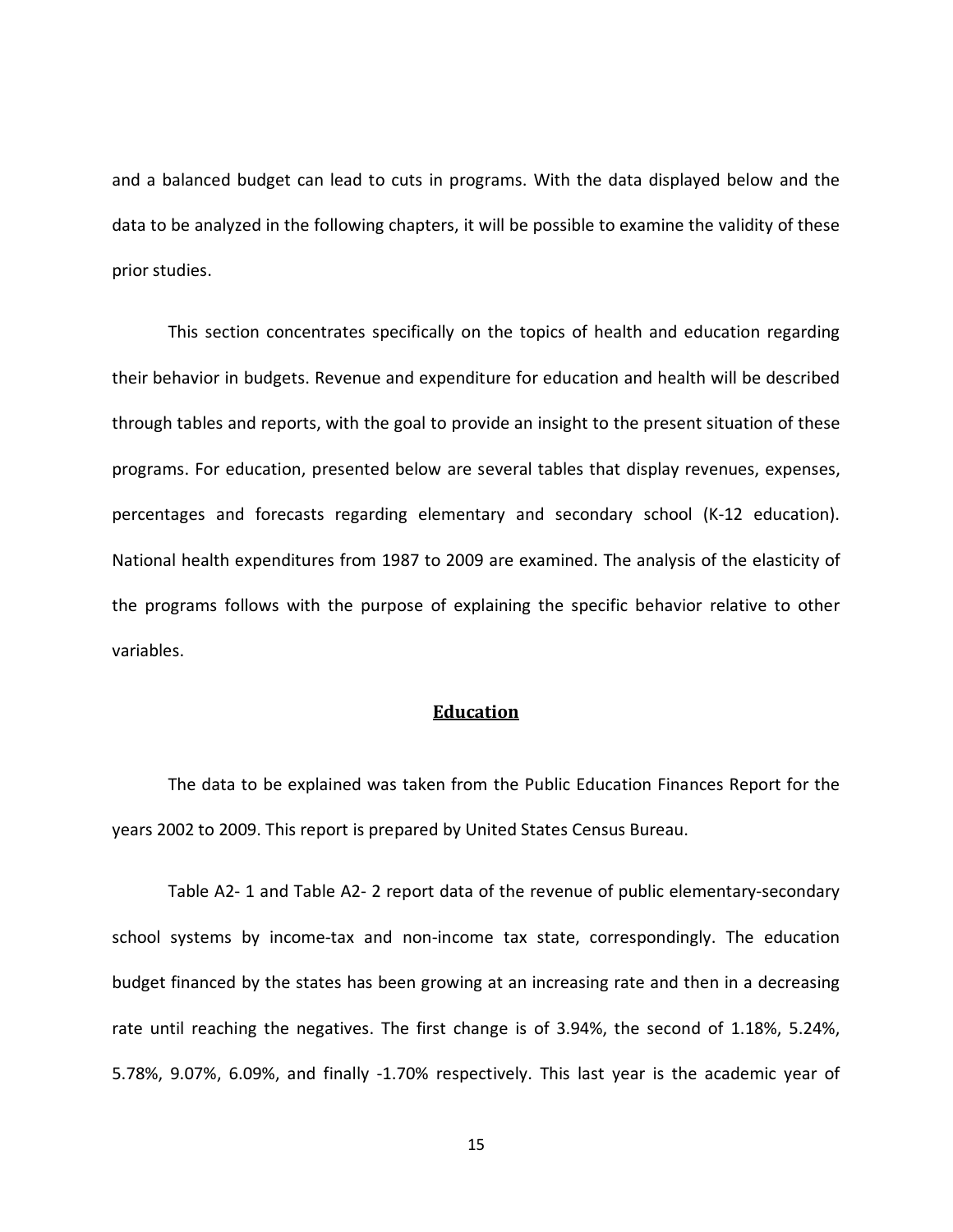2008-2009 (also FY 2009), and is the only year where there was a reduction of about 4 billion dollars in the general revenue for education in the United States.

Since this data is not per capita, it is not valid to compare the amount of revenue dedicated to the students paid by the state. However, it is easy to verify that there has been an increase in the revenue earmarked for education. Without further research, the causes for the increase cannot be determined.

[Table A2-](#page-61-0) 3 displays the current spending of public elementary-secondary school systems by income-tax state, and [Table](#page-62-0) A2- 4 for non-income tax states. Current expenditure by states are higher than the revenue set apart by states, but the difference can be attributed to federal as well as local funds. [Table 6](#page-24-0) displays the percent distribution of K-12 education revenue for all states. There is no negative growth during the academic years of 2001-2009.

**Table 6: Percent Distribution of Elementary-Secondary Public School System Revenue for All States**

<span id="page-24-0"></span>

|                                              | 2001-2002   2002-2003 | 2003-2004 |      |      | 2004-2005   2005-2006   2006-2007   2007-2008 |      | 2008-2009 |
|----------------------------------------------|-----------------------|-----------|------|------|-----------------------------------------------|------|-----------|
| 49.4                                         | 49.0                  | 47.1      | 47.0 | 46.6 | 47.6                                          | 48.3 | 46.7      |
| Data from US Census Bureau, Total from Table |                       |           |      |      |                                               |      |           |

The growth of expenditure for the nation during the academic years is as follows: 5.22%, 3.94%, 5.41%, 5.69%, 5.91%, 5.98%, and 2.16% starting with the first academic year. The growth trend is stable except for the change in spending for the academic year of 2002-2003 and 2008-2009, where the growth was smaller than the growth for the previous year. The states present growth in expenditure not only as a whole but individually. This will be approached in more detail the in following chapters.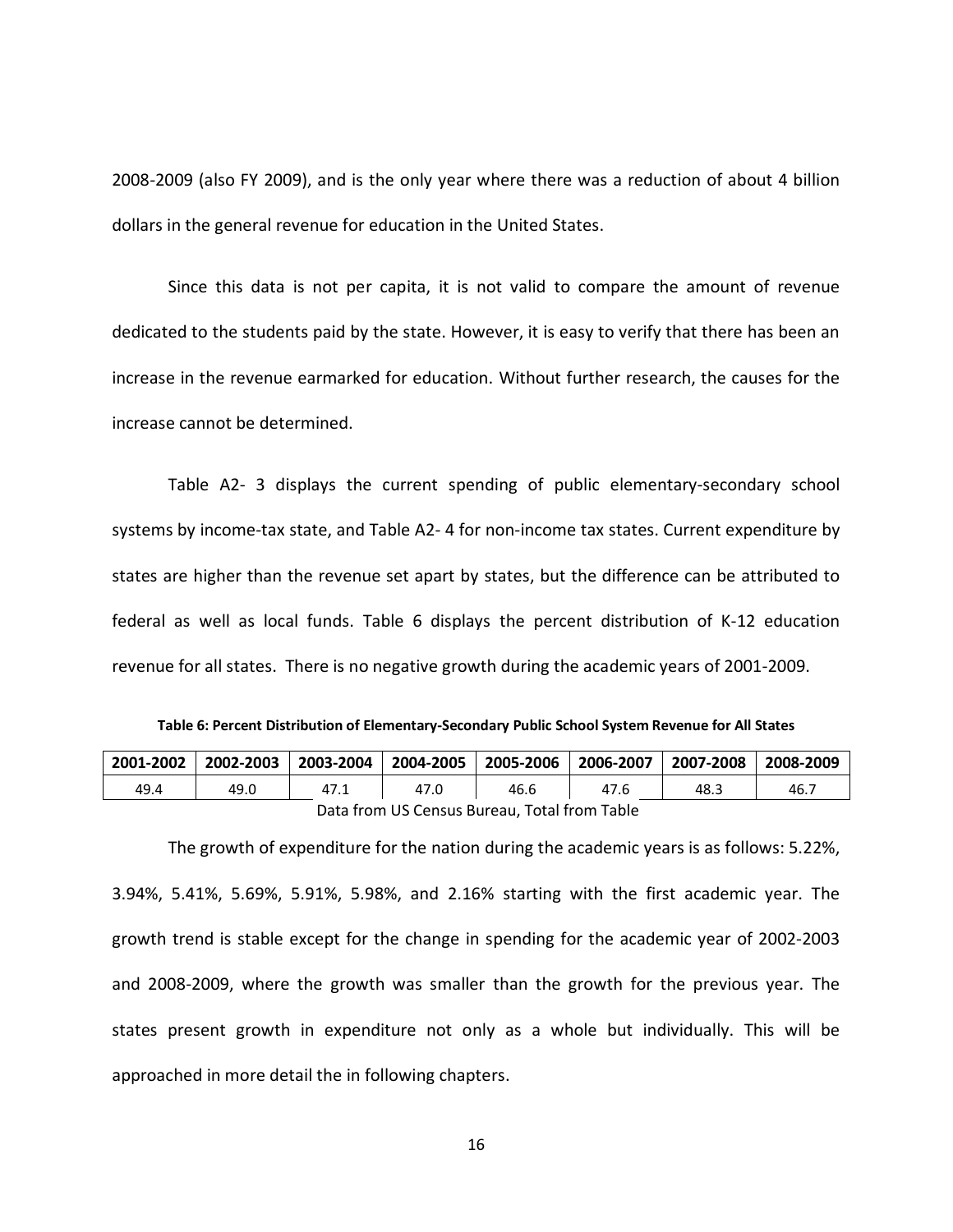[Table A2-](#page-61-0) 3 presents the percentage distribution of the public school system revenue by income-tax state, and [Table A2-](#page-63-0) 4 for non-income tax states. The state that has the highest ratio of state funding is Hawaii, followed by Vermont and Arkansas. The state with the lowest provision from the state government is Nebraska, followed by Illinois, Connecticut, and North Dakota. Below, [Table 7](#page-25-0) and [Table 8](#page-25-1) present the mean of the percentage distribution in education spending of income-tax states and non-income tax states. The percentage of funds provided by the states revolves around 50%; however, in general, non-income tax states spend less than income-tax states. This might be the result of higher revenues in income-tax states. The rest of the budget can be covered by the federal government through grants and the local government through taxes such as property tax.

<span id="page-25-0"></span>**Table 7: Mean Percentage Distribution of State Revenue for Education Expenditure in Income-Tax States**

| 2001-2002                                                   | $ 2002 - 2003 $ |      |      | 2003-2004   2004-2005   2005-2006   2006-2007   2007-2008 |      |      | 2008-2009 |
|-------------------------------------------------------------|-----------------|------|------|-----------------------------------------------------------|------|------|-----------|
| 52.4                                                        | 52.1            | 50.5 | 50.8 | 50.7                                                      | 51.5 | 51.8 | 50.7      |
| Data from US Census Bureau. Public Education Finances: 2009 |                 |      |      |                                                           |      |      |           |

<span id="page-25-1"></span>

| Table 8: Mean Percentage Distribution of State Revenue for Education Expenditure in Non-Income Tax States |  |  |  |  |
|-----------------------------------------------------------------------------------------------------------|--|--|--|--|
|-----------------------------------------------------------------------------------------------------------|--|--|--|--|

| 2001-2002                                                   | 2002-2003 |      | 2003-2004   2004-2005   2005-2006   2006-2007 |      |      | $\vert$ 2007-2008 $\vert$ 2008-2009 |      |
|-------------------------------------------------------------|-----------|------|-----------------------------------------------|------|------|-------------------------------------|------|
| 47.0                                                        | 46.2      | 45.1 | 43.6                                          | 42.4 | 43.4 | 46.0                                | 45.⊥ |
| Data from US Census Bureau. Public Education Finances: 2009 |           |      |                                               |      |      |                                     |      |

In summary, the budget for primary and secondary education was not constant, yet current spending was. Governments continued to spend at the established levels without having the sufficient funds, even though states were only providing about half the budget amount.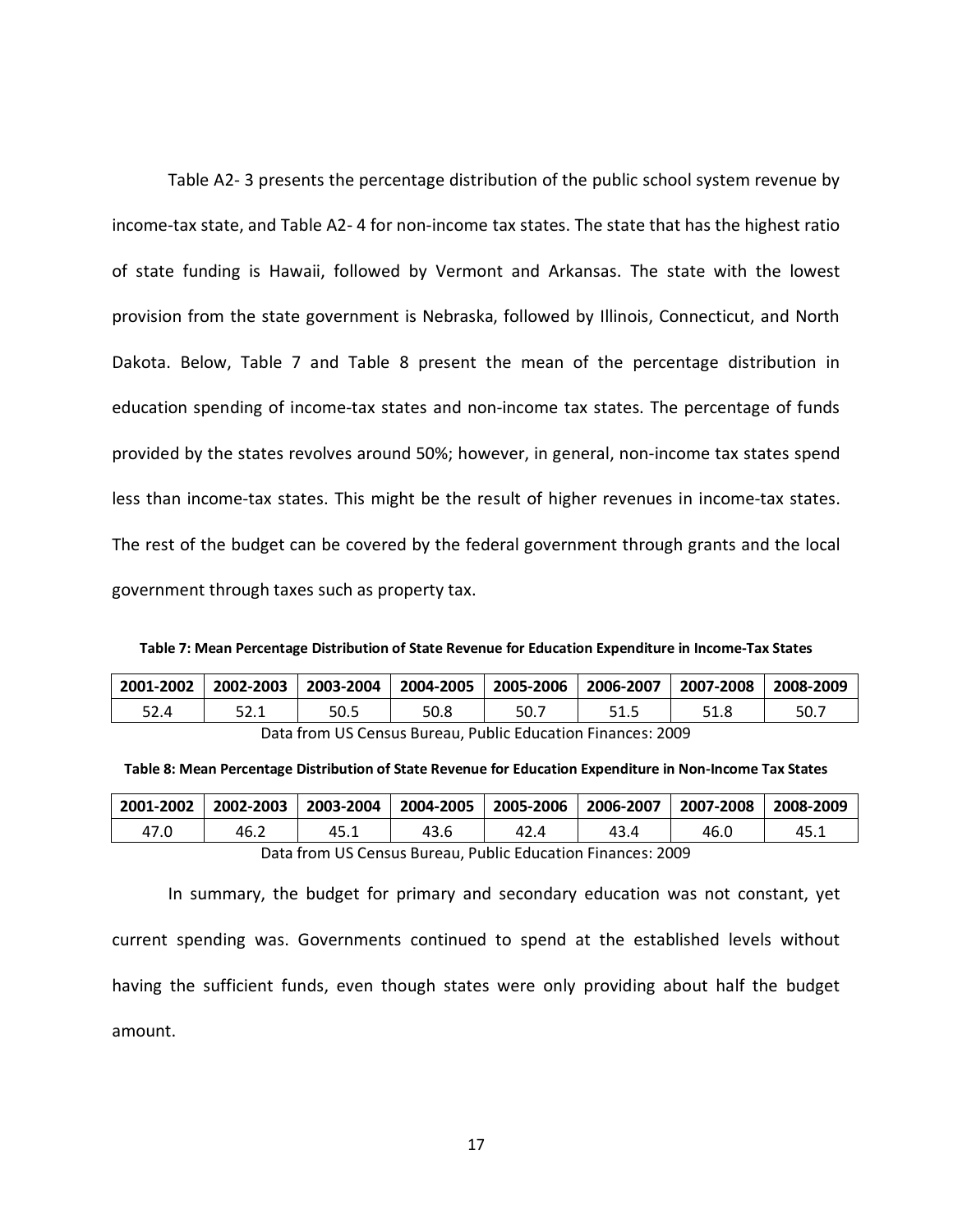#### **Health**

<span id="page-26-0"></span>Health has a different position relative to education in states' budgets. According to Centers for Medicare & Medicaid Services (CMS), the funding provided by businesses, households, government, and other sponsors has maintained a steady level through the years. The provision during 2008 and 2009 was characterized by an increase of funding by the federal government due to the American Recovery and Reinvestment Act and a decrease of funding by the states.

<span id="page-26-1"></span>[Table 9](#page-26-1) below from the CMS presents the total national health expenditures and the portion financed by the state and local government from 1987 to 2009. Percentages of state sponsorship for health are lower than those for education. In this case, local governments are included, so the collaboration of state governments is even lower. The percentage of expenditure provided for by the state and local governments has been relatively constant throughout the years.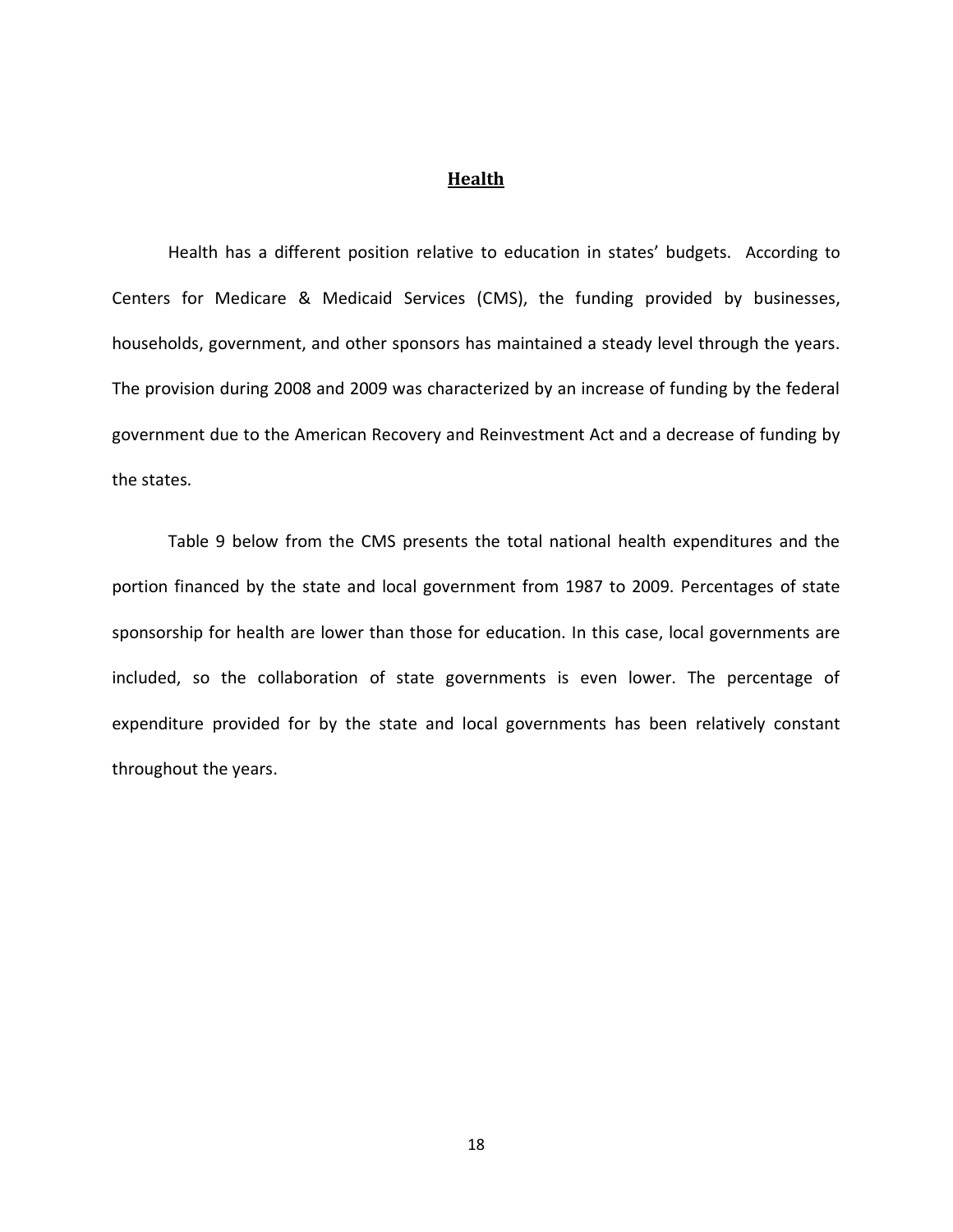| Year | <b>Total</b><br>(Billions) | <b>State and local</b><br>government<br>(Billions) | <b>Percent Paid</b><br>by State and<br>Local<br><b>Governments</b> |  |
|------|----------------------------|----------------------------------------------------|--------------------------------------------------------------------|--|
| 1987 | \$518.9                    | \$78.9                                             |                                                                    |  |
| 1988 | 581.5                      | 87.3                                               | 15.01                                                              |  |
| 1989 | 647.2                      | 97.5                                               | 15.07                                                              |  |
| 1990 | 724.0                      | 110.7                                              | 15.29                                                              |  |
| 1991 | 791.2                      | 123.2                                              | 15.58                                                              |  |
| 1992 | 857.7                      | 132.4                                              | 15.43                                                              |  |
| 1993 | 921.3                      | 145.5                                              | 15.80                                                              |  |
| 1994 | 972.5                      | 160.4                                              | 16.50                                                              |  |
| 1995 | 1,027.3                    | 167.8                                              | 16.34                                                              |  |
| 1996 | 1,081.6                    | 174.2                                              | 16.10                                                              |  |
| 1997 | 1,142.4                    | 186.1                                              | 16.29                                                              |  |
| 1998 | 1,208.6                    | 196.8                                              | 16.28                                                              |  |
| 1999 | 1,286.8                    | 210.8                                              | 16.38                                                              |  |
| 2000 | 1,378.0                    | 227.4                                              | 16.50                                                              |  |
| 2001 | 1,495.3                    | 251.0                                              | 16.78                                                              |  |
| 2002 | 1,637.0                    | 278.5                                              | 17.01                                                              |  |
| 2003 | 1,772.2                    | 297.9                                              | 16.81                                                              |  |
| 2004 | 1,894.7                    | 321.3                                              | 16.96                                                              |  |
| 2005 | 2,021.0                    | 349.0                                              | 17.27                                                              |  |
| 2006 | 2,152.1                    | 373.6                                              | 17.36                                                              |  |
| 2007 | 2,283.5                    | 399.7                                              | 17.50                                                              |  |
| 2008 | 2,391.4                    | 410.0                                              | 17.14                                                              |  |
| 2009 | 2,486.3                    | 404.8                                              | 16.28                                                              |  |

**Table 9: Health Expenditures paid by States and Percent: 1987 to 2009**

Data from CMS

Health expenditure is programmed to continue growing, even at a greater rate than the economy, surpassing it by 1.1% (CMS *National Health Expenditure Projections 2010-2020*). Since health is a top priority in the United States (health insurance was the largest expense in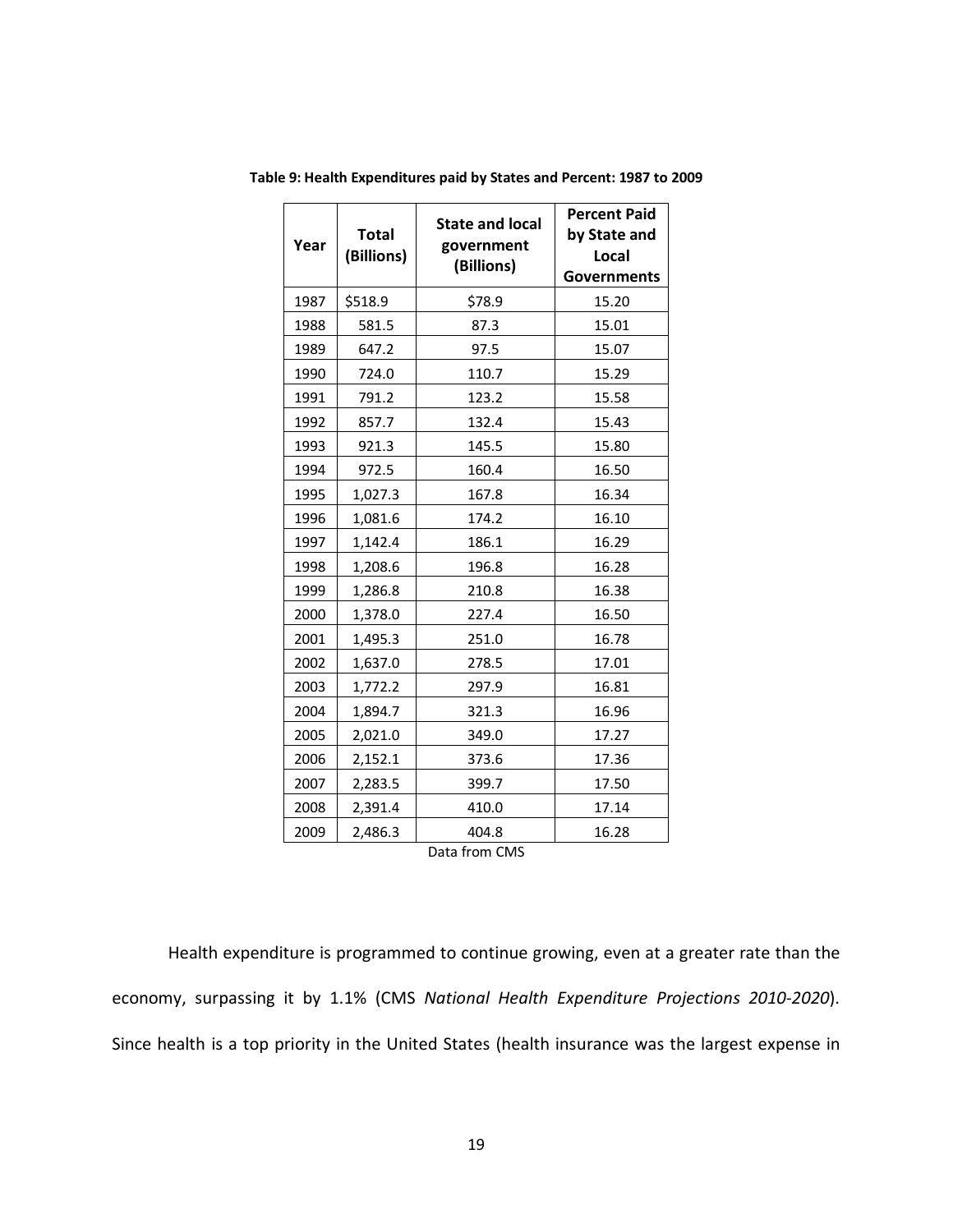the national budget for 2010(CBPP 2011)), the participation of the federal government in both funds and expenditure is significant in the state level.

#### **Elasticity**

<span id="page-28-0"></span>Elasticity is the measure of how one variable changes when another one changes (economist.com). In this case, the type of elasticity that is being observed and measured is income elasticity, which is the percentage change in demand for a percentage change in income. In this specific context it is how sensitive is the percentage change in the expenditure in health and education changes per percentage change in state tax revenue.

Studies based on data of developed and developing countries have demonstrated that income is the most important factor in determining the health of the population while public spending is not (Baldacci *et al*). In education, public spending is one of the most important factors (ibid).

#### **Education**

<span id="page-28-1"></span>Schmidt and McCarty developed a model of expenditure connecting future state income to education spending. In the model, the elasticity of education expenditure regarding future income is 0.893 and regarding current income is -0.08. An increase in current income would not cause change in education expenditure; however, a permanent percentage increase in state income would produce a percentage change of 0.893 in the education spending. Thus, planning for budgets is highly dependent on forecasted values of state revenue.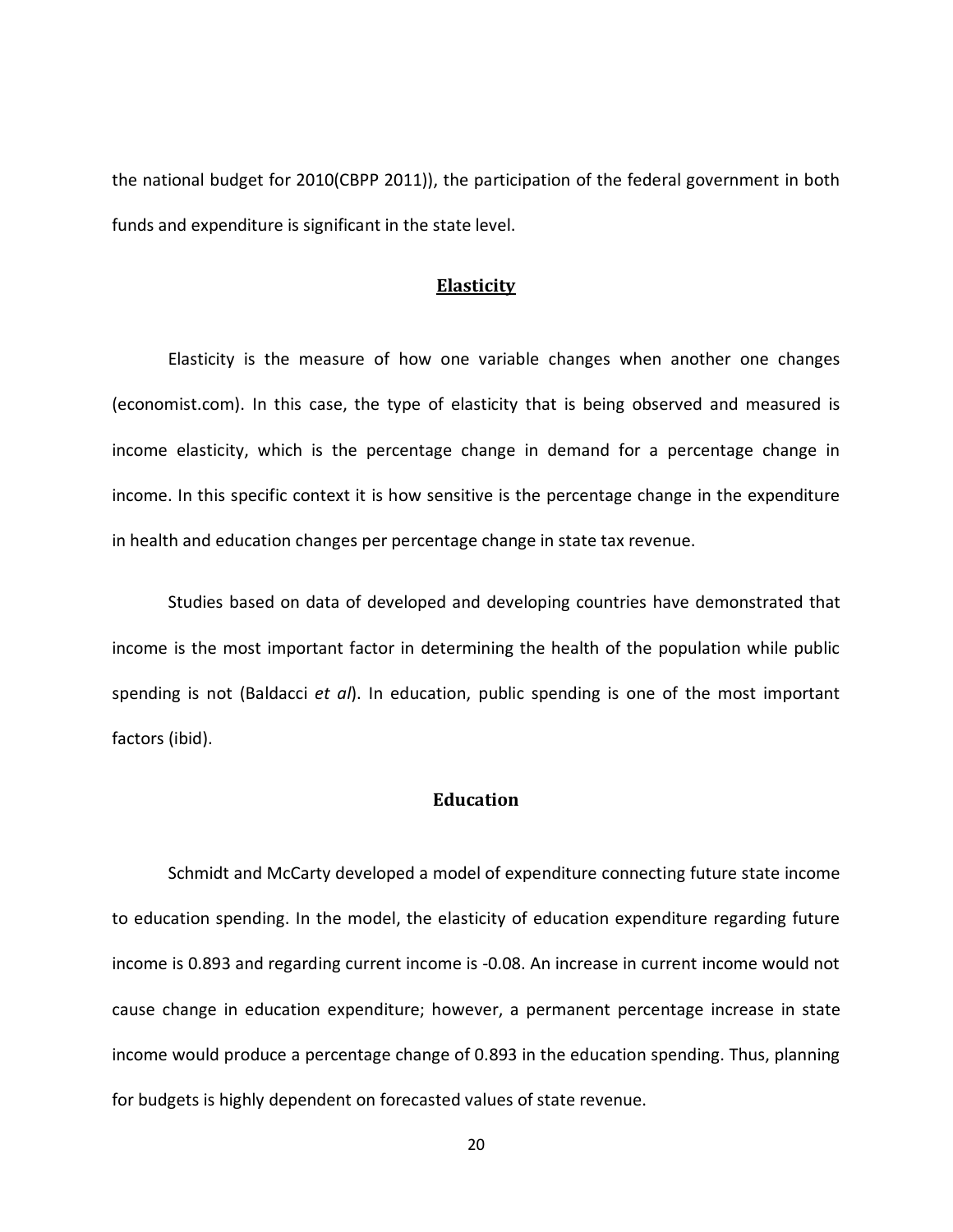#### **Health**

<span id="page-29-0"></span>Several researchers have approached the issue of the elasticity of health with respect to income by trying different ways to measure the weight income has in expenditure.

Di Matteo (2003) estimates the elasticity for the United States, Canada, and other countries over a period of 18 years (1980–1997). The results demonstrate a positive relation between income and per capita health expenditures, with income elasticity for the United States of 0.70.

According to Freeman (2003), the growth of income has more variability than the growth of health care expenditure. Based on the results of pooled data from 1966 to 1998, health care expenditure grows by an average per year of 3.5% for constant levels of income. The estimate for income elasticity ranges from .087 to 0.844.

Moscone and Tosetti (2010) use a panel of 49 US states during the years of 1980-2004 to investigate the relationship between health expenditure and income. The research demonstrates the existing dependence of health spending on income . Moscone and Tosetti determine that health is a luxury good (income elasticity is less than 1) in the states of Washington, Wisconsin, South Carolina, and Florida. The rest of the states present elasticity below the unitary level, demonstrating that health is a normal but necessary good. These results are compared to a similar study done by Wang and Rettenmaier, where health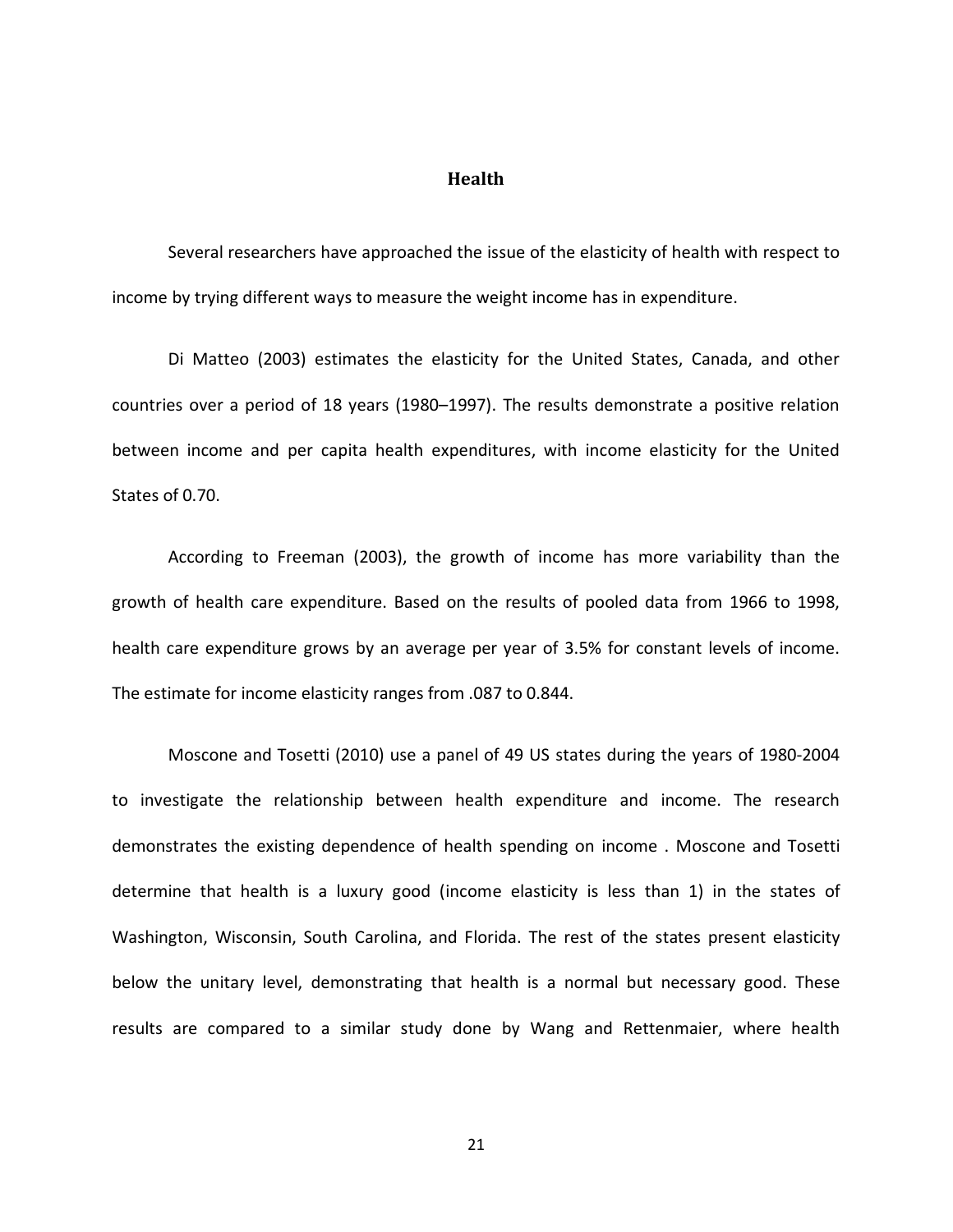expenditure is insensitive for 16 states and sensitive for 32 states. Wang and Rettenmaier determine that the recession in 1990-1991 was the cause of change in the elasticity.

Wang (2009) created a panel data set for 1999-2003 with eleven variables that included income, price, age of the population, and the share of Medicaid and Medicare financed by the government. Income produced the heaviest weight on health care expenditure with elasticity being around 0.7.

Overall, the elasticity for education is close to unitary, while there is an ongoing discussion on the elasticity of health. The more insensitive any of these are, the more spending will occur. Whether sensitive or insensitive, spending not only depends on the state budget, but on the budget of the federal and local governments as well as national policy.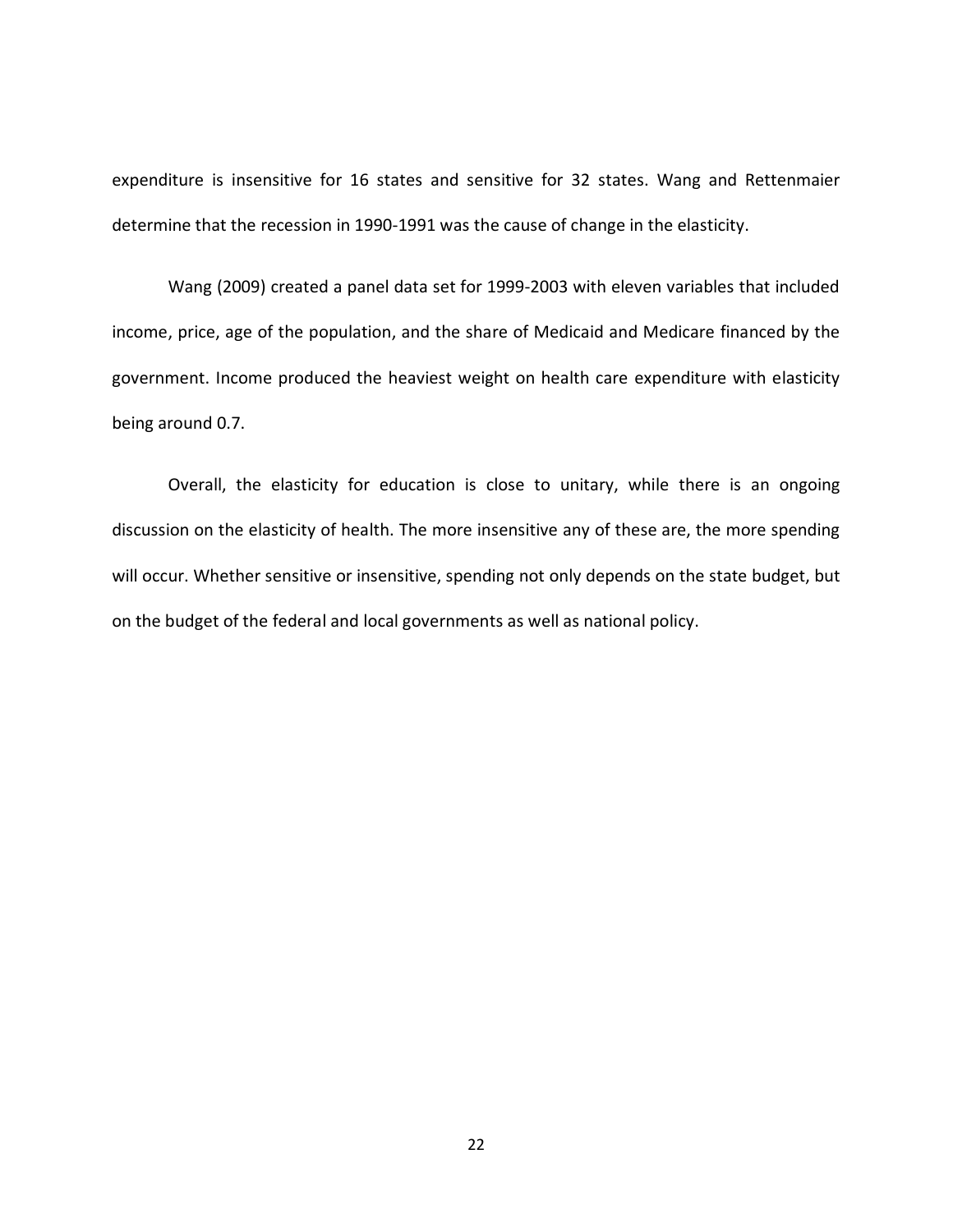#### **CHAPTER 3: GROWTH**

<span id="page-31-0"></span>The growth in state revenue and in expenditure in education and health will be calculated during the years of 2006 through 2010 using the growth rate formula (Percent change = [(Present value- Past Value)/Past Value] \* 100)). In each section, a comparison between states with income tax and those without will be done to understand its influence.

The data used originates from the State Government Tax Collection Reports for 2006, 2007, 2008, 2009, and 2010 by the US Census Bureau (revenue and income taxes) and the 2006,2007, 2008, and 2009 State Budget Reports prepared by National Association of State Budget Officers (NASBO) (education and health expenditure). The data used from NASBO from 2010 is estimated. The data used for health is the expenditure on Medicaid, even though it is understood that the states incurs into other types health expenses.

#### **State Tax Revenue Growth**

#### **Difference in Revenue**

<span id="page-31-2"></span><span id="page-31-1"></span>[Table A3-](#page-67-1) 1 and [Table A3-](#page-68-0) 2 display the total revenue for income-tax states and nonincome tax states respectively. [Table A3-](#page-69-0) 3 presents the values for income tax revenue collected, and [Table A3-](#page-70-0) 4 has the percentage of revenue provided by income tax collection. [Table A3-](#page-71-0) 5 presents the change in income tax revenue. [Table A3-](#page-72-0) 6 and [Table A3-](#page-73-0) 7 display the revenue growth for states that levy and don't levy income taxes, correspondingly.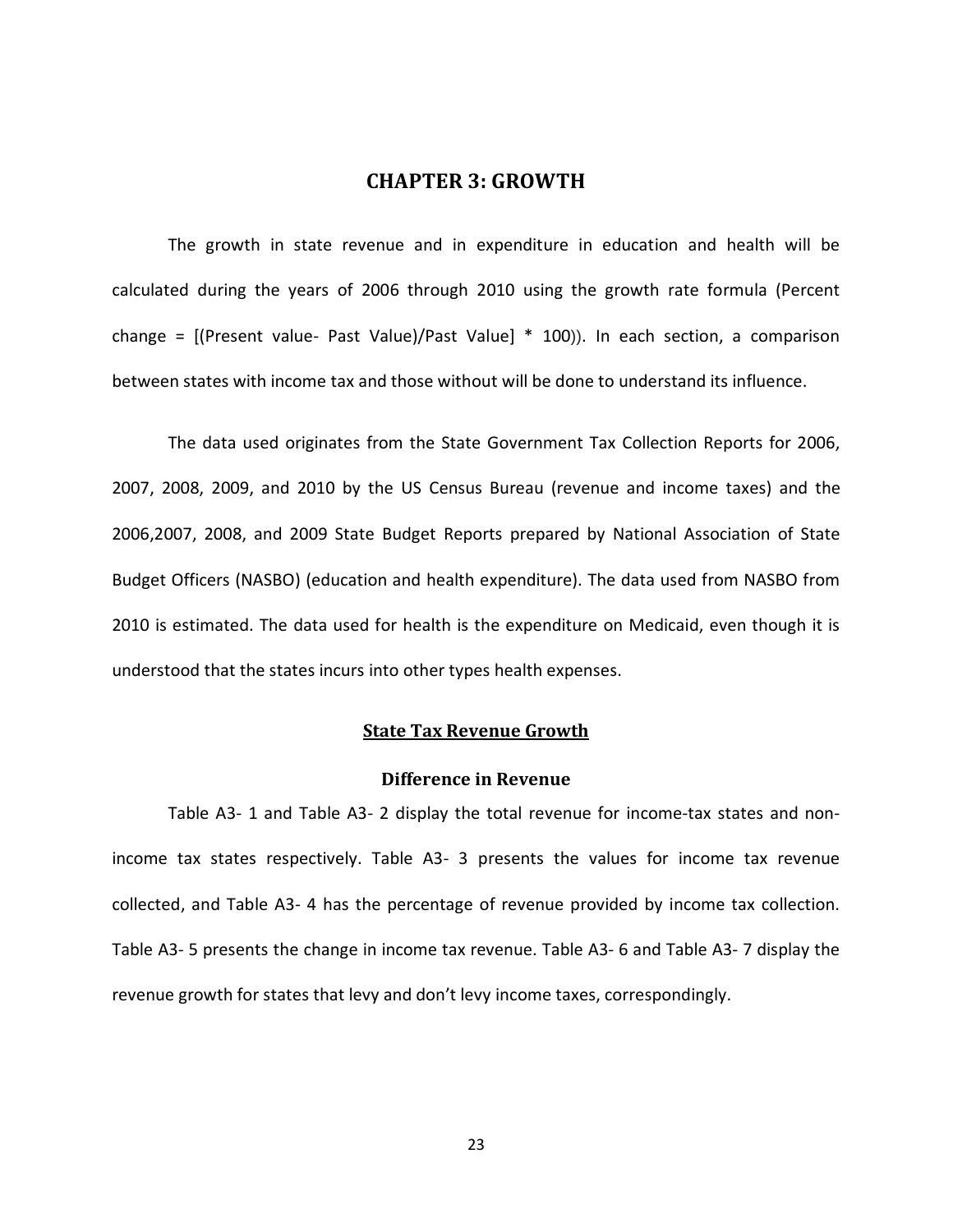#### *Income-Tax States*

Income tax revenue has been decreasing. The period with the largest change was that of 2008-2009. The period afterwards also presents a smaller negative change. [Table 10](#page-32-0) below presents the values.

**Table 10: Mean Percentage Change in Revenue from Income Tax**

| 2006-2007 |       | $\vert$ 2007-2008   2008-2009   2009-2010 |        |  |
|-----------|-------|-------------------------------------------|--------|--|
| 8.858     | 4.160 | -9.713                                    | -6 315 |  |

<span id="page-32-0"></span>Revenue for the states has a decreasing growth rate during 2006-2010. The means for the income-tax states were decreasing until reaching the negatives. [Table 11](#page-32-1) has the values of the means.

<span id="page-32-1"></span>

| Table 11: Mean Percentage Change of Revenues Provided by Income Tax |
|---------------------------------------------------------------------|
|---------------------------------------------------------------------|

<span id="page-32-2"></span>

|                  | 2006-2007   2007-2008   2008-2009   2009-2010 |        |          |
|------------------|-----------------------------------------------|--------|----------|
| 2 920 L<br>6.235 |                                               | -6.295 | $-2.949$ |

[Figure 1](#page-32-2) below demonstrates the percentage change.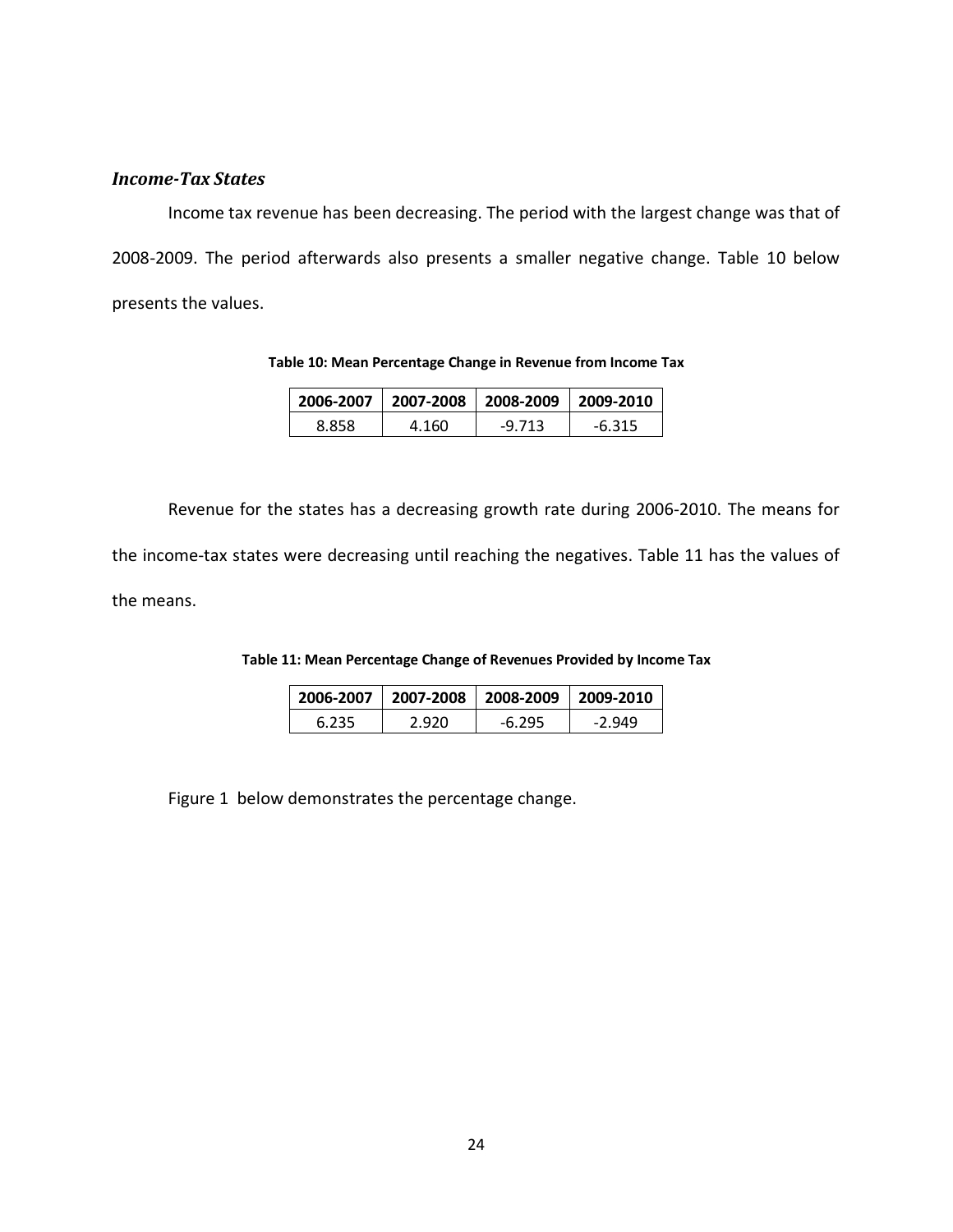<span id="page-33-0"></span>

**Figure 1: Percentage Change in Revenue for Income-Tax States**

The years of 2006-2007 and 2007-2008 have positive changes: the first presenting larger increases than the latter, even though 2007-2008 presents more outliers, both positive and negative. Both 2008-2009 and 2009-2010 have mostly negative growth, with the first set presenting more negative growths that the later. All income-tax states but Iowa, North Dakota (highest growth of 4.43%) and Oregon present negative growth during 2008-2009, the same year the country as a whole presented large negative growth. The largest changes (-10% to - 15%+) during 2006-2010 occurred in the states of Arizona, California, Connecticut, Georgia,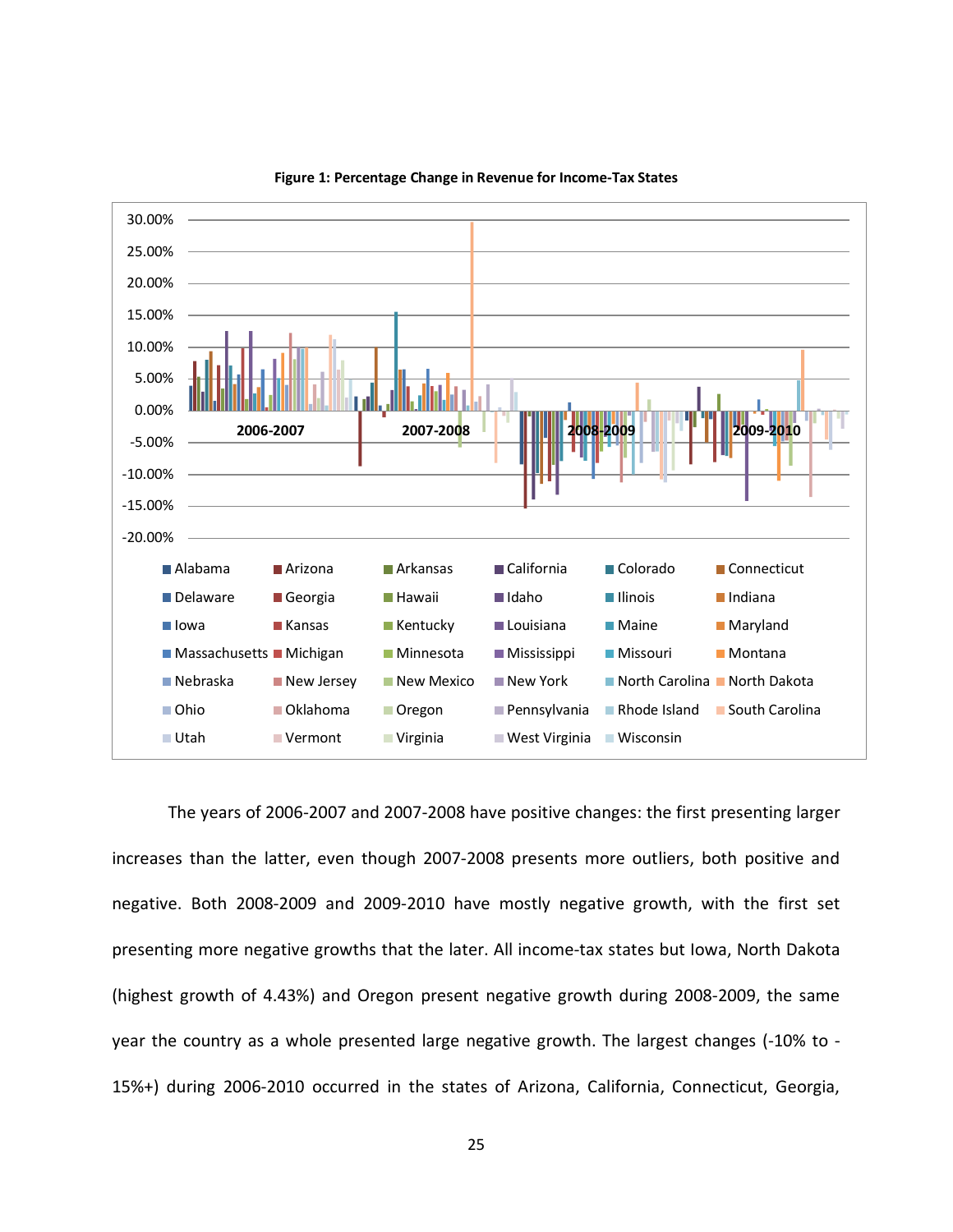Idaho, Massachusetts, New Jersey, North Carolina, South Carolina, and Utah, the highest of these being Arizona, with a decline of -15.35%.

#### *Non-Income Tax States*

The means for non-income tax states also presented decreasing growth; however, there was an increase for 2007-2008 and more drastic decreases afterwards compared to income-tax states. In similarity to income-tax states, the last year provides increasing growth that is in the negatives. [Table 12](#page-34-0) below has the values.

**Table 12: Mean Change in Revenue in Non-Income Tax States**

|       | 2006-2007   2007-2008   2008-2009   2009-2010 |        |          |
|-------|-----------------------------------------------|--------|----------|
| 8.777 | 18.808                                        | -8.782 | $-4.333$ |

<span id="page-34-0"></span>Non-income tax states also presented positive growth in the first two periods and negative growth in the last two periods.

<span id="page-34-1"></span>[Figure](#page-34-1) 2 presents the percentage change in revenue for these states. The outlier colored in blue is Alaska. It carries the largest changes in all years except for 2009-2010, where it takes second place after Wyoming, in green.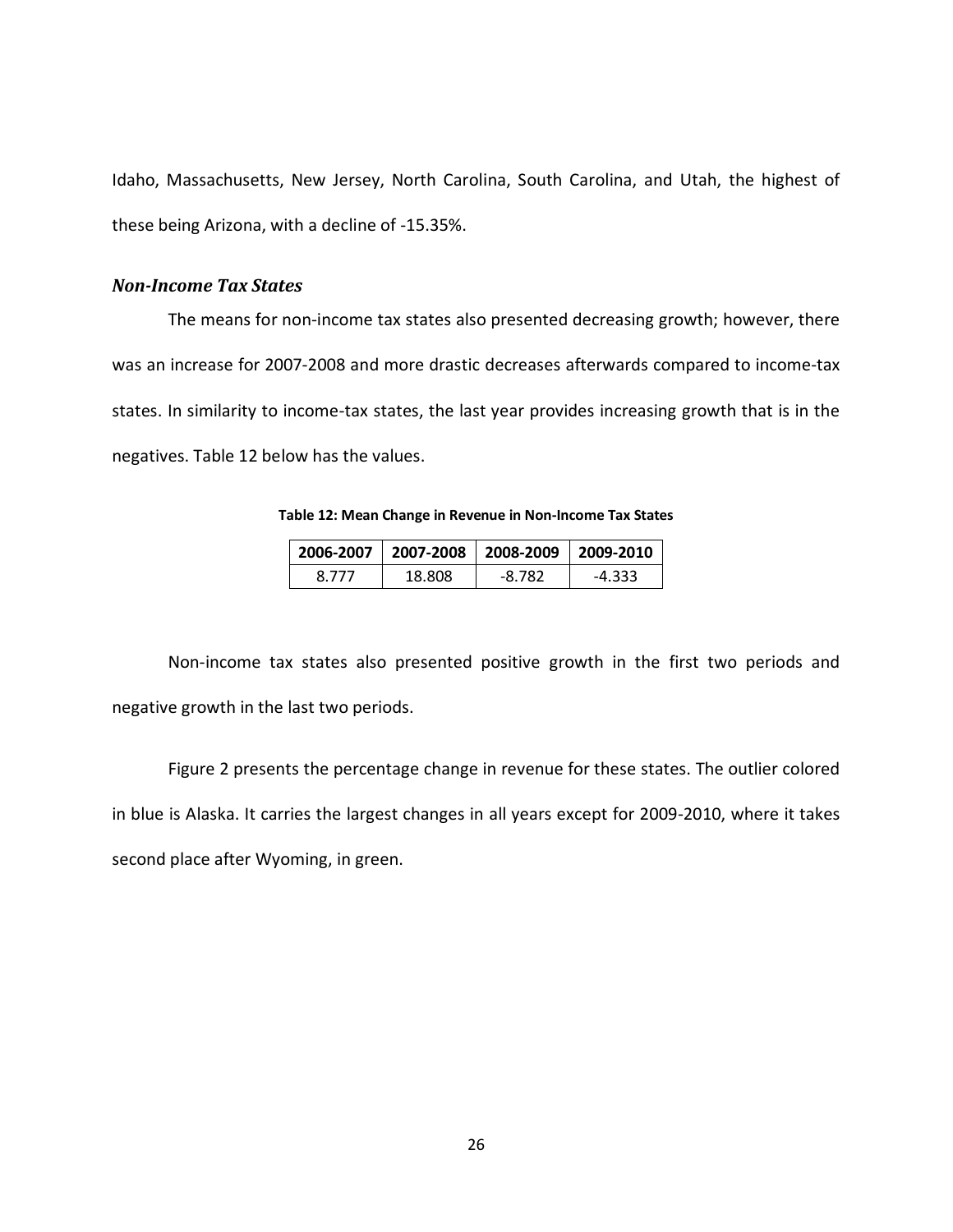<span id="page-35-1"></span>

**Figure 2: Percentage Change in Revenue for Non-Income Tax States**

In 2009-2010, non-income tax states also presented negative growth except for South Dakota and Wyoming, with a growth of 0.94% and 14.92% respectively. Most states presented a rate smaller than -8%, with Alaska being the largest with -43.25%. Excluding Alaska, Florida presents the most negative growth with a -10.87%.

#### **Expenditure Growth**

<span id="page-35-0"></span>For the United States, expenditure in health and education varied significantly during the years studied. Health presented positive growth and overcame the level of 2006 by 2010. Education had a decreased growth that turned negative (-8.39%) for 2009-2010.

Expenditure on education has a different behavior than revenue. Expenditure on Medicaid decreased and in 2008-2009 increased to once again decrease into the negatives. This last mean is the most negative of all.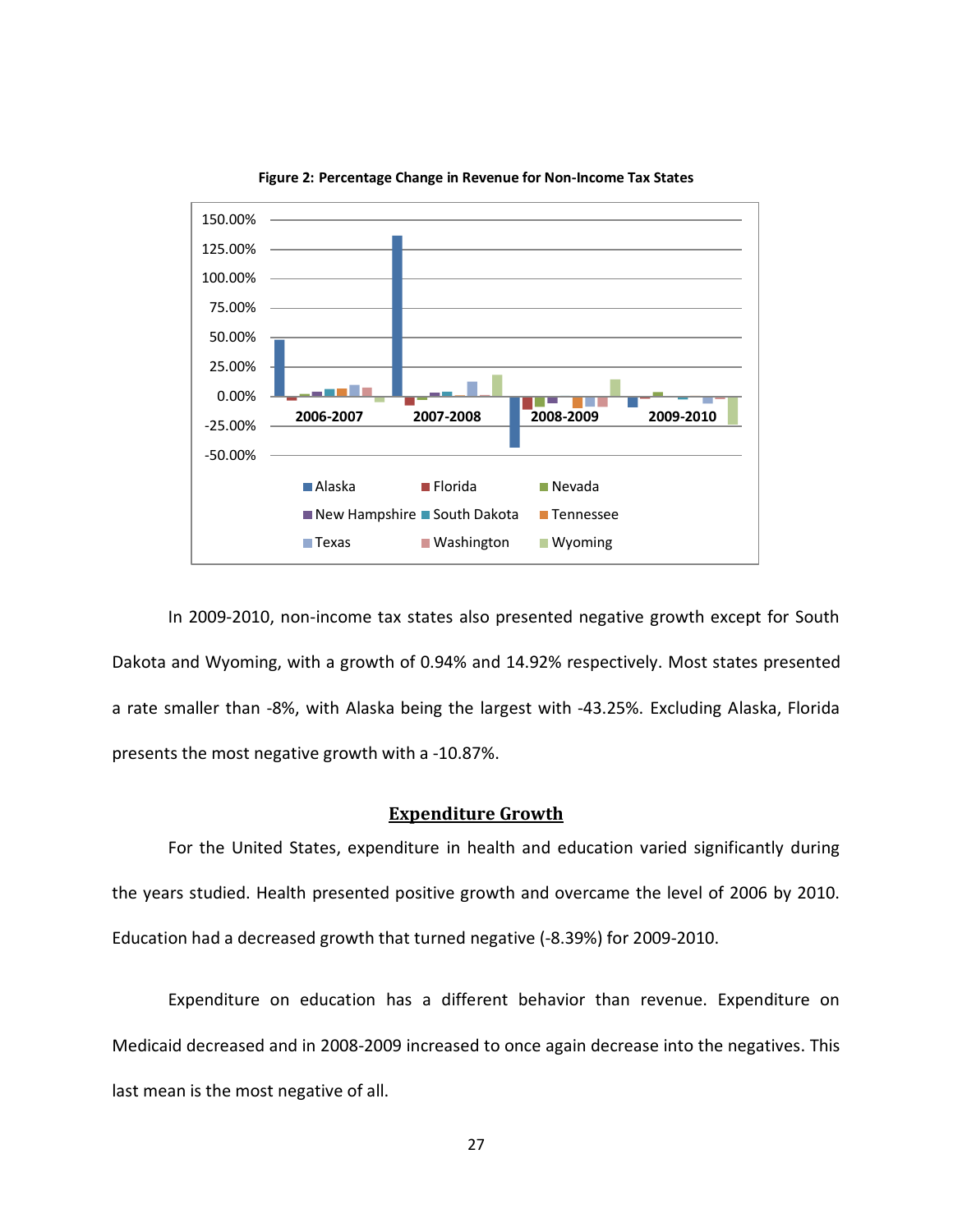## **Education**

## *Income Tax States*

For 2009-2010, almost all states presented negative growth ranging from -0.15% (New Jersey) to -48.02% (Colorado). The states with positive growth were Alabama, Arkansas, California (lowest, with 0.5%), Hawaii, Louisiana, Nebraska (highest, with 13.27%), Oklahoma, and Rhode Island. [Table A3-](#page-74-0) 8 presents this data.

Education expenditure is positive for the first three periods and negative in the last one. Most of the growth for income-tax states was of 10% or less. The states with the values furthest from the mean are: Connecticut and Idaho in 2006-2007, Colorado and Arizona in 2007-2008, Indiana and Ohio in 2008-2009, and Colorado, Connecticut, Idaho, and North Carolina in 2009- 2010.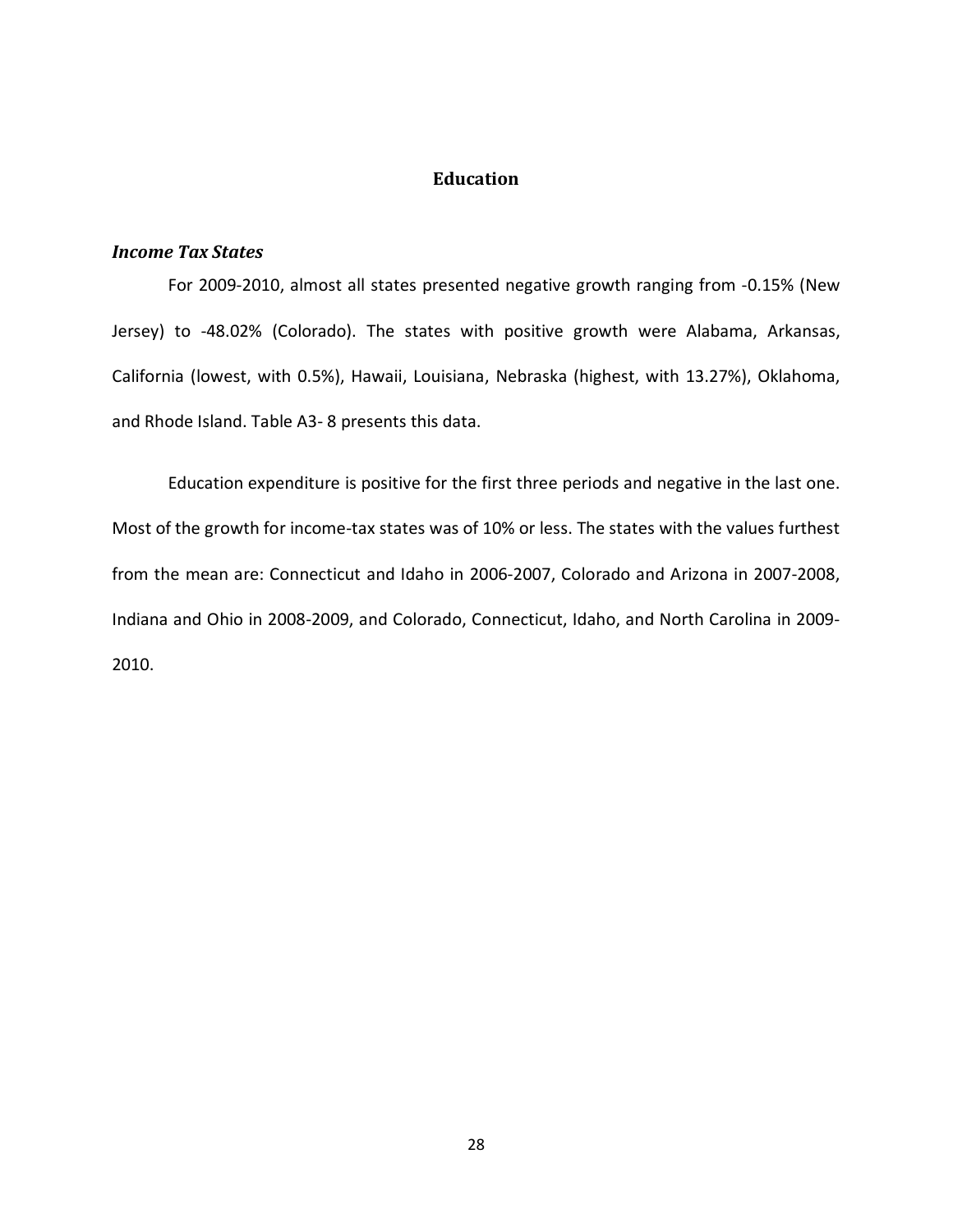

**Figure 3: Percentage Change for Education Expenditure in Income-Tax States**

The mean presents decreases after the period of 2007-2008, and turns negative in the last period. Expenditure rose for the period of 2007-2008, but later decreased into the negatives. [Table 13](#page-37-0) demonstrates the means.

<span id="page-37-0"></span>**Table 13: Mean Percentage Change in Education Expenditure in Income-Tax States**

| 2006-2007 |      | 2007-2008 2008-2009 2009-2010 |        |  |  |
|-----------|------|-------------------------------|--------|--|--|
| 6.905     | :551 | ∠.580. -                      | -7.036 |  |  |

#### *Non-Income Tax States*

Non-income tax states follow the pattern of income-tax states. [Table A3-](#page-75-0) 9 displays the data. There was mostly positive growth in 2006-2007, 2007-2008, and 2008-2009, while only one state, Florida, had positive growth in 2009-2010.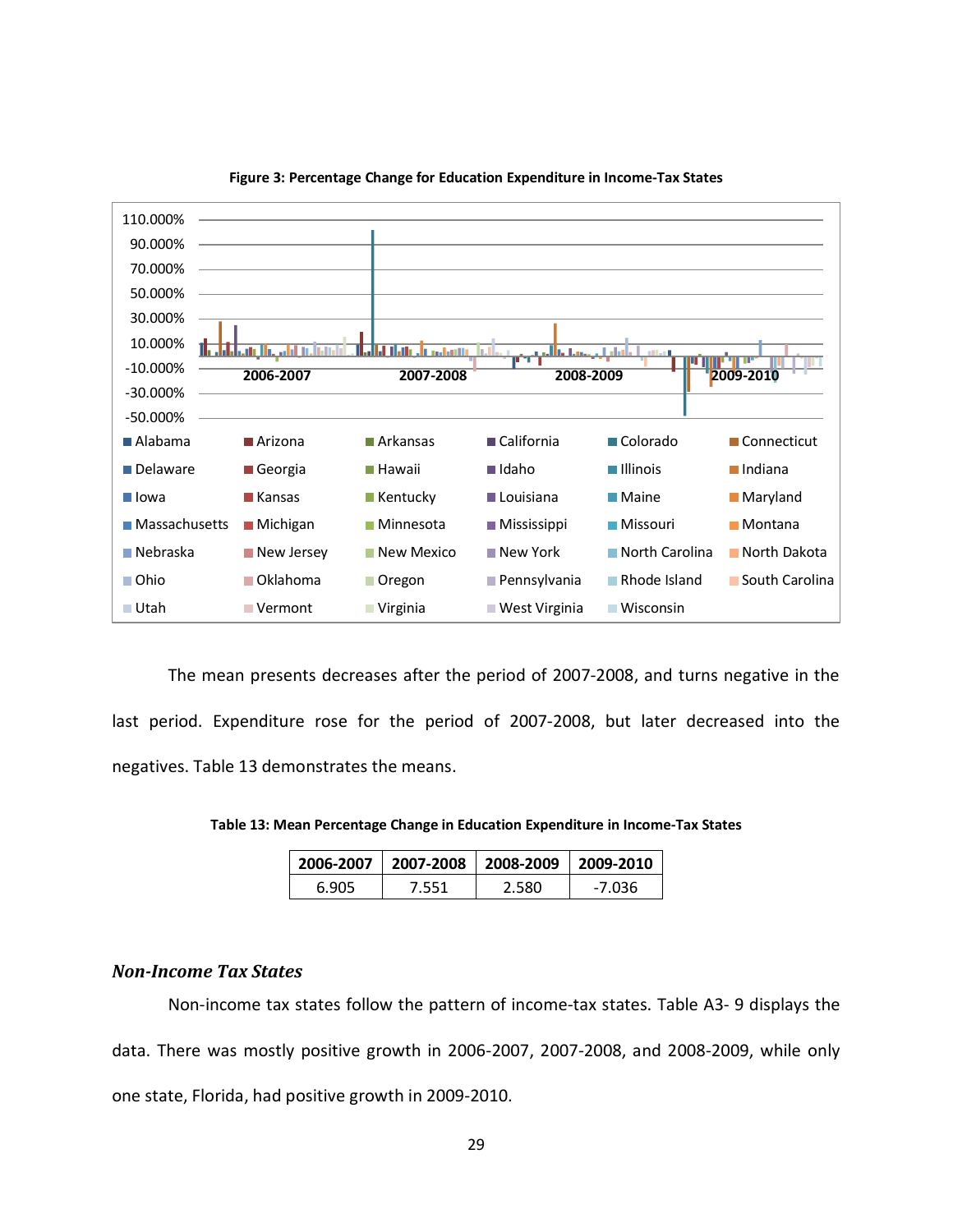

**Figure 4: Percentage Change in Education Expenditure in Non-Income Tax States**

This set of states also present negative growth during the period of 2009-2010 ranging from -.30% (Alaska) to -24.80% (Nevada), with the exception Florida with a 12.77%.

Non-income tax states also had a different pattern from revenue. [Table 14](#page-38-0) displays the means. Education does not have a stable budget for this set of states. Changes move from decreasing to increasing. As well as in the income-tax states, the last period presents large negative changes, showing the effect of decreased funds for education.

<span id="page-38-0"></span>**Table 14: Mean Percentage Change in Education Expenditure in Non- Income-Tax States**

| 2007-2008 2008-2009 2009-2010<br>2006-2007 |       |       |         |  |  |
|--------------------------------------------|-------|-------|---------|--|--|
| 15.999                                     | 2.737 | 7.746 | -10.668 |  |  |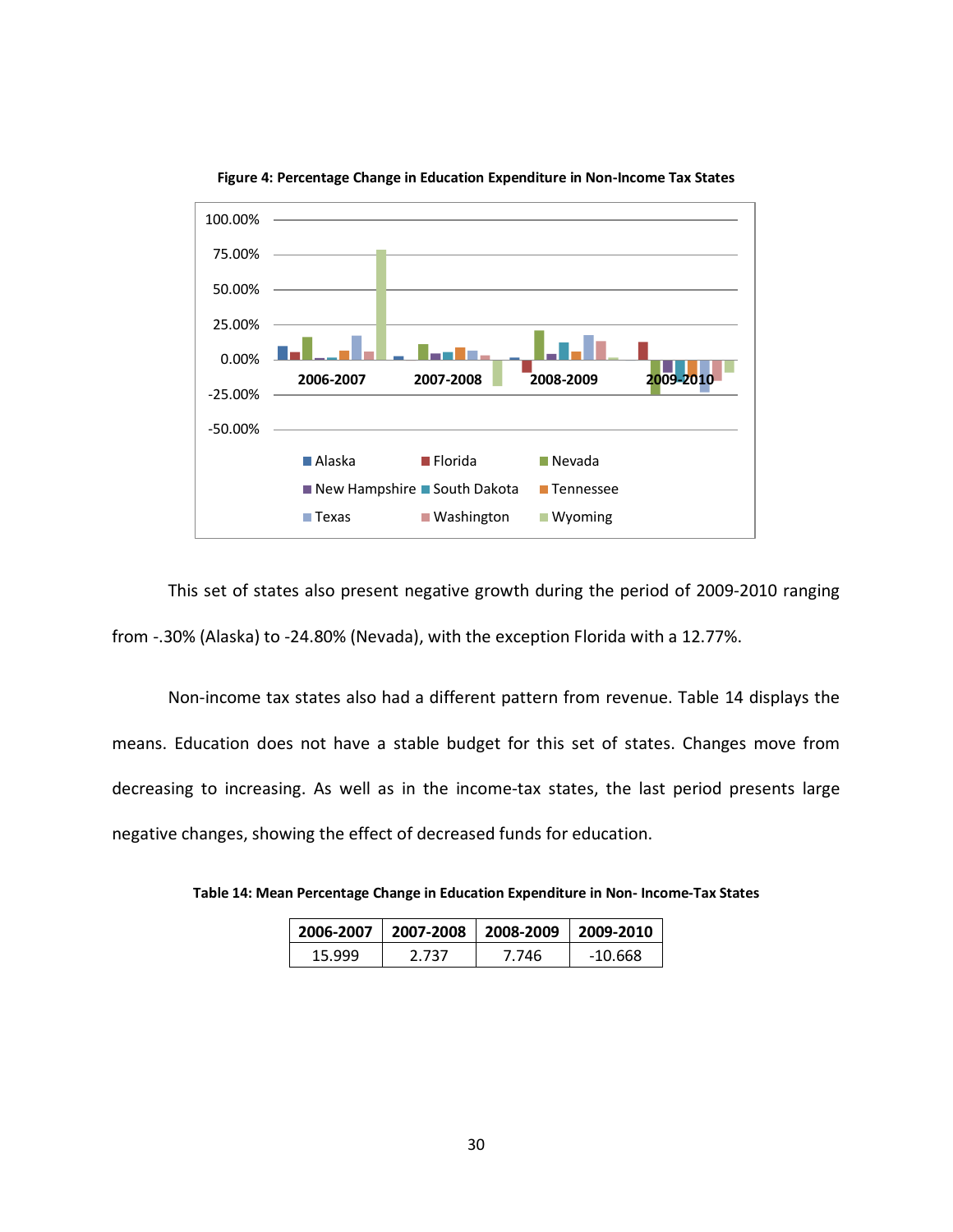## **Health (Medicaid)**

Medicaid is a program where both the state and federal government have direct participation. For FY2010, Medicaid, together with Medicare and CHIP, had a 21% of the federal budget (Center on Budget and Policy Priorities 2011). It is also required to take into consideration in these calculations the participation of ARRA, which had an impact during this year in health expenditure. For 2009 alone, states received 15 million in grants due to a package in ARRA (United States Department of Health and Human Services); the Federal Medical Assistance Percentages were increased as a part of ARRA (Centers for Medicare & Medicaid Services, 2011).

#### *Income Tax States*

Health expenditure for income tax states were stable except for the period of 2008- 2009, where the change was around 10% [\(Table 15\)](#page-39-0). Percentages throughout all states show unsteady movement from single to double digits and from positive to negative growth [\(Table](#page-76-0)  [A3-](#page-76-0) 10). Nonetheless, every mean presents positive growth even though 2009-2010 does not overcome the previous period.

| 2006-2007 |       | 2007-2008 2008-2009 2009-2010 |       |  |  |
|-----------|-------|-------------------------------|-------|--|--|
| 5.137     | 5.333 | 9.790                         | 6.648 |  |  |

<span id="page-39-0"></span>

| Table 15: Mean Percentage Change for Medicaid Expenditure in Income-Tax States |  |  |  |
|--------------------------------------------------------------------------------|--|--|--|
|--------------------------------------------------------------------------------|--|--|--|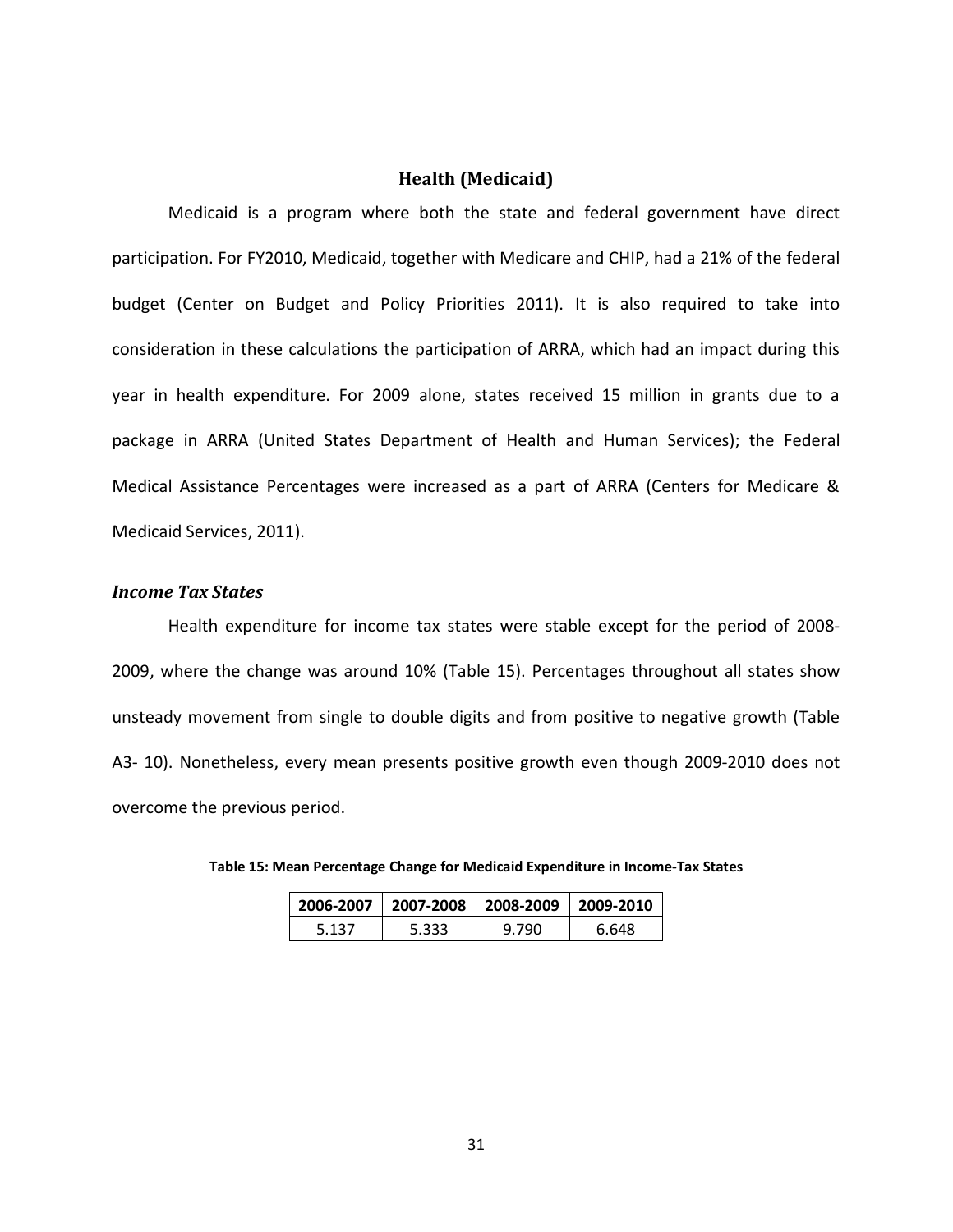<span id="page-40-0"></span>

**Figure 5: Percentage Change in Health Expenditure for Income-Tax States**

[Figure 5](#page-40-0) above displays the variation in percentage growth. There is very little negative growth, most of it in 2007-2008 (Arizona being the largest one of all) and in 2009-2010. The period of 2008-2009 presents the largest outliers, Arizona, Colorado, Mississippi, and Wisconsin.

#### *Non-Income Tax States*

These states present positive growth with minimal negative growth in all years with the exception of 2009-2010, where there is no negative growth [\(Table](#page-76-1) A3- 11). [Figure 6](#page-41-0) presents the percent change in Medicaid. The outlier in 2007-2008 and 2008-2009 is Texas. Texas had the most frequent negative changes, while Florida was the only state with continuous growth.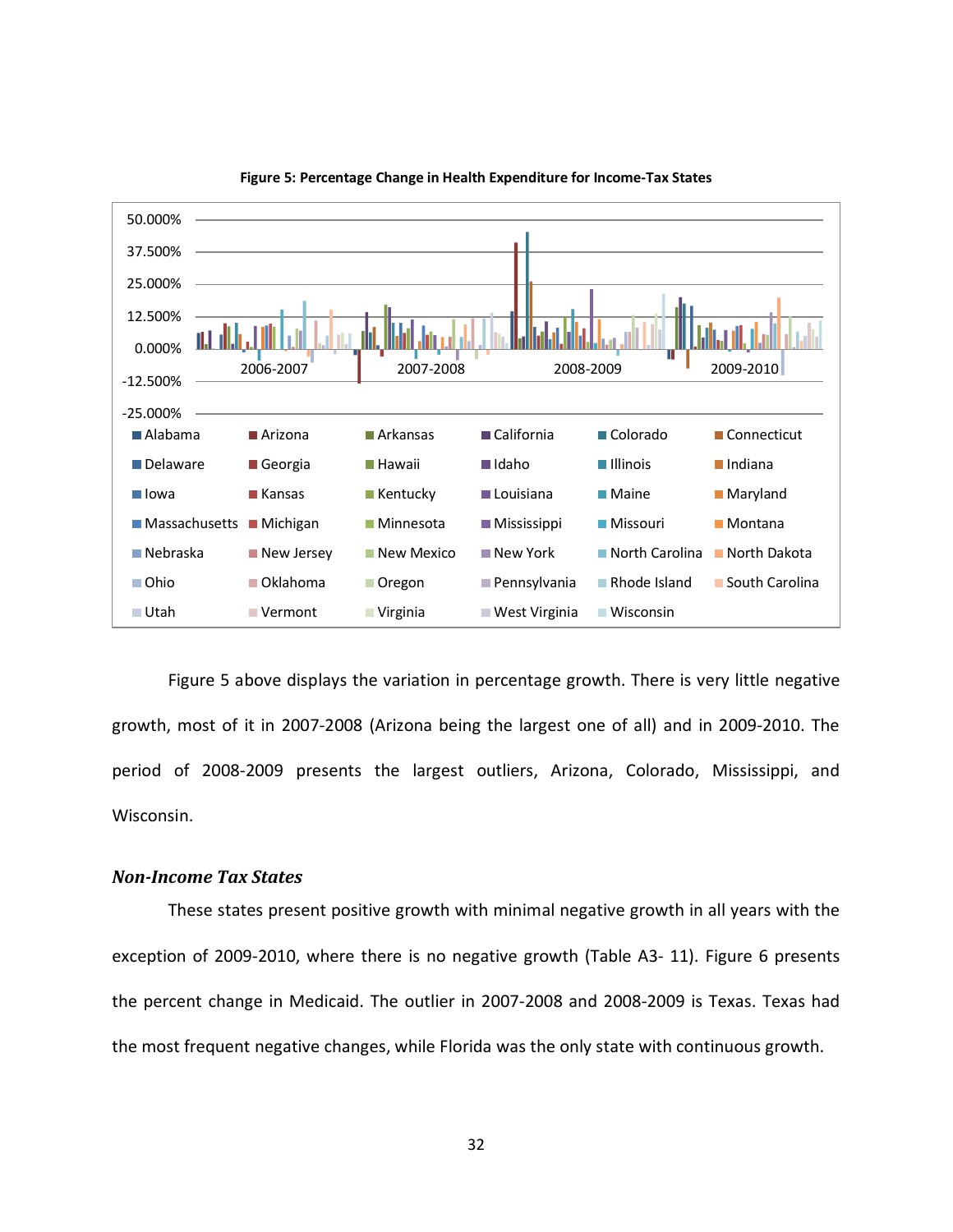<span id="page-41-0"></span>

**Figure 6: Percent Change in Health Expenditure for Non-Income Tax States** 

Changes in these states are drastic. The mean during the years decreased close to 0 and then doubled the value of 2006-2007 in 2009-2010. [Table 16](#page-41-1) below displays the means.

<span id="page-41-1"></span>**Table 16: Mean Percentage Change for Medicaid Expenditure in Non-Income Tax States**

| 2006-2007   2007-2008   2008-2009   2009-2010 |       |       |       |  |  |
|-----------------------------------------------|-------|-------|-------|--|--|
| 3.900                                         | 0.143 | 0.918 | 7.320 |  |  |

In general, income-tax and non-income tax states behaved similarly in the categories studied. Revenue had two periods with a positive growth rate and two periods with a negative growth rate (2008-2009 and 2009-2010). Education had positive growth in the first three periods but not in the last one, 2009-2010. Health held positive growth through all periods, even if the means of non-income tax states were more drastic and spread apart than those for income-tax states. The years 2008-2009 and 2009-2010 had higher growth rates; explained by disbursement of ARRA funds, thus, part of the effects calculated were a result of federal intervention.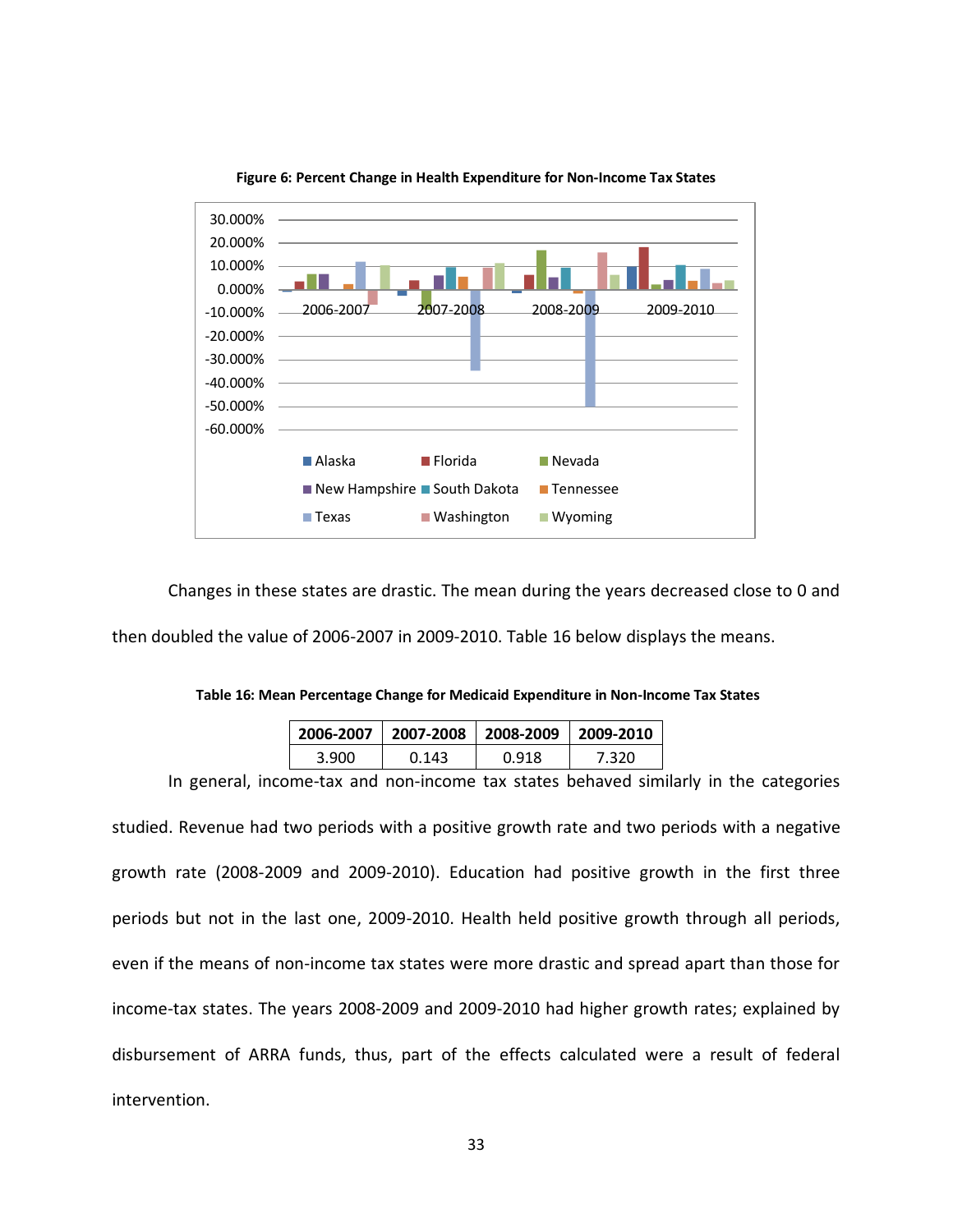## **CHAPTER 4: ESTIMATION OF ELASTICITY**

This section presents the values for elasticity of revenue and expenditure in education and health, based on the percentages exposed in the previous chapter. Using the general income elasticity formula ( $\epsilon = \frac{96Y}{96X}$ ). Y being the dependent variable and X being the independent variable, the elasticity was calculated for each state and year, and afterwards averaged by years. Total elasticity is a result of the average of the elasticity by year.

Results are presented in an absolute value format; those that are less than 1 are insensitive to variation (in this case, change in total revenue or expenditure is less than the change in collection of income taxes or revenue, respectively) and those greater than 1 are sensitive to variation (change in total revenue or expenditure is larger than the change in collection of income taxes or revenue, respectively).

#### **Elasticity of Revenue With Respect to Income Taxes**

The elasticity in this section is the result of a change in state revenue caused by a change in income tax revenue:  $\epsilon = \frac{0.05}{0.05}$   $\epsilon$  *Tax Revenue* /% *Income Tax Revenue*. State revenue presented an average elasticity of 2.634. The highest elasticity during the years studied is 7.324, in 2007-2008. That same year, North Dakota had an increase of around 30% in incometax revenue, the highest one in this section.

| 2006-2007 |       | 2007-2008   2008-2009   2009-2010 |       | Mean  |  |
|-----------|-------|-----------------------------------|-------|-------|--|
| 0.984     | 7.324 | 0.616                             | 1.613 | 2.634 |  |

**Table 17: Elasticity of Total Revenue with respect to Income-Tax Revenue**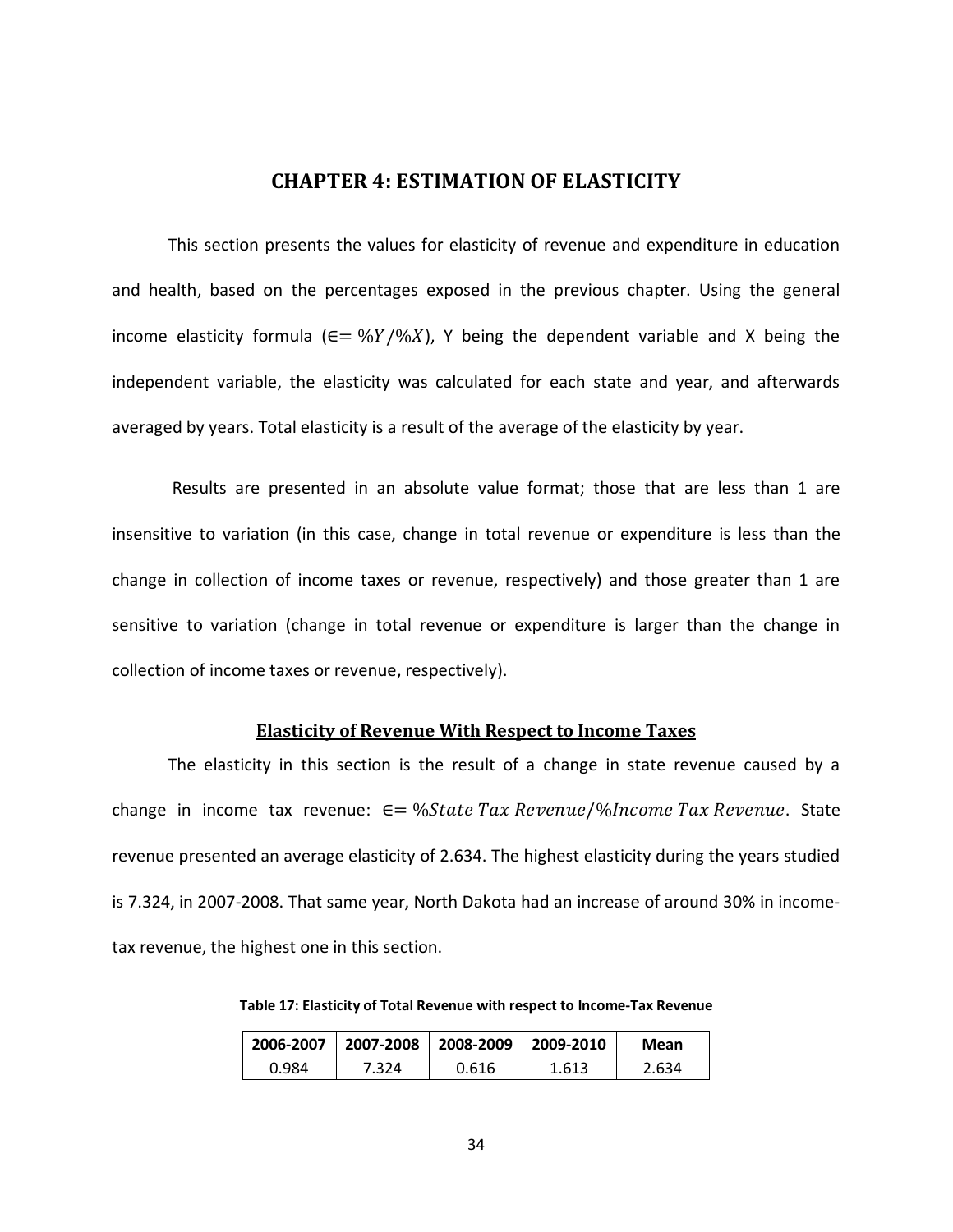Not all years presented volatile results. The periods of 2006-2007 and 2008-2009 presented insensitive results, the latter being the least vulnerable to changes in income taxes.

#### **Elasticity of Expenditure With Respect to Revenue**

### **Education**

The formula for the income elasticity of education is the percentage change in education expenditure divided by the percentage change in state revenue  $(E = \sqrt{E}$  /  $Expenditive\$ /%State Tax Revenue), where state revenue is the independent variable and education expenditure is the dependent variable.

## *Income Tax States*

The mean elasticity for education is 3.399. The year with the highest elasticity is 2009- 2010 with 6.658, even though all values for all years are elastic. Maine, Minnesota, and Pennsylvania had significant values for elasticity, since their changes in revenue were very small while the change in expenditure was much greater, like 15.523% for Pennsylvania.

| 2006-2007 | 2007-2008 | 2008-2009 | $\mid$ 2009-2010 | Mean  |
|-----------|-----------|-----------|------------------|-------|
| 1.750     | 3.631     | ۔555،     | 6.658            | 3.399 |

**Table 18: Elasticity for Education for Income-Tax States**

#### *Non-Income Tax States*

The states present an elasticity of 7.893. The highest elasticity is during 2009-2010, which skews the final result. It is also noticeable that there is not a constant value for the years, but values that change to the extreme of the last one, 23.843. New Hampshire had a very low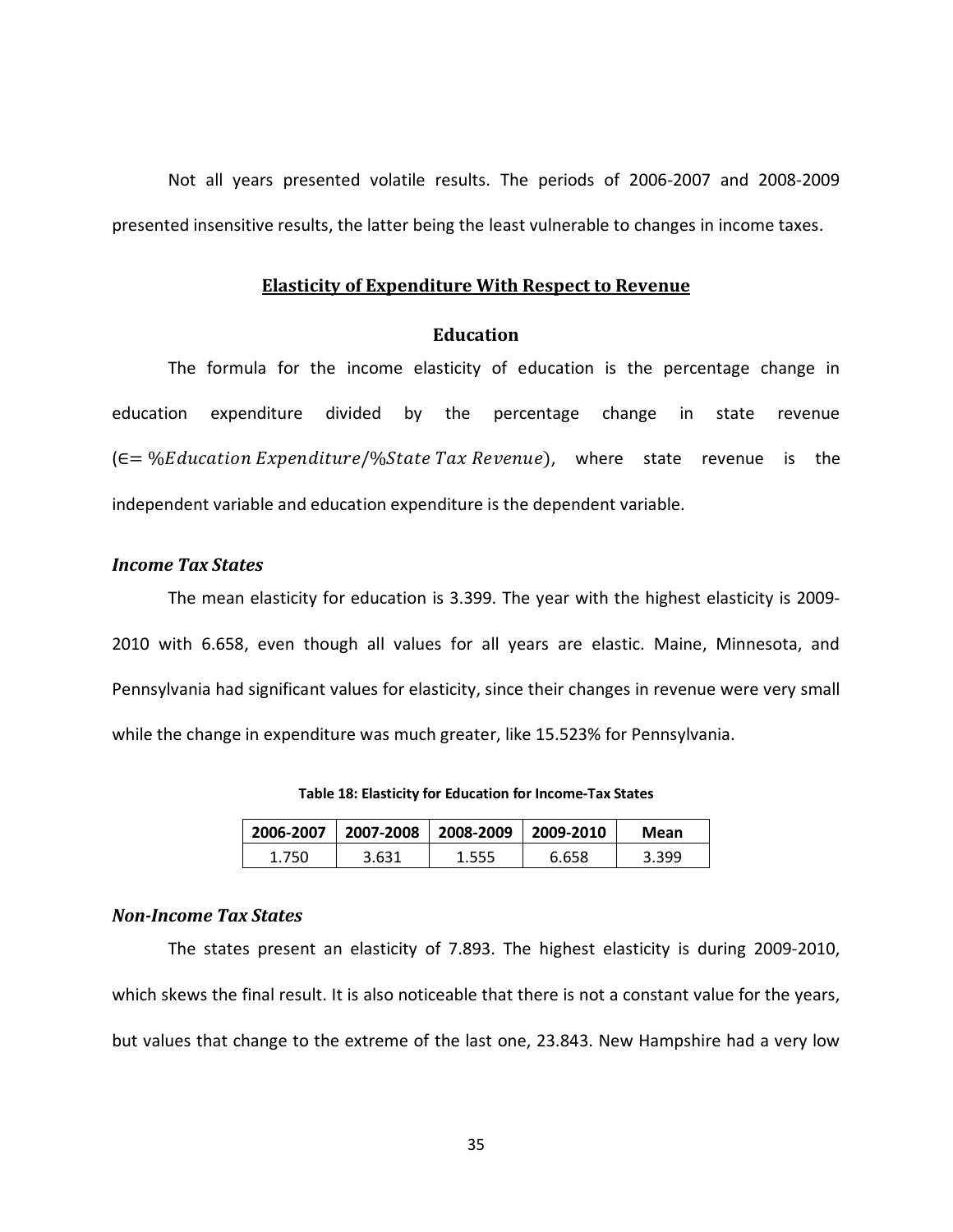change in revenue (-0.0347%) that could not overcome a much larger change in expenditure (-6.643%).

|       | 2006-2007   2007-2008   2008-2009   2009-2010 |       |        | Mean   |
|-------|-----------------------------------------------|-------|--------|--------|
| 3.310 | 1.990                                         | 2.426 | 23.843 | 7.893. |

**Table 19: Elasticity for Education for Non-Income Tax States**

#### **Health**

The variable used to measure health expenditure is Medicaid expenditure. The formula used to calculate the income elasticity is a percentage change in Medicaid divided by a percentage change in state tax revenue expenditure:  $\epsilon = \% Median$  *Expenditure %State Tax Revenue.* 

## *Income Tax States*

Elasticity of Medicaid spending in income-tax states was calculated to be 4.273, a highly sensitive value. In this average, there are included several values that are very high in all the years studied, with 2009-2010 having the most drastic values, including Colorado with a result of 983.675.

#### **Table 20: Elasticities for Medicaid for Income Tax States**

| 2006-2007 | 2007-2008 | 2008-2009 | 2009-2010 | Mean |
|-----------|-----------|-----------|-----------|------|
| .859.     | 5.983     | 2.327     | 6.922     |      |

## *Non-Income Tax States*

Elasticity is 7.396, smaller than the corresponding value for the income-tax states, but high as a result of the period of 2009-2010 (period where states received ARRA funds). The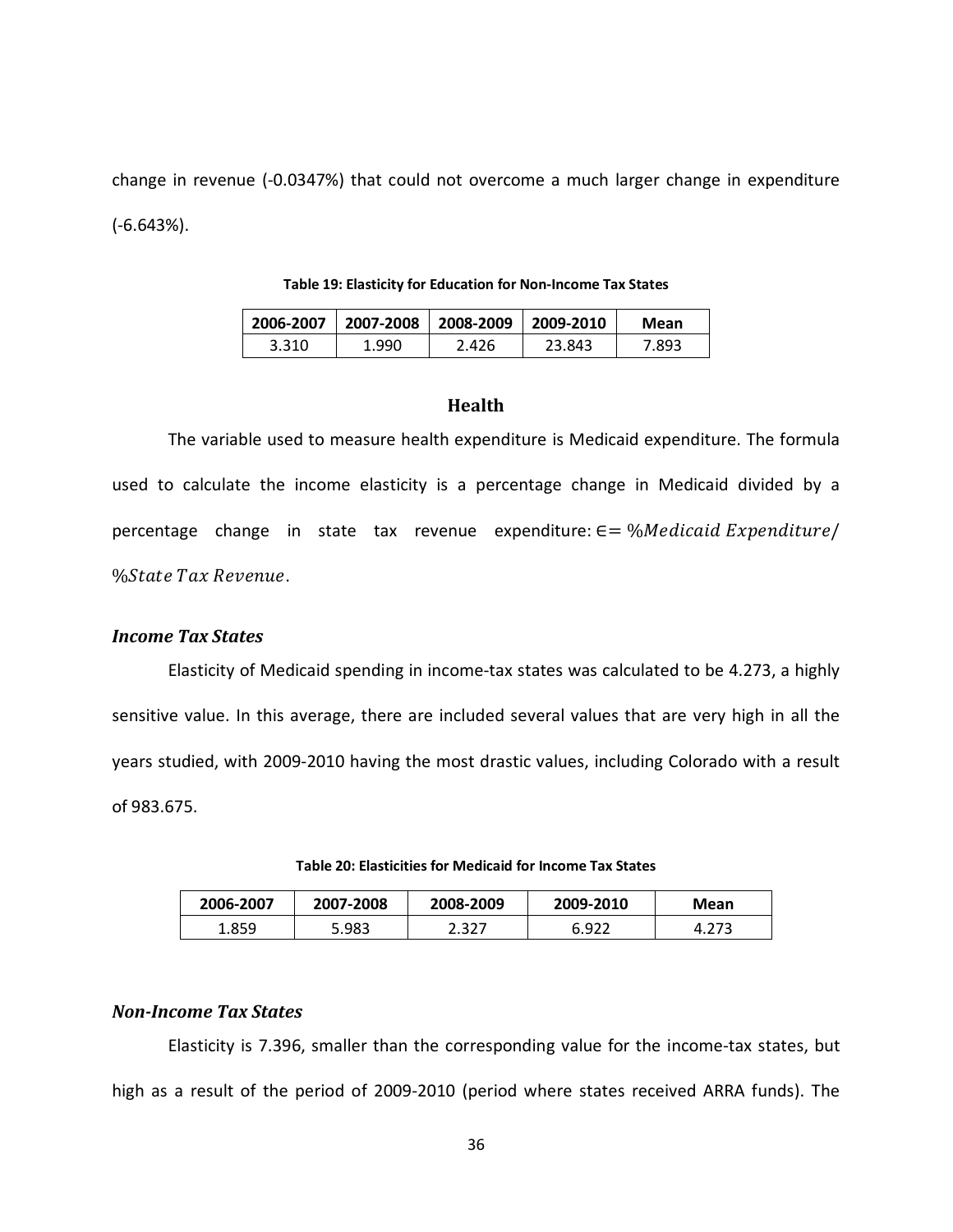largest value occurred during 2009-2010, where Alaska had a value of 42.683 and New Hampshire of 122.838.

| 2006-2007 |       | 2007-2008 2008-2009 2009-2010 |        | Mean |
|-----------|-------|-------------------------------|--------|------|
| 1.042 L   | 2.974 | 3.157                         | 22.410 | .396 |

**Table 21: Elasticities for Medicaid for Non-Income Tax States**

In general, elasticity of state revenue regarding income tax was very high, with a 2.634. None of the elasticity values for any of the categories studied was less than 1. For both types of states, education and health presented higher values during the period of 2009-2010, yet nonincome tax states had extremely high elasticity values around the low 20s. These last results are influenced by federal government spending through ARRA.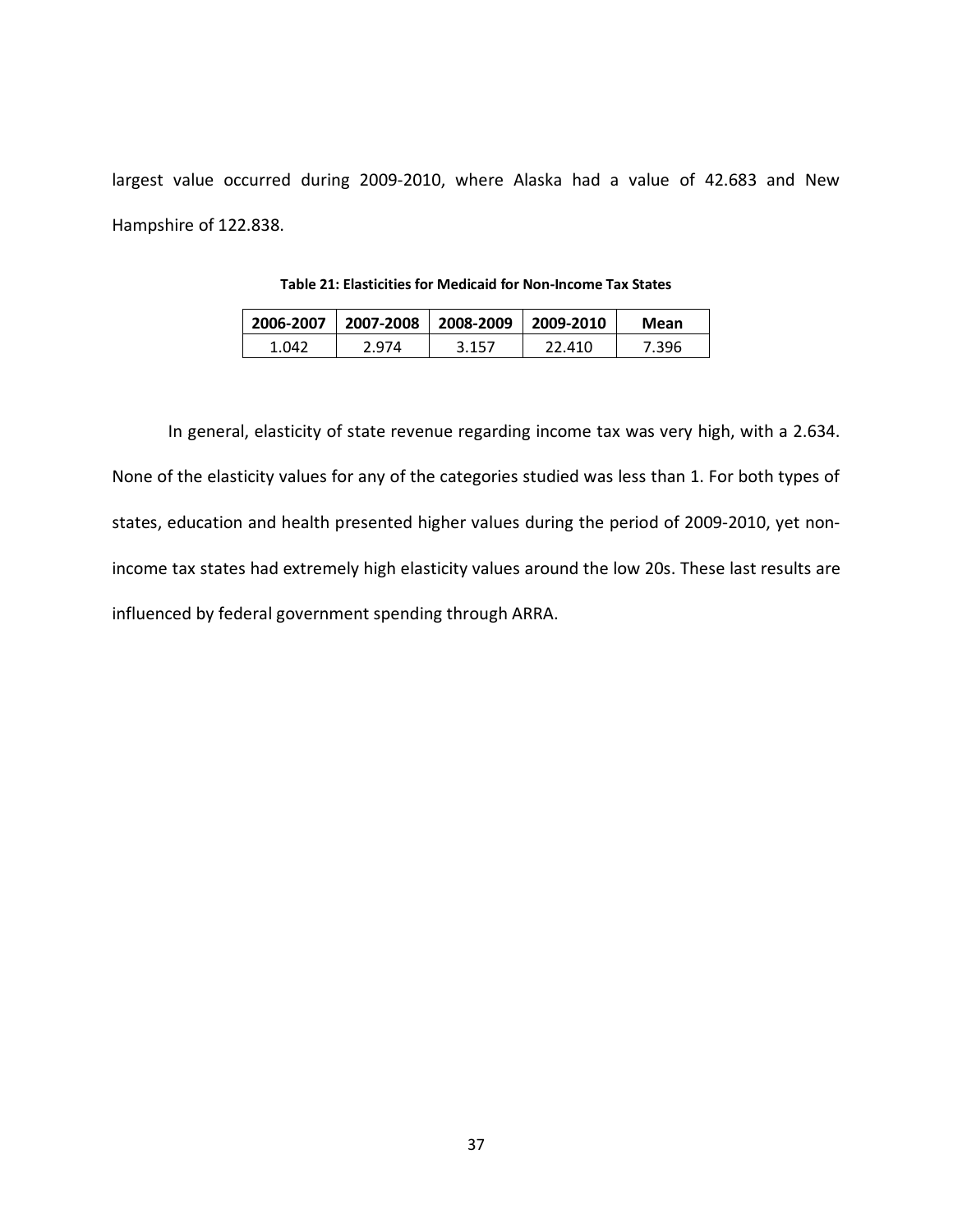## **CONCLUSION**

This research has allowed a better understanding of how revenues and expenditures behave under a recession and how differences in the levy of taxes can influence the course of the budget. The results express a more precise grouping of states by programs than by dividing them into the type of tax levied.

Revenue proceeding from state income tax experienced a decrease that was reflected in a decline in state total tax revenues. Nonetheless, this decline was not particular of income-tax states. Non-income tax states had negative growth during the same years income tax revenue and total state revenue for income-tax states declined. This pattern could represent consequences of the recession.

The programs did not move directly or immediately with revenue. Expenditure in education and health presented the same pattern in both types of states. Education spending declined in the last year, while health presented positive growth in all years. The difference between programs could be larger participation of federal money in health than in education. The distinct behavior of programs compared to that of revenues could be a result of significant federal aid through regular grants as well as through the enactment of the American Recovery and Reinvestment Act (ARRA). Thus, parts of the changes calculated reflect the investment of the federal government in state governments.

38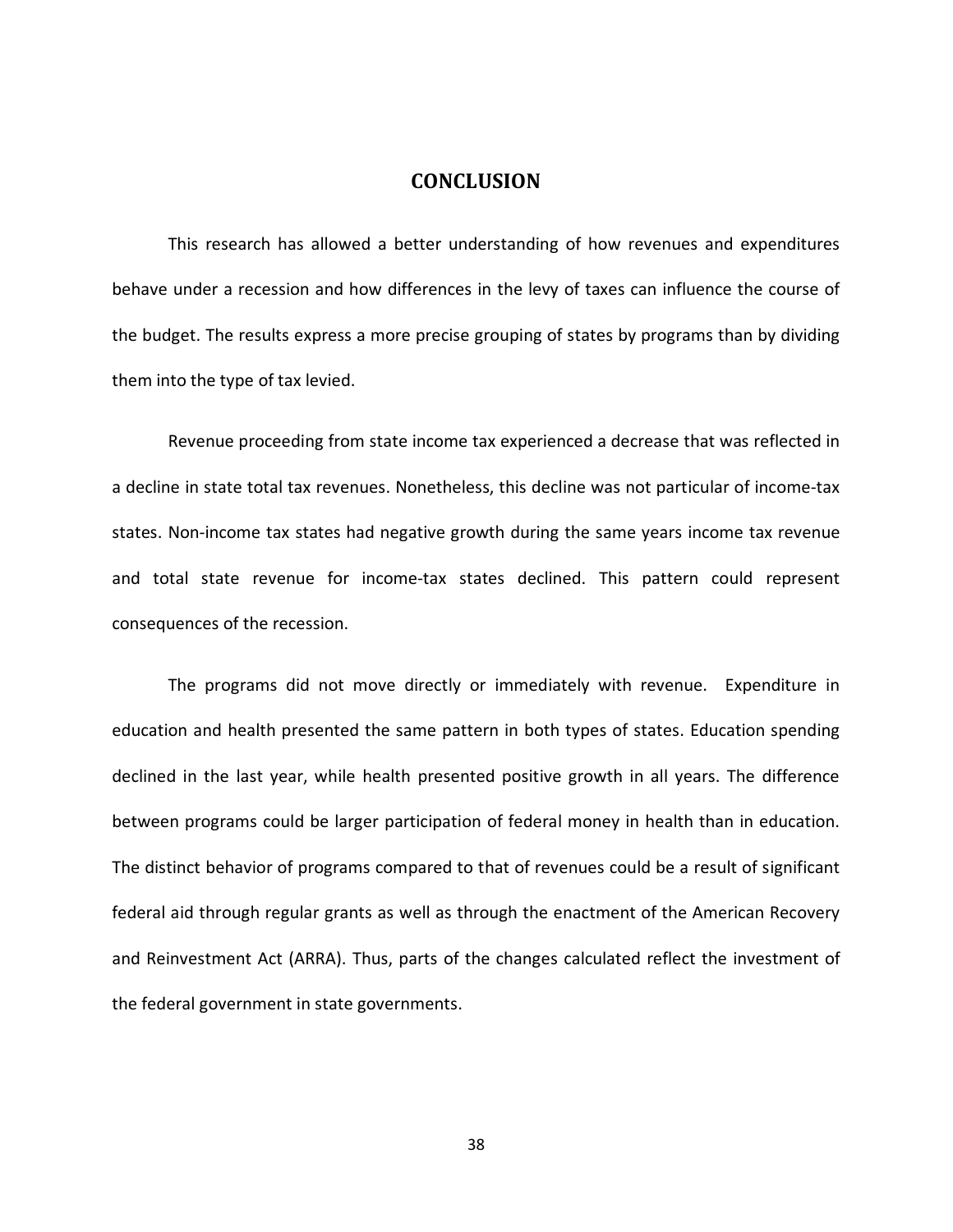All elasticities were highly sensitive, yet the non-income tax states were at times twice as sensitive as income-tax states. As well, the results for non-income tax states were the most volatile, making these states more sensitive in general to change. Growth moved in the same direction for both types of states, yet non-income tax states always presented more drastic changes.

These results are opposite to the idea that income taxes are volatile. The dependence on other tax sources such as sales and property tax can be the explanation to the high sensitivity in non-income tax states. The stability of the revenue in income-tax states demonstrated through the elasticities can support the idea of income taxes as more constant source of revenue.

A particular period that presented many changes was that of 2009-2010, the year the ARRA was put in effect. During this year, education presented negative growth and health presented increased positive growth, while the elasticities for both programs had the highest values. Changes in revenues were also less negative.

Income tax revenue does provide the state with a significant percentage of its total tax revenue, and even though it does affect revenue, it might not be the major influence in a change in revenue. The presence of a federal government overlooks the fiscal situation of the states and provides aid to improve the economy and avoid further downfalls.

This research should be extended to more years and different recessions. More research should also be conducted on how high income tax payers influence state tax revenue. A closer

39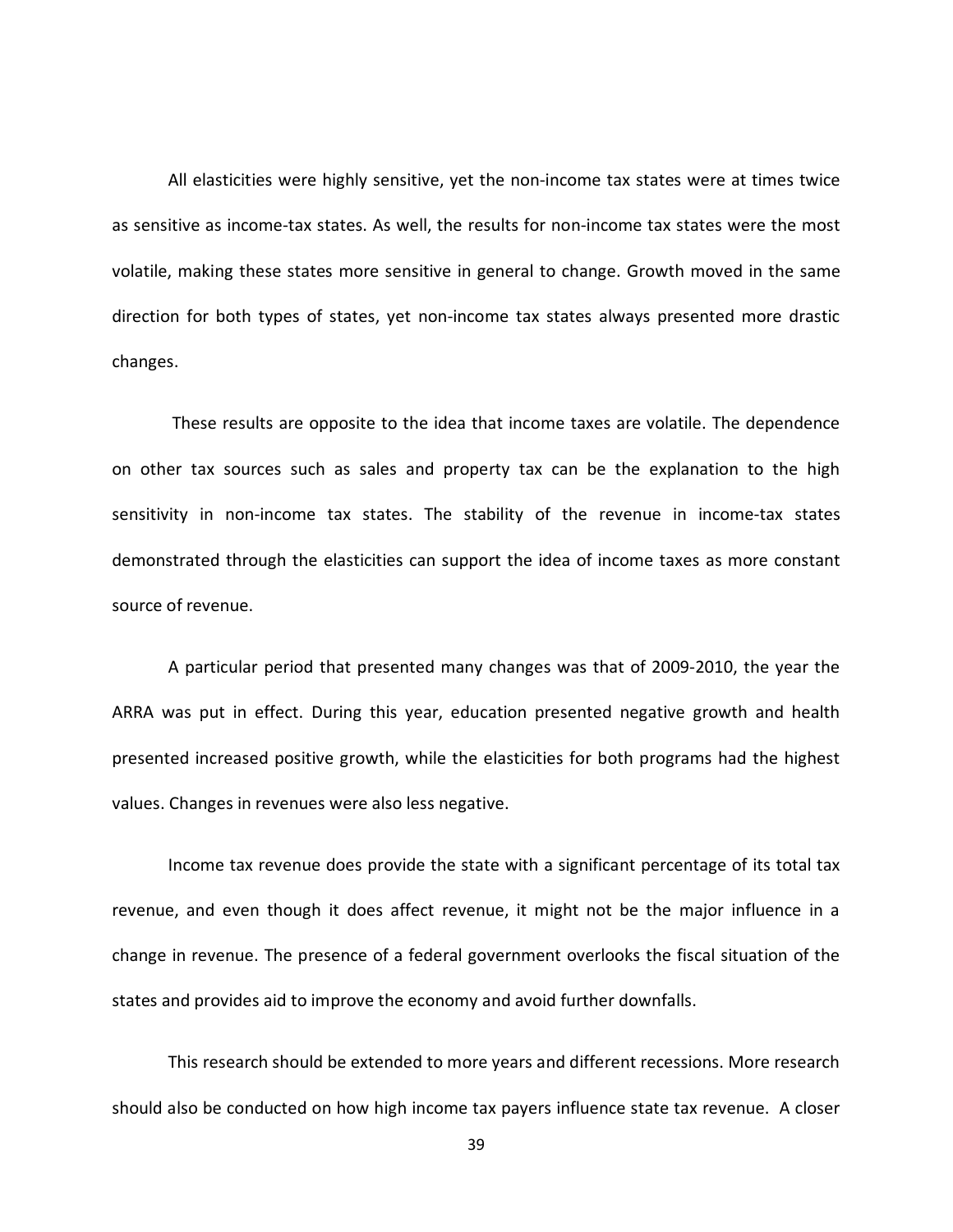view of how income tax revenue regarding the tax collected from high income tax payers could provide a better idea of how the tax base is constructed. Another topic to explore is the weight of federal aid in programs like education and health and comparing it to the state tax revenue to measure the level of participation of the federal government in specific parts of the budget. Future research can also include the effect of the ARRA in state revenue.

The whole purpose of lawmakers and representatives is to improve the wellbeing of the citizen. The more is known about the effect of taxes on revenues and expenditure, the better the services offered to the citizen, and the more stable budgets can be in tough economic times. It might be that income taxes give way to that stability.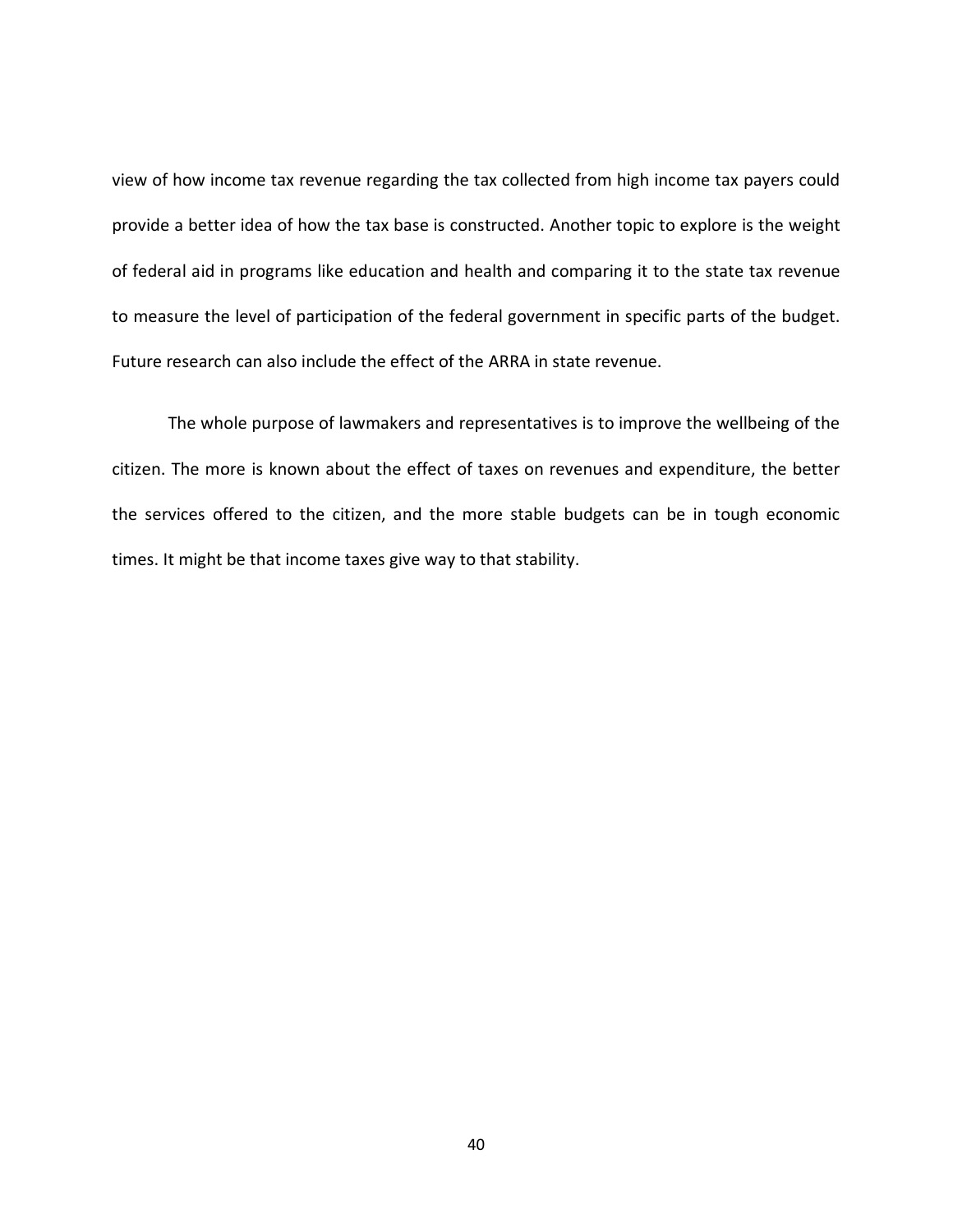| Type of<br>Tax<br>Return | Rates           |           | <b>Brackets</b> | <b>Type of</b><br>Tax<br>Return | Rates       |              | <b>Brackets</b>  | Type of<br>Tax<br>Return | Rates           |           | <b>Brackets</b> |
|--------------------------|-----------------|-----------|-----------------|---------------------------------|-------------|--------------|------------------|--------------------------|-----------------|-----------|-----------------|
|                          | Alabama         |           |                 |                                 | 5%          | $\geq$       | \$11,700         |                          | 6.50%           | $\geq$    | \$1M            |
| Single                   | 2%              | $\, >$    | \$0             |                                 | 6%          | $\, > \,$    | \$19,600         |                          |                 |           |                 |
|                          | 4%              | $\,>$     | \$500           |                                 | 7%          | $\geq$       | \$32,600         |                          | <b>Delaware</b> |           |                 |
|                          | 5%              | $\, >$    | \$3,000         |                                 |             |              |                  | Single                   | 2.2%            | $\, >$    | \$2K            |
| Couple                   | 2%              | $\,>$     | \$0             |                                 | California  |              |                  |                          | 3.9%            | $\,$      | \$5K            |
|                          | 4%              | $\, >$    | \$1,000         | Single                          | 1.0%        | $\, >$       | \$0              |                          | 4.8%            | $\, >$    | \$10K           |
|                          | 5%              | $\, >$    | \$6,000         |                                 | 2.0%        | $\,>$        | \$7,124          |                          | 5.2%            | $\, >$    | \$20K           |
|                          |                 |           |                 |                                 | 4.0%        | $\, >$       | \$16,890         |                          | 5.55%           | $\, >$    | \$25K           |
|                          | Arizona         |           |                 |                                 | 6.0%        | $\, >$       | \$26,657         |                          | 6.95%           | $\, >$    | \$60K           |
| Single                   | 2.59%           | $\,>$     | \$0             |                                 | 8.0%        | >            | \$37,005         | Couple                   | 2.2%            | $\, >$    | \$2K            |
|                          | 2.88%           | $\,>$     | \$10K           |                                 | 9.3%        | $\, >$       | \$46,766         |                          | 3.9%            | $\, >$    | \$5K            |
|                          | 3.36%           | $\, >$    | \$25K           |                                 | 10.3%       | $\, >$       | \$1,000,00<br>0  |                          | 4.8%            | $\, >$    | \$10K           |
|                          | 4.24%           | $\, >$    | \$50K           | Couple                          | 1.0%        | $\, >$       | \$0              |                          | 5.2%            | $\, >$    | \$20K           |
|                          | 4.54%           | $\, >$    | \$150K          |                                 | 2.0%        | $\, >$       | \$14,248         |                          | 5.55%           | $\, >$    | \$25K           |
| Couple                   | 2.59%           | $\, >$    | \$0             |                                 | 4.0%        | ⋗            | \$33,780         |                          | 6.95%           | $\, >$    | \$60K           |
|                          | 2.88%           | $\, >$    | \$20K           |                                 | 6.0%        | $\, > \,$    | \$53,314         |                          |                 |           |                 |
|                          | 3.36%           | $\geq$    | \$50K           |                                 | 8.0%        | $\, >$       | \$74,010         |                          | Georgia         |           |                 |
|                          | 4.24%           | $\geq$    | \$100K          |                                 | 9.3%        | $\, >$       | \$93,532         | Single                   | 1%              | $\, >$    | \$0             |
|                          | 4.54%           | $\, > \,$ | \$300K          |                                 | 10.3%       | $\mathbf{I}$ | \$2,000,00       |                          | 2%              | $\, >$    | \$750           |
|                          |                 |           |                 |                                 |             |              | $\Omega$         |                          | 3%              | $\, >$    | \$2,250         |
|                          | <b>Arkansas</b> |           |                 |                                 |             |              |                  |                          | 4%              | $\,>$     | \$3,750         |
| Single                   | 1%              | $\, >$    | \$0             | Colorad                         | Colorado    |              |                  |                          | 5%              | $\, >$    | \$5,250         |
|                          | 3%              | $\, >$    | \$3,900         | $\mathbf O$                     |             |              | 4.63% of federal |                          | 6%              | $\, > \,$ | \$7,000         |
|                          | 4%              | $\, >$    | \$7,800         |                                 |             |              | taxable income   | Couple                   | 1%              | $\geq$    | \$0             |
|                          | 5%              | $\,>$     | \$11,700        |                                 |             |              |                  |                          | 2%              | ×         | \$1,000         |
|                          | 6%              | $\, >$    | \$19,600        |                                 | Connecticut |              |                  |                          | 3%              | >         | \$3,000         |
|                          | 7%              | $\, > \,$ | \$32,600        | Single                          | 3%          | $\,$         | \$0              |                          | 4%              | $\, > \,$ | \$5,000         |
| Couple                   | 1%              | $\, >$    | \$0             |                                 | 5%          | $\,$         | \$10K            |                          | 5%              | $\, > \,$ | \$7,000         |
|                          | 3%              | $\, >$    | \$3,900         |                                 | 6.5%        | $\, >$       | \$500K           |                          | 6%              | $\, > \,$ | \$10,000        |
|                          | 4%              | $\, >$    | \$7,800         | Couple                          | 3%          | $\, >$       | \$0              |                          |                 |           |                 |
|                          |                 |           |                 |                                 | 5%          | $\, >$       | \$20K            |                          | Hawaii          |           |                 |

## **APPENDIX A: STATE INDIVIDUAL INCOME TAX RATES FOR 2011**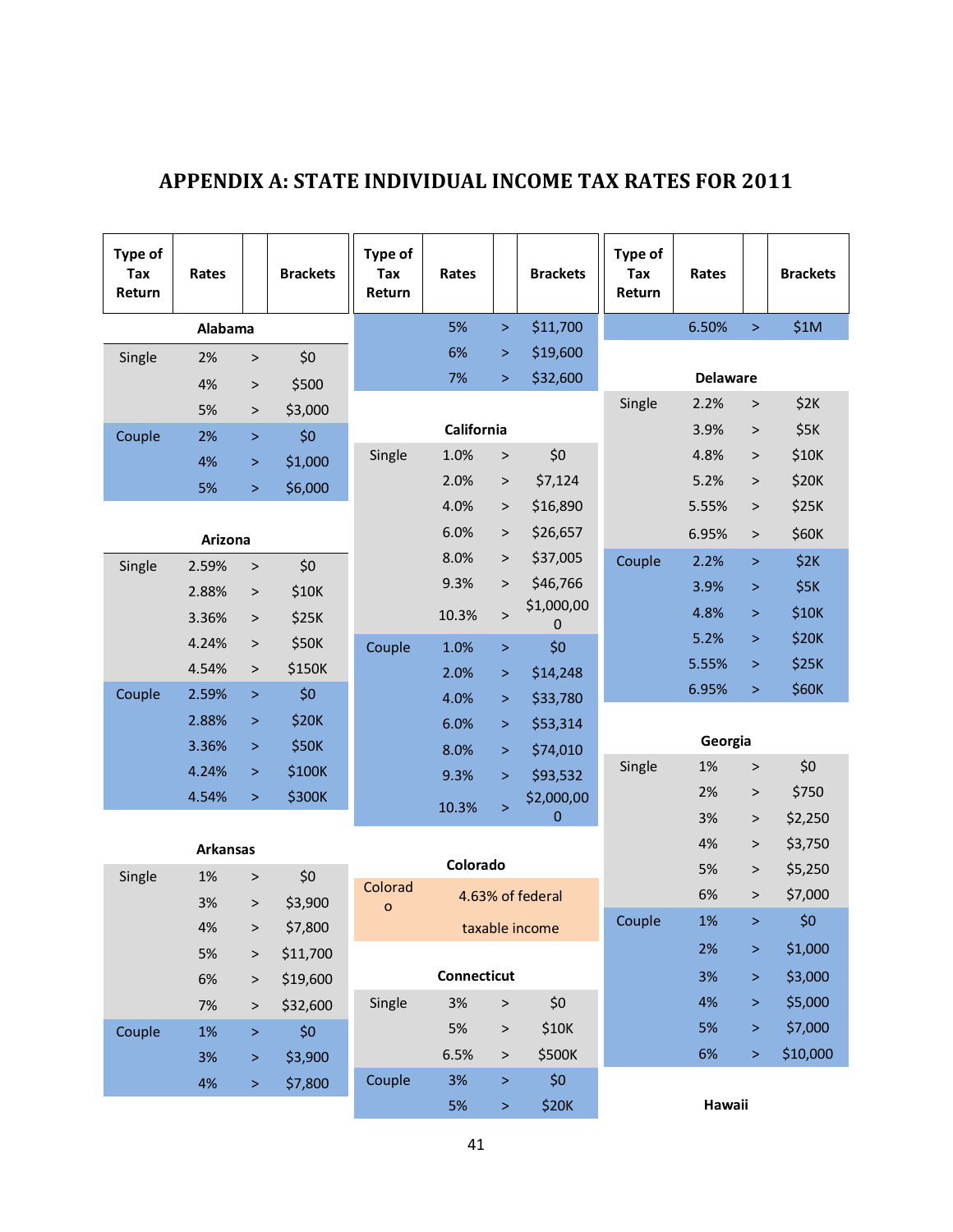| Type of<br>Tax<br>Return | Rates        |           | <b>Brackets</b>    | Type of<br>Tax<br>Return | Rates           |           | <b>Brackets</b>       | Type of<br>Tax<br>Return | Rates         |           | <b>Brackets</b> |
|--------------------------|--------------|-----------|--------------------|--------------------------|-----------------|-----------|-----------------------|--------------------------|---------------|-----------|-----------------|
| Single                   | 1.4%         | $\,>$     | \$0                |                          | 7.8%            | $\, >$    | \$26,418              |                          | 2.43%         | $\geq$    | \$2,878         |
|                          | 3.2%         | $\, > \,$ | \$2,400            | Couple                   | 1.6%            | $\, >$    | \$0                   |                          | 4.50%         | $\, > \,$ | \$5,756         |
|                          | 5.5%         | $\,>$     | \$4,800            |                          | 3.6%            | $\, > \,$ | \$2,646               |                          | 6.12%         | >         | \$12,951        |
|                          | 6.4%         | $\,>$     | \$9,600            |                          | 4.1%            | $\geq$    | \$5,284               |                          | 6.48%         | $\, > \,$ | \$21,585        |
|                          | 6.8%         | $\, >$    | \$14,400           |                          | 5.1%            | $\, >$    | \$7,926               |                          | 6.80%         | $\geq$    | \$28,780        |
|                          | 7.2%         | $\, >$    | \$19,200           |                          | 6.1%            | $\, >$    | \$10,568              |                          | 7.92%         | >         | \$43,170        |
|                          | 7.6%         | $\,>$     | \$24               |                          | 7.1%            | $\, >$    | \$13,208              |                          | 8.98%         | >         | \$64,755        |
|                          | 7.9%         | $\,>$     | \$36K              |                          | 7.4%            | $\, > \,$ | \$19,814              |                          |               |           |                 |
|                          | 8.25%        | $\, >$    | \$48K              |                          | 7.8%            | $\geq$    | \$52,836              |                          | <b>Kansas</b> |           |                 |
|                          | 9%           | $\, >$    | \$150K             |                          |                 |           |                       | Single                   | 3.5%          | $\, >$    | \$0             |
|                          | 10%          | $\, >$    | \$175K             |                          | <b>Illinois</b> |           |                       |                          | 6.25%         | >         | \$15K           |
|                          | 11%          | $\, >$    | \$200K             |                          | 5% of           |           |                       |                          | 6.45%         | $\, >$    | \$30K           |
| Couple                   | 1.4%         | $\, >$    | \$0                |                          | federal         |           | adjusted gross income | Couple                   | 3.50%         | $\, > \,$ | \$0             |
|                          | 3.2%         | $\, >$    | \$4,800            |                          |                 |           | with modification     |                          | 6.25%         | $\, > \,$ | \$30K           |
|                          | 5.5%         | $\geq$    | \$9,600            |                          |                 |           |                       |                          | 6.45%         | $\, >$    | \$60K           |
|                          | 6.4%         | $\, >$    | \$19,200           |                          |                 |           |                       |                          |               |           |                 |
|                          | 6.8%         | $\geq$    | \$28,800           |                          | Indiana         |           |                       |                          | Kentucky      |           |                 |
|                          | 7.2%         | $\geq$    | \$38,400           |                          |                 |           | 3.4% of federal       | Single                   | 2%            | $\,$      | \$0             |
|                          | 7.6%         | $\, >$    | \$48,000           |                          |                 |           | adjusted gross income |                          | 3%            | $\, >$    | \$3K            |
|                          | 7.9%         | $\, >$    | \$72,000           |                          |                 |           | with modification     |                          | 4%            | $\, > \,$ | \$4K            |
|                          | 8.25%        | $\geq$    | \$96,000           |                          |                 |           |                       |                          | 5%            | $\rm{^>}$ | \$5K            |
|                          | 9%           | $\, > \,$ | \$300,000          |                          | lowa            |           |                       |                          | 5.8%          | $\, > \,$ | \$8K            |
|                          | 10%          | $\geq$    | \$350,000          | Single                   | 0.36%           | $\,>$     | \$0                   |                          | 6%            | $\, > \,$ | \$75K           |
|                          |              |           |                    |                          | 0.72%           | $\, >$    | \$1,439               | Couple                   | 2%            | $\geq$    | \$0             |
|                          | 11%          | $\geq$    | \$400,000          |                          | 2.43%           | $\, >$    | \$2,878               |                          | 3%            | $\geq$    | \$3K            |
|                          | Idaho        |           |                    |                          | 4.50%           | $\, >$    | \$5,756               |                          | 4%            | $\, > \,$ | \$4K            |
|                          |              |           |                    |                          | 6.12%           | $\, >$    | \$12,951              |                          | 5%            | ×         | \$5K            |
| Single                   | 1.6%         | $\,$      | \$0                |                          | 6.48%           | $\, >$    | \$21,585              |                          | 5.8%          | $\geq$    | \$8K            |
|                          | 3.6%<br>4.1% | $\, >$    | \$1,323<br>\$2,642 |                          | 6.80%           | $\, >$    | \$28,780              |                          | 6%            | $\, >$    | \$75K           |
|                          | 5.1%         | $\, > \,$ | \$3,963            |                          | 7.92%           | $\, >$    | \$43,170              |                          |               |           |                 |
|                          | 6.1%         | $\, > \,$ |                    |                          | 8.98%           | $\, >$    | \$64,755              |                          | Louisiana     |           |                 |
|                          |              | $\, >$    | \$5,284            | Couple                   | 0.36%           | $\, >$    | \$0                   | Single                   | 2%            | $\, > \,$ | \$0             |
|                          | 7.1%         | $\, > \,$ | \$6,604            |                          | 0.72%           | $\, >$    | \$1,439               |                          | 4%            | $\,>$     | \$12,500        |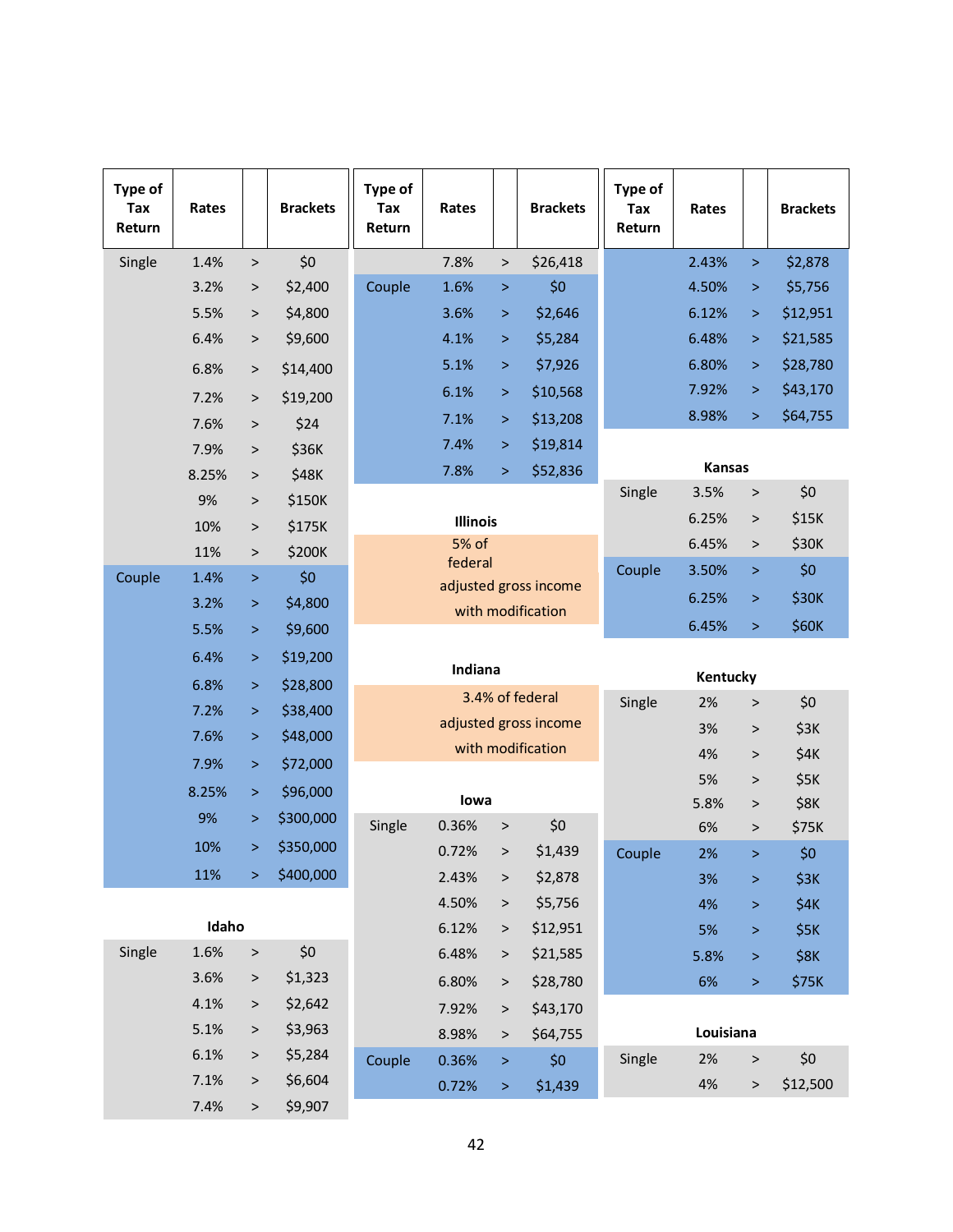| Type of<br>Tax<br>Return | Rates           |           | <b>Brackets</b> | Type of<br>Tax<br>Return | Rates             |           | <b>Brackets</b>       | Type of<br><b>Tax</b><br>Return | Rates    |           | <b>Brackets</b> |
|--------------------------|-----------------|-----------|-----------------|--------------------------|-------------------|-----------|-----------------------|---------------------------------|----------|-----------|-----------------|
|                          | 6%              | $\,$      | \$50,000        |                          |                   |           |                       |                                 | 6%       | $\, >$    | \$9K            |
| Couple                   | 2%              | $\, >$    | \$0             | Michigan                 |                   |           |                       | Couple                          | 1.5%     | $\, > \,$ | \$0             |
|                          | 4%              | $\geq$    | \$25,000        |                          |                   |           | 4.35% of federal      |                                 | 2%       | $\geq$    | \$1K            |
|                          | 6%              | $\geq$    | \$100,000       |                          |                   |           | adjusted gross income |                                 | 2.5%     | $\, >$    | \$2K            |
|                          |                 |           |                 |                          | with modification |           |                       |                                 | 3%       | $\, >$    | \$3K            |
|                          | <b>Maine</b>    |           |                 |                          |                   |           |                       |                                 | 3.5%     | $\, >$    | \$4K            |
| Single                   | 2.00%           | $\, >$    | \$0             |                          | Minnesota         |           |                       |                                 | 4%       | $\, >$    | \$5K            |
|                          | 4.50%           | $\, >$    | \$5,000         | Single                   | 5.35%             | $\, >$    | \$0                   |                                 | 4.5%     | $\, >$    | \$6K            |
|                          | 7.00%           | $\,>$     | \$9,950         |                          | 7.05%             | $\,>$     | \$23,100              |                                 | 5%       | $\, > \,$ | <b>\$7K</b>     |
|                          | 8.50%           | $\,>$     | \$19,950        |                          | 7.85%             | $\,>$     | \$75,891              |                                 | 5.5%     | $\, > \,$ | \$8K            |
| Couple                   | 2.00%           | $\, >$    | \$0             | Couple                   | 5.35%             | $\, >$    | \$0                   |                                 | 6%       | $\, >$    | <b>\$9K</b>     |
|                          | 4.50%           | $\geq$    | \$10,000        |                          | 7.05%             | $\,>\,$   | \$33,770              |                                 |          |           |                 |
|                          | 7.00%           | $\geq$    | \$19,900        |                          | 7.85%             | $\geq$    | \$134,170             |                                 | Montana  |           |                 |
|                          | 8.50%           | $\, > \,$ | \$39,900        |                          |                   |           |                       | Single                          | 1%       | $\, >$    | \$0             |
|                          |                 |           |                 |                          | Mississippi       |           |                       |                                 | 2%       | $\, >$    | \$2,600         |
|                          | <b>Maryland</b> |           |                 | Single                   | 3%                | $\,>$     | \$0                   |                                 | 3%       | $\, >$    | \$4,600         |
| Single                   | 2%              | $\, >$    | \$0             |                          | 4%                | $\, >$    | \$5K                  |                                 | 4%       | $\, >$    | \$6,900         |
|                          | 3%              | $\, >$    | \$1K            |                          | 5%                | $\, >$    | \$10K                 |                                 | 5%       | $\, >$    | \$9,400         |
|                          | 4%              | $\,>$     | \$2K            | Couple                   | 3%                | $\, >$    | \$0                   |                                 | 6%       | $\, >$    | \$12,100        |
|                          | 4.75%           | $\, >$    | \$3K            |                          | 4%                | $\, > \,$ | \$5K                  |                                 | 6.9%     | $\, >$    | \$15,600        |
|                          | 5%              | $\, >$    | \$150K          |                          | 5%                | $\, >$    | \$10K                 | Couple                          | 1%       | $\, >$    | \$0             |
|                          | 5.25%           | $\,>$     | \$300K          |                          |                   |           |                       |                                 | 2%       | $\, > \,$ | \$2,600         |
|                          | 5.5%            | $\, > \,$ | \$500K          |                          |                   |           |                       |                                 | 3%       | $\geq$    | \$4,600         |
| Couple                   | 2%              | $\geq$    | \$0             |                          | Missouri          |           |                       |                                 | 4%       | $\, >$    | \$6,900         |
|                          | 3%              | $\,>\,$   | \$1K            | Single                   | 1.5%              | $\, >$    | \$0                   |                                 | 5%       | $\, > \,$ | \$9,400         |
|                          | $4%$            | $\,>\,$   | \$2K            |                          | 2%                | $\geq$    | \$1K                  |                                 | 6%       | $\, > \,$ | \$12,100        |
|                          | 4.75%           | $\, >$    | \$3K            |                          | 2.5%              | $\, >$    | \$2K                  |                                 | 6.9%     | >         | \$15,600        |
|                          | 5%              | $\, >$    | \$200K          |                          | 3%                | $\,$      | \$3K                  |                                 |          |           |                 |
|                          | 5.25%           | $\, >$    | \$350K          |                          | 3.5%              | $\, >$    | \$4K                  |                                 | Nebraska |           |                 |
|                          | 5.5%            | $\, >$    | \$500K          |                          | 4%                | $\,$      | \$5K                  | Single                          | 2.56%    | $\, >$    | \$0             |
|                          |                 |           |                 |                          | 4.5%              | $\, >$    | \$6K                  |                                 | 3.57%    | >         | \$2,400         |
|                          | Mass.           |           |                 |                          | 5%                | $\,$      | \$7K                  |                                 | 5.12%    | $\, > \,$ | \$17,500        |
|                          | 5.3%            | $\, >$    | \$0             |                          | 5.5%              | $\,$      | \$8K                  |                                 | 6.84%    | $\, >$    | \$27K           |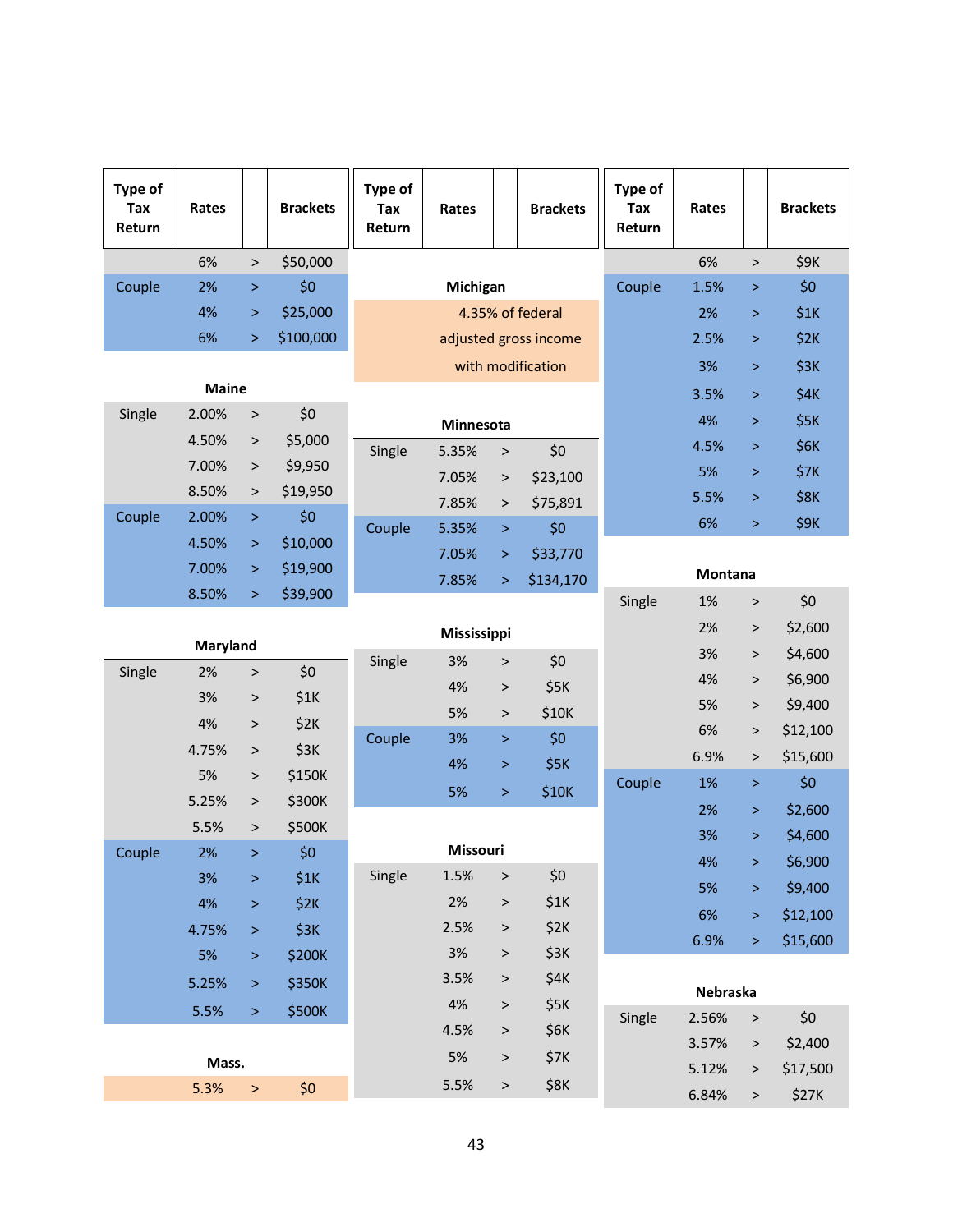| Type of<br>Tax<br>Return | Rates             |        | <b>Brackets</b> | Type of<br>Tax<br>Return | Rates                 |              | <b>Brackets</b> | Type of<br>Tax<br>Return | Rates        |              | <b>Brackets</b> |
|--------------------------|-------------------|--------|-----------------|--------------------------|-----------------------|--------------|-----------------|--------------------------|--------------|--------------|-----------------|
| Couple                   | 2.56%             | $\geq$ | \$0             |                          | 4.5%                  | $\, >$       | \$8K            |                          |              |              |                 |
|                          | 3.57%             | $\, >$ | \$4,800         |                          | 5.25%                 | $\, >$       | \$11K           |                          | Ohio         |              |                 |
|                          | 5.12%             | $\geq$ | \$35,000        |                          | 5.9%                  | $\, >$       | \$13K           | Single                   | 0.587%       | $\mathbf{L}$ | \$0             |
|                          | 6.84%             | $\geq$ | \$54,000        |                          |                       |              |                 |                          | 1.174%       | $\, >$       | \$5K            |
|                          |                   |        |                 |                          | 6.85%                 | $\, >$       | \$20K           |                          | 2.348%       | $\,>$        | \$10K           |
|                          | <b>New Jersey</b> |        |                 |                          | 7.85%                 | $\, >$       | \$200K          |                          | 2.935%       | $\, > \,$    | \$15K           |
| Single                   | 1.4%              | $\,>$  | \$0             |                          | 8.97%                 | $\,>$        | \$500K          |                          | 3.521%       | $\,>$        | \$20K           |
|                          | 1.75%             | $\, >$ | \$20K           | Couple                   | 4%                    | $\, > \,$    | \$0             |                          | 4.109%       | $\,>$        | \$40K           |
|                          | 3.5%              | $\, >$ | \$35K           |                          | 4.5%                  | $\, >$       | \$16K           |                          | 4.695%       | $\, > \,$    | <b>\$80K</b>    |
|                          | 5.525%            | $\, >$ | \$40K           |                          | 5.25%                 | $\, > \,$    | \$22K           |                          | 5.451%       | $\, >$       | \$100K          |
|                          | 6.37%             | $\, >$ | \$75K           |                          | 5.9%                  | $\, >$       | \$26K           |                          | 5.925%       | $\,>$        | \$200K          |
|                          | 8.97%             | $\, >$ | \$500K          |                          | 6.85%                 | $\, > \,$    | \$40K           | Couple                   | 0.587%       | $\, > \,$    | \$0             |
| Couple                   | 1.40%             | $\geq$ | \$0             |                          | 7.85%                 | $\, >$       | \$300K          |                          | 1.174%       | $\, > \,$    | \$5K            |
|                          | 1.75%             | $\geq$ | \$20K           |                          | 8.97%                 | $\, >$       | \$500K          |                          | 2.348%       | $\, > \,$    | \$10K           |
|                          | 2.45%             | $\geq$ | \$50K           |                          |                       |              |                 |                          | 2.935%       | $\, > \,$    | \$15K           |
|                          | 3.50%             | $\geq$ | \$70K           |                          | <b>North Carolina</b> |              |                 |                          | 3.521%       | $\, > \,$    | \$20K           |
|                          | 5.525%            | $\geq$ | <b>\$80K</b>    | Single                   | 6%                    | $\mathbf{L}$ | \$0             |                          | 4.109%       | $\, > \,$    | \$40K           |
|                          | 6.37%             | $\geq$ | \$150K          |                          | 7%                    | $\, >$       | \$12,750        |                          | 4.695%       | $\, > \,$    | <b>\$80K</b>    |
|                          | 8.97%             | $\, >$ | \$500K          | Couple                   | 7.75%<br>6%           | $\,>$<br>>   | \$60K<br>\$0    |                          | 5.451%       | $\, > \,$    | \$100K          |
|                          |                   |        |                 |                          | 7%                    | >            | \$21,250        |                          | 5.925%       | $\, > \,$    | \$200K          |
|                          | <b>New Mexico</b> |        |                 |                          | 7.75%                 | $\, > \,$    | \$100,000       |                          |              |              |                 |
| Single                   | 1.7%              | $\geq$ | \$0             |                          |                       |              |                 |                          | Oklahoma     |              |                 |
|                          | 3.2%              | $\, >$ | \$5,500         |                          | <b>North Dakota</b>   |              |                 | Single                   | 0.5%         | $\,>$        | \$0             |
|                          | 4.7%              | $\, >$ | \$11K           | Single                   | 1.84%                 | >            | \$0             |                          | 1%           | $\, > \,$    | \$1,000         |
|                          | 4.9%              | $\, >$ | \$16K           |                          | 3.44%                 | $\, >$       | \$34K           |                          | 2%           | $\, > \,$    | \$2,500         |
| Couple                   | 1.7%              | $\, >$ | \$0             |                          | 3.81%                 | $\, >$       | \$82,400        |                          | 3%           | >            | \$3,750         |
|                          | 3.2%              | $\, >$ | \$8,000         |                          | 4.42%                 | $\, >$       | \$171,850       |                          | 4%           | $\, >$       | \$4,900         |
|                          | 4.7%              | $\, >$ | \$16,000        |                          | 4.86%                 | >            | \$373,650       |                          | 5%           | $\, >$       | \$7,200         |
|                          | 4.9%              | $\geq$ | \$24,000        | Couple                   | 1.84%                 | $\, >$       | \$0             | Couple                   | 5.5%<br>0.5% | ><br>$\, >$  | \$8,700<br>\$0  |
|                          |                   |        |                 |                          | 3.44%                 | $\, >$       | \$57,700        |                          | 1%           | $\, > \,$    | \$2,000         |
|                          | <b>New York</b>   |        |                 |                          | 3.81%                 | ⋗            | \$139,350       |                          | 2%           | $\,>\,$      | \$5,000         |
| Single                   | 4%                | $\, >$ | \$0             |                          | 4.42%                 | $\, >$       | \$212,300       |                          | 3%           | $\geq$       | \$7,500         |
|                          |                   |        |                 |                          | 4.86%                 | $\, >$       | \$379,150       |                          |              |              |                 |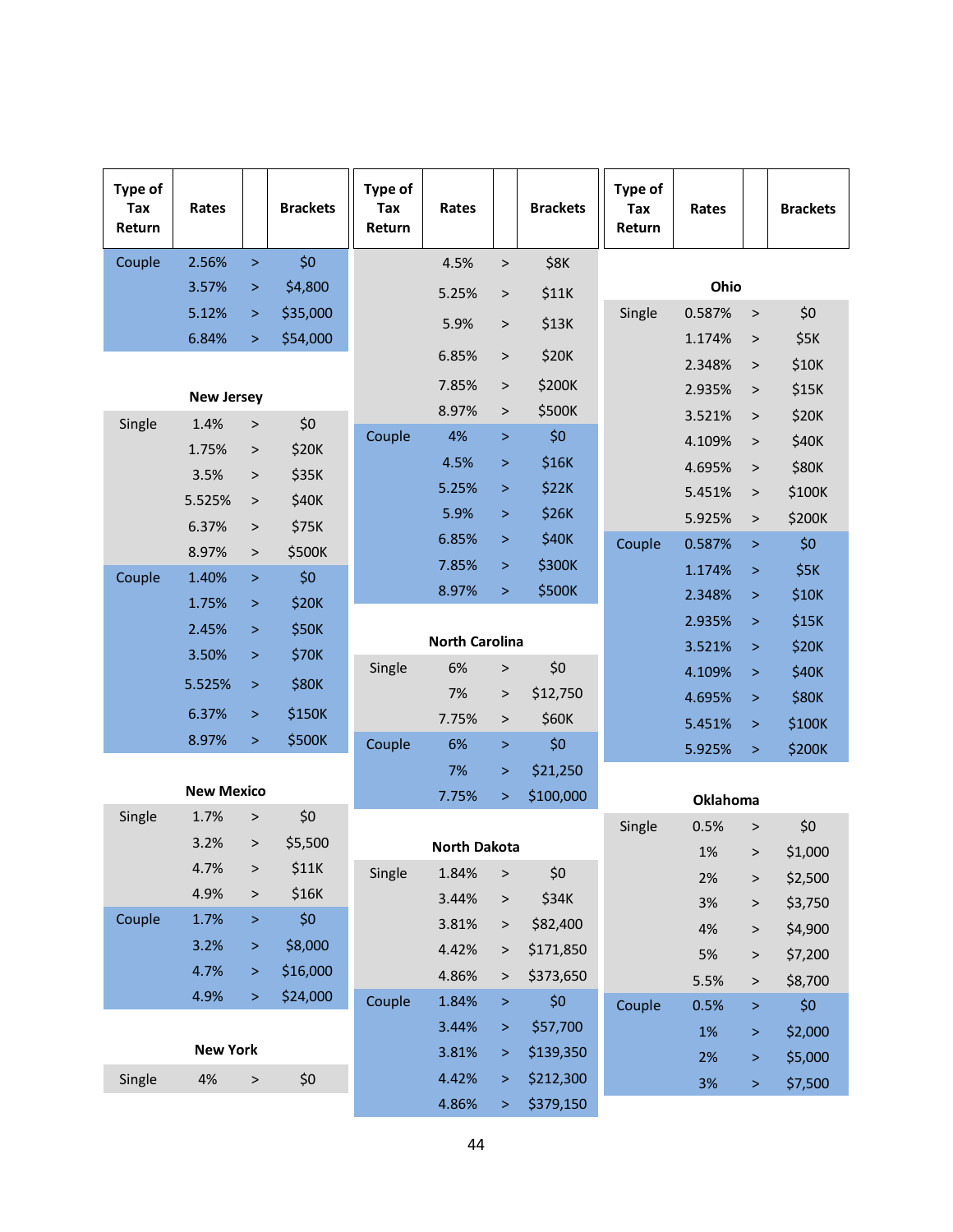| Type of<br>Tax<br>Return | Rates                 |           | <b>Brackets</b> | Type of<br>Tax<br>Return | Rates    |           | <b>Brackets</b> | <b>Type of</b><br>Tax<br>Return | Rates                |           | <b>Brackets</b> |
|--------------------------|-----------------------|-----------|-----------------|--------------------------|----------|-----------|-----------------|---------------------------------|----------------------|-----------|-----------------|
|                          | 4%                    | $\, >$    | \$9,800         |                          | 4%       | $\, >$    | \$5,520         |                                 | 5.75%                | $\, >$    | \$17K           |
|                          | 5%                    | $\, >$    | \$12,200        |                          | 5%       | $\, >$    | \$8,280         | Couple                          | 2%                   | $\geq$    | \$0             |
|                          | 5.5%                  | $\, >$    | \$15,000        |                          | 6%       | >         | \$11,040        |                                 | 3%                   | $\, >$    | \$3K            |
|                          |                       |           |                 |                          | 7%       | >         | \$13,800        |                                 | 5%                   | $\, >$    | \$5K            |
|                          | Oregon                |           |                 | Couple                   | 0%       | ×         | \$0             |                                 | 5.75%                | $\, >$    | \$17K           |
| Single                   | 5%                    | $\,$      | \$0             |                          | 3%       | $\, >$    | \$2,760         |                                 |                      |           |                 |
|                          | 7%                    | $\, >$    | \$3,100         |                          | 4%       | $\, >$    | \$5,520         |                                 | <b>West Virginia</b> |           |                 |
|                          | 9%                    | $\, >$    | \$7,750         |                          | 5%       | >         | \$8,280         | Single                          | 3%                   | $\, >$    | \$0             |
|                          | 10.8%                 | $\,>$     | \$125,000       |                          | 6%       | $\, > \,$ | \$11,040        |                                 | 4%                   | $\, >$    | \$10K           |
|                          | 11%                   | $\, >$    | \$250,000       |                          | 7%       | $\geq$    | \$13,800        |                                 | 4.5%                 | $\, >$    | \$25K           |
| Couple                   | 5%                    | $\, >$    | \$0             |                          |          |           |                 |                                 | 6%                   | $\, >$    | \$40K           |
|                          | 7%                    | $\, >$    | \$6,200         |                          | Utah     |           |                 |                                 | 6.5%                 | $\, >$    | \$60K           |
|                          | 9%                    | $\, >$    | \$15,500        |                          | 5%       | $\,>$     | \$0             | Couple                          | 3%                   | $\, >$    | \$0             |
|                          | 10.8%                 | $\, >$    | \$250,000       |                          |          |           |                 |                                 | 4%                   | $\, >$    | \$10K           |
|                          | 11%                   | $\, >$    | \$500,000       |                          | Vermont  |           |                 |                                 | 4.5%                 | $\, >$    | \$25K           |
|                          |                       |           |                 | Single                   | 3.55%    | $\, >$    | \$0             |                                 | 6%                   | $\, >$    | <b>\$40K</b>    |
|                          | Pennsylvania          |           |                 |                          | 6.8%     | $\, >$    | \$34,500        |                                 | 6.5%                 | $\, >$    | \$60K           |
|                          | 3.07%                 | $\, >$    | \$0             |                          | 7.80%    | $\, >$    | \$83,600        |                                 |                      |           |                 |
|                          |                       |           |                 |                          | 8.8%     | $\,>$     | \$174,400       |                                 | Wisconsin            |           |                 |
|                          | <b>Rhode Island</b>   |           |                 |                          | 8.95%    | $\, >$    | \$379,150       | Single                          | 4.6%                 | $\, >$    | \$0             |
| Single                   | 3.75%                 | $\, >$    | \$0             | Couple                   | 3.55%    | $\, >$    | \$0             |                                 | 6.15%                | $\,>$     | \$10,180        |
|                          | 4.75%                 | $\,>$     | \$55,000        |                          | 6.8%     | $\, >$    | \$57,650        |                                 | 6.5%                 | $\,>$     | \$20,360        |
|                          | 5.99%                 | $\, >$    | \$125,000       |                          | 7.80%    | $\, > \,$ | \$139,350       |                                 | 6.75%                | $\, > \,$ | \$152,740       |
| Couple                   | 3.75%                 | $\geq$    | \$0             |                          | 8.8%     | $\,>\,$   | \$212,300       |                                 | 7.75%                | $\,>$     | \$224,210       |
|                          | 4.75%                 | $\, > \,$ | \$55,000        |                          | 8.95%    | $\geq$    | \$379,150       | Couple                          | 4.6%                 | $\, >$    | \$0             |
|                          | 5.99%                 | $\geq$    | \$125,000       |                          |          |           |                 |                                 | 6.15%                | $\, > \,$ | \$13,580        |
|                          |                       |           |                 |                          | Virginia |           |                 |                                 | 6.5%                 | >         | \$27,150        |
|                          | <b>South Carolina</b> |           |                 | Single                   | 2%       | $\,>$     | \$0             |                                 | 6.75%                | >         | \$203,650       |
| Single                   | 0%                    | $\, >$    | \$0             |                          | 3%       | $\, >$    | \$3K            |                                 | 7.75%                | $\, > \,$ | \$298,940       |
|                          | 3%                    | $\, >$    | \$2,760         |                          | 5%       | $\,$      | \$5K            |                                 |                      |           |                 |

Data from the Tax Foundation, State Individual Income Tax Rates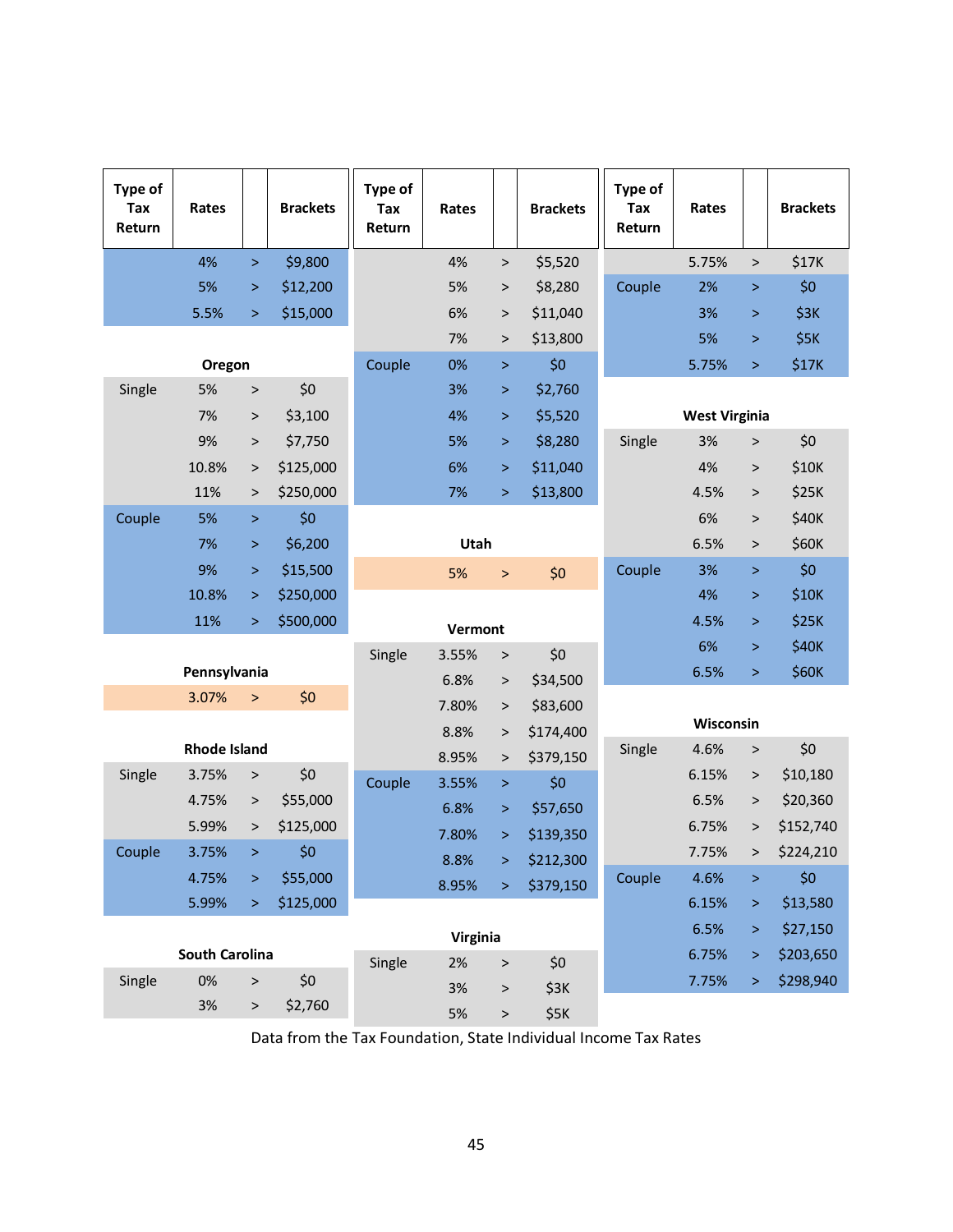# **APPENDIX: CHAPTER 1**

**Table A1- 1: Total Revenues for Income-Tax States, 2000-2006**

| <b>States</b>         | 2000       | 2001       | 2002       | 2003       | 2004       | 2005       | 2006        |
|-----------------------|------------|------------|------------|------------|------------|------------|-------------|
| Alabama               | 6,438,438  | 6,747,707  | 6,509,765  | 6,416,351  | 7,018,242  | 7,774,147  | 8,529,676   |
| Arizona               | 8,100,737  | 8,360,376  | 8,477,321  | 8,691,761  | 9,637,369  | 11,008,428 | 13,355,582  |
| <b>Arkansas</b>       | 4,870,561  | 4,986,747  | 5,176,050  | 5,145,554  | 5,580,678  | 6,538,720  | 7,015,781   |
| California            | 83,807,959 | 90,453,746 | 77,755,376 | 79,198,255 | 85,721,483 | 98,434,685 | 111,346,857 |
| Colorado              | 7,075,047  | 7,566,919  | 6,923,171  | 6,636,190  | 7,051,457  | 7,648,456  | 8,533,541   |
| Connecticut           | 10,171,242 | 9,895,673  | 9,032,787  | 9,508,645  | 10,291,289 | 11,584,728 | 12,131,894  |
| <b>Delaware</b>       | 2,132,131  | 2,105,921  | 2,173,600  | 2,116,458  | 2,375,482  | 2,590,217  | 2,860,749   |
| Georgia               | 13,511,275 | 14,368,505 | 13,772,147 | 13,411,632 | 14,570,573 | 15,665,563 | 17,023,264  |
| Hawaii                | 3,334,743  | 3,507,770  | 3,420,671  | 3,569,824  | 3,849,135  | 4,434,356  | 4,918,655   |
| Idaho                 | 2,377,251  | 2,558,098  | 2,271,075  | 2,344,344  | 2,647,790  | 2,934,459  | 3,142,663   |
| <b>Illinois</b>       | 22,788,799 | 23,150,229 | 22,474,774 | 22,211,693 | 23,709,618 | 26,411,689 | 28,055,188  |
| Indiana               | 10,104,353 | 10,115,870 | 10,200,590 | 11,216,456 | 11,957,470 | 12,853,976 | 13,625,667  |
| lowa                  | 5,185,394  | 5,158,780  | 5,006,251  | 4,922,455  | 5,214,602  | 5,778,350  | 6,118,897   |
| Kansas                | 4,848,235  | 4,986,955  | 4,808,361  | 5,008,411  | 5,283,676  | 5,637,807  | 6,275,075   |
| Kentucky              | 7,694,610  | 7,850,908  | 7,974,690  | 8,318,707  | 8,463,400  | 9,090,882  | 9,713,808   |
| Louisiana             | 6,512,382  | 7,197,380  | 7,356,936  | 7,449,507  | 7,741,289  | 8,638,674  | 9,752,953   |
| <b>Maine</b>          | 2,661,080  | 2,668,938  | 2,626,830  | 2,697,275  | 2,975,525  | 3,215,570  | 3,598,579   |
| Maryland              | 10,354,447 | 10,785,695 | 10,821,276 | 10,980,324 | 12,227,428 | 13,366,914 | 14,549,632  |
| <b>Massachusetts</b>  | 16,152,874 | 17,225,270 | 14,822,592 | 15,608,027 | 16,839,243 | 18,034,862 | 19,419,634  |
| Michigan              | 22,756,403 | 22,263,902 | 21,864,052 | 22,748,159 | 24,061,065 | 23,525,187 | 23,714,514  |
| Minnesota             | 13,338,532 | 13,534,585 | 13,224,036 | 13,981,287 | 14,734,921 | 15,881,131 | 17,331,413  |
| Mississippi           | 4,711,594  | 4,749,481  | 4,728,905  | 4,999,144  | 5,124,730  | 5,432,152  | 5,989,603   |
| Missouri              | 8,571,548  | 8,837,196  | 8,728,932  | 8,627,396  | 9,119,664  | 9,543,814  | 10,180,598  |
| Montana               | 1,410,760  | 1,495,810  | 1,442,731  | 1,487,019  | 1,625,692  | 1,875,545  | 2,126,324   |
| Nebraska              | 2,981,047  | 3,037,408  | 2,992,522  | 3,347,700  | 3,639,811  | 3,796,551  | 3,961,093   |
| <b>New Jersey</b>     | 18,147,604 | 19,253,297 | 18,328,814 | 19,936,266 | 20,986,204 | 24,247,648 | 26,266,187  |
| <b>New Mexico</b>     | 3,743,178  | 4,002,246  | 3,628,055  | 3,607,156  | 4,001,780  | 4,478,321  | 5,110,683   |
| <b>New York</b>       | 41,735,841 | 44,858,302 | 43,262,137 | 42,253,291 | 45,826,429 | 51,326,444 | 57,402,970  |
| <b>North Carolina</b> | 15,315,386 | 15,599,964 | 15,537,366 | 15,848,650 | 16,836,454 | 18,639,618 | 20,602,902  |
| <b>North Dakota</b>   | 1,172,373  | 1,164,353  | 1,117,299  | 1,177,727  | 1,228,890  | 1,403,293  | 1,621,912   |
| Ohio                  | 19,676,365 | 19,617,950 | 20,130,415 | 20,651,597 | 22,475,528 | 24,011,238 | 25,412,275  |
| <b>Oklahoma</b>       | 5,840,022  | 6,341,714  | 6,052,680  | 5,905,884  | 6,426,713  | 6,859,030  | 7,817,488   |
| Oregon                | 5,945,675  | 5,892,963  | 5,163,687  | 5,701,691  | 6,103,071  | 6,522,665  | 7,590,306   |
| Pennsylvania          | 22,466,906 | 22,571,889 | 22,135,537 | 23,187,302 | 25,346,880 | 27,262,969 | 29,050,577  |
| <b>Rhode Island</b>   | 2,034,909  | 2,246,605  | 2,127,609  | 2,256,654  | 2,408,861  | 2,628,747  | 2,741,734   |
| <b>South Carolina</b> | 6,381,391  | 6,415,080  | 6,087,792  | 6,353,115  | 6,803,568  | 7,318,388  | 7,759,797   |
| Utah                  | 3,978,697  | 4,072,968  | 3,925,382  | 3,954,815  | 4,195,962  | 4,703,330  | 5,461,647   |
| Vermont               | 1,483,155  | 1,552,739  | 1,518,479  | 1,558,712  | 1,766,719  | 2,242,902  | 2,406,661   |
| <b>Virginia</b>       | 12,648,035 | 13,085,329 | 12,781,149 | 12,969,177 | 14,233,065 | 15,918,847 | 17,288,324  |
| <b>West Virginia</b>  | 3,343,266  | 3,422,875  | 3,551,756  | 3,593,993  | 3,749,013  | 4,301,156  | 4,547,929   |
| Wisconsin             | 12,575,192 | 11,768,235 | 11,813,831 | 12,089,770 | 12,638,266 | 13,152,251 | 13,795,044  |

Data from US Census Bureau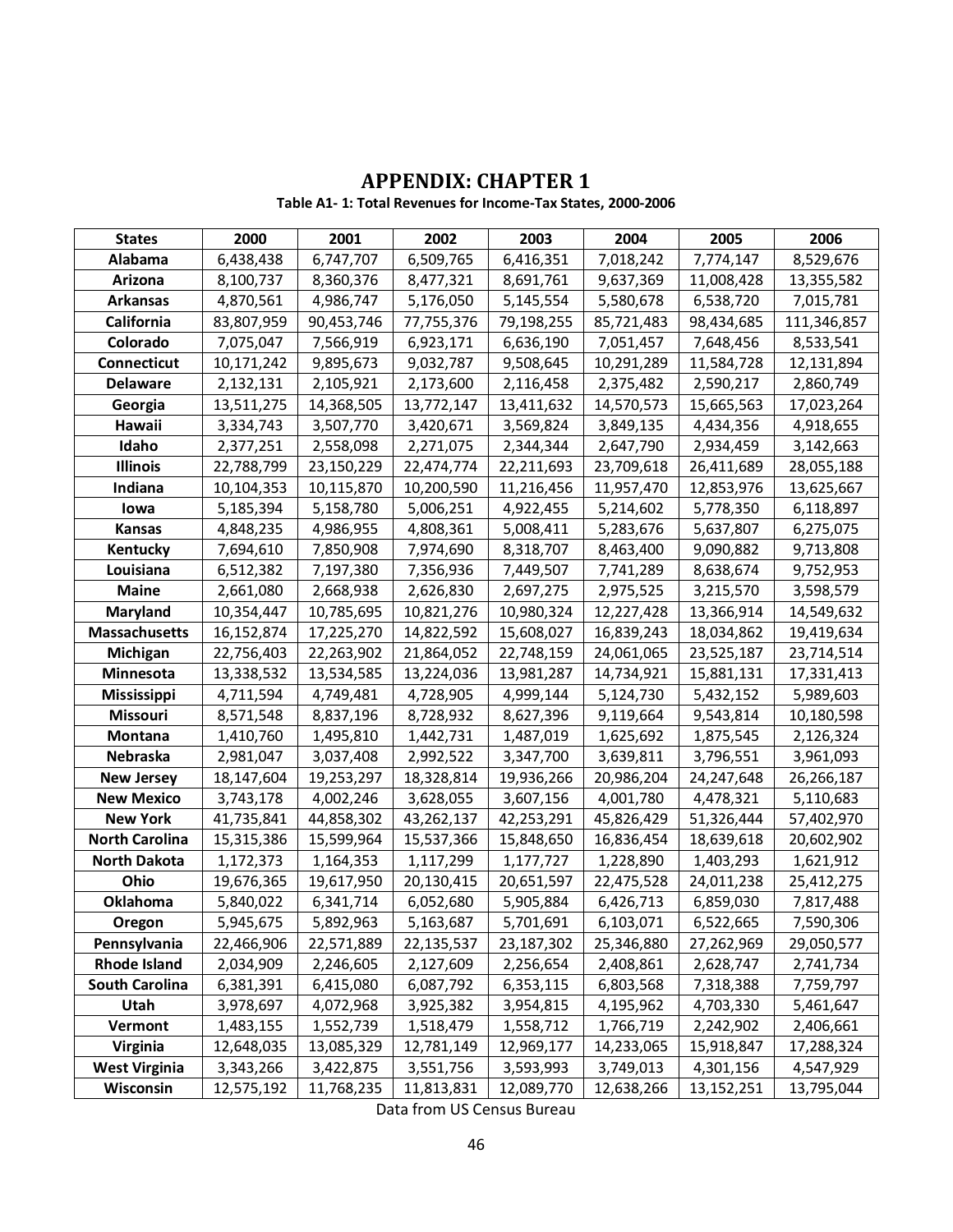| <b>States</b>        | 2000       | 2001       | 2002       | 2003       | 2004       | 2005       | 2006       |
|----------------------|------------|------------|------------|------------|------------|------------|------------|
| Alaska               | 1,423,287  | 1,428,698  | 1,089,504  | 1,120,133  | 1,343,191  | 1,858,311  | 2,484,422  |
| <b>Florida</b>       | 24,817,263 | 24,938,748 | 25,352,237 | 26,993,487 | 30,534,283 | 33,894,971 | 40,132,721 |
| Nevada               | 3,717,255  | 3,832,227  | 3,945,329  | 4,129,137  | 4,716,660  | 5,670,169  | 6,152,980  |
| <b>New Hampshire</b> | 1,696,085  | 1,755,620  | 1,897,021  | 1,959,211  | 2,005,389  | 2,010,775  | 2,080,573  |
| <b>South Dakota</b>  | 927,245    | 977,469    | 976,596    | 1,012,955  | 1,062,722  | 1,110,035  | 1,189,089  |
| Tennessee            | 7,739,590  | 8,043,347  | 7,797,681  | 8,811,612  | 9,529,171  | 10,007,292 | 10,660,344 |
| Texas                | 27,424,142 | 29,422,936 | 28,662,395 | 29,098,584 | 30,751,860 | 32,784,942 | 36,591,749 |
| Washington           | 12,567,383 | 12,679,410 | 12,628,567 | 12,960,220 | 13,895,346 | 14,839,634 | 16,410,977 |
| Wyoming              | 963,650    | 1,124,292  | 1,094,402  | 1,217,154  | 1,504,777  | 1,739,646  | 2,122,239  |

**Table A1- 2: Total Revenue for Non-Income Tax States, 2000-2006**

Data from US Census Bureau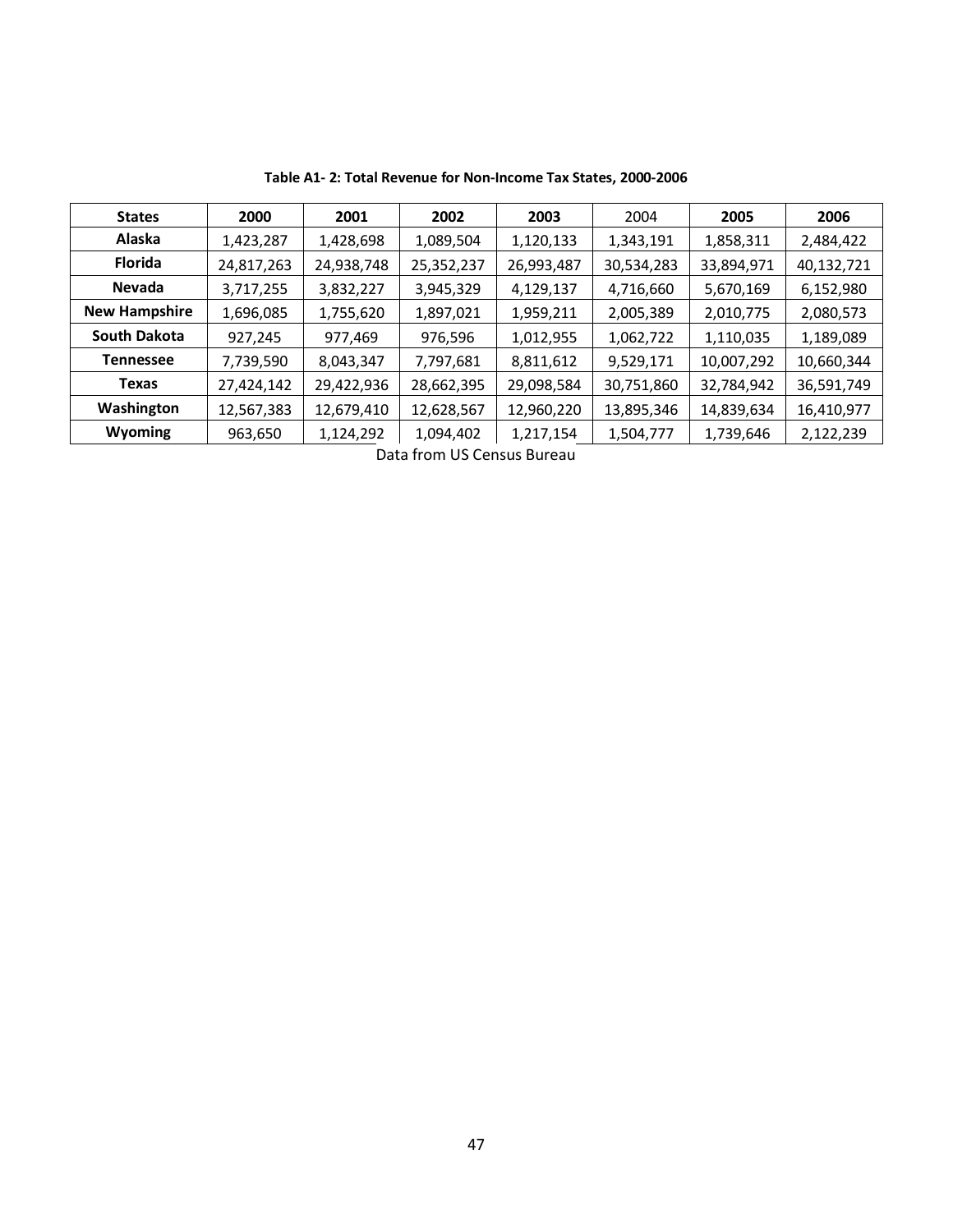| <b>States</b>         | 2000   | 2001   | 2002   | 2003   | 2004   | 2005   | 2006   |
|-----------------------|--------|--------|--------|--------|--------|--------|--------|
| Alabama               | 32.173 | 36.125 | 31.195 | 31.724 | 31.967 | 32.628 | 32.431 |
| Arizona               | 28.292 | 27.557 | 24.662 | 24.188 | 24.030 | 25.875 | 24.359 |
| <b>Arkansas</b>       | 30.182 | 31.357 | 29.235 | 29.700 | 30.204 | 28.676 | 28.690 |
| California            | 47.221 | 49.323 | 42.501 | 41.301 | 42.462 | 43.676 | 46.000 |
| Colorado              | 51.405 | 51.453 | 50.205 | 48.760 | 48.414 | 49.301 | 49.908 |
| Connecticut           | 39.067 | 42.742 | 40.799 | 38.274 | 41.973 | 43.449 | 47.624 |
| <b>Delaware</b>       | 34.397 | 34.191 | 32.971 | 33.561 | 32.886 | 34.069 | 35.607 |
| Georgia               | 47.106 | 48.203 | 47.107 | 46.761 | 46.879 | 46.766 | 47.232 |
| Hawaii                | 31.916 | 31.503 | 32.496 | 29.073 | 30.376 | 31.154 | 31.528 |
| Idaho                 | 40.611 | 40.285 | 37.091 | 35.992 | 34.285 | 35.458 | 38.902 |
| <b>Illinois</b>       | 33.513 | 33.126 | 33.243 | 33.050 | 30.445 | 30.051 | 30.779 |
| Indiana               | 37.146 | 37.365 | 34.712 | 32.489 | 31.845 | 32.780 | 32.157 |
| lowa                  | 36.457 | 36.614 | 35.343 | 36.387 | 37.562 | 39.010 | 39.448 |
| <b>Kansas</b>         | 38.398 | 39.873 | 38.575 | 35.478 | 36.254 | 36.890 | 38.265 |
| Kentucky              | 35.110 | 33.752 | 33.585 | 33.827 | 33.313 | 33.399 | 30.045 |
| Louisiana             | 24.296 | 24.318 | 24.314 | 25.064 | 28.316 | 27.698 | 25.645 |
| <b>Maine</b>          | 40.469 | 43.528 | 40.840 | 39.849 | 38.986 | 40.405 | 38.041 |
| <b>Maryland</b>       | 44.553 | 43.799 | 43.473 | 42.639 | 43.164 | 42.355 | 42.278 |
| <b>Massachusetts</b>  | 55.977 | 57.489 | 53.384 | 51.423 | 52.439 | 53.731 | 53.984 |
| Michigan              | 31.597 | 30.500 | 28.015 | 28.660 | 27.331 | 25.968 | 26.255 |
| Minnesota             | 41.589 | 43.638 | 41.163 | 38.441 | 38.749 | 39.929 | 39.598 |
| Mississippi           | 21.366 | 21.757 | 20.832 | 20.404 | 20.717 | 21.613 | 20.949 |
| Missouri              | 41.419 | 43.172 | 41.418 | 40.798 | 40.799 | 42.065 | 44.118 |
| Montana               | 36.595 | 37.171 | 35.874 | 36.034 | 37.251 | 38.036 | 36.162 |
| Nebraska              | 39.379 | 40.399 | 38.544 | 33.542 | 34.139 | 36.715 | 39.005 |
| <b>New Jersey</b>     | 39.704 | 41.495 | 37.302 | 33.784 | 35.265 | 39.336 | 40.000 |
| <b>New Mexico</b>     | 23.532 | 20.739 | 27.091 | 25.591 | 25.170 | 24.250 | 21.992 |
| <b>New York</b>       | 55.574 | 58.947 | 59.113 | 53.601 | 53.784 | 54.748 | 53.678 |
| <b>North Carolina</b> | 47.075 | 48.246 | 46.760 | 44.730 | 44.611 | 45.213 | 45.951 |
| <b>North Dakota</b>   | 16.942 | 18.335 | 17.864 | 16.930 | 17.413 | 17.246 | 16.994 |
| Ohio                  | 41.884 | 42.337 | 41.408 | 38.333 | 38.732 | 39.292 | 37.867 |
| <b>Oklahoma</b>       | 36.550 | 35.942 | 37.770 | 35.794 | 36.086 | 35.991 | 35.251 |
| Oregon                | 68.914 | 74.399 | 71.169 | 70.568 | 69.977 | 72.041 | 71.360 |
| Pennsylvania          | 30.135 | 31.699 | 30.425 | 28.730 | 28.893 | 30.355 | 31.056 |
| <b>Rhode Island</b>   | 40.738 | 41.316 | 38.706 | 36.553 | 37.360 | 37.966 | 37.184 |
| South Carolina        | 38.323 | 38.952 | 38.589 | 36.739 | 35.845 | 36.777 | 35.146 |
| Utah                  | 41.507 | 41.868 | 40.896 | 39.762 | 40.325 | 40.965 | 41.699 |
| Vermont               | 29.127 | 31.144 | 26.858 | 26.390 | 24.329 | 22.313 | 22.521 |
| Virginia              | 53.992 | 55.225 | 52.505 | 52.245 | 52.147 | 52.468 | 52.481 |
| <b>West Virginia</b>  | 28.886 | 29.820 | 29.131 | 29.369 | 28.493 | 27.248 | 28.534 |
| Wisconsin             | 47.334 | 43.754 | 42.100 | 43.446 | 41.550 | 41.552 | 42.816 |

**Table A1- 3: Percentage of Revenue Provided by Income Taxes, 2000-2006**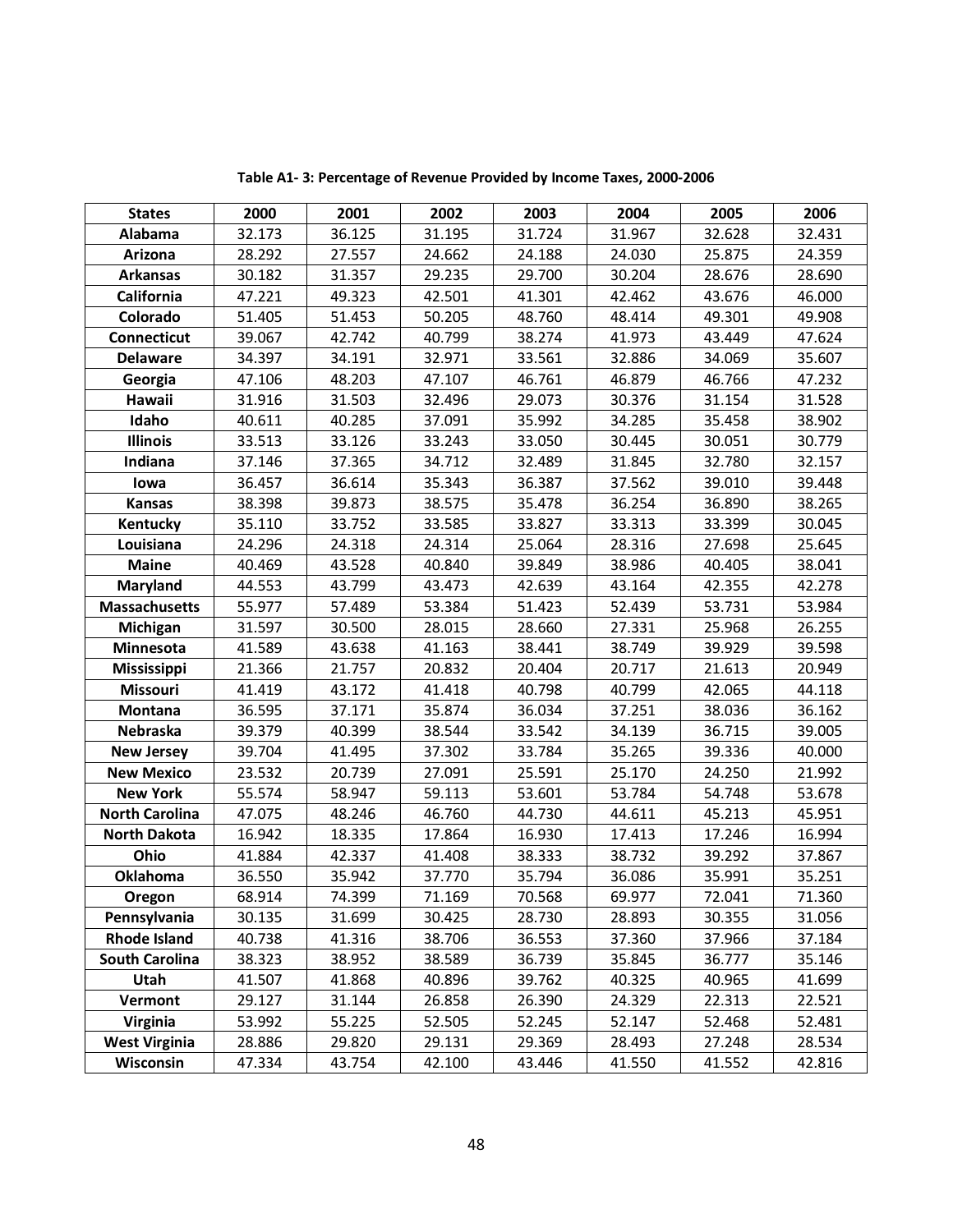| <b>State</b>            | <b>FY12</b><br><b>Projected</b><br>shortfall<br>(in 5)<br>millions) | <b>Shortfall</b><br>as<br>Percent<br>of FY12<br>budget | Personal<br>income<br><u>tax (%</u><br>change<br>January-<br><b>March</b><br>2010 to<br>2011) | Corporate<br><i>income</i><br><u>tax (%</u><br>change<br>January-<br><b>March</b><br>2010 to<br>2011) | <b>Sales</b><br><u>tax (%</u><br>change<br>January-<br><b>March</b><br>2010 to<br><u>2011)</u> | <b>Cuts for</b><br><b>Public</b><br><b>Health</b><br><b>Programs</b> | <b>Cuts for</b><br><b>K-12 and</b><br><b>Early</b><br><b>Education</b> |
|-------------------------|---------------------------------------------------------------------|--------------------------------------------------------|-----------------------------------------------------------------------------------------------|-------------------------------------------------------------------------------------------------------|------------------------------------------------------------------------------------------------|----------------------------------------------------------------------|------------------------------------------------------------------------|
| Alabama                 | \$979                                                               | 13.9%                                                  | 6.1%                                                                                          | $-26.0%$                                                                                              | 4.2%                                                                                           |                                                                      | X                                                                      |
| Alaska                  | \$0                                                                 | 0.0%                                                   | N/A                                                                                           | $-57.8%$                                                                                              | N/A                                                                                            |                                                                      |                                                                        |
| Arizona                 | \$974                                                               | 11.5%                                                  | 27.5%                                                                                         | $-14.6%$                                                                                              | 32.3%                                                                                          | X                                                                    | X                                                                      |
| <b>Arkansas</b>         | \$0                                                                 | 0.0%                                                   | 17.4%                                                                                         | 1.6%                                                                                                  | 0.7%                                                                                           |                                                                      |                                                                        |
| <b>California</b>       | \$25,400                                                            | 29.3%                                                  | 12.1%                                                                                         | $-7.8%$                                                                                               | $-3.1%$                                                                                        | X                                                                    | X                                                                      |
| Colorado                | \$988                                                               | 13.8%                                                  | 18.2%                                                                                         | $-22.5%$                                                                                              | 10.2%                                                                                          | X                                                                    | X                                                                      |
| <b>Connecticut</b>      | \$3,200                                                             | 18.0%                                                  | 13.4%                                                                                         | 31.5%                                                                                                 | 10.5%                                                                                          | X                                                                    | X                                                                      |
| <b>Delaware</b>         | \$208                                                               | 6.3%                                                   | 22.9%                                                                                         | 172.4%                                                                                                | N/A                                                                                            |                                                                      | Χ                                                                      |
| <b>Florida</b>          | \$3,600                                                             | 14.9%                                                  | N/A                                                                                           | 11.1%                                                                                                 | 5.3%                                                                                           | X                                                                    | X                                                                      |
| Georgia                 | \$1,300                                                             | 7.9%                                                   | 19.2%                                                                                         | 34.6%                                                                                                 | 8.0%                                                                                           | X                                                                    | X                                                                      |
| Hawaii                  | \$410                                                               | 8.2%                                                   | N/A                                                                                           | N/A                                                                                                   | N/A                                                                                            |                                                                      | Χ                                                                      |
| Idaho                   | \$92                                                                | 3.9%                                                   | 28.1%                                                                                         | 262.2%                                                                                                | 1.0%                                                                                           | X                                                                    | Χ                                                                      |
| <b>Illinois</b>         | \$4,900                                                             | 14.6%                                                  | 40.9%                                                                                         | 1.4%                                                                                                  | 9.8%                                                                                           | X                                                                    | X                                                                      |
| Indiana                 | \$270                                                               | 2.0%                                                   | 17.8%                                                                                         | -270.2%                                                                                               | 6.5%                                                                                           | X                                                                    | X                                                                      |
| lowa                    | \$186                                                               | 3.5%                                                   | 9.5%                                                                                          | $-15.5%$                                                                                              | 6.9%                                                                                           |                                                                      | X                                                                      |
| <b>Kansas</b>           | \$492                                                               | 8.8%                                                   | 1.0%                                                                                          | 66.8%                                                                                                 | 23.9%                                                                                          |                                                                      | Χ                                                                      |
| Kentucky                | \$780                                                               | 9.1%                                                   | 10.6%                                                                                         | 3.7%                                                                                                  | 3.6%                                                                                           |                                                                      | X                                                                      |
| Louisiana               | \$1,600                                                             | 20.7%                                                  | 41.9%                                                                                         | 322.1%                                                                                                | 15.2%                                                                                          | X                                                                    |                                                                        |
| <b>Maine</b>            | \$436                                                               | 16.1%                                                  | 21.1%                                                                                         | $-0.6%$                                                                                               | 4.4%                                                                                           | X                                                                    | X                                                                      |
| Maryland                | \$1,400                                                             | 10.7%                                                  | 3.7%                                                                                          | $-0.2%$                                                                                               | 5.8%                                                                                           | X                                                                    | X                                                                      |
| <b>Massachusetts</b>    | \$1,800                                                             | 5.7%                                                   | 10.1%                                                                                         | 21.3%                                                                                                 | 3.2%                                                                                           | $\mathsf{X}$                                                         | Χ                                                                      |
| Michigan                | \$1,300                                                             | 5.9%                                                   | 208.8%                                                                                        | 14.5%                                                                                                 | 6.6%                                                                                           | Χ                                                                    | X                                                                      |
| Minnesota               | \$3,800                                                             | 23.6%                                                  | 16.9%                                                                                         | 30.6%                                                                                                 | 3.6%                                                                                           | Χ                                                                    |                                                                        |
| Mississippi             | \$634                                                               | 14.1%                                                  | $-2.1%$                                                                                       | 14.8%                                                                                                 | 2.6%                                                                                           |                                                                      | X                                                                      |
| <b>Missouri</b>         | \$704                                                               | 9.1%                                                   | 3.5%                                                                                          | 112.9%                                                                                                | 1.0%                                                                                           | X                                                                    | Χ                                                                      |
| <b>Montana</b>          | \$0                                                                 | 0.0%                                                   | 13.6%                                                                                         | 49.6%                                                                                                 | N/A                                                                                            |                                                                      |                                                                        |
| Nebraska                | \$314                                                               | 9.2%                                                   | 18.7%                                                                                         | $-3.9%$                                                                                               | 4.2%                                                                                           |                                                                      | X                                                                      |
| Nevada                  | \$1,500                                                             | 45.2%                                                  | N/A                                                                                           | N/A                                                                                                   | N/A                                                                                            | X                                                                    | X                                                                      |
| <b>New</b><br>Hampshire | N/A                                                                 | N/A                                                    | N/A                                                                                           | $-2.4%$                                                                                               | N/A                                                                                            | X                                                                    |                                                                        |
| <b>New Jersey</b>       | \$10,500                                                            | 37.4%                                                  | N/A                                                                                           | N/A                                                                                                   | N/A                                                                                            | X                                                                    | X                                                                      |
| <b>New Mexico</b>       | \$450                                                               | 8.3%                                                   | N/A                                                                                           | N/A                                                                                                   | N/A                                                                                            |                                                                      |                                                                        |
| <b>New York</b>         | \$10,000                                                            | 18.7%                                                  | 3.2%                                                                                          | 15.3%                                                                                                 | 12.7%                                                                                          | X                                                                    | X                                                                      |
| <b>North Carolina</b>   | \$2,400                                                             | 12.7%                                                  | 6.6%                                                                                          | $-26.0%$                                                                                              | $-1.5%$                                                                                        | X                                                                    | X                                                                      |
| <b>North Dakota</b>     | \$0                                                                 | 0.0%                                                   | 24.8%                                                                                         | 2.7%                                                                                                  | 38.1%                                                                                          |                                                                      |                                                                        |
| Ohio                    | \$3,000                                                             | 11.0%                                                  | 18.5%                                                                                         | 25.5%                                                                                                 | 7.8%                                                                                           | X                                                                    | Χ                                                                      |

**Table A1- 4: State Budget FY 2012: Shortfalls and Changes in Revenues and Programs**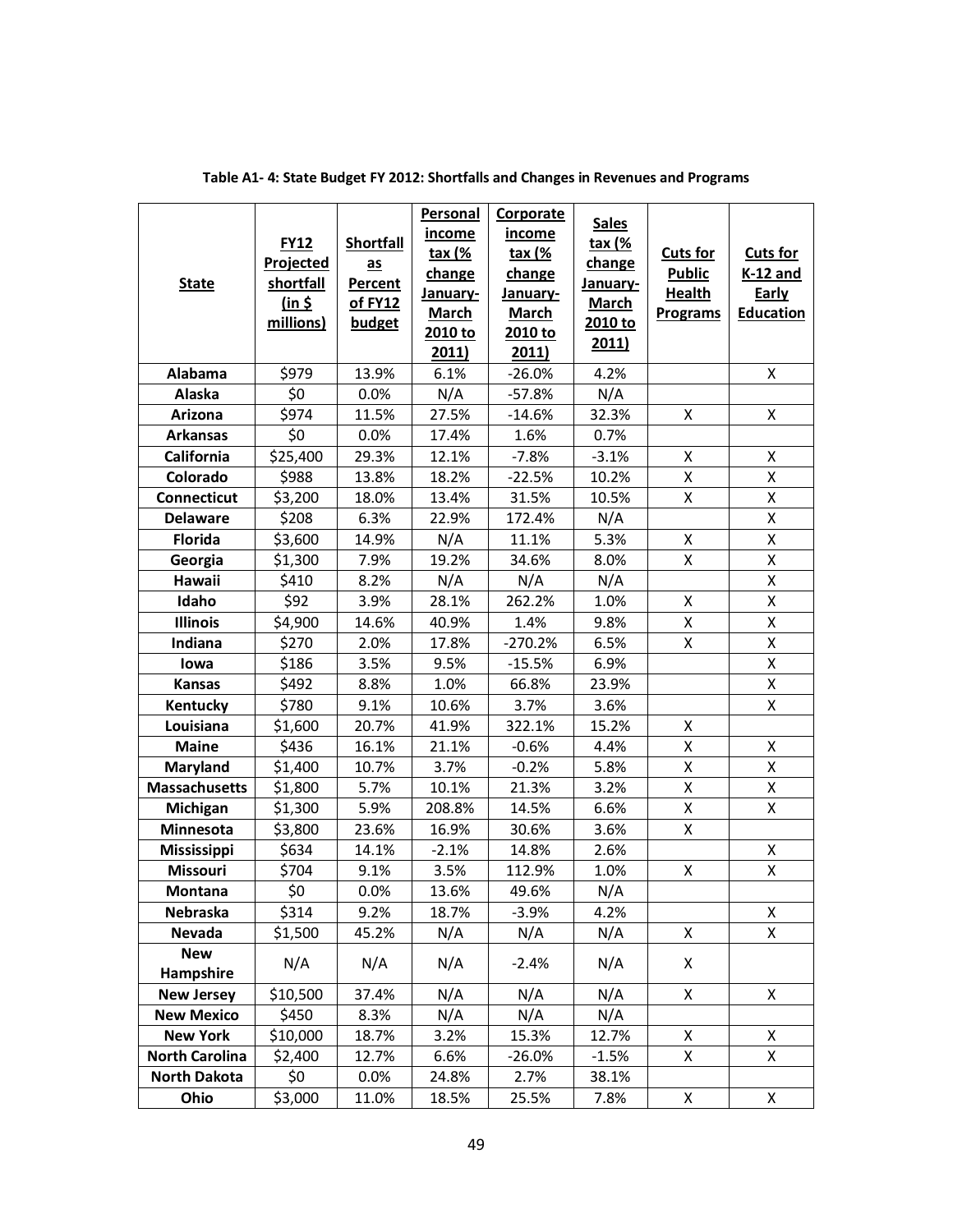| <b>State</b>          | <b>FY12</b><br>Projected<br><b>shortfall</b><br>(in 5)<br>millions) | <b>Shortfall</b><br>as<br><b>Percent</b><br><u>of FY12</u><br><b>budget</b> | <b>Personal</b><br>income<br>tax (%<br>change<br>January-<br>March<br>2010 to<br>2011) | Corporate<br><u>income</u><br><u>tax (%</u><br>change<br><b>January-</b><br>March<br>2010 to<br>2011) | <b>Sales</b><br><u>tax (%</u><br>change<br>January-<br><b>March</b><br>2010 to<br>2011) | <b>Cuts for</b><br><b>Public</b><br>Health<br><b>Programs</b> | <b>Cuts for</b><br><b>K-12 and</b><br><b>Early</b><br><b>Education</b> |
|-----------------------|---------------------------------------------------------------------|-----------------------------------------------------------------------------|----------------------------------------------------------------------------------------|-------------------------------------------------------------------------------------------------------|-----------------------------------------------------------------------------------------|---------------------------------------------------------------|------------------------------------------------------------------------|
| <b>Oklahoma</b>       | \$500                                                               | 9.4%                                                                        | 2.3%                                                                                   | 204.5%                                                                                                | 11.2%                                                                                   | X                                                             |                                                                        |
| Oregon                | \$1,800                                                             | 25.0%                                                                       | 20.6%                                                                                  | 12.9%                                                                                                 | N/A                                                                                     |                                                               | X                                                                      |
| Pennsylvania          | \$4,200                                                             | 16.4%                                                                       | 7.5%                                                                                   | 3.9%                                                                                                  | 4.2%                                                                                    |                                                               | X                                                                      |
| <b>Rhode Island</b>   | \$331                                                               | 11.3%                                                                       | 7.1%                                                                                   | 8.3%                                                                                                  | 2.0%                                                                                    | X                                                             | X                                                                      |
| <b>South Carolina</b> | \$877                                                               | 17.4%                                                                       | 75.3%                                                                                  | 140.1%                                                                                                | 2.8%                                                                                    | X                                                             | X                                                                      |
| <b>South Dakota</b>   | \$127                                                               | 10.9%                                                                       | N/A                                                                                    | N/A                                                                                                   | 16.1%                                                                                   |                                                               |                                                                        |
| <b>Tennessee</b>      | N/A                                                                 | N/A                                                                         | N/A                                                                                    | $-8.8%$                                                                                               | 5.6%                                                                                    | X                                                             |                                                                        |
| <b>Texas</b>          | \$13,400                                                            | 31.5%                                                                       | N/A                                                                                    | N/A                                                                                                   | 10.6%                                                                                   |                                                               |                                                                        |
| Utah                  | \$390                                                               | 8.2%                                                                        | 12.5%                                                                                  | $-12.9%$                                                                                              | 13.5%                                                                                   | X                                                             | X                                                                      |
| Vermont               | \$176                                                               | 16.3%                                                                       | 25.3%                                                                                  | $-6.2%$                                                                                               | 3.9%                                                                                    |                                                               |                                                                        |
| <b>Virginia</b>       | \$2,000                                                             | 13.1%                                                                       | 13.2%                                                                                  | 125.1%                                                                                                | 8.4%                                                                                    | X                                                             | X                                                                      |
| Washington            | \$2,500                                                             | 16.2%                                                                       | N/A                                                                                    | N/A                                                                                                   | 1.3%                                                                                    | X                                                             | X                                                                      |
| <b>West Virginia</b>  | \$0                                                                 | 0.0%                                                                        | 10.3%                                                                                  | 377.8%                                                                                                | 4.8%                                                                                    |                                                               |                                                                        |
| <b>Wisconsin</b>      | \$1,800                                                             | 12.8%                                                                       | 33.0%                                                                                  | $-1.7%$                                                                                               | 3.9%                                                                                    | X                                                             |                                                                        |
| Wyoming               | \$0                                                                 | 0.0%                                                                        | N/A                                                                                    | N/A                                                                                                   | 21.3%                                                                                   | X                                                             |                                                                        |

Table from the Wall Street Journal. Sources: Center on Budget and Policy Priorities; the Nelson

A. Rockefeller Institute of Government at the State University of New York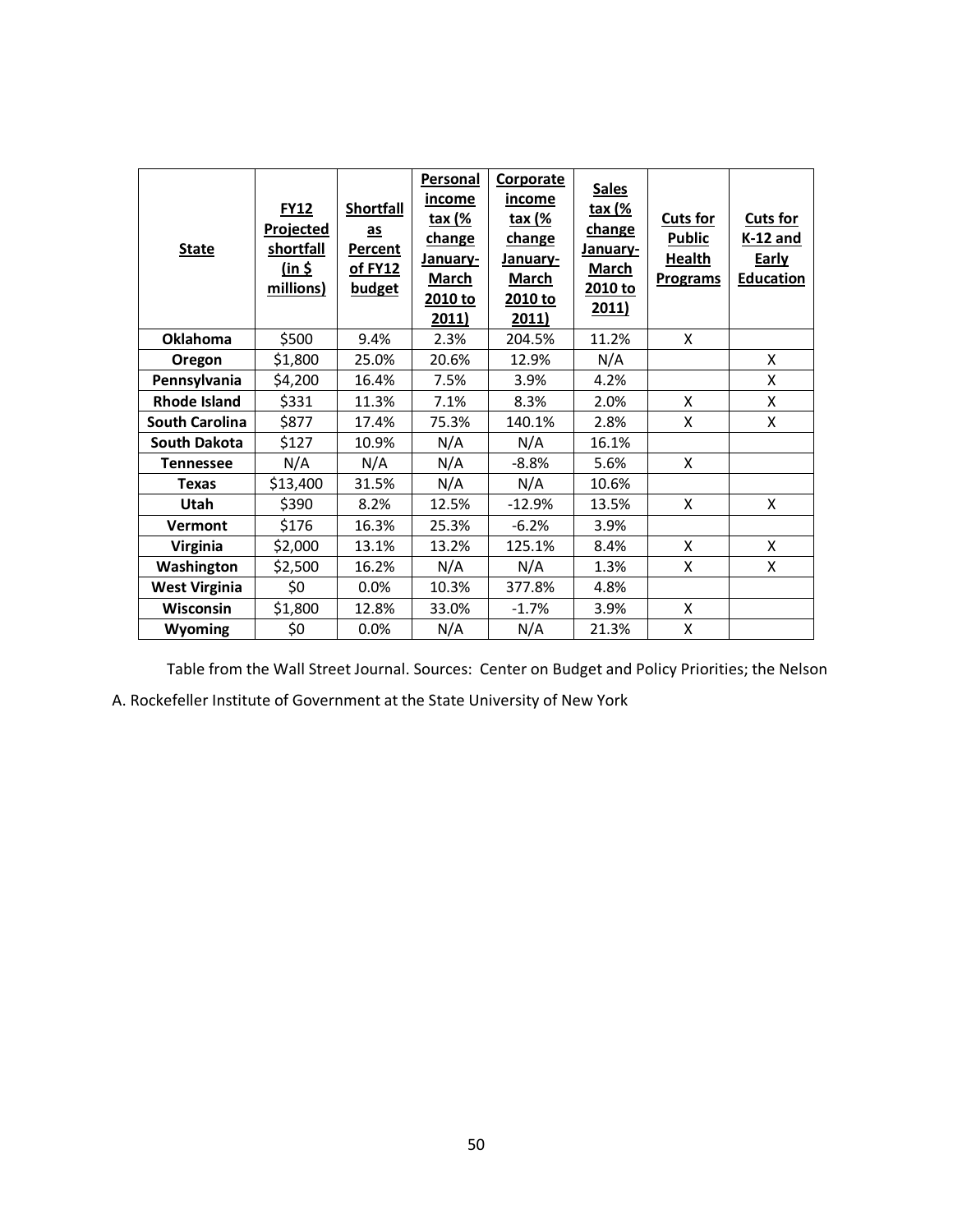## **APPENDIX: CHAPTER 2**

**Table A2- 1: Revenue From State Sources for Public Elementary-Secondary School Systems for Income-Tax States**

| <b>States</b>         | 2001-2002  | 2002-2003  | 2003-2004  | 2004-2005  | 2005-2006  | 2006-2007  | 2007-2008  | 2008-2009  |
|-----------------------|------------|------------|------------|------------|------------|------------|------------|------------|
| Alabama               | 3,010,983  | 2,966,981  | 2,971,520  | 3,247,562  | 3,540,436  | 4,070,949  | 4,649,053  | 4,161,103  |
| Arizona               | 2,825,228  | 2,912,629  | 3,181,009  | 3,320,196  | 3,635,388  | 4,204,391  | 4,458,836  | 3,806,064  |
| <b>Arkansas</b>       | 2,334,551  | 2,394,336  | 2,430,731  | 2,995,788  | 3,108,910  | 3,319,032  | 3,487,063  | 3,530,487  |
| California            | 31,005,317 | 33,617,766 | 31,756,690 | 34,912,166 | 37,439,651 | 42,333,590 | 43,187,637 | 40,084,244 |
| Colorado              | 2,460,333  | 2,715,219  | 2,834,744  | 2,954,915  | 3,087,795  | 3,307,016  | 3,398,303  | 3,634,018  |
| <b>Connecticut</b>    | 2,490,036  | 2,481,901  | 2,520,724  | 2,886,076  | 3,148,507  | 3,299,175  | 3,520,752  | 3,606,594  |
| <b>Delaware</b>       | 764,350    | 794,472    | 827,110    | 894,498    | 969,809    | 1,071,957  | 1,037,624  | 1,047,418  |
| Georgia               | 6,361,710  | 6,551,699  | 6,333,305  | 6,449,103  | 7,136,011  | 7,907,177  | 8,432,720  | 7,739,086  |
| Hawaii                | 1,684,226  | 1,873,318  | 1,850,737  | 1,986,615  | 2,431,735  | 2,681,049  | 2,154,313  | 2,205,032  |
| Idaho                 | 988,386    | 994,022    | 1,007,906  | 1,023,550  | 1,046,128  | 1,338,182  | 1,409,151  | 1,459,554  |
| <b>Ilinois</b>        | 6,808,150  | 6,792,637  | 7,265,072  | 7,152,163  | 7,144,629  | 7,805,362  | 8,357,924  | 7,879,160  |
| Indiana               | 4,446,730  | 4,569,923  | 5,044,543  | 5,224,277  | 5,380,185  | 5,224,450  | 5,367,296  | 5,804,809  |
| lowa                  | 1,951,680  | 1,974,708  | 1,953,425  | 2,051,926  | 2,158,255  | 2,279,228  | 2,465,108  | 2,545,353  |
| Kansas                | 2,281,992  | 2,397,661  | 2,250,069  | 2,360,120  | 2,640,757  | 2,894,033  | 3,138,799  | 3,291,485  |
| Kentucky              | 2,743,882  | 2,904,331  | 2,968,391  | 3,121,503  | 3,439,085  | 3,557,084  | 3,841,470  | 3,870,440  |
| Louisiana             | 2,536,111  | 2,638,985  | 2,740,918  | 2,787,542  | 2,814,302  | 2,911,249  | 3,376,556  | 3,568,903  |
| <b>Maine</b>          | 853,761    | 874,208    | 870,326    | 895,595    | 947,857    | 1,081,891  | 1,122,001  | 1,107,152  |
| <b>Maryland</b>       | 3,133,775  | 3,317,403  | 3,436,703  | 3,729,262  | 4,189,334  | 4,684,827  | 5,499,326  | 5,697,257  |
| <b>Massachusetts</b>  | 4,681,737  | 4,757,632  | 4,726,087  | 5,434,971  | 6,175,593  | 6,485,380  | 6,114,211  | 5,974,489  |
| Michigan              | 11,203,813 | 11,227,903 | 11,129,404 | 10,990,030 | 11,172,247 | 11,383,198 | 11,170,772 | 10,130,740 |
| Minnesota             | 4,771,002  | 6,064,474  | 6,019,336  | 5,912,340  | 6,368,364  | 6,267,914  | 6,513,673  | 6,590,788  |
| <b>Mississippi</b>    | 1,639,832  | 1,754,451  | 1,907,476  | 1,958,500  | 2,108,733  | 2,214,700  | 2,389,484  | 2,334,363  |
| Missouri              | 3,347,137  | 3,430,809  | 3,460,158  | 3,640,728  | 3,830,104  | 3,641,310  | 3,808,601  | 3,927,189  |
| Montana               | 554,360    | 553,269    | 560,584    | 578,321    | 626,958    | 702,476    | 766,328    | 765,177    |
| Nebraska              | 879,775    | 878,715    | 874,804    | 878,576    | 948,001    | 992,032    | 1,091,160  | 1,182,776  |
| <b>New Jersey</b>     | 7,336,383  | 8,135,014  | 8,779,155  | 9,340,953  | 9,540,387  | 10,101,279 | 10,359,646 | 10,401,527 |
| <b>New Mexico</b>     | 1,832,491  | 1,905,419  | 1,989,564  | 2,102,670  | 2,197,044  | 2,360,542  | 2,542,639  | 2,615,320  |
| <b>New York</b>       | 17,337,735 | 17,509,618 | 17,705,556 | 19,202,847 | 20,183,518 | 22,845,772 | 24,036,865 | 25,768,345 |
| <b>North Carolina</b> | 5,929,203  | 5,970,302  | 6,115,388  | 6,440,768  | 6,846,954  | 7,481,148  | 8,009,636  | 8,229,140  |
| <b>North Dakota</b>   | 303,280    | 306,647    | 336,722    | 341,066    | 348,475    | 355,662    | 383,307    | 407,374    |
| Ohio                  | 7,811,620  | 7,844,992  | 8,145,107  | 8,313,858  | 8,695,982  | 9,341,723  | 9,777,048  | 10,226,228 |
| Oklahoma              | 2,345,888  | 2,272,785  | 2,360,286  | 2,440,741  | 2,570,987  | 2,782,356  | 2,957,101  | 3,014,993  |
| Oregon                | 2,662,513  | 2,348,070  | 2,658,285  | 2,440,758  | 2,737,088  | 2,917,634  | 3,200,001  | 3,117,315  |
| Pennsylvania          | 6,637,673  | 6,912,678  | 7,196,172  | 7,667,114  | 7,973,651  | 8,593,421  | 9,032,615  | 9,858,461  |
| <b>Rhode Island</b>   | 676,371    | 713,197    | 739,698    | 747,359    | 797,349    | 817,792    | 836,509    | 765,069    |
| <b>South Carolina</b> | 2,857,497  | 2,761,951  | 2,741,127  | 2,832,245  | 3,023,114  | 3,120,414  | 3,916,453  | 3,654,658  |
| Utah                  | 1,680,625  | 1,607,204  | 1,654,191  | 1,729,443  | 1,825,910  | 1,977,900  | 2,363,716  | 2,224,007  |
| Vermont               | 766,164    | 779,124    | 801,169    | 1,090,494  | 1,153,104  | 1,236,210  | 1,290,067  | 1,336,424  |
| Virginia              | 4,002,347  | 4,087,720  | 4,241,483  | 4,871,813  | 5,126,114  | 5,796,043  | 5,957,786  | 6,317,714  |
| <b>West Virginia</b>  | 1,451,026  | 1,519,848  | 1,546,921  | 1,607,433  | 1,649,661  | 1,677,212  | 1,723,068  | 1,793,917  |
| Wisconsin             | 4,682,300  | 4,838,109  | 4,732,025  | 4,770,290  | 5,066,552  | 5,175,386  | 5,221,550  | 4,785,070  |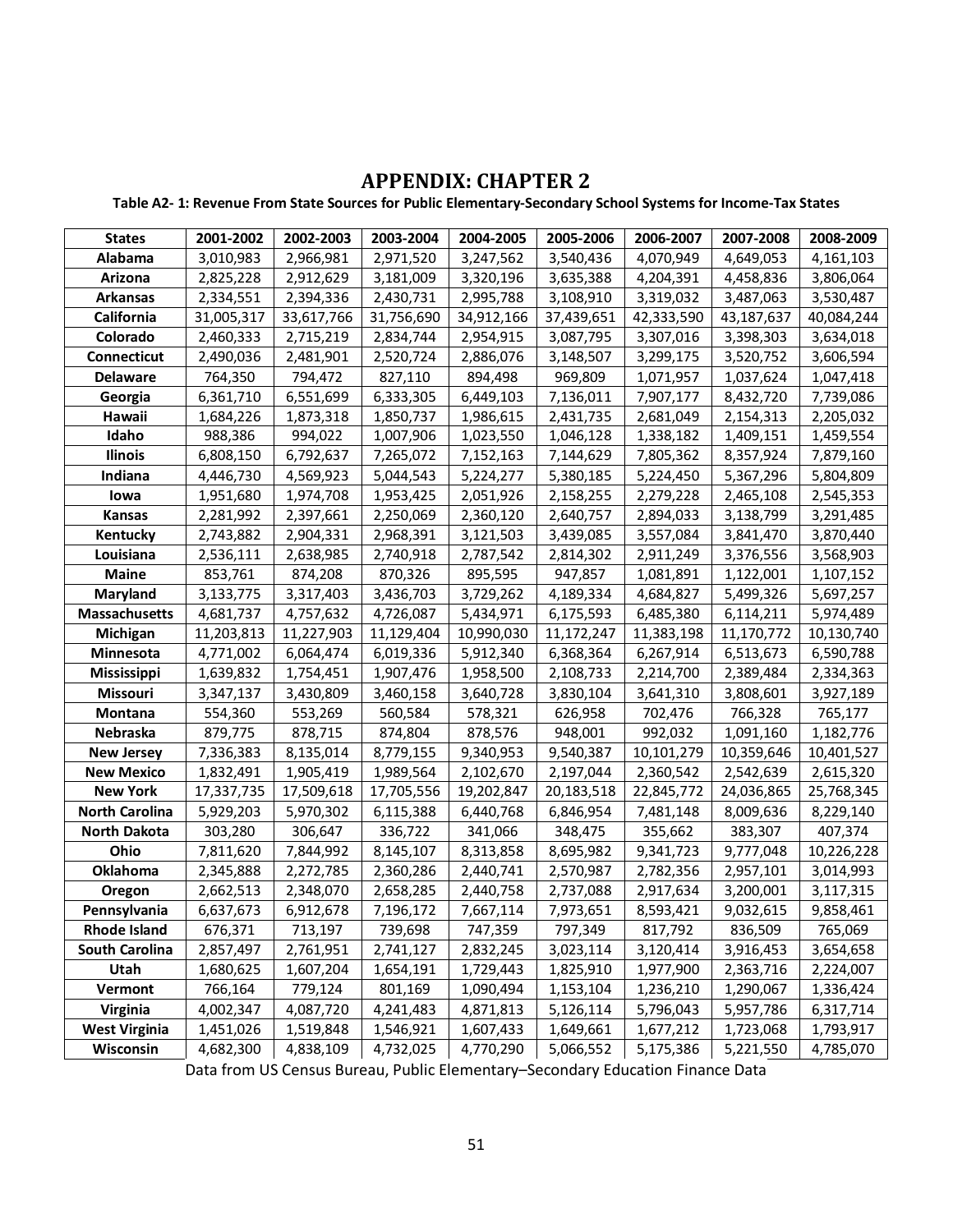| <b>States</b>  | 2001-2002  | 2002-2003  | 2003-2004  | 2004-2005  | 2005-2006  | 2006-2007  | 2007-2008  | 2008-2009  |
|----------------|------------|------------|------------|------------|------------|------------|------------|------------|
| Alaska         | 773,418    | 813,371    | 809,810    | 878,731    | 918,976    | 1,052,357  | 1,419,318  | 1,357,747  |
| <b>Florida</b> | 8,542,871  | 8,689,141  | 9,593,760  | 9,940,813  | 10,215,772 | 11,578,932 | 11,830,218 | 9,047,586  |
| Nevada         | 1,582,993  | 1,663,026  | 1,850,655  | 1,996,995  | 2,137,351  | 2,266,751  | 2,493,641  | 2,272,415  |
| <b>New</b>     | 943,592    | 957,471    | 968,313    | 878,957    | 925,677    | 936,882    | 1,008,333  | 1,002,239  |
| Hampshire      |            |            |            |            |            |            |            |            |
| South Dakota   | 346,086    | 328,576    | 343,216    | 350,316    | 355,719    | 371,645    | 394,721    | 412,798    |
| Tennessee      | 2,544,653  | 2,648,909  | 2,743,825  | 2,962,151  | 3,097,824  | 3,342,186  | 3,711,646  | 3,800,870  |
| Texas          | 12,930,564 | 13,675,228 | 13,201,169 | 13,017,433 | 13,503,141 | 15,952,564 | 19,923,849 | 19,708,771 |
| Washington     | 5,194,962  | 5,334,268  | 5,416,352  | 5,588,494  | 5,899,155  | 6,339,782  | 6,932,500  | 7,146,416  |
| <b>Wyoming</b> | 443,525    | 489,199    | 507,155    | 585,789    | 507,178    | 722,364    | 846,239    | 945,765    |

**Table A2- 2: Revenue From State Sources for Public Elementary-Secondary School Systems for Non-Income Tax States**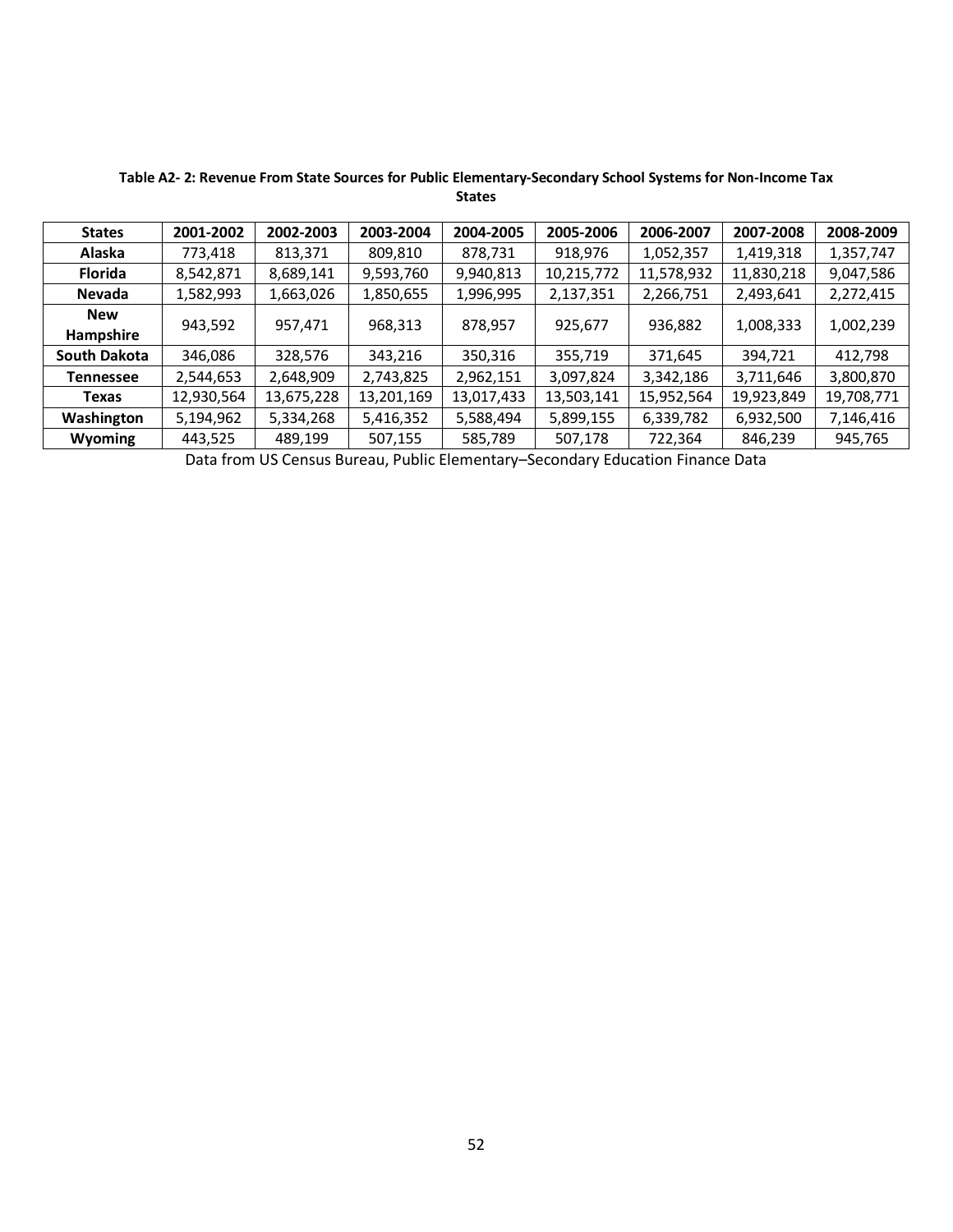| <b>State</b>          |            | 2001-2002 2002-2003 2003-2004 2004-2005 2005-2006 2006-2007 2007-2008 2008-2009 |            |            |            |            |            |            |
|-----------------------|------------|---------------------------------------------------------------------------------|------------|------------|------------|------------|------------|------------|
| Alabama               | 4,554,278  | 4,763,235                                                                       | 4,889,771  | 5,259,998  | 5,796,074  | 6,373,753  | 6,884,819  | 6,728,969  |
| Arizona               | 4,780,245  | 5,079,060                                                                       | 5,672,504  | 6,039,744  | 6,563,231  | 7,038,060  | 7,574,303  | 7,735,635  |
| <b>Arkansas</b>       | 2,772,856  | 2,912,090                                                                       | 3,082,505  | 3,493,088  | 3,774,479  | 3,963,185  | 4,098,783  | 4,443,722  |
| California            | 47,408,868 | 49,183,825                                                                      | 50,011,851 | 52,249,300 | 54,726,269 | 58,807,697 | 62,546,168 | 61,071,012 |
| Colorado              | 5,156,218  | 5,554,986                                                                       | 5,668,715  | 5,984,334  | 6,379,835  | 6,518,465  | 7,301,719  | 7,146,967  |
| Connecticut           | 5,659,614  | 5,925,400                                                                       | 6,208,320  | 6,655,366  | 7,052,667  | 7,425,983  | 7,862,157  | 8,190,255  |
| <b>Delaware</b>       | 1,049,506  | 1,095,056                                                                       | 1,160,219  | 1,248,092  | 1,349,940  | 1,375,037  | 1,420,287  | 1,454,873  |
| Georgia               | 10,852,308 | 11,618,704                                                                      | 11,827,294 | 12,498,306 | 13,724,657 | 14,933,565 | 16,218,487 | 16,036,166 |
| Hawaii                | 1,394,522  | 1,539,343                                                                       | 1,618,251  | 1,704,334  | 1,864,980  | 2,061,560  | 2,147,953  | 2,250,087  |
| Idaho                 | 1,463,635  | 1,504,390                                                                       | 1,523,463  | 1,598,593  | 1,667,833  | 1,746,064  | 1,846,615  | 1,904,422  |
| Ilinois               | 16,612,675 | 17,453,016                                                                      | 18,175,431 | 18,719,943 | 19,388,389 | 20,272,699 | 21,723,326 | 23,218,026 |
| Indiana               | 7,602,178  | 8,012,548                                                                       | 8,392,462  | 8,985,591  | 9,085,817  | 9,310,375  | 9,400,028  | 9,706,715  |
| lowa                  | 3,568,585  | 3,650,422                                                                       | 3,692,882  | 3,839,438  | 4,069,015  | 4,258,849  | 4,518,741  | 4,755,348  |
| Kansas                | 3,320,601  | 3,431,743                                                                       | 3,536,329  | 3,615,658  | 3,915,746  | 4,220,992  | 4,524,182  | 4,685,472  |
| Kentucky              | 4,300,191  | 4,444,722                                                                       | 4,633,150  | 4,862,056  | 5,269,627  | 5,433,168  | 5,852,337  | 5,930,403  |
| Louisiana             | 4,748,747  | 4,992,757                                                                       | 5,224,414  | 5,481,856  | 5,468,389  | 5,933,891  | 6,621,116  | 7,003,000  |
| <b>Maine</b>          | 1,807,345  | 1,903,732                                                                       | 1,983,094  | 2,073,109  | 2,138,662  | 2,281,573  | 2,339,003  | 2,389,734  |
| Maryland              | 7,344,489  | 7,755,345                                                                       | 8,030,228  | 8,496,336  | 9,201,229  | 10,009,647 | 10,993,421 | 11,373,754 |
| <b>Massachusetts</b>  | 9,864,433  | 10,321,552                                                                      | 10,798,041 | 11,345,687 | 12,016,989 | 12,723,983 | 13,368,717 | 13,968,798 |
| Michigan              | 15,106,145 | 15,714,544                                                                      | 16,255,422 | 16,590,394 | 16,901,610 | 17,206,537 | 17,240,937 | 16,642,564 |
| Minnesota             | 6,780,955  | 7,063,568                                                                       | 7,246,786  | 7,441,979  | 7,833,177  | 8,160,803  | 8,599,468  | 9,331,434  |
| <b>Mississippi</b>    | 2,658,807  | 2,871,059                                                                       | 3,083,818  | 3,263,223  | 3,583,253  | 3,708,620  | 3,915,700  | 3,985,744  |
| Missouri              | 6,558,757  | 6,871,257                                                                       | 6,868,977  | 7,134,911  | 7,570,400  | 7,932,558  | 8,462,247  | 8,734,145  |
| Montana               | 1,071,658  | 1,120,498                                                                       | 1,155,527  | 1,186,254  | 1,252,968  | 1,315,957  | 1,386,011  | 1,432,675  |
| Nebraska              | 2,113,824  | 2,210,274                                                                       | 2,293,796  | 2,366,891  | 2,505,038  | 2,627,678  | 2,789,004  | 2,938,103  |
| <b>New Jersey</b>     | 15,923,111 | 17,276,263                                                                      | 18,513,740 | 19,801,433 | 21,039,298 | 22,434,942 | 23,375,817 | 23,440,277 |
| <b>New Mexico</b>     | 2,133,550  | 2,222,449                                                                       | 2,394,364  | 2,500,262  | 2,670,455  | 2,833,325  | 2,987,457  | 3,107,149  |
| <b>New York</b>       | 33,730,446 | 35,944,148                                                                      | 37,632,378 | 40,352,759 | 42,752,878 | 45,422,550 | 48,432,402 | 50,690,599 |
| <b>North Carolina</b> | 8,488,344  | 8,768,313                                                                       | 9,008,650  | 9,780,405  | 10,305,665 | 11,213,139 | 11,513,879 | 12,543,171 |
| <b>North Dakota</b>   | 718,510    | 748,163                                                                         | 793,242    | 824,806    | 850,874    | 877,302    | 925,755    | 968,881    |
| Ohio                  | 14,927,938 | 15,857,316                                                                      | 16,602,521 | 17,057,815 | 17,697,739 | 18,009,346 | 18,555,923 | 19,011,682 |
| Oklahoma              | 4,079,056  | 4,014,387                                                                       | 4,029,744  | 4,339,886  | 4,607,769  | 4,947,646  | 5,151,765  | 5,310,369  |
| Oregon                | 4,244,501  | 4,180,238                                                                       | 4,226,489  | 4,532,366  | 4,827,479  | 5,107,117  | 5,491,351  | 5,627,387  |
| Pennsylvania          | 15,879,830 | 16,727,140                                                                      | 17,806,076 | 18,843,437 | 19,667,803 | 20,350,728 | 21,125,769 | 21,596,546 |
| <b>Rhode Island</b>   | 1,504,739  | 1,561,685                                                                       | 1,664,593  | 1,714,890  | 1,891,260  | 1,994,727  | 2,083,873  | 2,087,690  |
| <b>South Carolina</b> | 4,768,154  | 4,944,042                                                                       | 5,084,238  | 5,379,795  | 5,748,625  | 6,088,811  | 6,602,038  | 6,716,042  |
| Utah                  | 2,419,051  | 2,418,841                                                                       | 2,516,642  | 2,645,843  | 2,785,974  | 2,954,550  | 3,306,470  | 3,488,395  |
| Vermont               | 986,166    | 1,040,475                                                                       | 1,102,479  | 1,169,185  | 1,212,060  | 1,280,088  | 1,338,436  | 1,397,548  |

**Table A2- 3: Current Spending of Public Elementary-Secondary School Systems by Income-Tax State**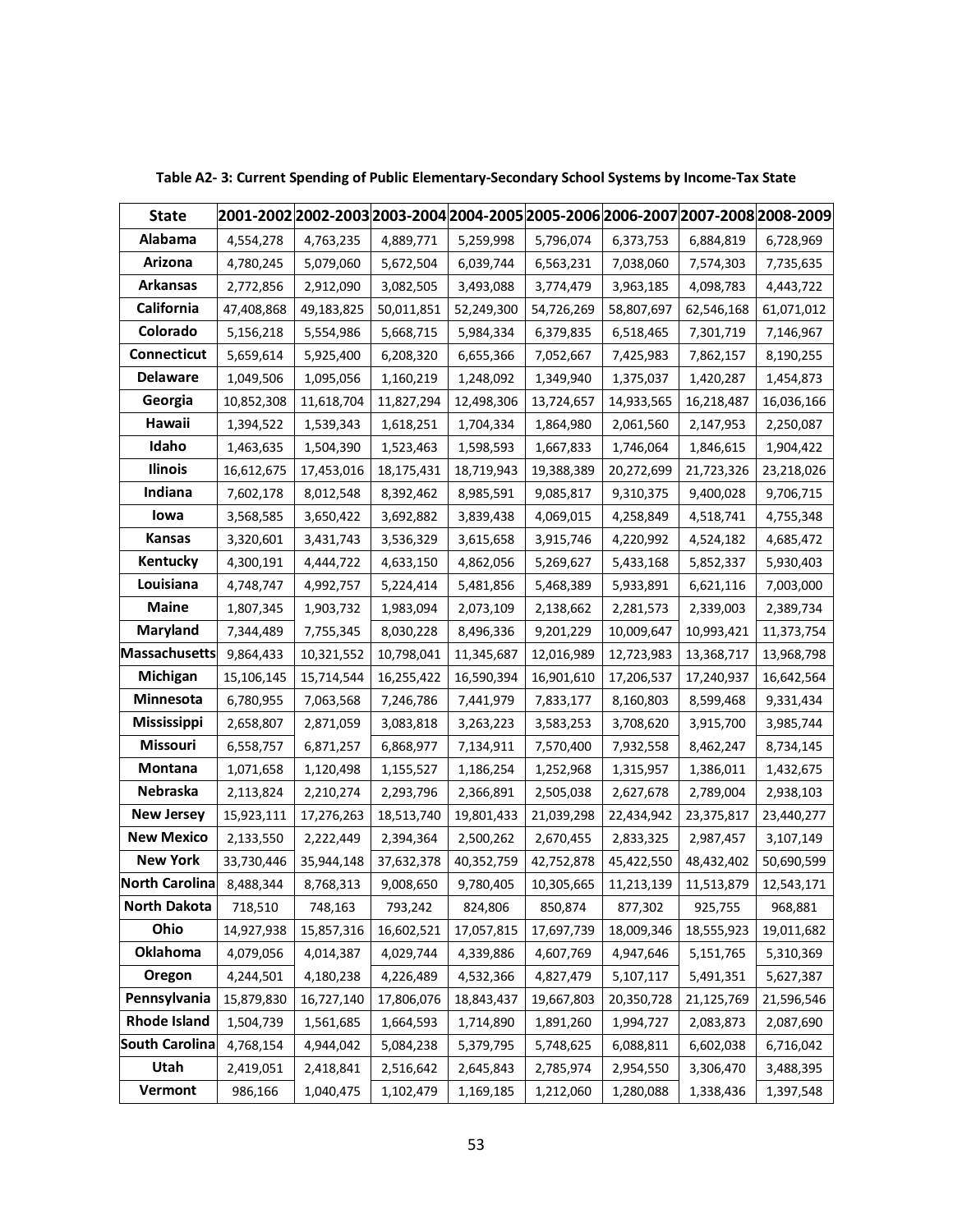| <b>State</b>  | 2001-2002 2002-2003 2003-2004 2004-2005 2005-2006 2006-2007 2007-2008 2008-2009 |           |           |            |            |            |            |            |
|---------------|---------------------------------------------------------------------------------|-----------|-----------|------------|------------|------------|------------|------------|
| Virginia      | 8.776.979                                                                       | 9,271,557 | 9.864.174 | 10.774.929 | 11.537.088 | 12,542,467 | 13,203,616 | 13.582.801 |
| West Virginia | 2.219.744                                                                       | 2,346,756 | 2,411,648 | 2,550,597  | 2,651,879  | 2,738,951  | 2,803,598  | 2,950,686  |
| Wisconsin     | 7,569,114                                                                       | 7.948.676 | 8,144,582 | 8,454,385  | 8,755,812  | 9,027,263  | 9,365,629  | 9,713,099  |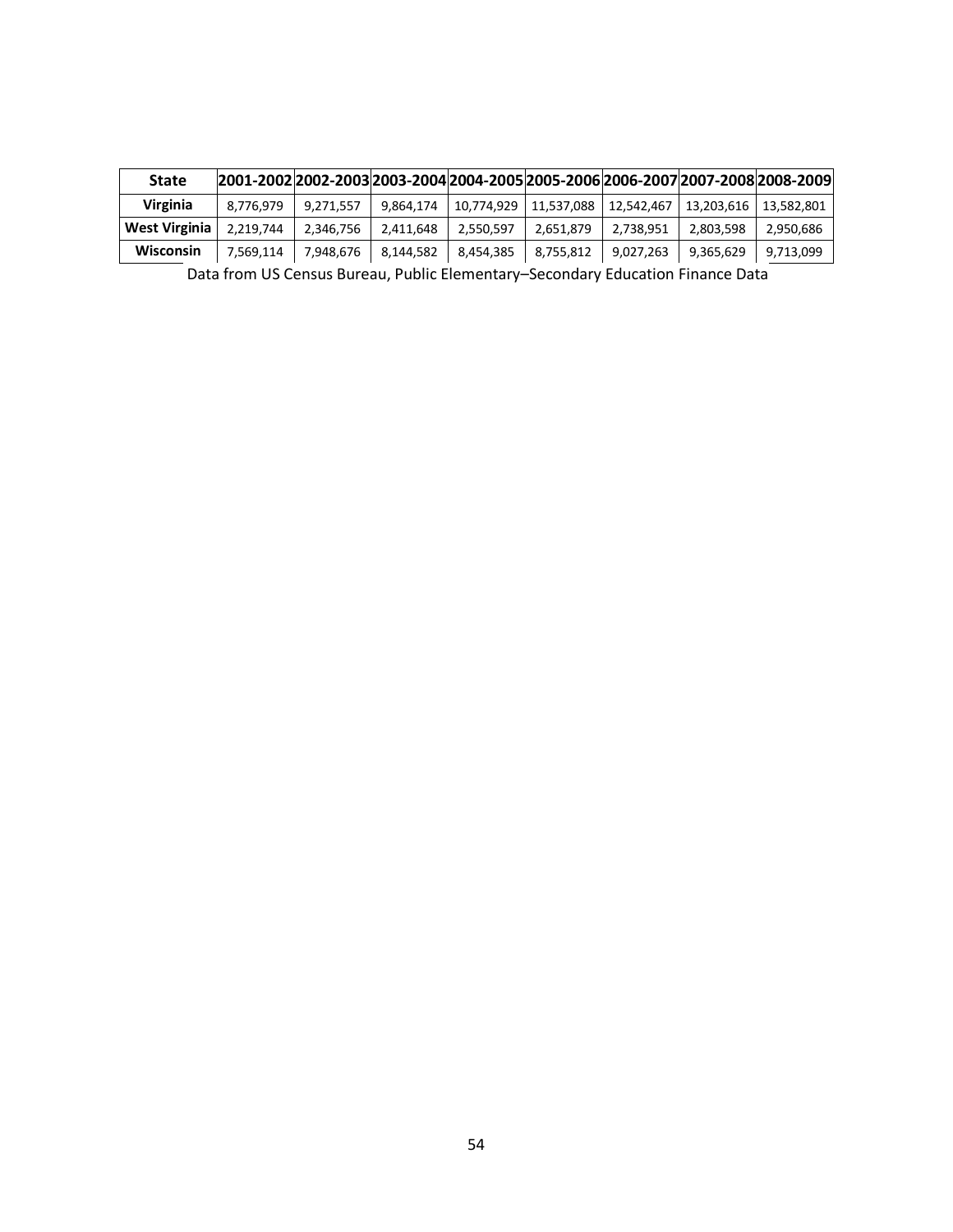| <b>States</b>                  |            | 2001-2002 2002-2003 2003-2004 2004-2005 2005-2006 2006-2007 2007-2008 2008-2009 |            |            |            |            |            |            |
|--------------------------------|------------|---------------------------------------------------------------------------------|------------|------------|------------|------------|------------|------------|
| Alaska                         | 1,282,948  | 1,333,292                                                                       | 1,356,893  | 1,444,532  | 1,530,668  | 1,633,863  | 1,919,050  | 2,033,374  |
| <b>Florida</b>                 | 15,615,806 | 16,786,103                                                                      | 18,026,663 | 19,510,420 | 21,140,944 | 23,127,743 | 24,416,770 | 23,498,048 |
| <b>Nevada</b>                  | 2,169,974  | 2,263,480                                                                       | 2,483,851  | 2,707,402  | 3,048,568  | 3,403,085  | 3,574,548  | 3,652,056  |
| <b>New</b><br><b>Hampshire</b> | 1,629,025  | 1,750,690                                                                       | 1,867,104  | 1,977,866  | 2,097,051  | 2,200,205  | 2,352,376  | 2,443,217  |
| <b>South Dakota</b>            | 807,544    | 837,642                                                                         | 873,654    | 903,177    | 935,925    | 967,039    | 1,022,164  | 1,082,630  |
| Tennessee                      | 5,431,859  | 5,679,612                                                                       | 5,996,362  | 6,406,016  | 6,639,211  | 7,031,989  | 7,534,414  | 7,751,563  |
| Texas                          | 27,989,588 | 30,005,043                                                                      | 30,599,490 | 31,797,471 | 33,952,123 | 35,602,992 | 38,420,435 | 39,984,644 |
| Washington                     | 6,995,530  | 7,242,930                                                                       | 7,433,645  | 7,750,603  | 8,120,022  | 8,640,378  | 9,432,860  | 9,958,400  |
| Wyoming                        | 764,163    | 793,326                                                                         | 816,222    | 864,907    | 968,244    | 1,132,679  | 1,197,172  | 1,274,683  |

**Table A2- 4: Current Spending of Public Elementary-Secondary School Systems by Non-Income Tax State**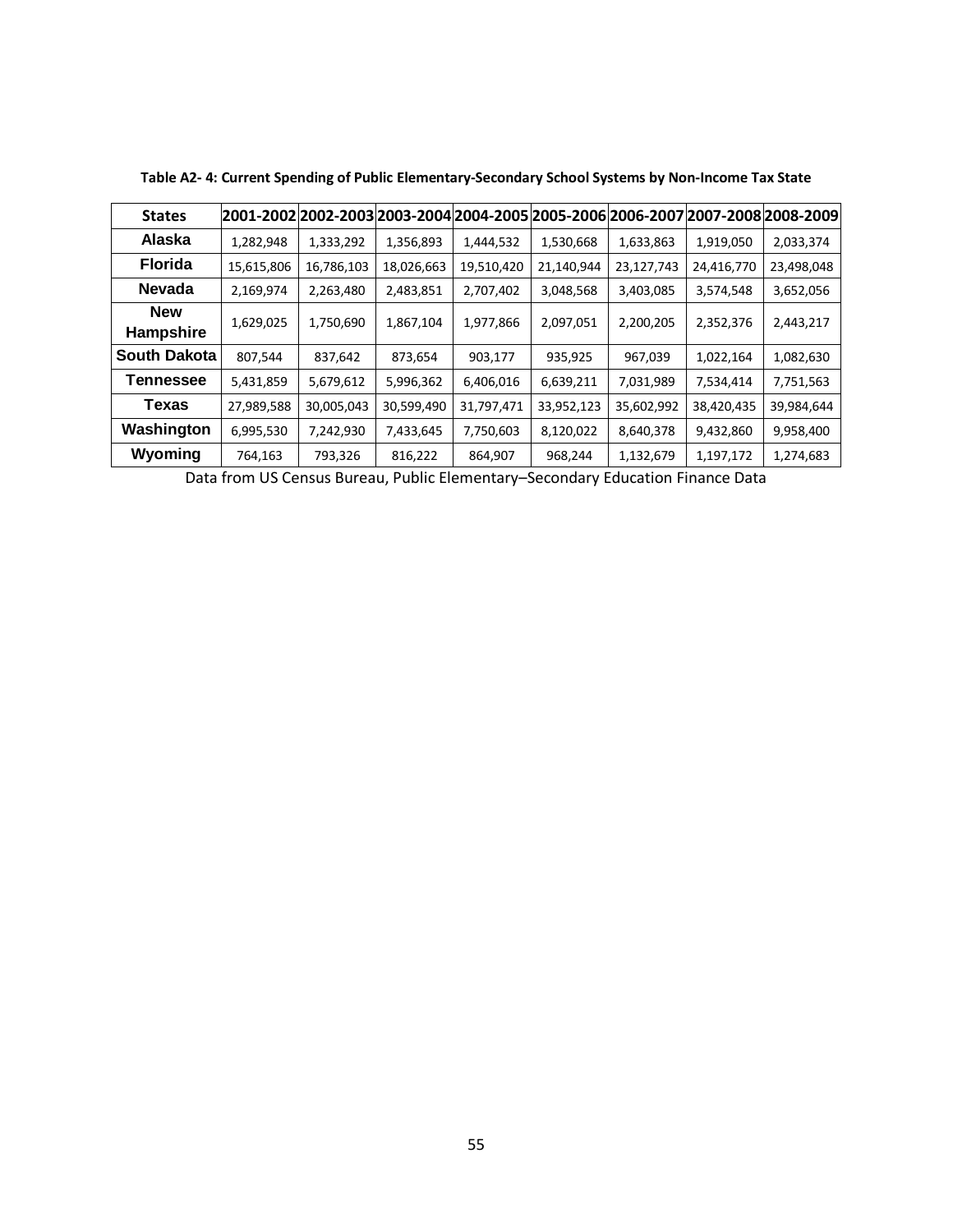| <b>States</b>         | 2001<br>$-2002$ | 2002<br>$-2003$ | 2003<br>$-2004$ | 2004<br>$-2005$ | 2005<br>$-2006$ | 2006<br>$-2007$ | 2007<br>$-2008$ | 2008<br>$-2009$ |
|-----------------------|-----------------|-----------------|-----------------|-----------------|-----------------|-----------------|-----------------|-----------------|
| Alabama               | 58.7            | 57.1            | 55.5            | 55.2            | 55.6            | 57.6            | 60.2            | 57.9            |
| Arizona               | 45.8            | 44.9            | 44.9            | 44.4            | 45.1            | 48.4            | 48.5            | 43.6            |
| <b>Arkansas</b>       | 74.4            | 74.2            | 72.1            | 75.6            | 73.4            | 75.4            | 76.0            | 74.6            |
| California            | 58.5            | 58.0            | 54.5            | 58.0            | 58.3            | 60.4            | 59.9            | 56.1            |
| Colorado              | 42.3            | 43.4            | 43.7            | 43.1            | 42.7            | 43.3            | 42.4            | 44.0            |
| <b>Connecticut</b>    | 38.1            | 36.3            | 35.3            | 37.2            | 38.0            | 37.7            | 38.5            | 38.0            |
| <b>Delaware</b>       | 66.6            | 65.8            | 64.0            | 64.8            | 64.5            | 65.2            | 63.0            | 62.6            |
| Georgia               | 48.8            | 48.5            | 44.8            | 43.8            | 44.2            | 44.6            | 45.2            | 43.1            |
| Hawaii                | 89.1            | 90.1            | 86.6            | 87.4            | 89.9            | 89.8            | 84.8            | 82.0            |
| Idaho                 | 60.9            | 59.0            | 58.2            | 57.0            | 55.8            | 66.5            | 65.5            | 66.9            |
| <b>Illinois</b>       | 36.7            | 35.6            | 35.5            | 34.1            | 32.3            | 33.2            | 33.8            | 29.9            |
| Indiana               | 49.2            | 57.1            | 49.6            | 45.9            | 47.5            | 51.3            | 48.5            | 45.7            |
| lowa                  | 48.3            | 46.8            | 46.2            | 46.0            | 45.7            | 45.5            | 46.5            | 46.1            |
| <b>Kansas</b>         | 59.8            | 59.0            | 51.4            | 55.9            | 56.8            | 57.5            | 58.4            | 58.6            |
| Kentucky              | 59.4            | 59.6            | 57.8            | 57.3            | 57.3            | 57.1            | 57.9            | 57.7            |
| Louisiana             | 48.5            | 48.2            | 48.0            | 46.7            | 41.5            | 41.5            | 43.9            | 45.0            |
| <b>Maine</b>          | 43.6            | 42.1            | 40.7            | 40.1            | 41.5            | 44.3            | 44.5            | 43.4            |
| <b>Maryland</b>       | 37.2            | 38.2            | 37.7            | 37.7            | 39.2            | 40.2            | 42.0            | 43.4            |
| <b>Massachusetts</b>  | 42.1            | 41.4            | 39.8            | 42.2            | 44.0            | 44.8            | 42.1            | 39.4            |
| Michigan              | 64.4            | 63.2            | 62.0            | 60.1            | 59.3            | 57.9            | 57.3            | 54.3            |
| <b>Minnesota</b>      | 61.1            | 73.7            | 71.4            | 69.6            | 70.7            | 66.3            | 65.8            | 64.8            |
| <b>Mississippi</b>    | 54.2            | 53.9            | 54.9            | 53.9            | 49.4            | 52.6            | 53.8            | 53.3            |
| <b>Missouri</b>       | 45.3            | 45.4            | 44.2            | 44.0            | 43.6            | 41.2            | 41.1            | 41.8            |
| <b>Montana</b>        | 47.7            | 46.2            | 44.4            | 45.0            | 45.9            | 48.0            | 49.4            | 48.0            |
| <b>Nebraska</b>       | 35.6            | 34.5            | 32.8            | 31.1            | 31.4            | 31.7            | 33.0            | 34.3            |
| <b>New Jersey</b>     | 42.0            | 42.5            | 42.4            | 41.9            | 41.3            | 41.2            | 41.3            | 40.5            |
| <b>New Mexico</b>     | 72.2            | 72.6            | 69.7            | 70.5            | 71.2            | 72.1            | 71.2            | 70.6            |
| <b>New York</b>       | 48.7            | 46.2            | 43.6            | 43.9            | 43.1            | 45.2            | 45.4            | 46.3            |
| <b>North Carolina</b> | 61.1            | 60.3            | 57.9            | 58.0            | 58.5            | 57.3            | 58.8            | 53.4            |
| North Dakota          | 37.6            | 36.5            | 38.1            | 36.9            | 36.2            | 35.5            | 36.1            | 36.9            |
| Ohio                  | 44.8            | 44.1            | 43.9            | 42.9            | 42.3            | 43.1            | 44.1            | 46.2            |
| <b>Oklahoma</b>       | 53.7            | 51.4            | 51.1            | 49.9            | 50.2            | 50.7            | 51.2            | 50.0            |
| Oregon                | 56.2            | 51.3            | 52.7            | 49.0            | 50.9            | 52.0            | 52.8            | 51.1            |
| Pennsylvania          | 37.4            | 36.7            | 35.9            | 35.6            | 35.0            | 35.5            | 35.8            | 38.7            |
| <b>Rhode Island</b>   | 41.6            | 41.5            | 40.5            | 39.5            | 40.0            | 39.2            | 38.7            | 35.3            |
| <b>South Carolina</b> | 50.9            | 48.4            | 46.0            | 44.8            | 44.8            | 43.8            | 50.7            | 47.7            |

**Table A2- 5: Percent Distribution of Elementary-Secondary Public School System Revenue by Income-Tax State**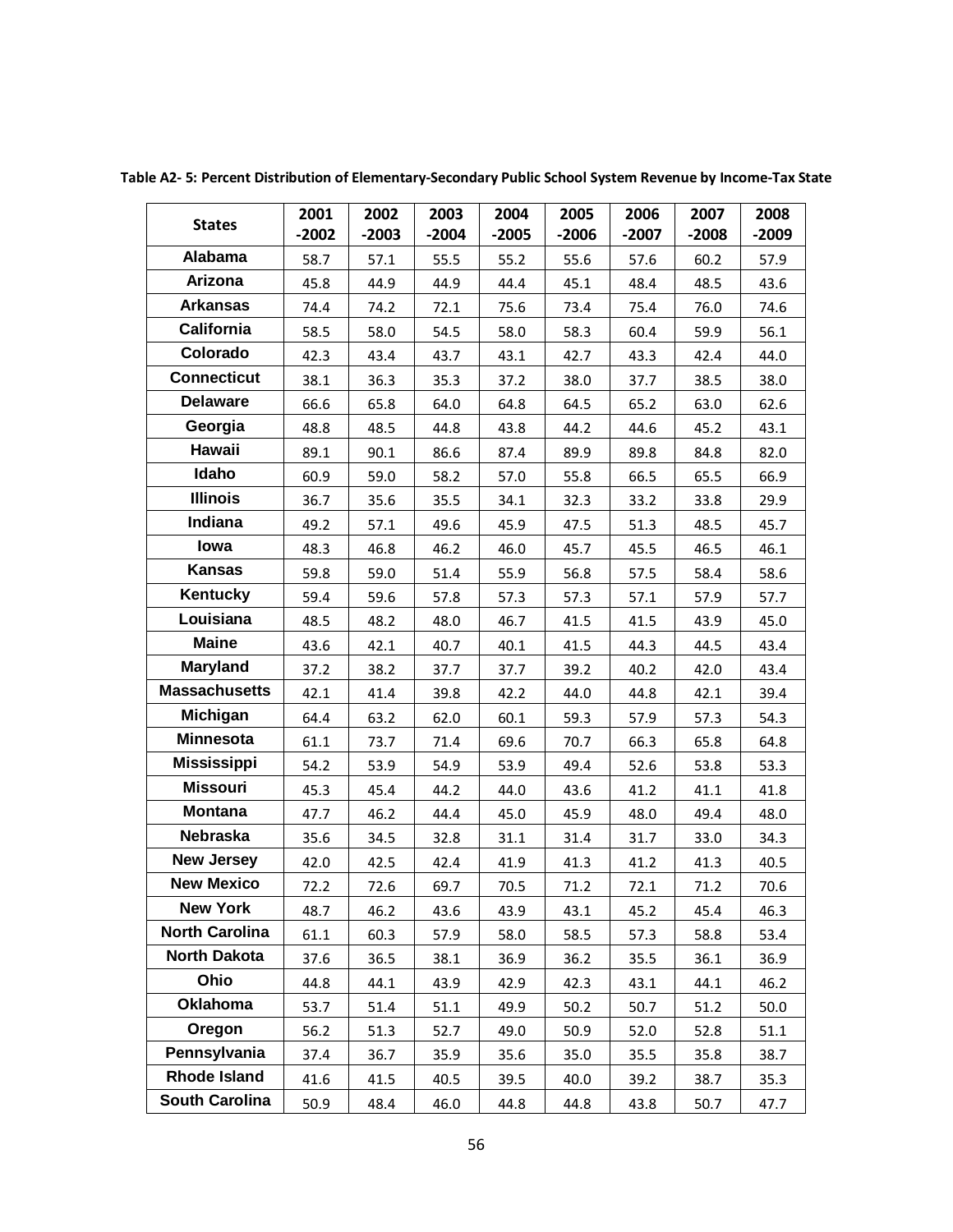| <b>States</b>        | 2001    | 2002    | 2003    | 2004    | 2005    | 2006    | 2007    | 2008    |
|----------------------|---------|---------|---------|---------|---------|---------|---------|---------|
|                      | $-2002$ | $-2003$ | $-2004$ | $-2005$ | $-2006$ | $-2007$ | $-2008$ | $-2009$ |
| Utah                 | 58.7    | 55.9    | 55.3    | 54.4    | 54.1    | 54.2    | 56.3    | 52.5    |
| <b>Vermont</b>       | 71.5    | 69.3    | 68.0    | 87.2    | 87.1    | 87.8    | 88.5    | 88.7    |
| Virginia             | 41.0    | 39.6    | 38.7    | 40.7    | 39.6    | 41.8    | 41.0    | 42.1    |
| <b>West Virginia</b> | 60.1    | 60.9    | 60.0    | 59.7    | 58.8    | 57.9    | 58.1    | 57.9    |
| <b>Wisconsin</b>     | 54.8    | 54.8    | 52.2    | 50.5    | 52.2    | 51.6    | 50.1    | 44.4    |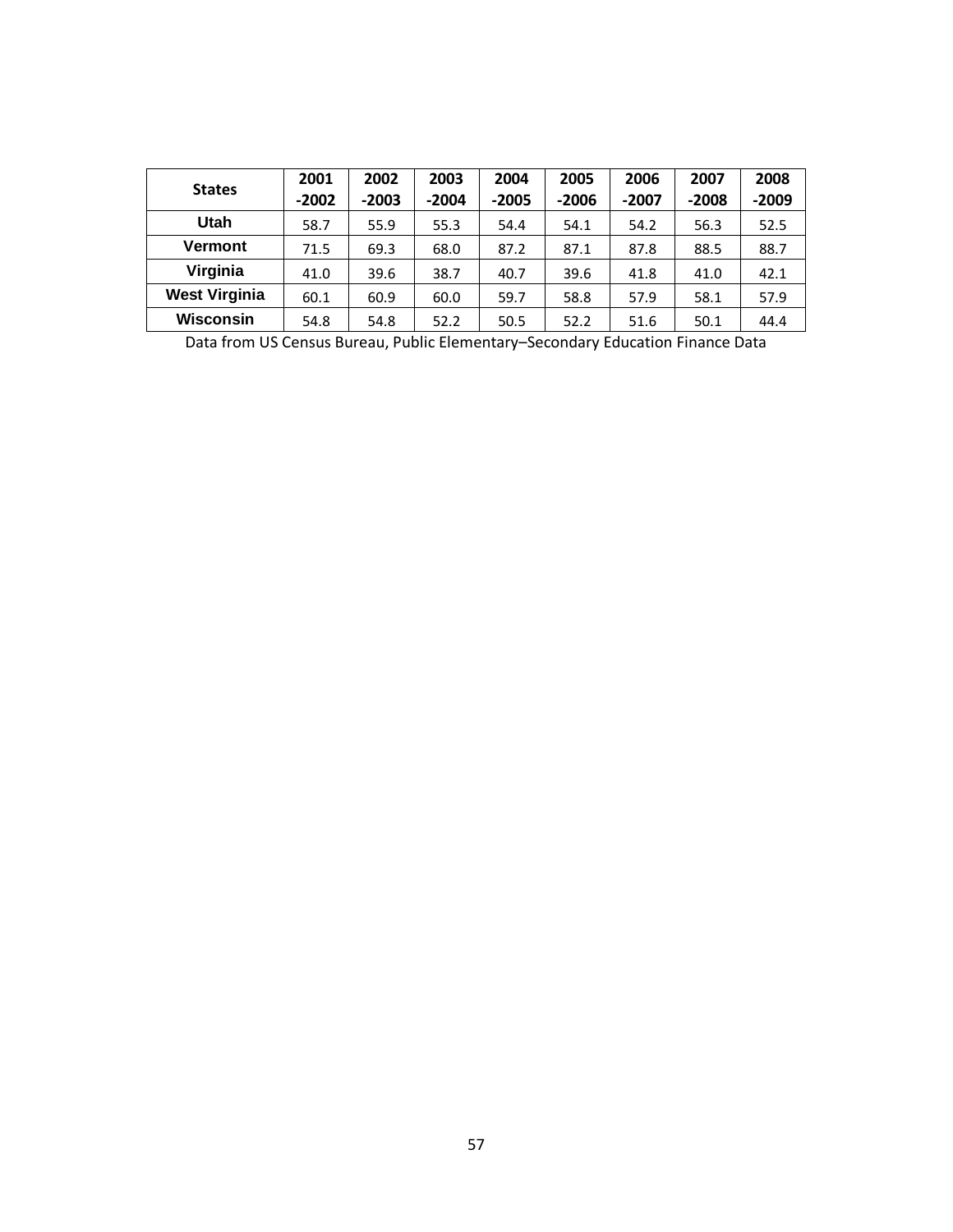| <b>States</b>        | 2001<br>$-2002$ | 2002<br>$-2003$ | 2003<br>$-2004$ | 2004<br>$-2005$ | 2005<br>$-2006$ | 2006<br>$-2007$ | 2007<br>$-2008$ | 2008<br>$-2009$ |
|----------------------|-----------------|-----------------|-----------------|-----------------|-----------------|-----------------|-----------------|-----------------|
| Alaska               | 56.1            | 57.0            | 54.9            | 54.9            | 56.5            | 58.4            | 64.9            | 62.9            |
| <b>Florida</b>       | 46.1            | 44.5            | 44.4            | 42.8            | 40.2            | 40.1            | 39.4            | 34.2            |
| <b>Nevada</b>        | 35.6            | 34.5            | 32.8            | 31.1            | 31.4            | 31.7            | 33.0            | 34.3            |
| <b>New Hampshire</b> | 51.9            | 49.0            | 45.8            | 39.2            | 39.2            | 37.5            | 38.6            | 36.9            |
| <b>South Dakota</b>  | 37.3            | 34.1            | 34.2            | 33.4            | 32.8            | 32.8            | 33.2            | 32.9            |
| Tennessee            | 44.2            | 44.4            | 43.4            | 43.7            | 43.2            | 44.0            | 46.1            | 47.0            |
| <b>Texas</b>         | 39.6            | 39.1            | 36.8            | 34.6            | 32.9            | 36.1            | 43.2            | 41.1            |
| Washington           | 63.1            | 62.4            | 61.8            | 61.3            | 61.1            | 61.4            | 62.4            | 59.9            |
| Wyoming              | 48.9            | 50.9            | 52.1            | 51.8            | 44.2            | 49.0            | 52.9            | 56.5            |

**Table A2- 6: Percent Distribution of Elementary-Secondary Public School System Revenue by Non-Income Tax** 

**State**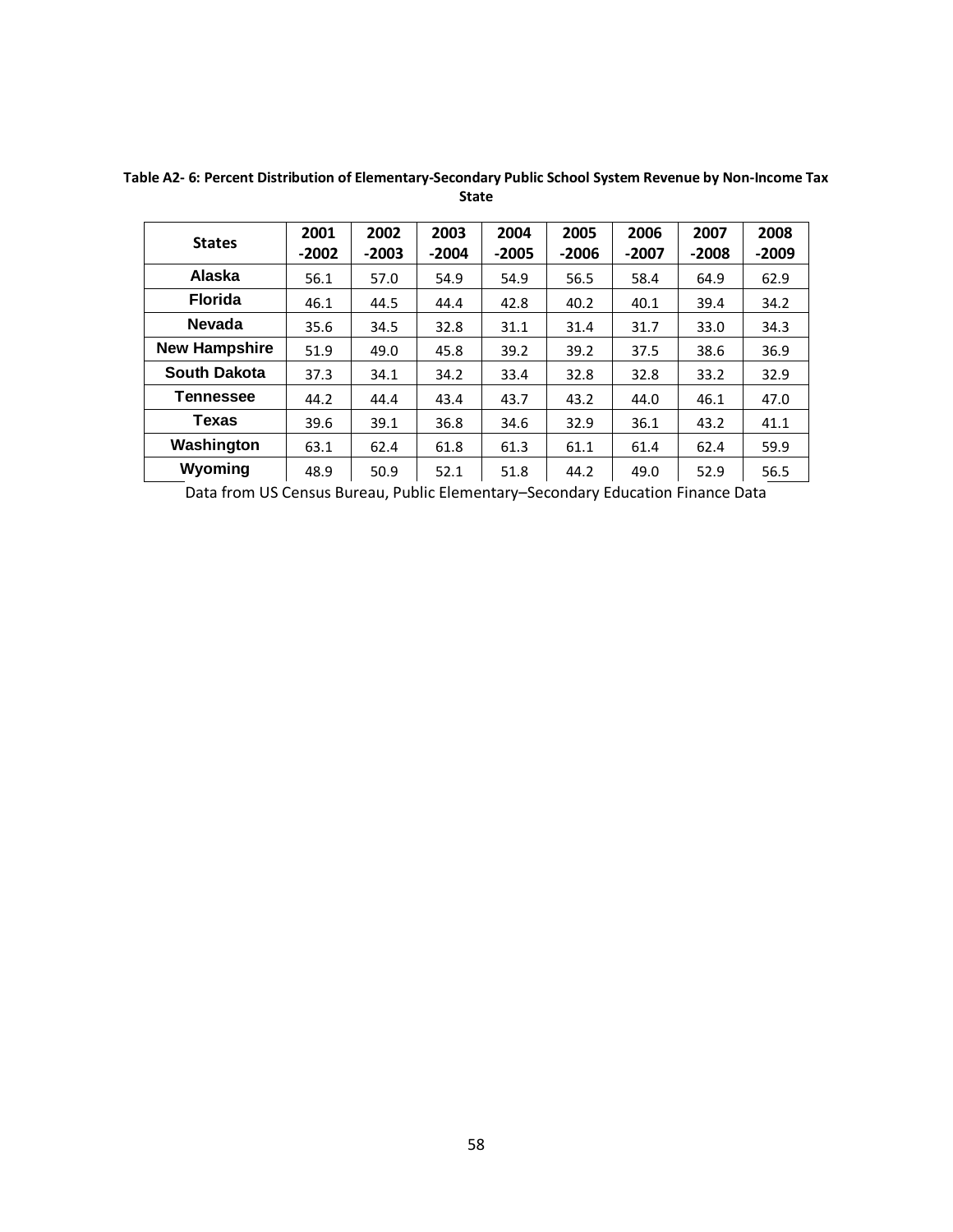| <b>States</b>         | 2006        | 2007        | 2008         | 2009        | 2010        |
|-----------------------|-------------|-------------|--------------|-------------|-------------|
| Alabama               | 8,529,676   | 8,868,314   | 9,070,530    | 8,306,446   | 8,181,918   |
| Arizona               | 13,355,582  | 14,404,976  | 13, 153, 271 | 11,134,403  | 10,199,338  |
| Arkansas              | 7,015,781   | 7,391,778   | 7,530,504    | 7,467,679   | 7,279,215   |
| California            | 111,346,857 | 114,736,981 | 117,361,976  | 101,007,459 | 104,840,520 |
| Colorado              | 8,533,541   | 9,216,983   | 9,624,636    | 8,682,822   | 8,586,401   |
| <b>Connecticut</b>    | 12,131,894  | 13,271,789  | 14,597,982   | 12,927,687  | 12,285,994  |
| <b>Delaware</b>       | 2,860,749   | 2,905,905   | 2,930,955    | 2,806,031   | 2,769,731   |
| Georgia               | 17,023,264  | 18,253,216  | 18,070,032   | 16,077,948  | 14,782,779  |
| Hawaii                | 4,918,655   | 5,090,499   | 5,147,569    | 4,712,651   | 4,837,862   |
| Idaho                 | 3,142,663   | 3,536,574   | 3,651,917    | 3,171,863   | 2,951,703   |
| <b>Illinois</b>       | 28,055,188  | 30,065,517  | 34,742,984   | 32,013,974  | 29,761,862  |
| Indiana               | 13,625,667  | 14,198,709  | 15,117,458   | 14,901,436  | 13,796,427  |
| lowa                  | 6,118,897   | 6,469,752   | 6,892,041    | 6,985,090   | 6,809,344   |
| <b>Kansas</b>         | 6,275,075   | 6,893,359   | 7,159,748    | 6,694,630   | 6,492,996   |
| Kentucky              | 9,713,808   | 9,895,207   | 10,043,875   | 9,740,886   | 9,531,507   |
| Louisiana             | 9,752,953   | 10,973,115  | 11,003,870   | 10,201,931  | 8,757,557   |
| <b>Maine</b>          | 3,598,579   | 3,696,065   | 3,785,719    | 3,488,960   | 3,489,953   |
| <b>Maryland</b>       | 14,549,632  | 15,094,183  | 15,743,757   | 15,285,561  | 15,223,923  |
| <b>Massachusetts</b>  | 19,419,634  | 20,691,368  | 22,059,169   | 19,699,569  | 20,050,292  |
| Michigan              | 23,714,514  | 23,848,753  | 24,781,626   | 22,757,818  | 22,626,247  |
| Minnesota             | 17,331,413  | 17,768,434  | 18,320,891   | 17,161,299  | 17,208,877  |
| <b>Mississippi</b>    | 5,989,603   | 6,481,876   | 6,745,743    | 6,471,972   | 6,268,804   |
| <b>Missouri</b>       | 10,180,598  | 10,705,687  | 10,890,967   | 10,274,618  | 9,703,459   |
| Montana               | 2,126,324   | 2,319,992   | 2,457,929    | 2,407,400   | 2,142,809   |
| Nebraska              | 3,961,093   | 4,122,427   | 4,228,800    | 4,000,939   | 3,809,266   |
| <b>New Jersey</b>     | 26,266,187  | 29,487,862  | 30,616,510   | 27,186,553  | 25,927,891  |
| <b>New Mexico</b>     | 5,110,683   | 5,527,217   | 5,211,507    | 4,828,959   | 4,413,988   |
| <b>New York</b>       | 57,402,970  | 63,161,582  | 65,244,750   | 64,756,423  | 63,529,354  |
| <b>North Carolina</b> | 20,602,902  | 22,612,798  | 22,809,716   | 20,525,663  | 21,511,278  |
| <b>North Dakota</b>   | 1,621,912   | 1,782,990   | 2,312,056    | 2,414,494   | 2,645,695   |
| Ohio                  | 25,412,275  | 25,697,905  | 26,074,544   | 23,950,056  | 23,583,596  |
| <b>Oklahoma</b>       | 7,817,488   | 8,140,573   | 8,330,786    | 8,187,949   | 7,079,985   |
| Oregon                | 7,590,306   | 7,742,862   | 7,487,873    | 7,623,836   | 7,475,135   |
| Pennsylvania          | 29,050,577  | 30,837,657  | 32,123,740   | 30,071,179  | 30,169,122  |
| <b>Rhode Island</b>   | 2,741,734   | 2,766,046   | 2,761,356    | 2,586,184   | 2,568,851   |
| <b>South Carolina</b> | 7,759,797   | 8,688,935   | 7,979,367    | 7,121,418   | 6,803,724   |
| Utah                  | 5,461,647   | 6,075,590   | 6,109,256    | 5,422,858   | 5,092,415   |
| Vermont               | 2,406,661   | 2,563,506   | 2,544,197    | 2,505,704   | 2,511,387   |
| Virginia              | 17,288,324  | 18,666,687  | 18,322,873   | 16,607,511  | 16,411,055  |
| <b>West Virginia</b>  | 4,547,929   | 4,642,230   | 4,881,908    | 4,787,352   | 4,655,034   |
| Wisconsin             | 13,795,044  | 14,482,624  | 14,915,012   | 14,447,245  | 14,368,569  |

## **APPENDIX: CHAPTER 3**

**Table A3- 1: Total Revenue in Dollars for Income-Tax States**

Data from US Census Bureau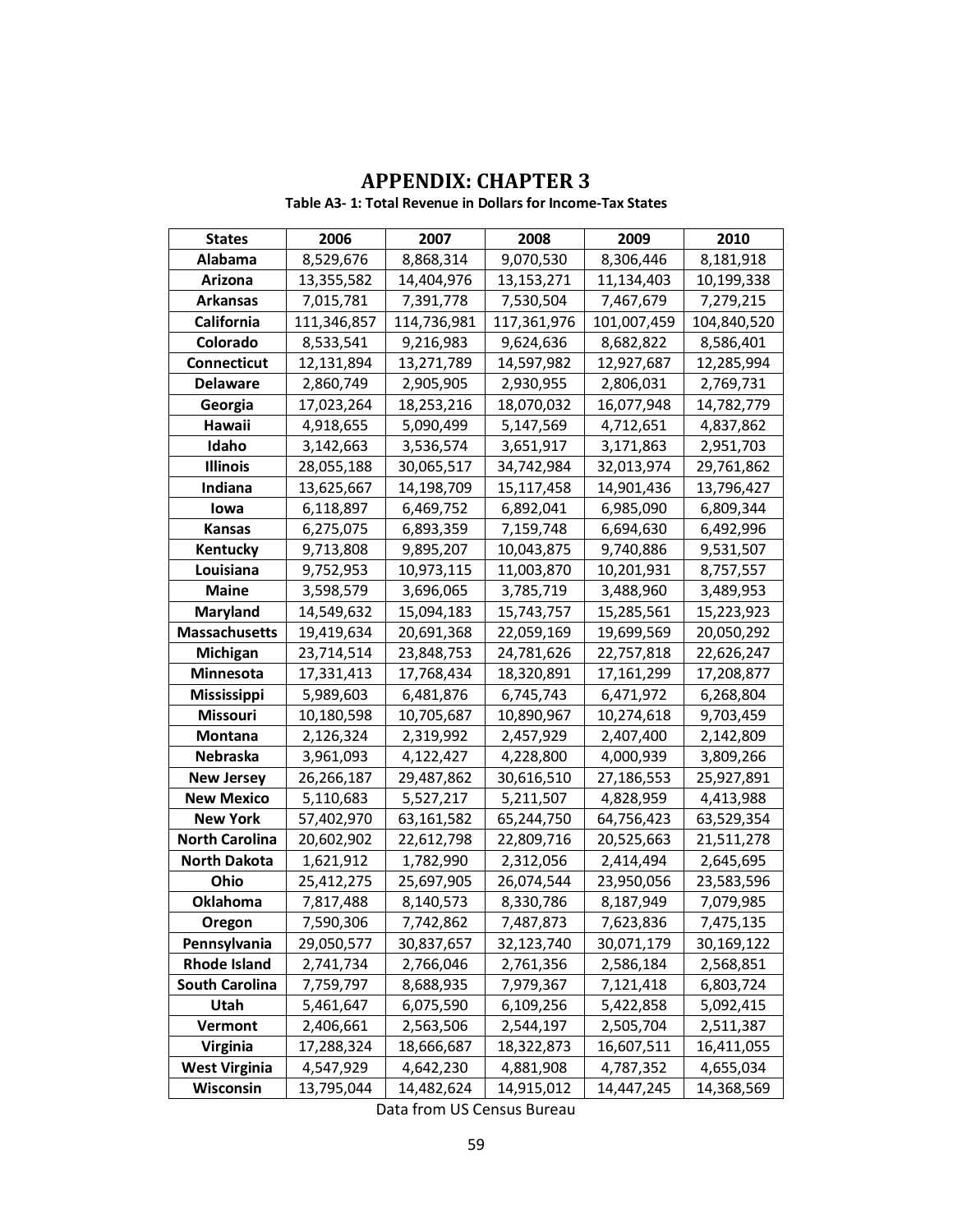| <b>States</b>        | 2006       | 2007                        | 2008       | 2009       | 2010       |
|----------------------|------------|-----------------------------|------------|------------|------------|
| <b>Alaska</b>        | 2,484,422  | 3,688,447                   | 8,732,385  | 4,955,884  | 4,518,023  |
| <b>Florida</b>       | 40,132,721 | 38,818,707                  | 35,977,055 | 32,065,499 | 31,498,998 |
| <b>Nevada</b>        | 6,152,980  | 6,304,752                   | 6,148,455  | 5,611,626  | 5,835,963  |
| <b>New Hampshire</b> | 2,080,573  | 2,175,057                   | 2,251,179  | 2,125,722  | 2,124,984  |
| South Dakota         | 1,189,089  | 1,265,925                   | 1,321,368  | 1,333,835  | 1,304,487  |
| <b>Tennessee</b>     | 10,660,344 | 11,390,037                  | 11,538,430 | 10,433,133 | 10,513,788 |
| Texas                | 36,591,749 | 40,314,714                  | 45,536,833 | 41,779,699 | 39,399,251 |
| Washington           | 16,410,977 | 17,705,980                  | 17,959,833 | 16,407,536 | 16,106,154 |
| Wyoming              | 2,122,239  | 2,025,090                   | 2,404,843  | 2,763,610  | 2,117,100  |
|                      |            | $\sim$ $\sim$ $\sim$ $\sim$ |            |            |            |

**Table A3- 2: Total Revenue in Dollars for Non-Income Tax States**

Data from US Census Bureau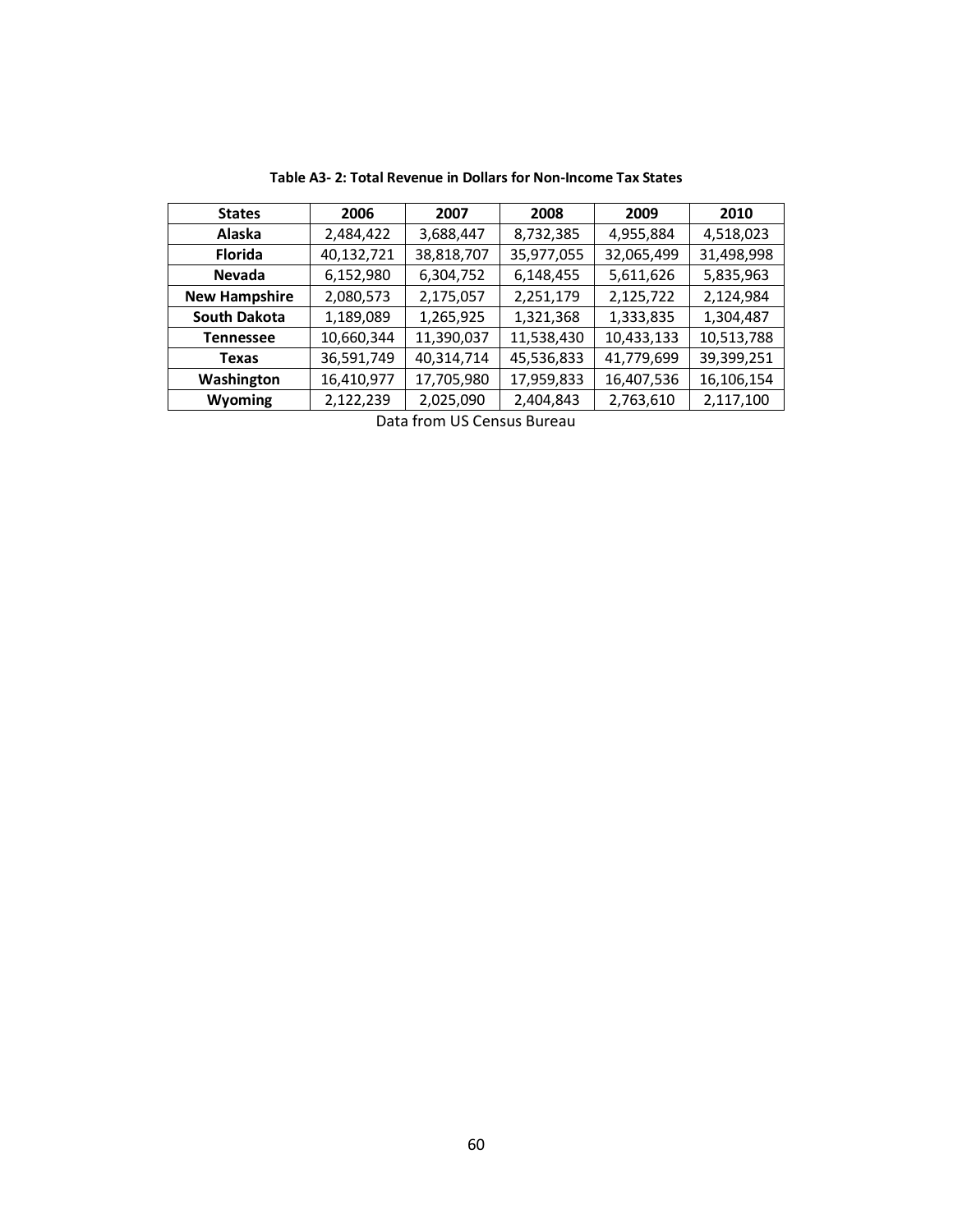| <b>States</b>         | 2006       | 2007       | 2008       | 2009       | 2010       |
|-----------------------|------------|------------|------------|------------|------------|
| Alabama               | 2,766,239  | 3,019,510  | 3,077,553  | 2,662,759  | 2,589,249  |
| Arizona               | 3,253,279  | 3,747,387  | 3,408,576  | 2,575,753  | 2,416,324  |
| Arkansas              | 2,012,835  | 2,168,441  | 2,344,876  | 2,238,958  | 2,091,082  |
| California            | 51,219,823 | 53,318,287 | 55,745,970 | 44,355,959 | 45,646,436 |
| Colorado              | 4,258,944  | 4,795,423  | 5,067,981  | 4,403,446  | 4,089,948  |
| Connecticut           | 5,777,636  | 6,335,078  | 7,503,520  | 6,376,921  | 5,768,846  |
| <b>Delaware</b>       | 1,018,633  | 1,025,416  | 1,006,859  | 910,693    | 853,107    |
| Georgia               | 8,040,366  | 8,799,415  | 8,845,476  | 7,801,185  | 7,016,412  |
| Hawaii                | 1,550,757  | 1,560,306  | 1,544,835  | 1,338,702  | 1,527,790  |
| Idaho                 | 1,222,569  | 1,406,462  | 1,438,518  | 1,175,604  | 1,068,754  |
| <b>Illinois</b>       | 8,635,104  | 9,408,437  | 11,188,605 | 10,220,619 | 9,433,244  |
| Indiana               | 4,381,548  | 4,615,605  | 4,837,524  | 4,313,759  | 3,868,093  |
| lowa                  | 2,413,775  | 2,666,601  | 2,848,393  | 2,703,190  | 2,650,037  |
| Kansas                | 2,401,128  | 2,744,934  | 2,944,851  | 2,731,559  | 2,687,542  |
| Kentucky              | 2,918,536  | 3,041,535  | 3,483,138  | 3,315,368  | 3,154,488  |
| Louisiana             | 2,501,120  | 3,214,163  | 3,169,686  | 2,940,633  | 2,286,500  |
| Maine                 | 1,368,927  | 1,469,295  | 1,562,839  | 1,370,710  | 1,303,370  |
| Maryland              | 6,151,365  | 6,679,168  | 6,940,134  | 6,478,236  | 6,200,292  |
| <b>Massachusetts</b>  | 10,483,437 | 11,399,649 | 12,496,142 | 10,599,085 | 10,128,035 |
| Michigan              | 6,226,304  | 6,442,678  | 7,181,055  | 5,856,751  | 5,488,962  |
| Minnesota             | 6,862,953  | 7,230,854  | 7,777,259  | 6,948,119  | 6,458,111  |
| <b>Mississippi</b>    | 1,254,733  | 1,401,809  | 1,551,079  | 1,485,592  | 1,352,481  |
| <b>Missouri</b>       | 4,491,428  | 4,834,820  | 5,118,849  | 4,771,576  | 4,326,507  |
| Montana               | 768,911    | 832,916    | 870,064    | 827,196    | 714,814    |
| <b>Nebraska</b>       | 1,545,024  | 1,650,895  | 1,726,145  | 1,602,091  | 1,514,831  |
| <b>New Jersey</b>     | 10,506,565 | 11,727,192 | 12,605,545 | 10,663,866 | 10,322,943 |
| <b>New Mexico</b>     | 1,123,954  | 1,177,918  | 1,198,400  | 958,500    | 956,600    |
| <b>New York</b>       | 30,812,924 | 34,579,992 | 36,563,948 | 36,840,019 | 34,751,382 |
| <b>North Carolina</b> | 9,467,278  | 10,588,951 | 10,993,927 | 9,560,353  | 9,133,689  |
| <b>North Dakota</b>   | 275,630    | 316,894    | 317,249    | 370,165    | 303,764    |
| Ohio                  | 9,622,803  | 9,722,928  | 9,847,506  | 8,323,352  | 7,886,802  |
| Oklahoma              | 2,755,776  | 2,774,851  | 2,787,445  | 2,544,576  | 2,224,783  |
| Oregon                | 5,416,466  | 5,595,831  | 4,968,791  | 5,434,777  | 4,945,538  |
| Pennsylvania          | 9,021,917  | 9,812,726  | 10,408,439 | 9,550,238  | 9,352,287  |
| <b>Rhode Island</b>   | 1,019,482  | 1,085,600  | 1,091,705  | 960,885    | 909,674    |
| <b>South Carolina</b> | 2,727,251  | 3,239,468  | 2,863,839  | 2,326,708  | 2,182,909  |
| Utah                  | 2,277,478  | 2,561,001  | 2,593,129  | 2,319,632  | 2,104,641  |
| Vermont               | 542,012    | 581,189    | 623,019    | 532,911    | 489,107    |
| <b>Virginia</b>       | 9,073,077  | 10,238,776 | 10,114,833 | 9,194,355  | 8,659,470  |
| <b>West Virginia</b>  | 1,297,720  | 1,360,511  | 1,518,746  | 1,557,403  | 1,446,852  |
| Wisconsin             | 5,906,515  | 6,333,633  | 6,466,878  | 5,971,177  | 5,791,991  |

**Table A3- 3: State Income Tax Collection in Dollars**

Data from US Census Bureau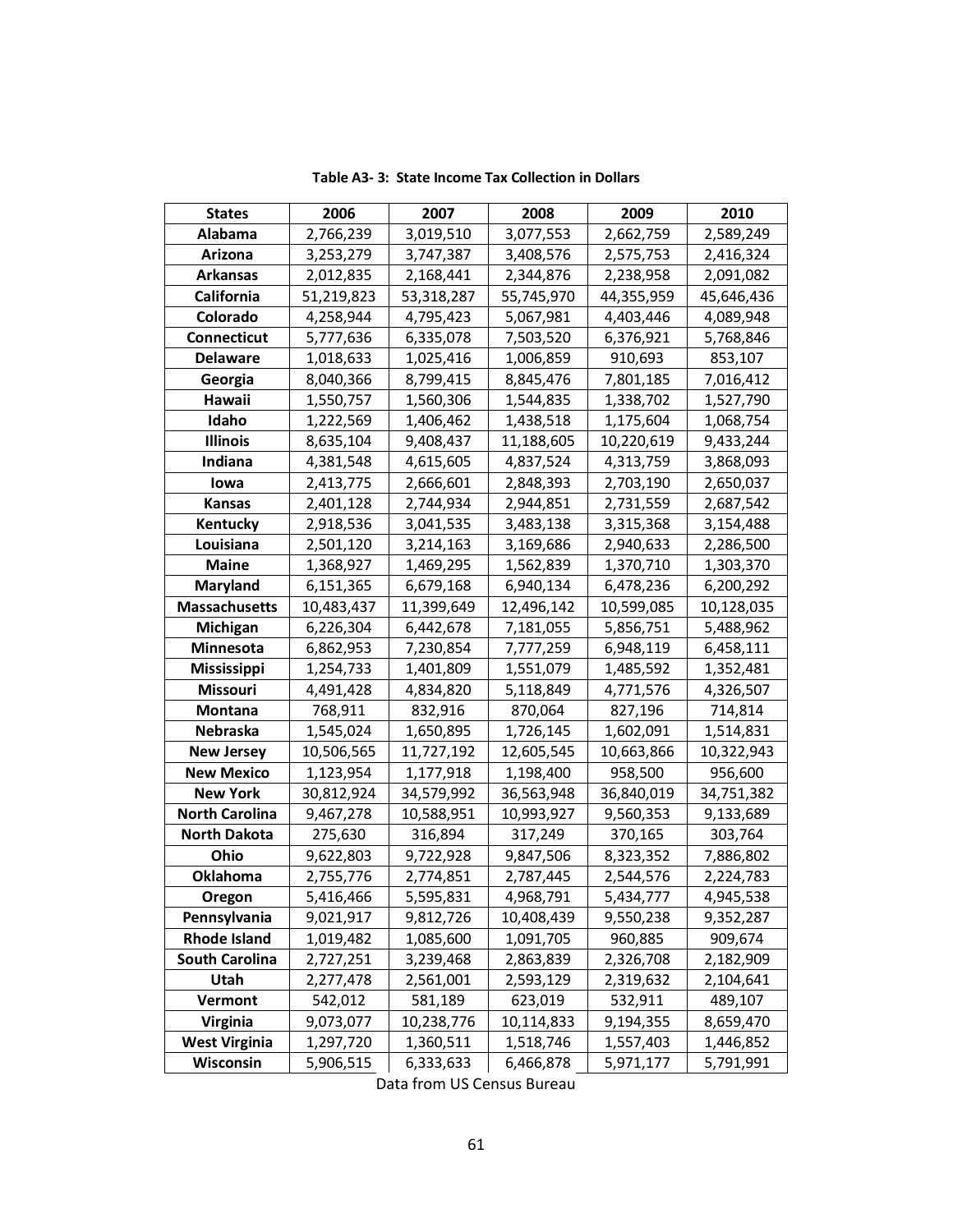| <b>States</b>         | 2006   | 2007   | 2008   | 2009   | 2010   |
|-----------------------|--------|--------|--------|--------|--------|
| Alabama               | 32.431 | 34.048 | 33.929 | 32.057 | 31.646 |
| Arizona               | 24.359 | 26.015 | 25.914 | 23.133 | 23.691 |
| <b>Arkansas</b>       | 28.690 | 29.336 | 31.138 | 29.982 | 28.727 |
| California            | 46.000 | 46.470 | 47.499 | 43.914 | 43.539 |
| Colorado              | 49.908 | 52.028 | 52.656 | 50.714 | 47.633 |
| Connecticut           | 47.624 | 47.733 | 51.401 | 49.328 | 46.955 |
| <b>Delaware</b>       | 35.607 | 35.287 | 34.353 | 32.455 | 30.801 |
| Georgia               | 47.232 | 48.207 | 48.951 | 48.521 | 47.463 |
| Hawaii                | 31.528 | 30.651 | 30.011 | 28.407 | 31.580 |
| Idaho                 | 38.902 | 39.769 | 39.391 | 37.064 | 36.208 |
| <b>Illinois</b>       | 30.779 | 31.293 | 32.204 | 31.925 | 31.696 |
| Indiana               | 32.157 | 32.507 | 32.000 | 28.949 | 28.037 |
| lowa                  | 39.448 | 41.216 | 41.329 | 38.699 | 38.918 |
| Kansas                | 38.265 | 39.820 | 41.131 | 40.802 | 41.391 |
| Kentucky              | 30.045 | 30.737 | 34.679 | 34.036 | 33.095 |
| Louisiana             | 25.645 | 29.291 | 28.805 | 28.824 | 26.109 |
| <b>Maine</b>          | 38.041 | 39.753 | 41.282 | 39.287 | 37.346 |
| <b>Maryland</b>       | 42.278 | 44.250 | 44.082 | 42.381 | 40.727 |
| <b>Massachusetts</b>  | 53.984 | 55.094 | 56.648 | 53.804 | 50.513 |
| Michigan              | 26.255 | 27.015 | 28.977 | 25.735 | 24.259 |
| Minnesota             | 39.598 | 40.695 | 42.450 | 40.487 | 37.528 |
| Mississippi           | 20.949 | 21.627 | 22.993 | 22.954 | 21.575 |
| <b>Missouri</b>       | 44.118 | 45.161 | 47.001 | 46.440 | 44.587 |
| Montana               | 36.162 | 35.902 | 35.398 | 34.361 | 33.359 |
| Nebraska              | 39.005 | 40.047 | 40.819 | 40.043 | 39.767 |
| <b>New Hampshire</b>  | 3.890  | 4.940  | 5.239  | 4.619  | 3.876  |
| <b>New Jersey</b>     | 40.000 | 39.770 | 41.172 | 39.225 | 39.814 |
| <b>New Mexico</b>     | 21.992 | 21.311 | 22.995 | 19.849 | 21.672 |
| <b>New York</b>       | 53.678 | 54.748 | 56.041 | 56.890 | 54.701 |
| <b>North Carolina</b> | 45.951 | 46.827 | 48.198 | 46.578 | 42.460 |
| <b>North Dakota</b>   | 16.994 | 17.773 | 13.722 | 15.331 | 11.481 |
| Ohio                  | 37.867 | 37.835 | 37.767 | 34.753 | 33.442 |
| <b>Oklahoma</b>       | 35.251 | 34.087 | 33.460 | 31.077 | 31.424 |
| Oregon                | 71.360 | 72.271 | 66.358 | 71.287 | 66.160 |
| Pennsylvania          | 31.056 | 31.821 | 32.401 | 31.759 | 31.000 |
| <b>Rhode Island</b>   | 37.184 | 39.247 | 39.535 | 37.155 | 35.412 |
| <b>South Carolina</b> | 35.146 | 37.283 | 35.891 | 32.672 | 32.084 |
| Utah                  | 41.699 | 42.152 | 42.446 | 42.775 | 41.329 |
| Vermont               | 22.521 | 22.672 | 24.488 | 21.268 | 19.476 |
| Virginia              | 52.481 | 54.851 | 55.203 | 55.363 | 52.766 |
| <b>West Virginia</b>  | 28.534 | 29.307 | 31.110 | 32.532 | 31.081 |
| Wisconsin             | 42.816 | 43.733 | 43.358 | 41.331 | 40.310 |

**Table A3- 4: Percentage of Revenue Collected from Income Tax**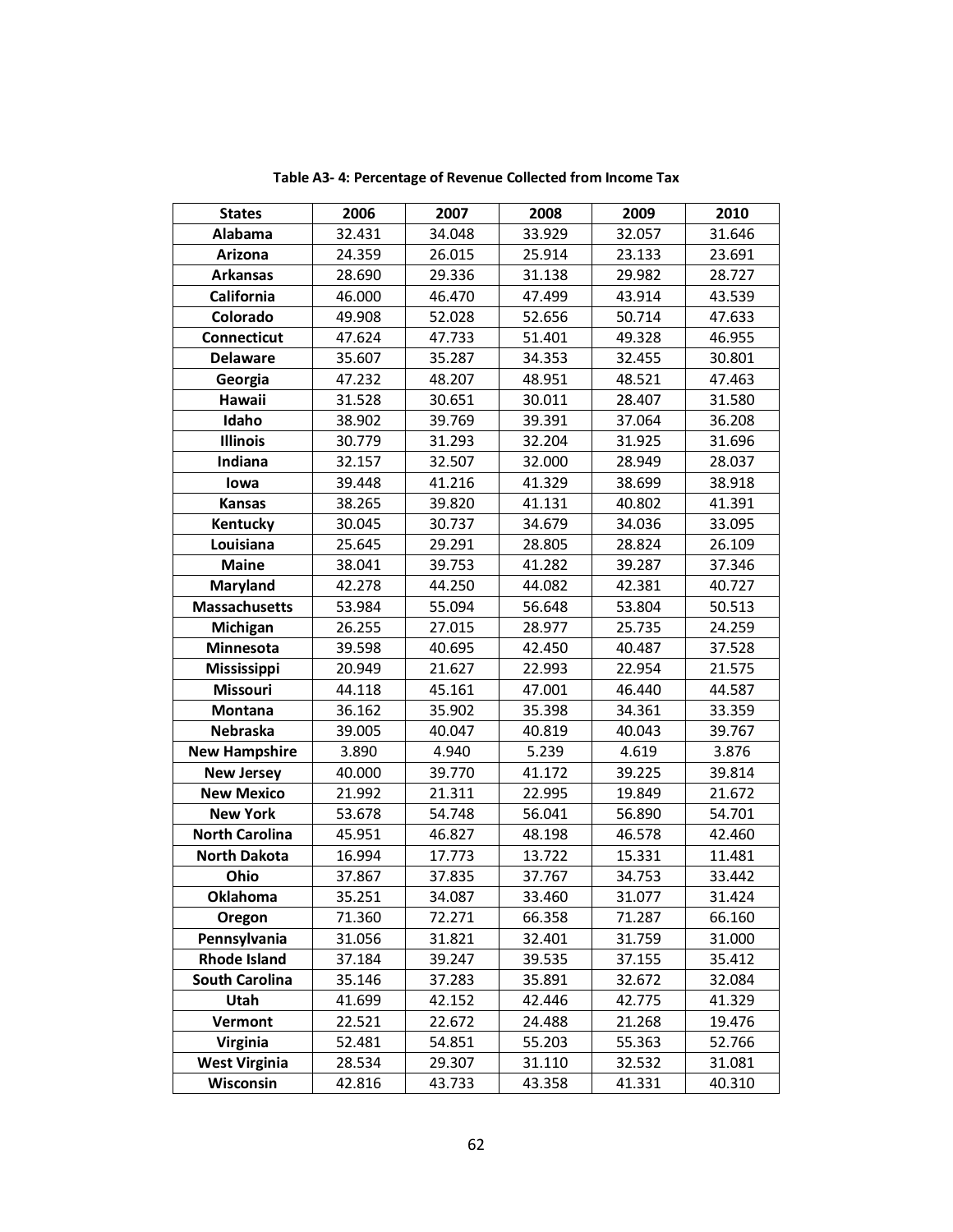|                       | 2006-2007 | 2007-2008 | 2008-2009 | 2009-2010 |
|-----------------------|-----------|-----------|-----------|-----------|
| Alabama               | 9.156     | 1.922     | $-13.478$ | $-2.761$  |
| Arizona               | 15.188    | $-9.041$  | $-24.433$ | $-6.190$  |
| <b>Arkansas</b>       | 7.731     | 8.136     | $-4.517$  | $-6.605$  |
| <b>California</b>     | 4.097     | 4.553     | $-20.432$ | 2.909     |
| Colorado              | 12.597    | 5.684     | $-13.112$ | $-7.119$  |
| Connecticut           | 9.648     | 18.444    | $-15.014$ | $-9.536$  |
| <b>Delaware</b>       | 0.666     | $-1.810$  | $-9.551$  | $-6.323$  |
| Georgia               | 9.440     | 0.523     | $-11.806$ | $-10.060$ |
| Hawaii                | 0.616     | $-0.992$  | $-13.343$ | 14.125    |
| Idaho                 | 15.042    | 2.279     | $-18.277$ | $-9.089$  |
| <b>Illinois</b>       | 8.956     | 18.921    | $-8.652$  | $-7.704$  |
| Indiana               | 5.342     | 4.808     | $-10.827$ | $-10.331$ |
| lowa                  | 10.474    | 6.817     | $-5.098$  | $-1.966$  |
| <b>Kansas</b>         | 14.319    | 7.283     | $-7.243$  | $-1.611$  |
| Kentucky              | 4.214     | 14.519    | $-4.817$  | $-4.853$  |
| Louisiana             | 28.509    | $-1.384$  | $-7.226$  | $-22.245$ |
| <b>Maine</b>          | 7.332     | 6.367     | $-12.294$ | $-4.913$  |
| <b>Maryland</b>       | 8.580     | 3.907     | $-6.655$  | $-4.290$  |
| <b>Massachusetts</b>  | 8.740     | 9.619     | $-15.181$ | $-4.444$  |
| Michigan              | 3.475     | 11.461    | $-18.442$ | $-6.280$  |
| Minnesota             | 5.361     | 7.557     | $-10.661$ | $-7.052$  |
| Mississippi           | 11.722    | 10.648    | $-4.222$  | $-8.960$  |
| <b>Missouri</b>       | 7.645     | 5.875     | $-6.784$  | $-9.328$  |
| Montana               | 8.324     | 4.460     | $-4.927$  | $-13.586$ |
| Nebraska              | 6.852     | 4.558     | $-7.187$  | $-5.447$  |
| <b>New Jersey</b>     | 11.618    | 7.490     | $-15.403$ | $-3.197$  |
| <b>New Mexico</b>     | 4.801     | 1.739     | $-20.018$ | $-0.198$  |
| <b>New York</b>       | 12.226    | 5.737     | 0.755     | $-5.669$  |
| <b>North Carolina</b> | 11.848    | 3.825     | $-13.040$ | $-4.463$  |
| <b>North Dakota</b>   | 14.971    | 0.112     | 16.680    | $-17.938$ |
| Ohio                  | 1.040     | 1.281     | $-15.478$ | $-5.245$  |
| <b>Oklahoma</b>       | 0.692     | 0.454     | $-8.713$  | $-12.568$ |
| Oregon                | 3.311     | $-11.205$ | 9.378     | $-9.002$  |
| Pennsylvania          | 8.765     | 6.071     | $-8.245$  | $-2.073$  |
| <b>Rhode Island</b>   | 6.485     | 0.562     | $-11.983$ | $-5.330$  |
| <b>South Carolina</b> | 18.781    | $-11.595$ | $-18.756$ | $-6.180$  |
| Utah                  | 12.449    | 1.255     | $-10.547$ | $-9.268$  |
| Vermont               | 7.228     | 7.197     | $-14.463$ | $-8.220$  |
| <b>Virginia</b>       | 12.848    | $-1.211$  | $-9.100$  | $-5.818$  |
| <b>West Virginia</b>  | 4.839     | 11.631    | 2.545     | $-7.098$  |
| Wisconsin             | 7.231     | 2.104     | $-7.665$  | $-3.001$  |

**Table A3- 5: Percentage Change of Revenues Provided by Income Tax**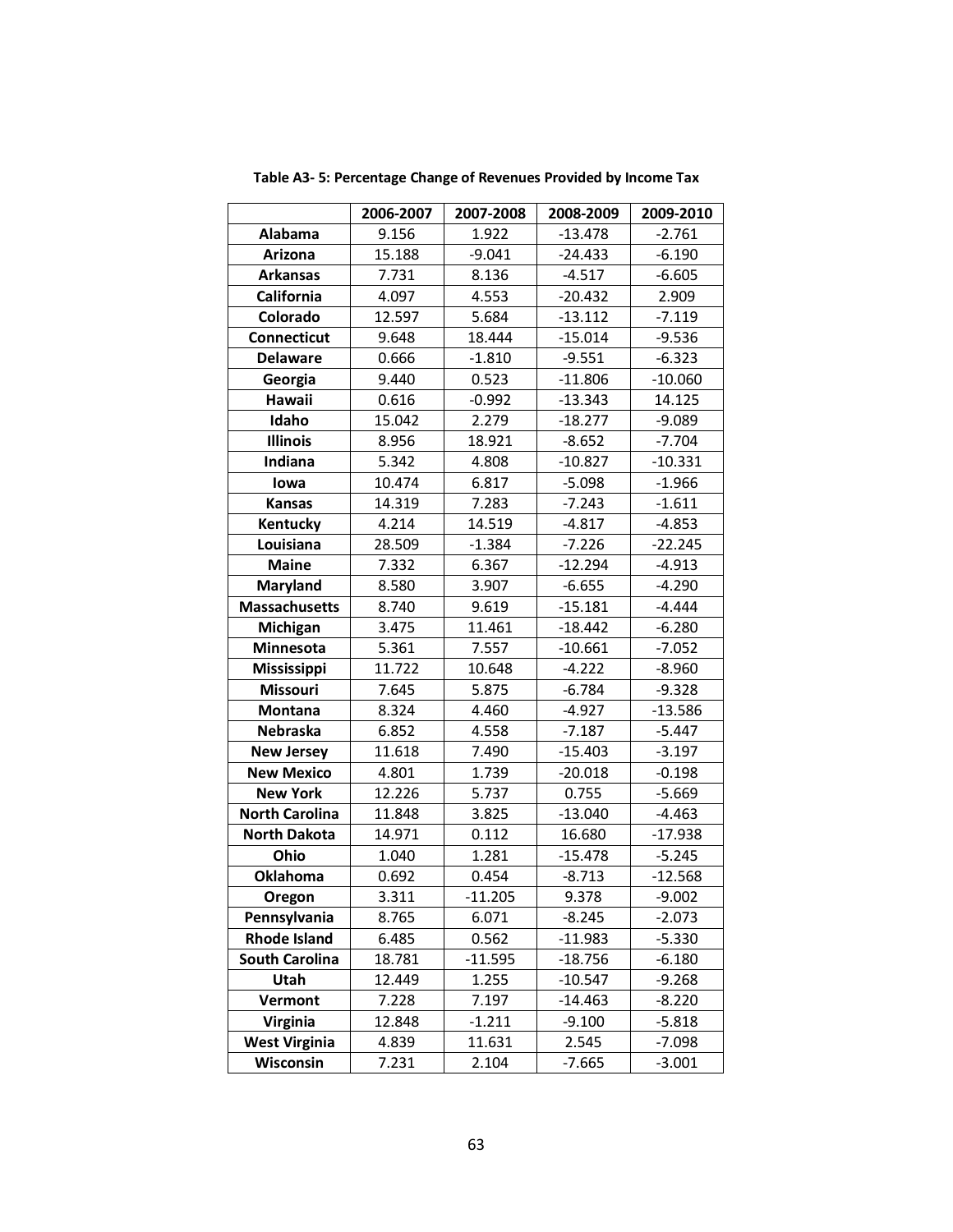| <b>States</b>         | 2006    | 2007    | 2008    | 2009    | 2010    |
|-----------------------|---------|---------|---------|---------|---------|
| <b>Alabama</b>        | 32.431% | 34.048% | 33.929% | 32.057% | 31.646% |
| Arizona               | 24.359% | 26.015% | 25.914% | 23.133% | 23.691% |
| <b>Arkansas</b>       | 28.690% | 29.336% | 31.138% | 29.982% | 28.727% |
| <b>California</b>     | 46.000% | 46.470% | 47.499% | 43.914% | 43.539% |
| Colorado              | 49.908% | 52.028% | 52.656% | 50.714% | 47.633% |
| Connecticut           | 47.624% | 47.733% | 51.401% | 49.328% | 46.955% |
| <b>Delaware</b>       | 35.607% | 35.287% | 34.353% | 32.455% | 30.801% |
| Georgia               | 47.232% | 48.207% | 48.951% | 48.521% | 47.463% |
| Hawaii                | 31.528% | 30.651% | 30.011% | 28.407% | 31.580% |
| Idaho                 | 38.902% | 39.769% | 39.391% | 37.064% | 36.208% |
| <b>Illinois</b>       | 30.779% | 31.293% | 32.204% | 31.925% | 31.696% |
| Indiana               | 32.157% | 32.507% | 32.000% | 28.949% | 28.037% |
| lowa                  | 39.448% | 41.216% | 41.329% | 38.699% | 38.918% |
| <b>Kansas</b>         | 38.265% | 39.820% | 41.131% | 40.802% | 41.391% |
| Kentucky              | 30.045% | 30.737% | 34.679% | 34.036% | 33.095% |
| Louisiana             | 25.645% | 29.291% | 28.805% | 28.824% | 26.109% |
| <b>Maine</b>          | 38.041% | 39.753% | 41.282% | 39.287% | 37.346% |
| <b>Maryland</b>       | 42.278% | 44.250% | 44.082% | 42.381% | 40.727% |
| <b>Massachusetts</b>  | 53.984% | 55.094% | 56.648% | 53.804% | 50.513% |
| Michigan              | 26.255% | 27.015% | 28.977% | 25.735% | 24.259% |
| Minnesota             | 39.598% | 40.695% | 42.450% | 40.487% | 37.528% |
| Mississippi           | 20.949% | 21.627% | 22.993% | 22.954% | 21.575% |
| <b>Missouri</b>       | 44.118% | 45.161% | 47.001% | 46.440% | 44.587% |
| <b>Montana</b>        | 36.162% | 35.902% | 35.398% | 34.361% | 33.359% |
| <b>Nebraska</b>       | 39.005% | 40.047% | 40.819% | 40.043% | 39.767% |
| <b>New</b>            |         |         |         |         |         |
| Hampshire             | 3.890%  | 4.940%  | 5.239%  | 4.619%  | 3.876%  |
| <b>New Jersey</b>     | 40.000% | 39.770% | 41.172% | 39.225% | 39.814% |
| <b>New Mexico</b>     | 21.992% | 21.311% | 22.995% | 19.849% | 21.672% |
| <b>New York</b>       | 53.678% | 54.748% | 56.041% | 56.890% | 54.701% |
| <b>North Carolina</b> | 45.951% | 46.827% | 48.198% | 46.578% | 42.460% |
| <b>North Dakota</b>   | 16.994% | 17.773% | 13.722% | 15.331% | 11.481% |
| Ohio                  | 37.867% | 37.835% | 37.767% | 34.753% | 33.442% |
| <b>Oklahoma</b>       | 35.251% | 34.087% | 33.460% | 31.077% | 31.424% |
| Oregon                | 71.360% | 72.271% | 66.358% | 71.287% | 66.160% |
| Pennsylvania          | 31.056% | 31.821% | 32.401% | 31.759% | 31.000% |
| <b>Rhode Island</b>   | 37.184% | 39.247% | 39.535% | 37.155% | 35.412% |
| <b>South Carolina</b> | 35.146% | 37.283% | 35.891% | 32.672% | 32.084% |
| Utah                  | 41.699% | 42.152% | 42.446% | 42.775% | 41.329% |
| Vermont               | 22.521% | 22.672% | 24.488% | 21.268% | 19.476% |
| <b>Virginia</b>       | 52.481% | 54.851% | 55.203% | 55.363% | 52.766% |
| <b>West Virginia</b>  | 28.534% | 29.307% | 31.110% | 32.532% | 31.081% |
| Wisconsin             | 42.816% | 43.733% | 43.358% | 41.331% | 40.310% |

**Table A3- 6: Revenue Growth for Income-Tax States, 2006-2010**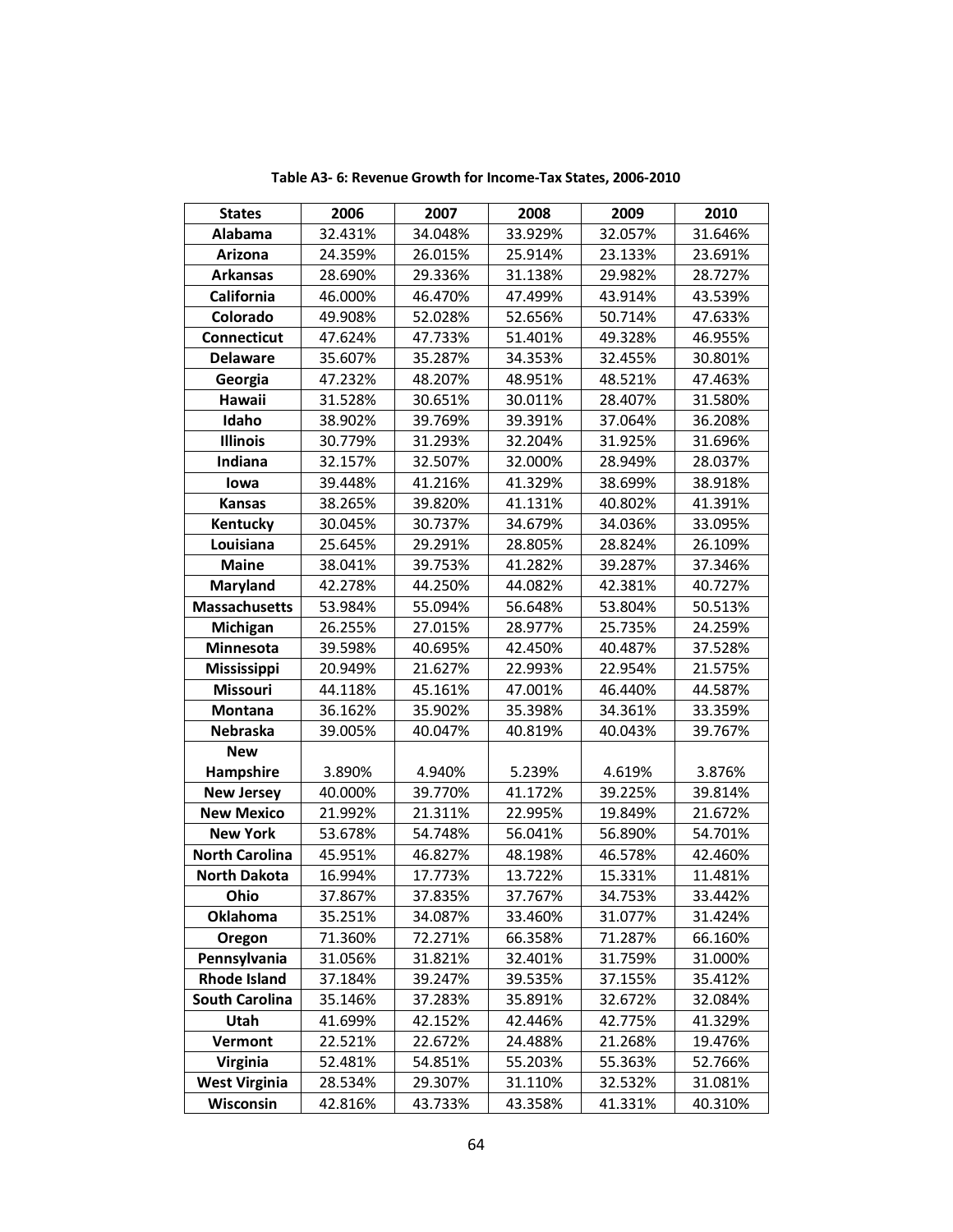| <b>States</b>        | 2006-2007 | 2007-2008 | 2008-2009 | 2009-2010 |
|----------------------|-----------|-----------|-----------|-----------|
| Alaska               | 48.46     | 136.75    | $-43.25$  | $-8.84$   |
| <b>Florida</b>       | $-3.27$   | $-7.32$   | $-10.87$  | $-1.77$   |
| <b>Nevada</b>        | 2.47      | $-2.48$   | $-8.73$   | 4.00      |
| <b>New Hampshire</b> | 4.54      | 3.50      | $-5.57$   | $-0.03$   |
| <b>South Dakota</b>  | 6.46      | 4.38      | 0.94      | $-2.20$   |
| <b>Tennessee</b>     | 6.84      | 1.30      | $-9.58$   | 0.77      |
| Texas                | 10.17     | 12.95     | $-8.25$   | $-5.70$   |
| Washington           | 7.89      | 1.43      | $-8.64$   | $-1.84$   |
| Wyoming              | -4.58     | 18.75     | 14.92     | $-23.39$  |

**Table A3- 7: Revenue Growth for Non-Income Tax States, 2006-2010**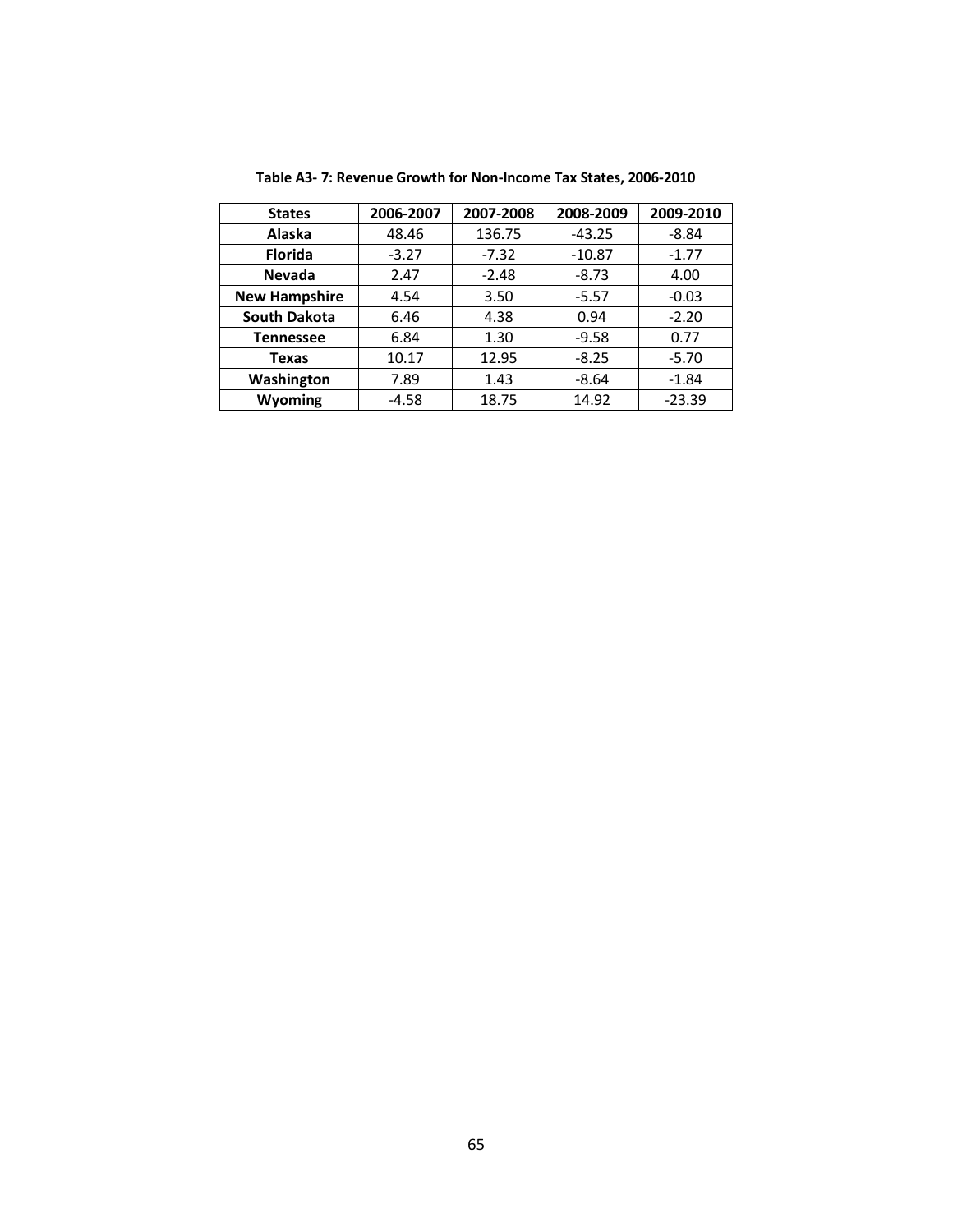**Table A3- 8: Elementary and Secondary Education Expenditures for Income-Tax States (\$ In Millions)**

| <b>State</b>          | 2006   | 2007   | 2008   | 2009   | 2010   |
|-----------------------|--------|--------|--------|--------|--------|
| Alabama               | 4,506  | 5,008  | 5,490  | 4,940  | 5,181  |
| Arizona               | 4,941  | 5,667  | 6,793  | 6,478  | 5,669  |
| <b>Arkansas</b>       | 2,908  | 3,054  | 3,153  | 3,217  | 3,236  |
| California            | 45,103 | 45,071 | 46,939 | 46,172 | 46,405 |
| Connecticut           | 2,654  | 3,404  | 3,723  | 3,759  | 2,688  |
| Colorado              | 3,728  | 3,861  | 7,793  | 7,403  | 3,848  |
| <b>Delaware</b>       | 1,826  | 1,915  | 1,995  | 2,071  | 1,948  |
| Georgia               | 8,401  | 9,381  | 10,177 | 9,429  | 8,788  |
| Hawaii                | 2,368  | 2,468  | 2,442  | 2,523  | 2,576  |
| Idaho                 | 1,255  | 1,571  | 1,695  | 1,729  | 1,579  |
| <b>Illinois</b>       | 8,915  | 9,296  | 10,221 | 11,118 | 9,598  |
| Indiana               | 5,356  | 5,482  | 5,707  | 7,222  | 5,448  |
| lowa                  | 2,569  | 2,726  | 2,916  | 3,079  | 2,775  |
| <b>Kansas</b>         | 3,082  | 3,315  | 3,576  | 3,682  | 3,307  |
| Kentucky              | 4,235  | 4,485  | 4,740  | 4,739  | 4,500  |
| Louisiana             | 4,718  | 4,605  | 4,554  | 4,855  | 5,019  |
| <b>Maine</b>          | 1,242  | 1,359  | 1,395  | 1,422  | 1,369  |
| <b>Maryland</b>       | 5,006  | 5,521  | 6,228  | 6,465  | 5,605  |
| <b>Massachusetts</b>  | 5,462  | 5,791  | 6,154  | 6,369  | 5,709  |
| Michigan              | 12,825 | 13,099 | 12,988 | 13,232 | 13,153 |
| Minnesota             | 7,505  | 7,173  | 7,501  | 7,628  | 7,194  |
| <b>Mississippi</b>    | 2,951  | 3,052  | 3,171  | 3,107  | 2,943  |
| <b>Missouri</b>       | 4,752  | 4,959  | 5,116  | 5,228  | 5,058  |
| <b>Montana</b>        | 758    | 830    | 888    | 872    | 859    |
| Nebraska              | 1,173  | 1,240  | 1,287  | 1,379  | 1,562  |
| <b>New Jersey</b>     | 10,278 | 11,198 | 11,777 | 11,266 | 11,249 |
| <b>New Mexico</b>     | 2,805  | 2,770  | 2,926  | 3,045  | 3,054  |
| <b>New York</b>       | 21,074 | 22,717 | 24,277 | 26,110 | 22,717 |
| <b>North Carolina</b> | 8,187  | 8,729  | 9,320  | 9,712  | 7,655  |
| <b>North Dakota</b>   | 484    | 495    | 523    | 551    | 509    |
| Ohio                  | 10,119 | 11,324 | 10,887 | 12,527 | 11,324 |
| <b>Oklahoma</b>       | 3,380  | 3,626  | 3,189  | 3,304  | 3,626  |
| Oregon                | 3,320  | 3,480  | 3,871  | 3,860  | 3,838  |
| Pennsylvania          | 9,958  | 10,767 | 11,393 | 12,362 | 10,625 |
| <b>Rhode Island</b>   | 1,003  | 1,074  | 1,098  | 1,061  | 1,084  |
| <b>South Carolina</b> | 3,465  | 3,636  | 3,917  | 3,593  | 3,539  |
| Utah                  | 2,295  | 2,515  | 2,884  | 3,010  | 2,574  |
| Vermont               | 1,267  | 1,351  | 1,400  | 1,472  | 1,346  |
| <b>Virginia</b>       | 5,730  | 6,634  | 6,820  | 7,187  | 6,634  |
| <b>West Virginia</b>  | 2,137  | 2,166  | 2,123  | 2,176  | 2,141  |
| Wisconsin             | 6,397  | 6,553  | 6,876  | 7,154  | 6,585  |

Data from US Census Bureau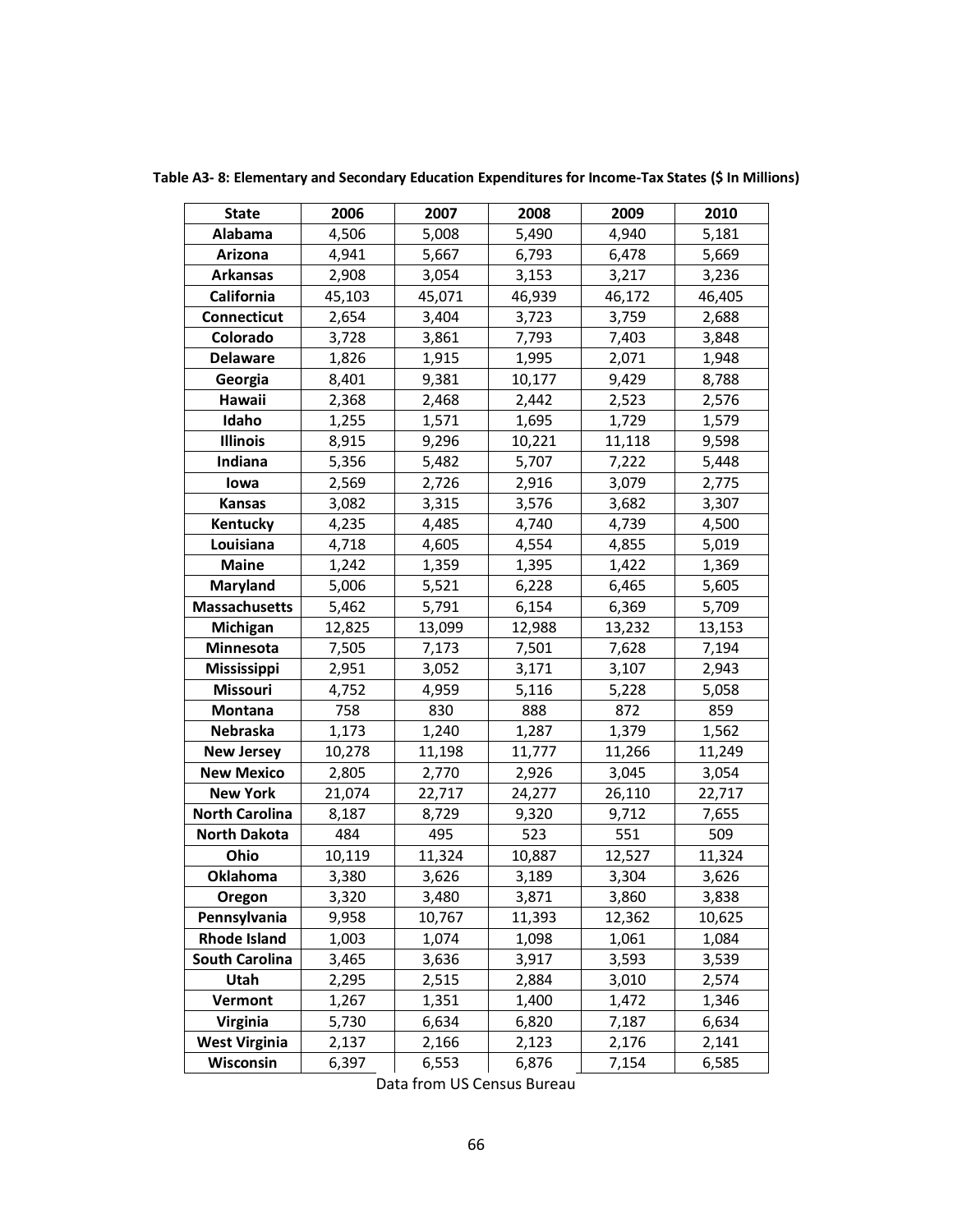| <b>State</b>         | 2006   | 2007   | 2008   | 2009   | 2010   |
|----------------------|--------|--------|--------|--------|--------|
| <b>Alaska</b>        | 1,174  | 1,292  | 1,329  | 1,350  | 1,346  |
| <b>Florida</b>       | 12,344 | 13,042 | 12,997 | 11,845 | 13,358 |
| <b>Nevada</b>        | 1,185  | 1,379  | 1,533  | 1,859  | 1,398  |
| <b>New Hampshire</b> | 1,006  | 1,020  | 1,067  | 1,114  | 1,013  |
| <b>South Dakota</b>  | 489    | 497    | 525    | 591    | 497    |
| <b>Tennessee</b>     | 4,007  | 4,279  | 4,662  | 4,942  | 4,342  |
| Texas                | 18,900 | 22,176 | 23,693 | 27,894 | 21,471 |
| Washington           | 6,677  | 7,077  | 7,316  | 8,298  | 7,078  |
| Wyoming              | 603    | 1,078  | 879    | 893    | 814    |

**Table A3- 9: Elementary and Secondary Education Expenditures for Non-Income Tax States (\$ In Millions)**

Data from US Census Bureau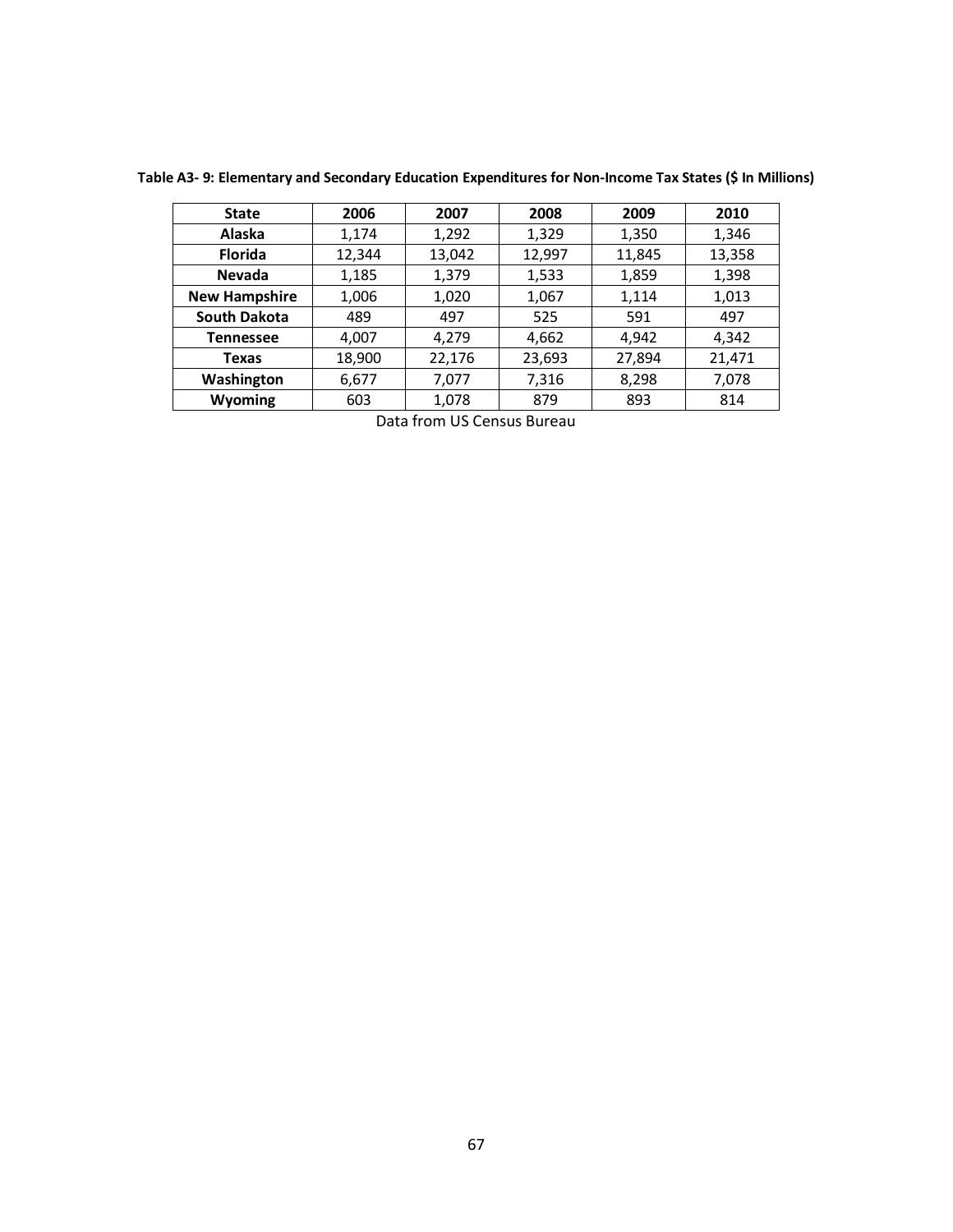| <b>State</b>          | 2006-2007 | 2007-2008 | 2008-2009 | 2009-2010 |
|-----------------------|-----------|-----------|-----------|-----------|
| Alabama               | 11.141    | 9.625     | $-10.018$ | 4.879     |
| Arizona               | 14.693    | 19.869    | $-4.637$  | $-12.488$ |
| <b>Arkansas</b>       | 5.021     | 3.242     | 2.030     | 0.591     |
| <b>California</b>     | $-0.071$  | 4.145     | $-1.634$  | 0.505     |
| Colorado              | 3.568     | 101.839   | $-5.004$  | $-48.021$ |
| <b>Connecticut</b>    | 28.259    | 9.371     | 0.967     | $-28.492$ |
| <b>Delaware</b>       | 4.874     | 4.178     | 3.810     | $-5.939$  |
| Georgia               | 11.665    | 8.485     | $-7.350$  | $-6.798$  |
| Hawaii                | 4.223     | $-1.053$  | 3.317     | 2.101     |
| Idaho                 | 25.179    | 7.893     | 2.006     | $-8.676$  |
| <b>Illinois</b>       | 4.274     | 9.951     | 8.776     | $-13.672$ |
| Indiana               | 2.353     | 4.104     | 26.546    | $-24.564$ |
| lowa                  | 6.111     | 6.970     | 5.590     | $-9.873$  |
| <b>Kansas</b>         | 7.560     | 7.873     | 2.964     | $-10.185$ |
| Kentucky              | 5.903     | 5.686     | $-0.021$  | $-5.043$  |
| Louisiana             | $-2.395$  | $-1.107$  | 6.610     | 3.378     |
| <b>Maine</b>          | 9.420     | 2.649     | 1.935     | $-3.727$  |
| <b>Maryland</b>       | 10.288    | 12.806    | 3.805     | $-13.302$ |
| <b>Massachusetts</b>  | 6.023     | 6.268     | 3.494     | $-10.363$ |
| Michigan              | 2.136     | $-0.847$  | 1.879     | $-0.597$  |
| Minnesota             | $-4.424$  | 4.573     | 1.693     | $-5.690$  |
| Mississippi           | 3.423     | 3.899     | $-2.018$  | $-5.278$  |
| Missouri              | 4.356     | 3.166     | 2.189     | $-3.252$  |
| Montana               | 9.499     | 6.988     | $-1.802$  | $-1.491$  |
| Nebraska              | 5.712     | 3.790     | 7.148     | 13.270    |
| <b>New Jersey</b>     | 8.951     | 5.171     | $-4.339$  | $-0.151$  |
| <b>New Mexico</b>     | $-1.248$  | 5.632     | 4.067     | 0.296     |
| <b>New York</b>       | 7.796     | 6.867     | 7.550     | $-12.995$ |
| <b>North Carolina</b> | 6.620     | 6.771     | 4.206     | $-21.180$ |
| <b>North Dakota</b>   | 2.273     | 5.657     | 5.354     | $-7.623$  |
| Ohio                  | 11.908    | $-3.859$  | 15.064    | $-9.603$  |
| <b>Oklahoma</b>       | 7.278     | $-12.052$ | 3.606     | 9.746     |
| Oregon                | 4.819     | 11.236    | $-0.284$  | $-0.570$  |
| Pennsylvania          | 8.124     | 5.814     | 8.505     | $-14.051$ |
| <b>Rhode Island</b>   | 7.079     | 2.235     | $-3.370$  | 2.168     |
| <b>South Carolina</b> | 4.935     | 7.728     | $-8.272$  | $-1.503$  |
| Utah                  | 9.586     | 14.672    | 4.369     | $-14.485$ |
| Vermont               | 6.630     | 3.627     | 5.143     | $-8.560$  |
| <b>Virginia</b>       | 15.777    | 2.804     | 5.381     | $-7.694$  |
| <b>West Virginia</b>  | 1.357     | $-1.985$  | 2.496     | $-1.608$  |
| Wisconsin             | 2.439     | 4.929     | 4.043     | $-7.954$  |

**Table A3- 10: Growth in Expenditure Education Income Tax States**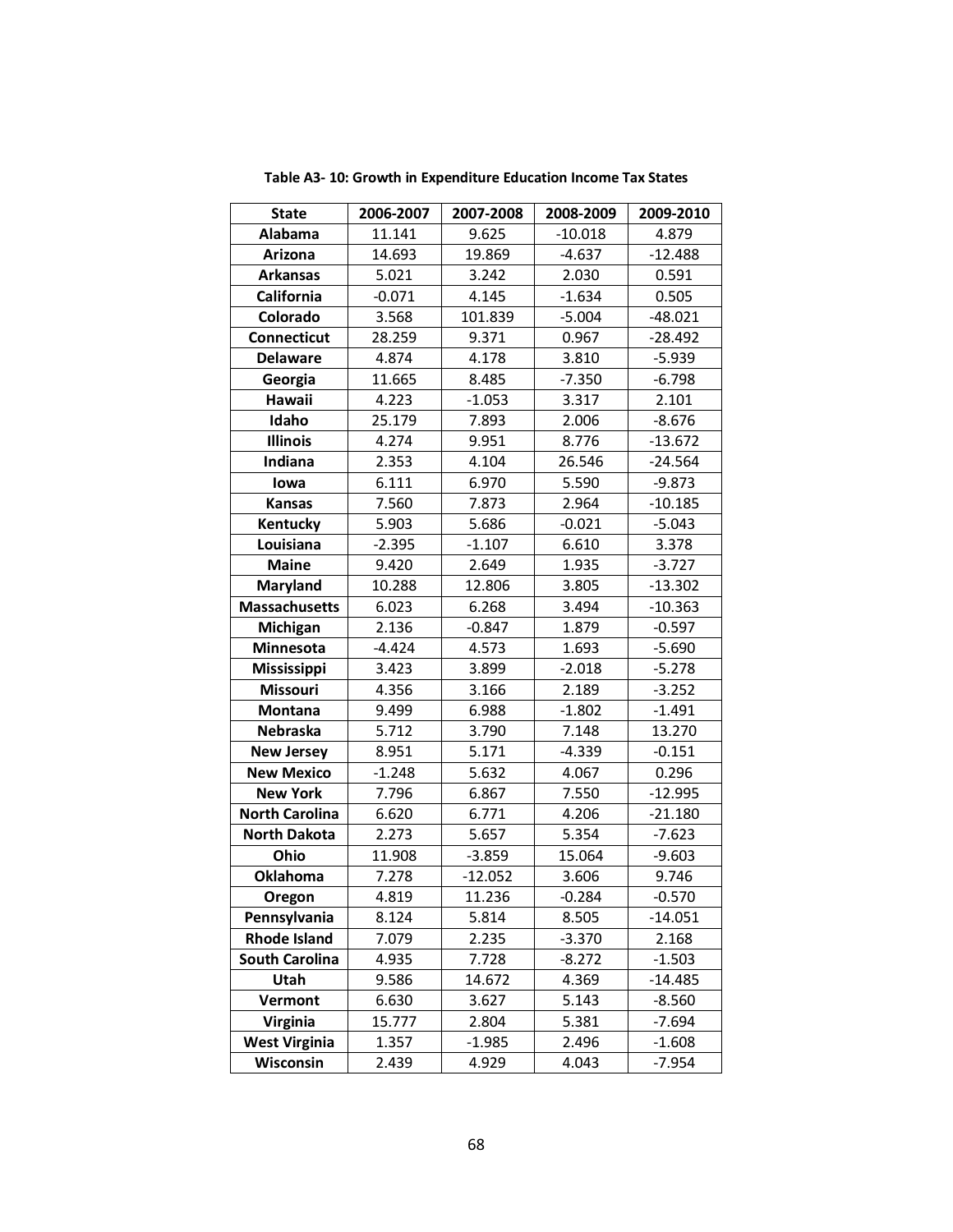| 2006-2007 | 2007-2008 | 2008-2009 | 2009-2010 |
|-----------|-----------|-----------|-----------|
| 10.05     | 2.86      | 1.58      | $-0.30$   |
| 5.65      | $-0.35$   | $-8.86$   | 12.77     |
| 16.37     | 11.17     | 21.27     | $-24.80$  |
| 1.39      | 4.61      | 4.40      | $-9.07$   |
| 1.64      | 5.63      | 12.57     | $-15.91$  |
| 6.79      | 8.95      | 6.01      | $-12.14$  |
| 17.33     | 6.84      | 17.73     | $-23.03$  |
| 5.99      | 3.38      | 13.42     | $-14.70$  |
| 78.77     | $-18.46$  | 1.59      | $-8.85$   |
|           |           |           |           |

**Table A3- 11: Growth in Expenditure Education Non-Income Tax States**

Data from US Census Bureau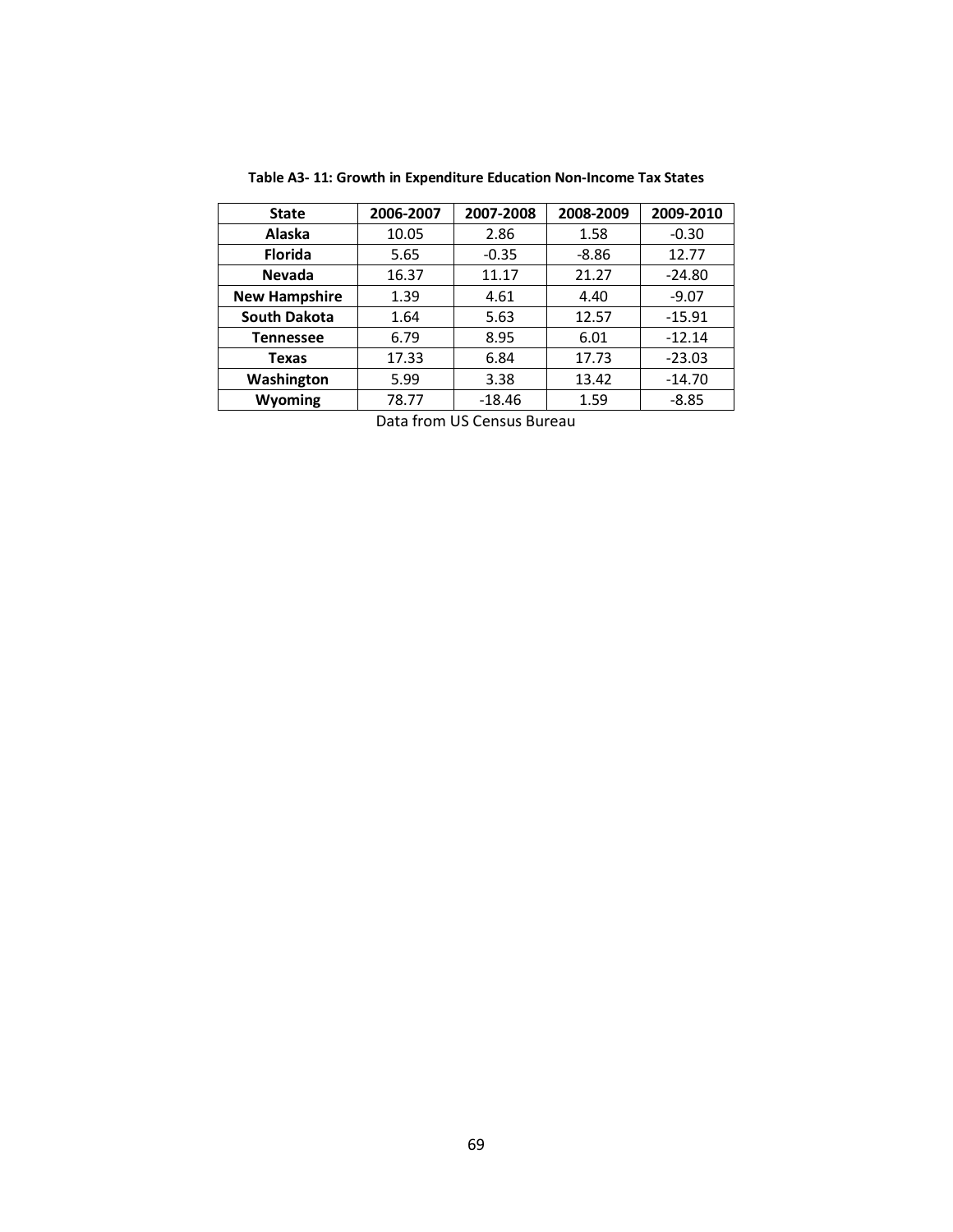|                       | 2006-2007 | 2007-2008 | 2008-2009 | 2009-2010 |
|-----------------------|-----------|-----------|-----------|-----------|
| Alabama               | 6.263     | $-2.135$  | 14.727    | $-3.784$  |
| Arizona               | 6.724     | $-13.245$ | 41.197    | $-3.876$  |
| <b>Arkansas</b>       | 1.908     | 7.085     | 4.255     | 16.327    |
| <b>California</b>     | 7.346     | 14.424    | 5.077     | 20.109    |
| Colorado              | 0.192     | 6.539     | 45.477    | 17.691    |
| <b>Connecticut</b>    | 0.153     | 8.607     | 26.190    | $-7.469$  |
| <b>Delaware</b>       | 5.742     | 1.537     | 8.678     | 16.806    |
| Georgia               | 10.083    | $-2.725$  | 5.284     | 1.080     |
| Hawaii                | 8.923     | 17.232    | 6.908     | 9.391     |
| Idaho                 | 2.099     | 16.265    | 10.761    | 4.511     |
| <b>Illinois</b>       | 10.147    | 10.169    | 3.791     | 8.384     |
| Indiana               | 5.919     | 5.187     | 6.531     | 10.313    |
| lowa                  | $-1.242$  | 10.171    | 8.299     | 7.599     |
| <b>Kansas</b>         | 3.001     | 6.320     | 2.150     | 3.549     |
| Kentucky              | 0.913     | 8.254     | 12.314    | 3.340     |
| Louisiana             | 9.001     | 11.518    | 6.730     | 7.408     |
| <b>Maine</b>          | $-4.403$  | $-3.685$  | 15.543    | $-0.869$  |
| <b>Maryland</b>       | 8.546     | 3.101     | 10.573    | 7.228     |
| <b>Massachusetts</b>  | 9.134     | 9.217     | 5.238     | 9.056     |
| Michigan              | 9.980     | 5.577     | 8.123     | 9.363     |
| Minnesota             | 8.813     | 6.888     | 2.904     | 2.218     |
| Mississippi           | 0.000     | 5.401     | 23.304    | $-1.207$  |
| <b>Missouri</b>       | 15.354    | $-2.102$  | 2.353     | 7.858     |
| Montana               | $-0.691$  | 4.729     | 11.687    | 10.583    |
| Nebraska              | 5.234     | 1.047     | 4.145     | 2.550     |
| <b>New Jersey</b>     | 0.947     | 4.910     | 1.830     | 5.908     |
| <b>New Mexico</b>     | 8.058     | 11.677    | 3.779     | 5.556     |
| <b>New York</b>       | 7.213     | $-4.162$  | 4.472     | 14.176    |
| <b>North Carolina</b> | 18.724    | 4.765     | $-2.483$  | 10.027    |
| <b>North Dakota</b>   | $-2.750$  | 9.697     | 2.026     | 20.036    |
| Ohio                  | $-5.082$  | 3.198     | 6.738     | $-9.942$  |
| <b>Oklahoma</b>       | 11.107    | 11.984    | 6.695     | 5.922     |
| Oregon                | 2.450     | $-3.820$  | 13.174    | 12.639    |
| Pennsylvania          | 1.574     | 1.669     | 8.316     | 0.846     |
| <b>Rhode Island</b>   | 5.250     | 11.740    | $-0.327$  | 6.936     |
| <b>South Carolina</b> | 15.454    | $-2.056$  | 10.609    | 3.238     |
| Utah                  | $-1.849$  | 14.065    | 1.652     | 5.107     |
| Vermont               | 5.730     | 6.589     | 9.771     | 10.173    |
| <b>Virginia</b>       | 6.529     | 5.970     | 13.775    | 7.814     |
| <b>West Virginia</b>  | 1.986     | 4.822     | 7.607     | 4.850     |
| Wisconsin             | 6.142     | 2.243     | 21.509    | 11.137    |

**Table A3- 12: Growth in Medicaid Expenditure Income-Tax States**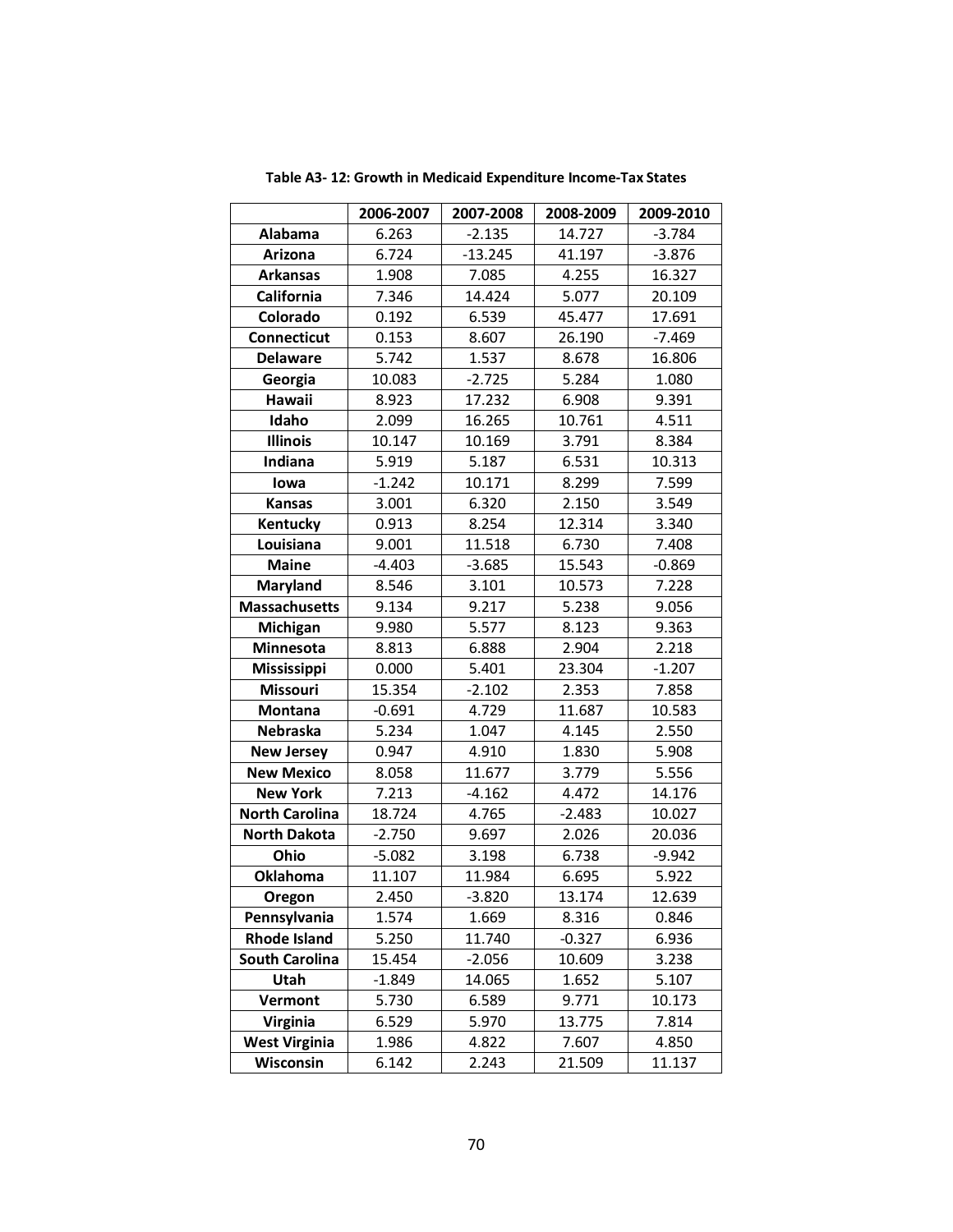| <b>States</b>        | 2006-2007 | 2007-2008 | 2008-2009 | 2009-2010 |
|----------------------|-----------|-----------|-----------|-----------|
| Alaska               | $-0.84$   | $-2.46$   | $-1.26$   | 10.02     |
| <b>Florida</b>       | 3.58      | 4.06      | 6.47      | 18.40     |
| Nevada               | 6.88      | $-8.37$   | 17.03     | 2.33      |
| <b>New Hampshire</b> | 6.81      | 6.20      | 5.44      | 4.25      |
| <b>South Dakota</b>  | $-0.16$   | 9.70      | 9.56      | 10.68     |
| <b>Tennessee</b>     | 2.56      | 5.70      | $-1.44$   | 3.99      |
| Texas                | 12.06     | $-34.65$  | $-50.15$  | 9.12      |
| Washington           | $-6.29$   | 9.60      | 16.07     | 3.00      |
| Wyoming              | 10.51     | 11.50     | 6.55      | 4.10      |

**Table A3- 13: Growth in Expenditure Health Non-Income Tax States**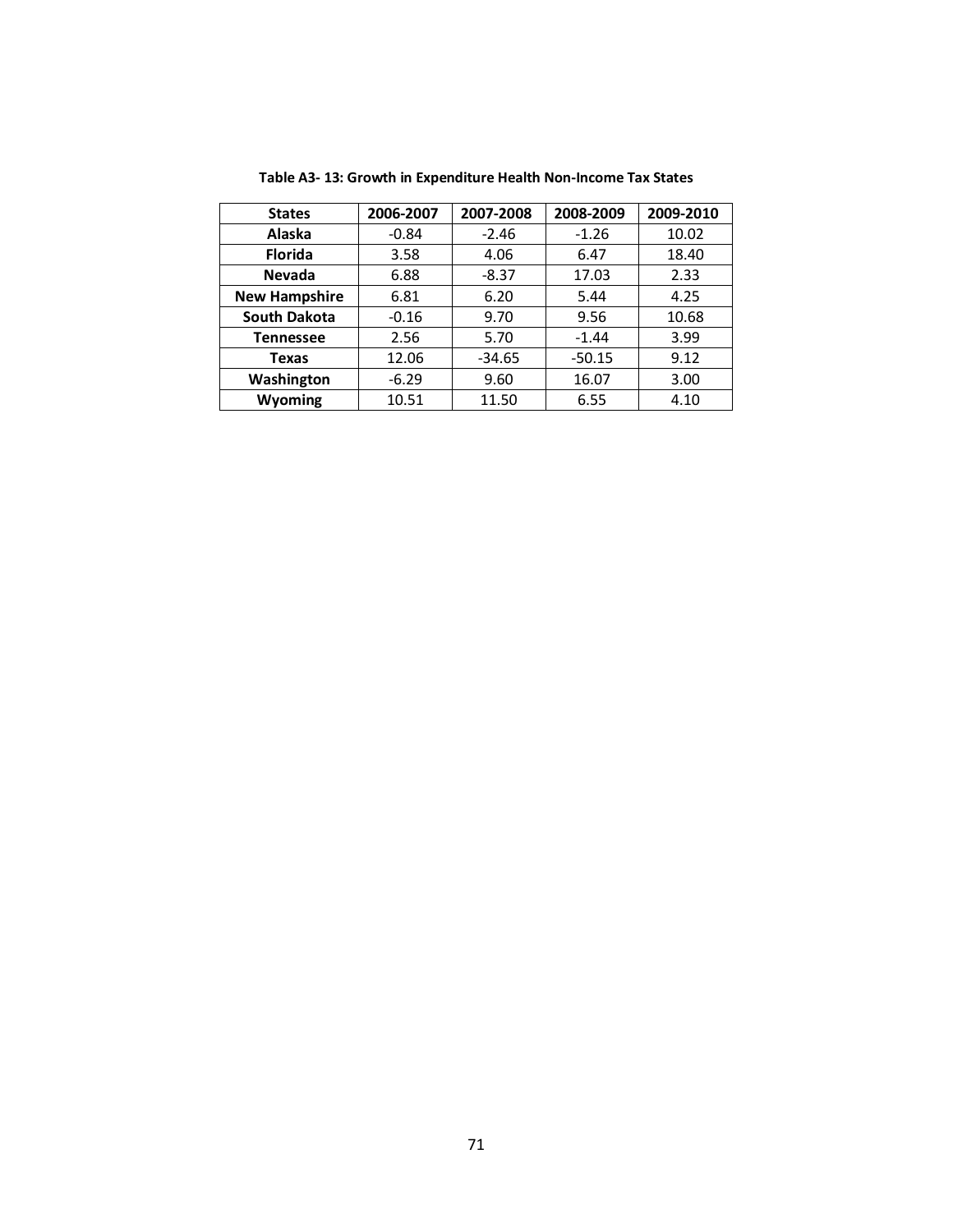## **APPENDIX: CHAPTER 4**

**Table A4- 1: Elasticity of Income Tax States With Respect to State Revenue**

| <b>States</b>         | 2006-2007 | 2007-2008 | 2008-2009 | 2009-2010 |
|-----------------------|-----------|-----------|-----------|-----------|
| Alabama               | 0.43      | 1.19      | 0.63      | 0.54      |
| Arizona               | 0.52      | 0.96      | 0.63      | 1.36      |
| <b>Arkansas</b>       | 0.69      | 0.23      | 0.18      | 0.38      |
| California            | 0.74      | 0.50      | 0.68      | 1.30      |
| Colorado              | 0.64      | 0.78      | 0.75      | 0.16      |
| <b>Connecticut</b>    | 0.97      | 0.54      | 0.76      | 0.52      |
| <b>Delaware</b>       | 2.37      | 0.48      | 0.45      | 0.20      |
| Georgia               | 0.77      | 1.92      | 0.93      | 0.80      |
| Hawaii                | 5.67      | 1.13      | 0.63      | 0.19      |
| Idaho                 | 0.83      | 1.43      | 0.72      | 0.76      |
| <b>Illinois</b>       | 0.80      | 0.82      | 0.91      | 0.91      |
| Indiana               | 0.79      | 1.35      | 0.13      | 0.72      |
| lowa                  | 0.55      | 0.96      | 0.26      | 1.28      |
| <b>Kansas</b>         | 0.69      | 0.53      | 0.90      | 1.87      |
| Kentucky              | 0.44      | 0.10      | 0.63      | 0.44      |
| Louisiana             | 0.44      | 0.20      | 1.01      | 0.64      |
| <b>Maine</b>          | 0.37      | 0.38      | 0.64      | 0.01      |
| Maryland              | 0.44      | 1.10      | 0.44      | 0.09      |
| <b>Massachusetts</b>  | 0.75      | 0.69      | 0.70      | 0.40      |
| Michigan              | 0.16      | 0.34      | 0.44      | 0.09      |
| Minnesota             | 0.47      | 0.41      | 0.59      | 0.04      |
| Mississippi           | 0.70      | 0.38      | 0.96      | 0.35      |
| <b>Missouri</b>       | 0.67      | 0.29      | 0.83      | 0.60      |
| Montana               | 1.09      | 1.33      | 0.42      | 0.81      |
| <b>Nebraska</b>       | 0.59      | 0.57      | 0.75      | 0.88      |
| <b>New Jersey</b>     | 1.06      | 0.51      | 0.73      | 1.45      |
| <b>New Mexico</b>     | 1.70      | 3.28      | 0.37      | 43.35     |
| <b>New York</b>       | 0.82      | 0.57      | 0.99      | 0.33      |
| <b>North Carolina</b> | 0.82      | 0.23      | 0.77      | 1.08      |
| <b>North Dakota</b>   | 0.66      | 264.88    | 0.27      | 0.53      |
| Ohio                  | 1.08      | 1.14      | 0.53      | 0.29      |
| Oklahoma              | 5.97      | 5.15      | 0.20      | 1.08      |
| Oregon                | 0.61      | 0.29      | 0.19      | 0.22      |
| Pennsylvania          | 0.70      | 0.69      | 0.77      | 0.16      |
| <b>Rhode Island</b>   | 0.14      | 0.30      | 0.53      | 0.13      |
| <b>South Carolina</b> | 0.64      | 0.70      | 0.57      | 0.72      |
| Utah                  | 0.90      | 0.44      | 1.07      | 0.66      |
| Vermont               | 0.90      | 0.10      | 0.10      | 0.03      |
| <b>Virginia</b>       | 0.62      | 1.52      | 1.03      | 0.20      |
| <b>West Virginia</b>  | 0.43      | 0.44      | 0.76      | 0.39      |
| Wisconsin             | 0.69      | 1.42      | 0.41      | 0.18      |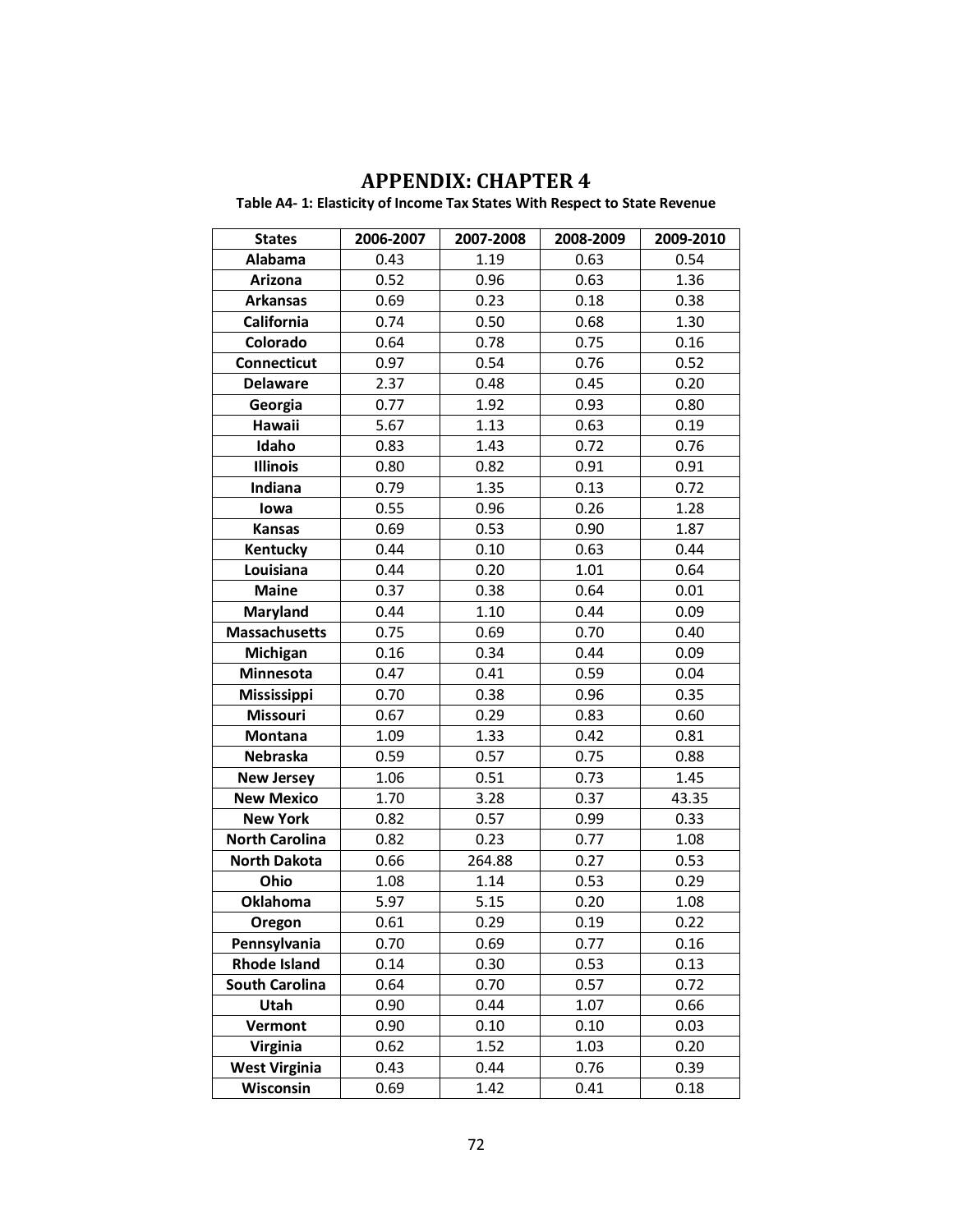**Table A4- 2: Elasticity for Education Expenditure for Income-Tax States With Respect to Change in Revenue**

|                       | 2006-2007 | 2007-2008 | 2008-2009 | 2009-2010 |
|-----------------------|-----------|-----------|-----------|-----------|
| Alabama               | 2.806     | 4.221     | 1.189     | 6.751     |
| Arizona               | 1.870     | 2.287     | 0.302     | 0.702     |
| <b>Arkansas</b>       | 0.937     | 1.727     | 2.433     | 2.587     |
| California            | 0.023     | 1.812     | 0.117     | 2.642     |
| Colorado              | 0.445     | 23.026    | 0.511     | 3.248     |
| Connecticut           | 3.008     | 0.938     | 0.085     | 1.061     |
| <b>Delaware</b>       | 3.088     | 4.846     | 0.894     | 0.261     |
| Georgia               | 1.615     | 8.455     | 0.667     | 0.366     |
| Hawaii                | 1.209     | 0.940     | 0.393     | 12.128    |
| Idaho                 | 2.009     | 2.420     | 0.153     | 0.317     |
| <b>Illinois</b>       | 0.596     | 0.640     | 1.117     | 0.848     |
| Indiana               | 0.559     | 0.634     | 18.577    | 2.640     |
| lowa                  | 1.066     | 1.068     | 4.140     | 0.671     |
| <b>Kansas</b>         | 0.767     | 2.037     | 0.456     | 0.613     |
| Kentucky              | 3.161     | 3.784     | 0.007     | 2.759     |
| Louisiana             | 0.191     | 3.951     | 0.907     | 0.252     |
| <b>Maine</b>          | 3.477     | 1.092     | 0.247     | 86.480    |
| Maryland              | 2.749     | 2.976     | 1.308     | 20.790    |
| <b>Massachusetts</b>  | 0.920     | 0.948     | 0.327     | 0.917     |
| Michigan              | 3.774     | 0.217     | 0.230     | 0.340     |
| Minnesota             | 1.754     | 1.471     | 0.268     | 20.380    |
| Mississippi           | 0.416     | 0.958     | 0.497     | 3.168     |
| <b>Missouri</b>       | 0.845     | 1.829     | 0.387     | 0.681     |
| Montana               | 1.043     | 1.175     | 0.876     | 0.417     |
| Nebraska              | 1.402     | 1.469     | 1.327     | 1.726     |
| <b>New Jersey</b>     | 0.730     | 1.351     | 0.387     | 1.703     |
| <b>New Mexico</b>     | 0.153     | 0.986     | 0.554     | 0.348     |
| <b>New York</b>       | 0.777     | 2.082     | 10.088    | 0.511     |
| <b>North Carolina</b> | 0.679     | 7.775     | 0.420     | 0.628     |
| <b>North Dakota</b>   | 0.229     | 0.191     | 1.208     | 5.079     |
| Ohio                  | 10.595    | 2.633     | 1.849     | 2.457     |
| <b>Oklahoma</b>       | 1.761     | 5.158     | 2.103     | 0.136     |
| Oregon                | 2.398     | 3.412     | 0.156     | 1.116     |
| Pennsylvania          | 1.321     | 1.394     | 1.331     | 47.661    |
| <b>Rhode Island</b>   | 7.983     | 13.179    | 0.531     | 13.781    |
| <b>South Carolina</b> | 0.412     | 0.946     | 0.769     | 1.248     |
| Utah                  | 0.853     | 26.478    | 0.389     | 0.676     |
| Vermont               | 1.017     | 4.815     | 3.399     | 16.474    |
| <b>Virginia</b>       | 1.979     | 1.522     | 0.575     | 4.211     |
| <b>West Virginia</b>  | 0.654     | 0.385     | 1.289     | 1.081     |
| Wisconsin             | 0.489     | 1.651     | 1.289     | 3.106     |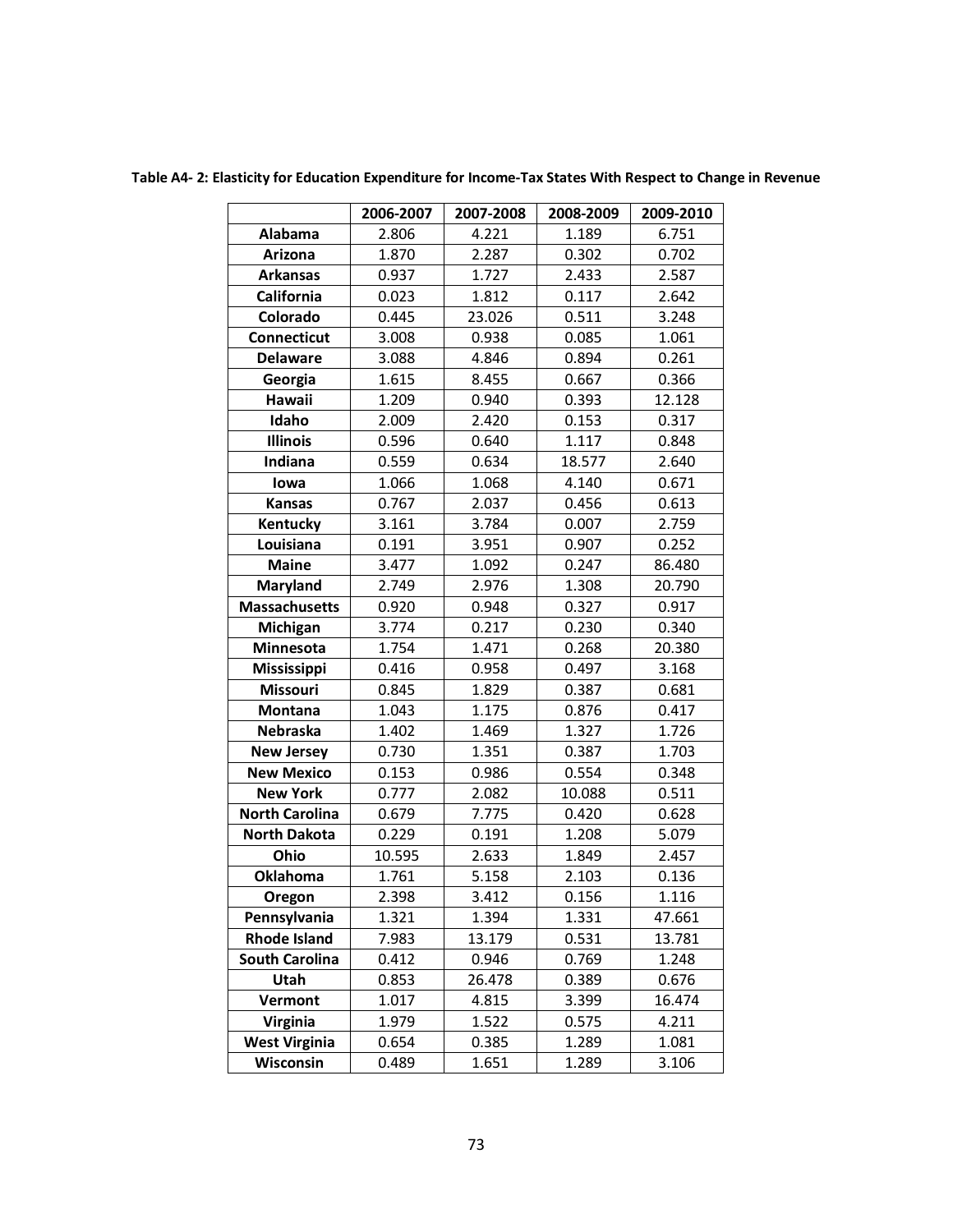| <b>States</b>        | 2006-2007 | 2007-2008 | 2008-2009 | 2009-2010 |
|----------------------|-----------|-----------|-----------|-----------|
| <b>Alaska</b>        | 0.207     | 0.021     | 0.037     | 1.400     |
| <b>Florida</b>       | 1.727     | 0.047     | 0.815     | 8.582     |
| <b>Nevada</b>        | 6.637     | 4.505     | 2.436     | 2.987     |
| <b>New Hampshire</b> | 0.306     | 1.317     | 0.790     | 191.336   |
| <b>South Dakota</b>  | 0.253     | 1.286     | 13.324    | 0.308     |
| <b>Tennessee</b>     | 0.992     | 6.870     | 0.627     | 8.193     |
| Texas                | 1.704     | 0.528     | 2.149     | 0.254     |
| Washington           | 0.759     | 2.356     | 1.553     | 1.516     |
| <b>Wyoming</b>       | 17.208    | 0.984     | 0.107     | 0.010     |

**Table A4- 3: Elasticity for Education Expenditure for Non-Income Tax States With Respect to Change in Revenue**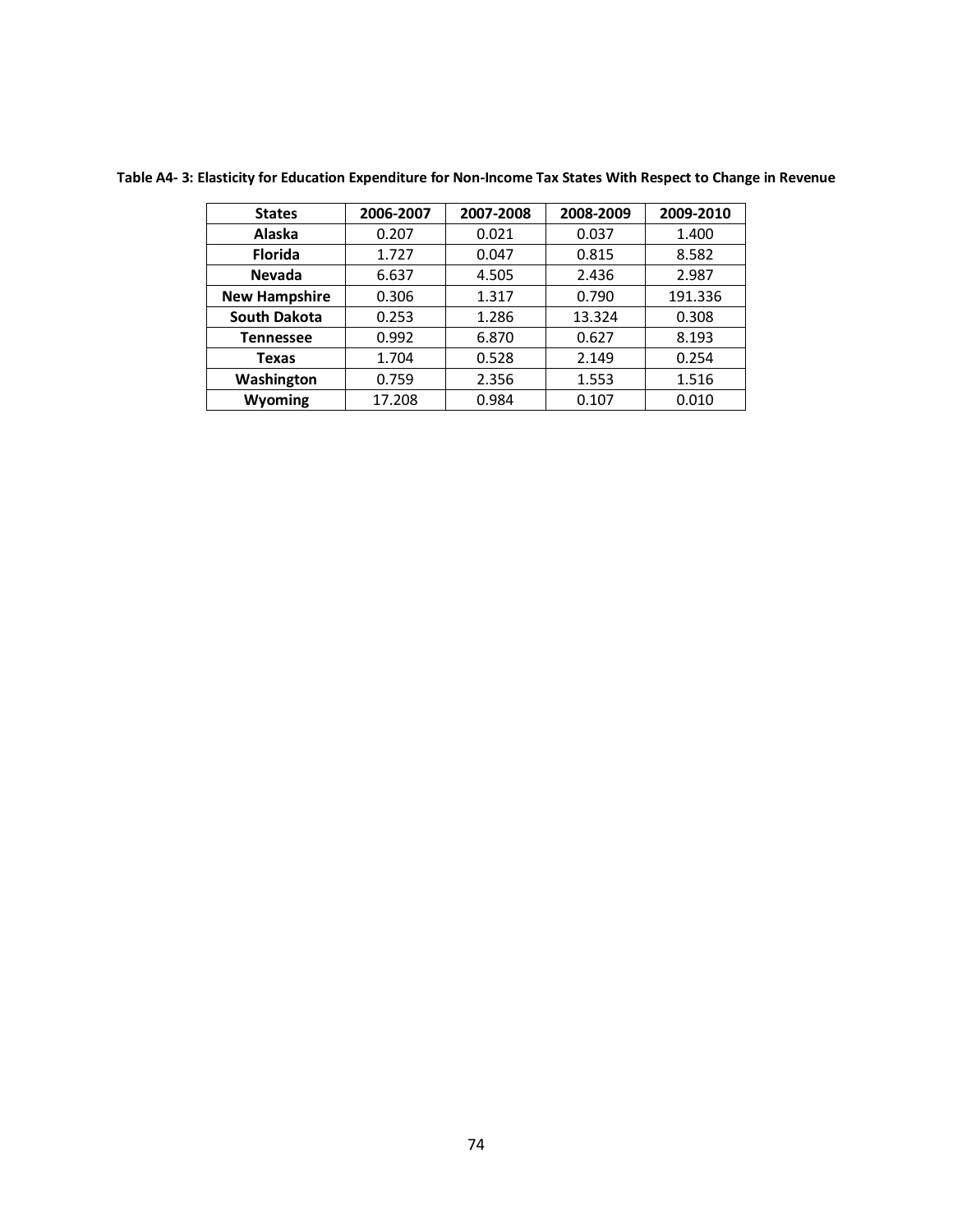| <b>States</b>         | 2006-2007 | 2007-2008 | 2008-2009 | 2009-2010 |
|-----------------------|-----------|-----------|-----------|-----------|
| Alabama               | 1.578     | 0.936     | 1.748     | 0.899     |
| Arizona               | 0.856     | 1.524     | 2.684     | 10.235    |
| <b>Arkansas</b>       | 0.356     | 3.775     | 5.101     | 45.262    |
| California            | 2.413     | 6.305     | 0.364     | 23.626    |
| Colorado              | 0.024     | 1.479     | 4.647     | 983.675   |
| <b>Connecticut</b>    | 0.016     | 0.861     | 2.289     | 2.291     |
| <b>Delaware</b>       | 3.638     | 1.783     | 2.036     | 12.991    |
| Georgia               | 1.396     | 2.715     | 0.479     | 0.134     |
| Hawaii                | 2.554     | 15.370    | 0.818     | 3.535     |
| Idaho                 | 0.167     | 4.987     | 0.819     | 0.650     |
| <b>Illinois</b>       | 1.416     | 0.654     | 0.483     | 1.192     |
| Indiana               | 1.407     | 0.802     | 4.570     | 1.391     |
| lowa                  | 0.217     | 1.558     | 6.147     | 3.020     |
| <b>Kansas</b>         | 0.305     | 1.635     | 0.331     | 1.178     |
| Kentucky              | 0.489     | 5.494     | 4.082     | 1.554     |
| Louisiana             | 0.719     | 41.097    | 0.923     | 0.523     |
| <b>Maine</b>          | 1.625     | 1.519     | 1.983     | 30.540    |
| <b>Maryland</b>       | 2.283     | 0.721     | 3.633     | 17.925    |
| <b>Massachusetts</b>  | 1.395     | 1.394     | 0.490     | 5.087     |
| Michigan              | 17.630    | 1.426     | 0.995     | 16.194    |
| Minnesota             | 3.495     | 2.215     | 0.459     | 8.001     |
| <b>Mississippi</b>    | 0.000     | 1.327     | 5.742     | 0.385     |
| <b>Missouri</b>       | 2.977     | 1.215     | 0.416     | 1.414     |
| Montana               | 0.076     | 0.795     | 5.685     | 0.963     |
| <b>Nebraska</b>       | 1.285     | 0.406     | 0.769     | 0.532     |
| <b>New Jersey</b>     | 0.077     | 1.283     | 0.163     | 1.276     |
| <b>New Mexico</b>     | 0.989     | 2.044     | 0.515     | 0.646     |
| <b>New York</b>       | 0.719     | 1.262     | 5.975     | 7.481     |
| <b>North Carolina</b> | 1.919     | 5.471     | 0.248     | 2.088     |
| <b>North Dakota</b>   | 0.277     | 0.327     | 0.457     | 2.092     |
| Ohio                  | 4.522     | 2.182     | 0.827     | 6.498     |
| <b>Oklahoma</b>       | 2.688     | 5.129     | 3.905     | 0.438     |
| Oregon                | 1.219     | 1.160     | 7.255     | 6.480     |
| Pennsylvania          | 0.256     | 0.400     | 1.302     | 2.598     |
| <b>Rhode Island</b>   | 5.920     | 69.238    | 0.051     | 10.349    |
| <b>South Carolina</b> | 1.291     | 0.252     | 0.987     | 0.726     |
| Utah                  | 0.165     | 25.382    | 0.147     | 0.838     |
| Vermont               | 0.879     | 8.747     | 6.458     | 44.852    |
| <b>Virginia</b>       | 0.819     | 3.241     | 1.471     | 6.605     |
| <b>West Virginia</b>  | 0.958     | 0.934     | 3.928     | 1.755     |
| Wisconsin             | 1.232     | 0.751     | 6.858     | 20.451    |

**Table A4- 4: Elasticity of Medicaid Expenditure in Income Tax States With Respect to Change in Revenue**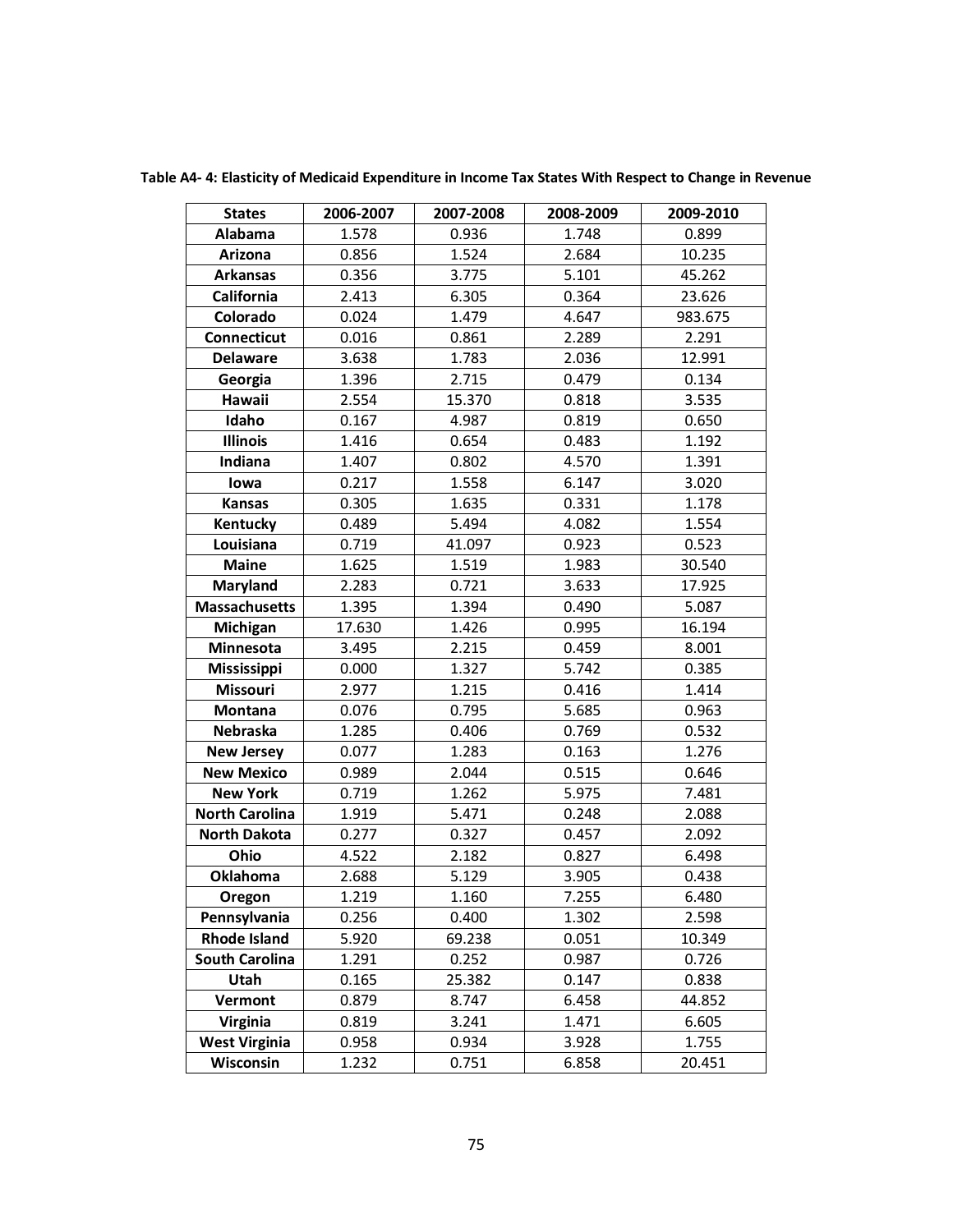| <b>States</b>        | 2006-2007 | 2007-2008 | 2008-2009 | 2009-2010 |
|----------------------|-----------|-----------|-----------|-----------|
| <b>Alaska</b>        | 0.017     | 0.018     | 0.029     | 42.683    |
| <b>Florida</b>       | 1.092     | 0.554     | 0.595     | 10.414    |
| <b>Nevada</b>        | 2.789     | 3.375     | 1.951     | 0.582     |
| <b>New Hampshire</b> | 1.499     | 1.772     | 0.976     | 122.383   |
| <b>South Dakota</b>  | 0.024     | 2.215     | 10.130    | 4.853     |
| <b>Tennessee</b>     | 0.374     | 4.372     | 0.150     | 5.164     |
| Texas                | 1.185     | 2.675     | 6.078     | 1.601     |
| Washington           | 0.797     | 6.695     | 1.859     | 1.636     |
| Wyoming              | 2.297     | 0.613     | 0.439     | 0.175     |

**Table A4- 5: Elasticity of Medicaid in Non-Income Tax States With Respect to Change Revenue**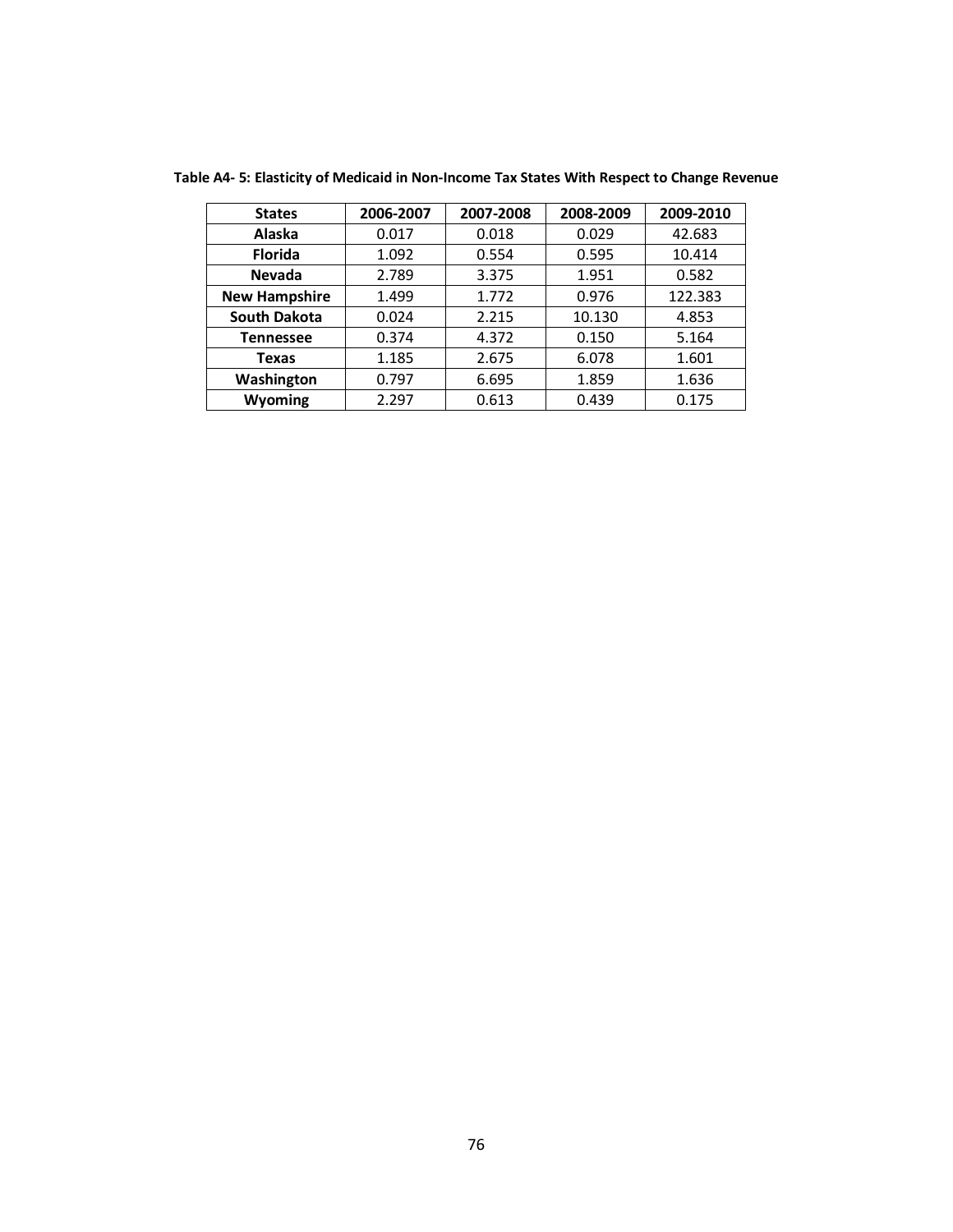## **WORKS CITED**

"Economics A-Z Terms: Luxuries." The Economist. <http://www.economist.com/economics-ato-z/l>.

"Economics A-Z Terms: Normal Goods." The Economist.

<http://www.economist.com/economics-a-to-z/n>.

"Economics A-Z: Elasticity." The Economist. <http://www.economist.com/economics-a-to-z/e>.

- Baldacci, Emanuele, Maria T. Guin-Siu, and Luiz De Mello. "More on the Effectiveness of Public Spending on Health Care and Education: a Covariance Structure Model."Journal of International Development 15.6 (2003): 709-25. EconLit. Web. 14 Oct. 2011.
- Baribeau, Simone. "U.S. State Revenue Gaps May Lead to 'Widespread' Cuts, Fitch Ratings Says." Bloomberg. 06 Oct. 2011. <http://www.bloomberg.com/news/2011-10-06/u-sstate-revenue-gaps-may-cause-widespread-cuts-fitch-says.html>.
- Bureau of Economic Analysis. "BEA National Economic Accounts: GDP." *U.S. Bureau of Economic Analysis (BEA)*. 28 Oct. 2011. <http://www.bea.gov/national/index.htm>.
- Bruce, Donald, William F. Fox, and M. H. Tuttle. "Tax Base Elasticities: A Multi-State Analysis of Long-Run and Short-Run Dynamics." *Southern Economic Journal* 73.2 (2005): 315-41.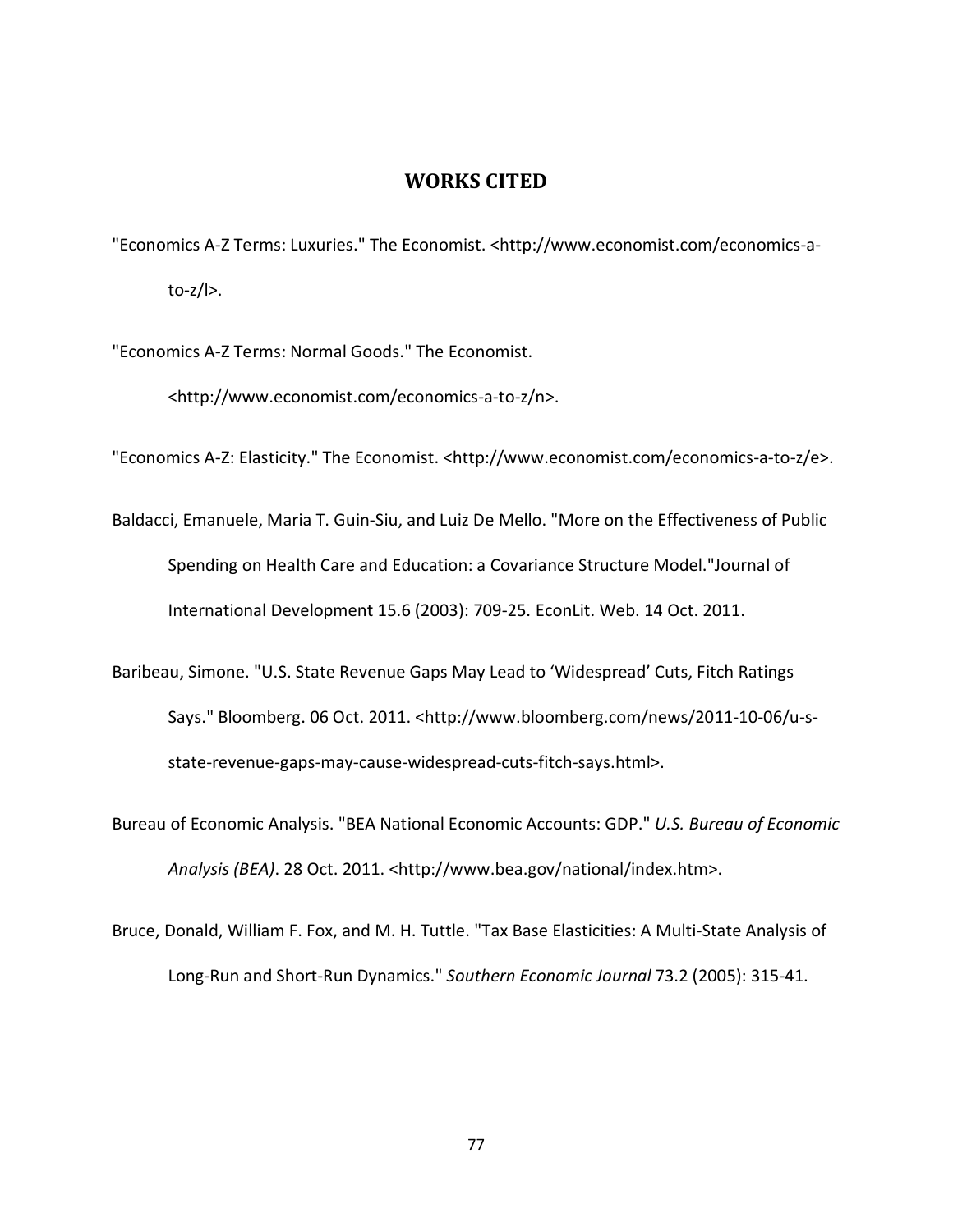Center on Budget and Policy Priorities. "Policy Basics: The ABCs of State Budgets." Center on Budget and Policy Priorities. 28 Jan. 2010..

<http://www.cbpp.org/cms/index.cfm?fa=view>.

Center on Budget and Policy Priorities. "Policy Basics: Where Do Our Federal Tax Dollars Go?" Center on Budget and Policy Priorities. 15 Apr. 2011.

<http://www.cbpp.org/cms/index.cfm?fa=view>.

Centers for Medicare & Medicaid Services. "Historical National Health Expenditure

Data."Centers for Medicare & Medicaid Services. 1 Aug. 2011.

<https://www.cms.gov/nationalhealthexpenddata/02\_nationalhealthaccountshistorical. asp>.

Centers for Medicare & Medicaid Services. "National Health Expenditures 2009 Highlights."Centers for Medicare and Medicaid Services CMS. 11 Apr. 2011. <https://www.cms.gov/nationalhealthexpenddata/downloads/highlights.pdf>.

Centers for Medicare & Medicaid Services. Health Expenditures by State of Provider, 1980- 2004. Rep. Centers for Medicare and Medicaid Services, 14 June 2011. <https://www.cms.gov/NationalHealthExpendData/downloads/proj2009.pdf>.

Centers for Medicare & Medicaid Services. National Health Expenditure Projections 2010-2020. Rep. 21 Sept. 2011.

<https://www.cms.gov/NationalHealthExpendData/downloads/proj2010.pdf>.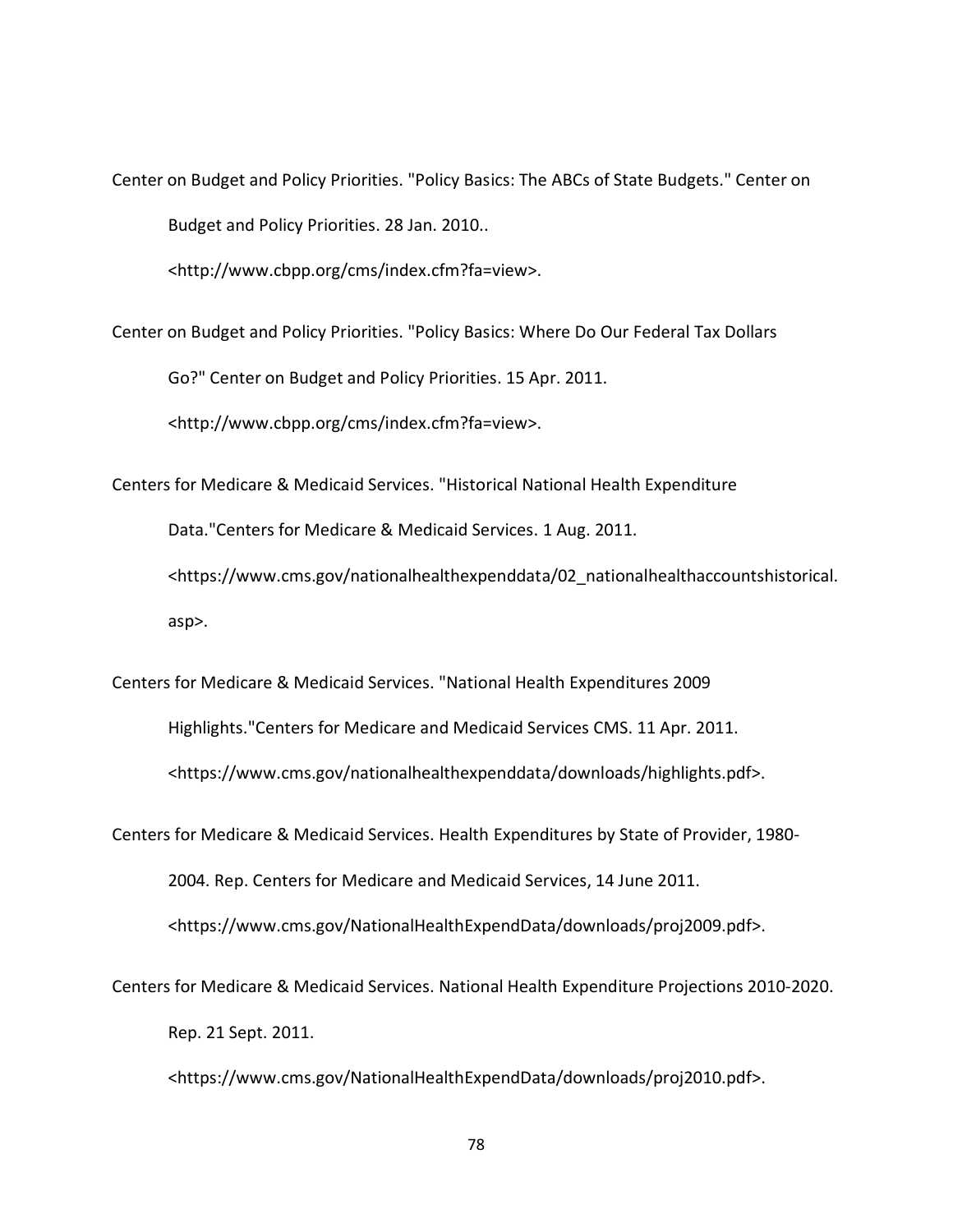- Craig, Steven G., and Edward C. Hoang. "State Government Response to Income Fluctuations: Consumption, Insurance, and Capital Expenditures." Regional Science and Urban Economics 41.4 (2011): 343-51. Academic Search Premier.
- Dadayan, Lucy. "Data Alert: State Revenues Grow Again, Institute Reports." The Nelson A. Rockefeller Institute of Government. 1 Sept. 2011.

<http://www.rockinst.org/newsroom/data\_alerts/2011/09-01.aspx>.

- Di Matteo, L. "The Income Elasticity of Health Care Spending A Comparison of Parametric and Nonparametric Approaches." European Journal Health of Economics 4.1 (2003): 20-29.
- Frank, Robert. "The Price of Taxing the Rich WSJ.com." The Wall Street Journal. 26 Mar. 2011. <http://online.wsj.com/article/SB10001424052748704604704576220491592684626.ht ml>.
- Freeman, Donald G. "Is Health Care a Necessity or a Luxury? Pooled Estimates of Income Elasticity from US State-level Data." Applied Economics 35.5 (2003): 495-502.EconLit.
- Gallet, Craig. "A Comparative Analysis of the Demand for Higher Education: Results from a Meta-analysis of Elasticities." Economics Bulletin 9.7 (2007): 1-14. 9 Apr. 2007. Web. 14 Oct. 2011. <http://www.accessecon.com/pubs/EB/2007/Volume9/EB-07I20002A.pdf>.
- Getzen, Thomas E. "Health Care Is an Individual Necessity and a National Luxury: Applying Multilevel Decision Models to the Analysis of Health Care Expenditures." Journal of Health Economics 19.2 (2000): 259-70. EconLit.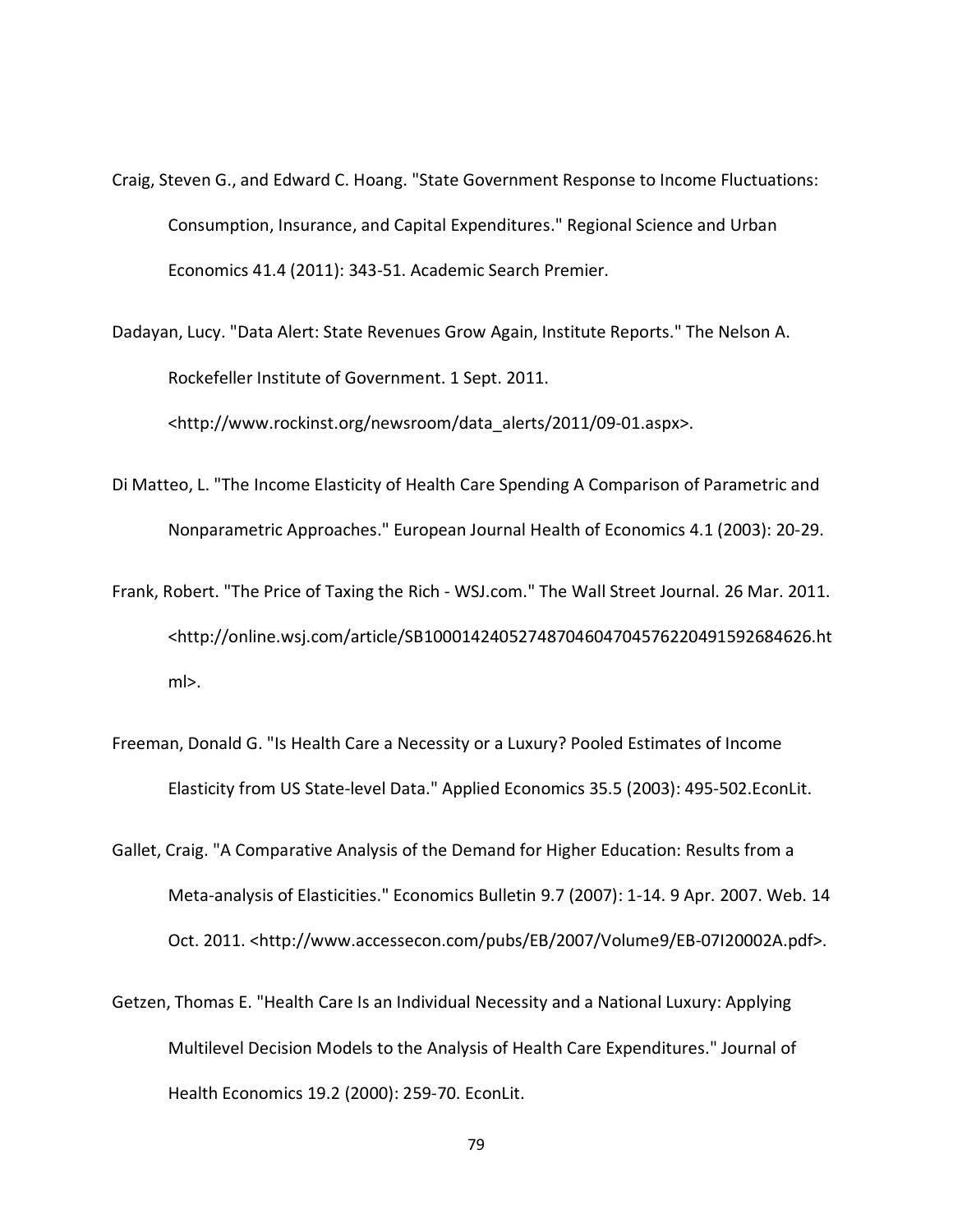- Johnson, Nicholas, and Andrew Nicholas. "State Revenues Plummet." Center on Budget and Policy Priorities. 12 Nov. 2008. Web. 31 Oct. 2011. <http://www.cbpp.org/files/10-24- 08sfp.pdf>.
- Johnson, Nicholas, Iris J. Lav, and Kevin Carey. "New Estimates Show State Fiscal Conditions Continue to Worsen."http://www.cbpp.org/archiveSite/12-11-01sfp.pdf. 11 Dec. 2001.
- Johnson, Nicholas, Phil Oliff, and Erica Williams. "An Update on State Budget Cuts." Center on Budget and Policy Priorities. 9 Feb. 2011. <http://www.cbpp.org/files/3-13-08sfp.pdf>.
- Leachman, Michael, Erica Williams, and Nicholas Johnson. "New Fiscal Year Brings Further Budget Cuts to Most States, Slowing Economic Recovery." Center on Budget and Policy Priorities. 28 June 2011. <http://www.cbpp.org/cms/index.cfm?fa=view>.
- Lutz, Byron, Raven Molloy, and Hui Shan. "The Housing Crisis and State and Local Government Tax Revenue: Five Channels." Regional Science and Urban Economics41.4 (2011): 306- 19. Academic Search Premier.
- McNichol, Elizabeth, Phil Oliff, and Nicholas Johnson. "States Continue to Feel Recession's Impact." Center on Budget and Policy Priorities. 17 June 2011. <http://www.cbpp.org/cms/index.cfm?fa=view>.
- Moscone, F., and E. Tosetti. "Health Expenditure and Income in the United States." Health Economics 19.12 (2010): 1385-403. 19 Oct. 2009.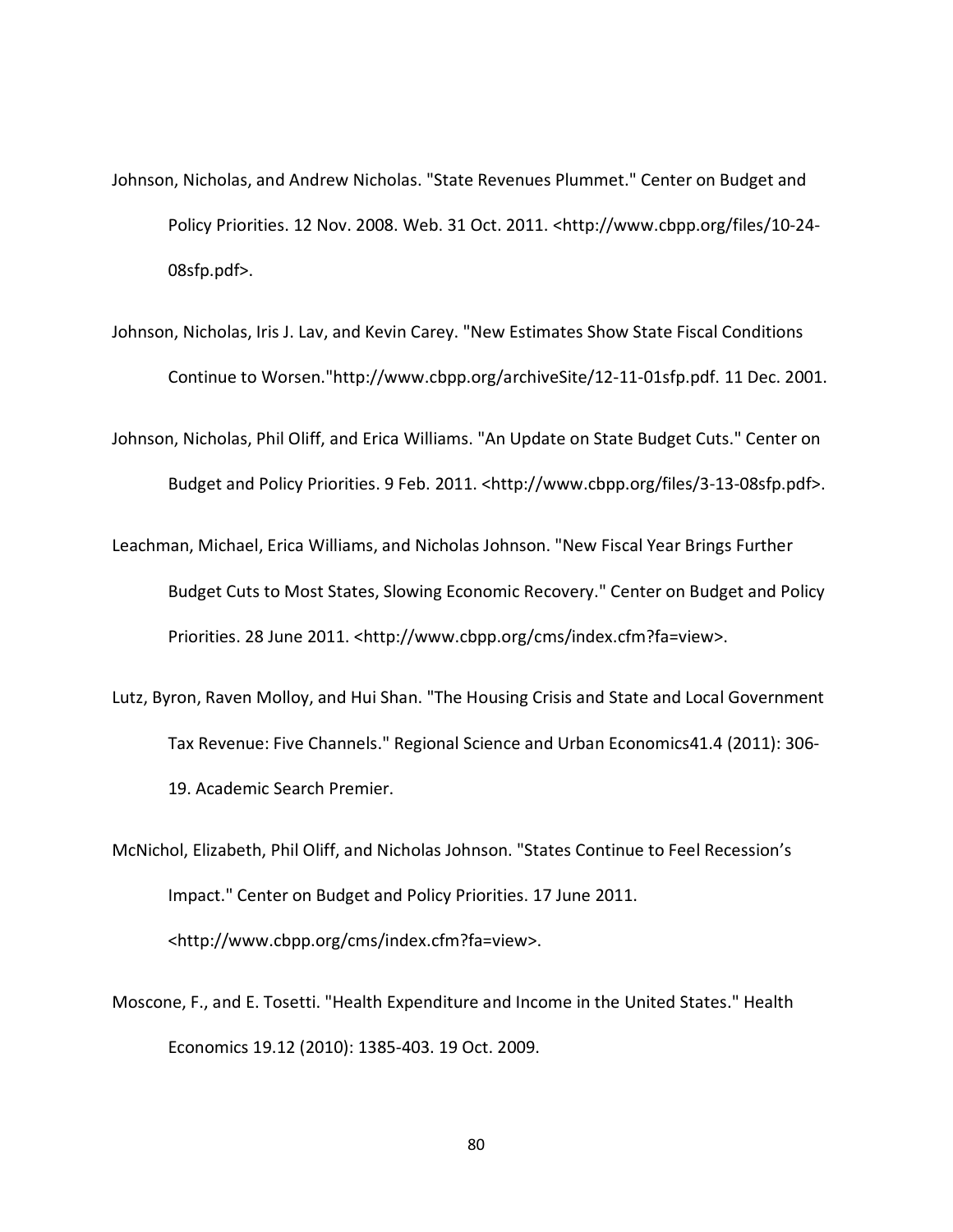National Association of State Budget Officers. "State Expenditure Report Archives." *The National Association of State Budget Officers*..

<http://nasbo.org/Publications/StateExpenditureReport/StateExpenditureReportArchiv es/tabid/107/Default.aspx>

National Bureau of Economic Research."The NBER's Business Cycle Dating Committee." The National Bureau of Economic Research. 20 Sept. 2010.

<http://www.nber.org/cycles/recessions.html>.

National Bureau of Economic Research. "US Business Cycle Expansions and Contractions."National Bureau of Economic Research. 20 Sept. 2010. <http://www.nber.org/cycles.html>.

National Center for Education Statistics. "Fast Facts: How much money does the United States spend on public elementary and secondary schools?" National Center for Education Statistics (NCES). <http://nces.ed.gov/fastfacts/display.asp?id=66>.

National Center for Education Statistics. "Table 18. Actual and Projected Numbers for Current Expenditures and Current Expenditures per Pupil in Fall Enrollment for Public Elementary and Secondary Education: 1995–96 through 2020–21." National Center for Education Statistics (NCES).

<http://nces.ed.gov/programs/projections/projections2020/tables/table\_18.asp>.

81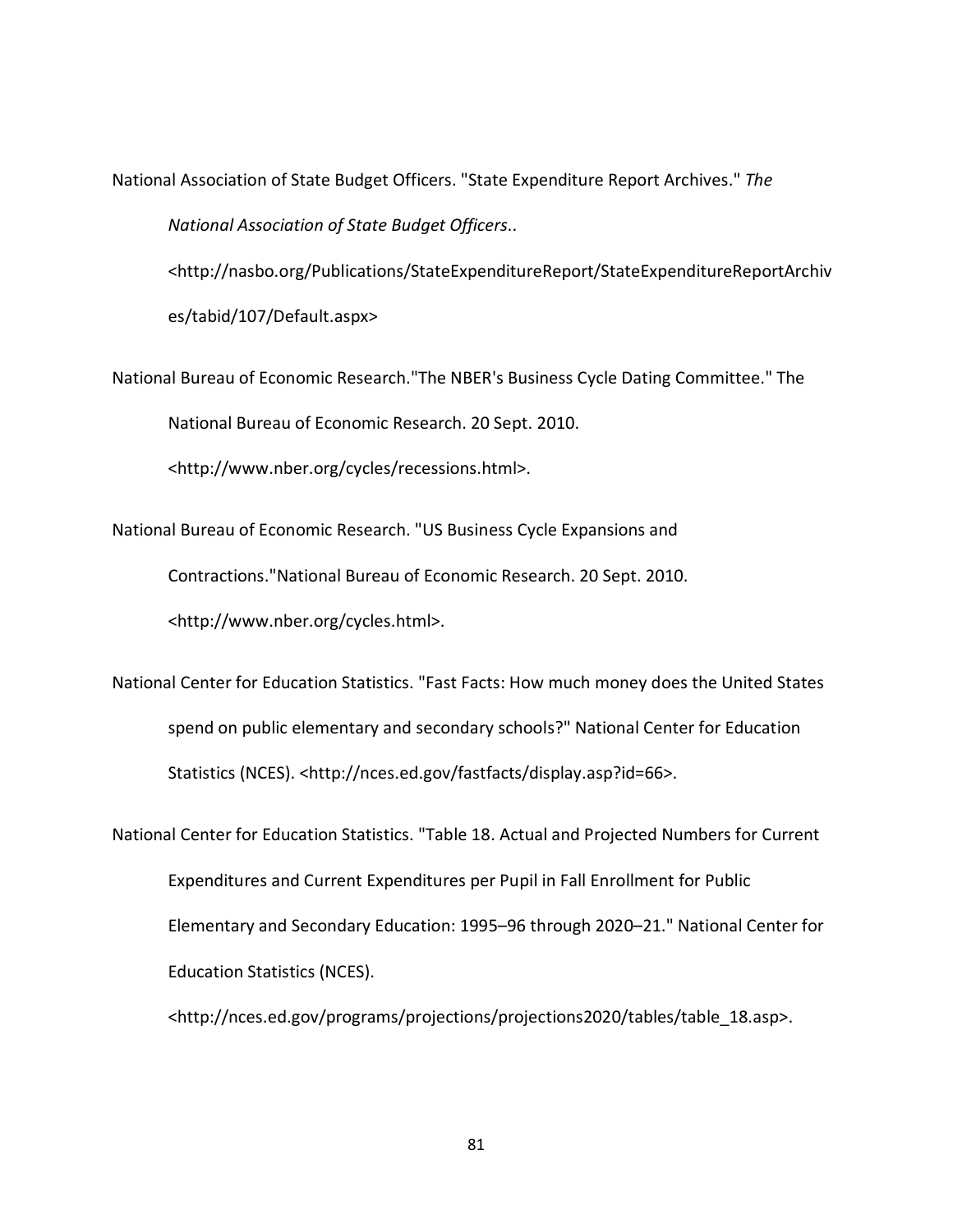- National Conference of State Legislatures. "State Balanced Budget Requirements." NCSL. 12 Apr. 1999. <http://www.ncsl.org/default.aspx?tabid=12660>.
- National Conference of State Legislatures. State Budget Update: November 2008. Rep. no.

12574. Apr. 2008.

NCSL, "FY 2011 Budget Status"<http://www.ncsl.org/default.aspx?tabid=19999>

- National Conference of State Legislatures. "State Budget Update: November 2004." National Conference of State Legislatures. 11 Apr. 2005. Web. <http://www.ncsl.org/print/fiscal/sbu2005-0411.pdf>.
- Oliff, Phil, and Michael Leachman. "New School Year Brings Steep Cuts In State Funding For Schools." Center on Budget and Policy Priorities. 7 Oct. 2011. Web. <http://www.cbpp.org/files/9-1-11sfp.pdf>.

Recovery.gov. "Breakdown of Funding." Recovery.gov.

<http://www.recovery.gov/Transparency/fundingoverview/Pages/fundingbreakdown.as px>.

- Schmidt, S., and T. Mccarty. "Estimating Permanent and Transitory Income Elasticities of Education Spending from Panel Data." Journal of Public Economics 92.10-11 (2008): 2132-145. EconLit.
- Sobel, Russell S., and Randall G. Holcombe. "Measuring the Growth and Variability of Tax Bases Over the Business Cycle." National Tax Journal 49.4 (1996): 535-52. Dec. 1996.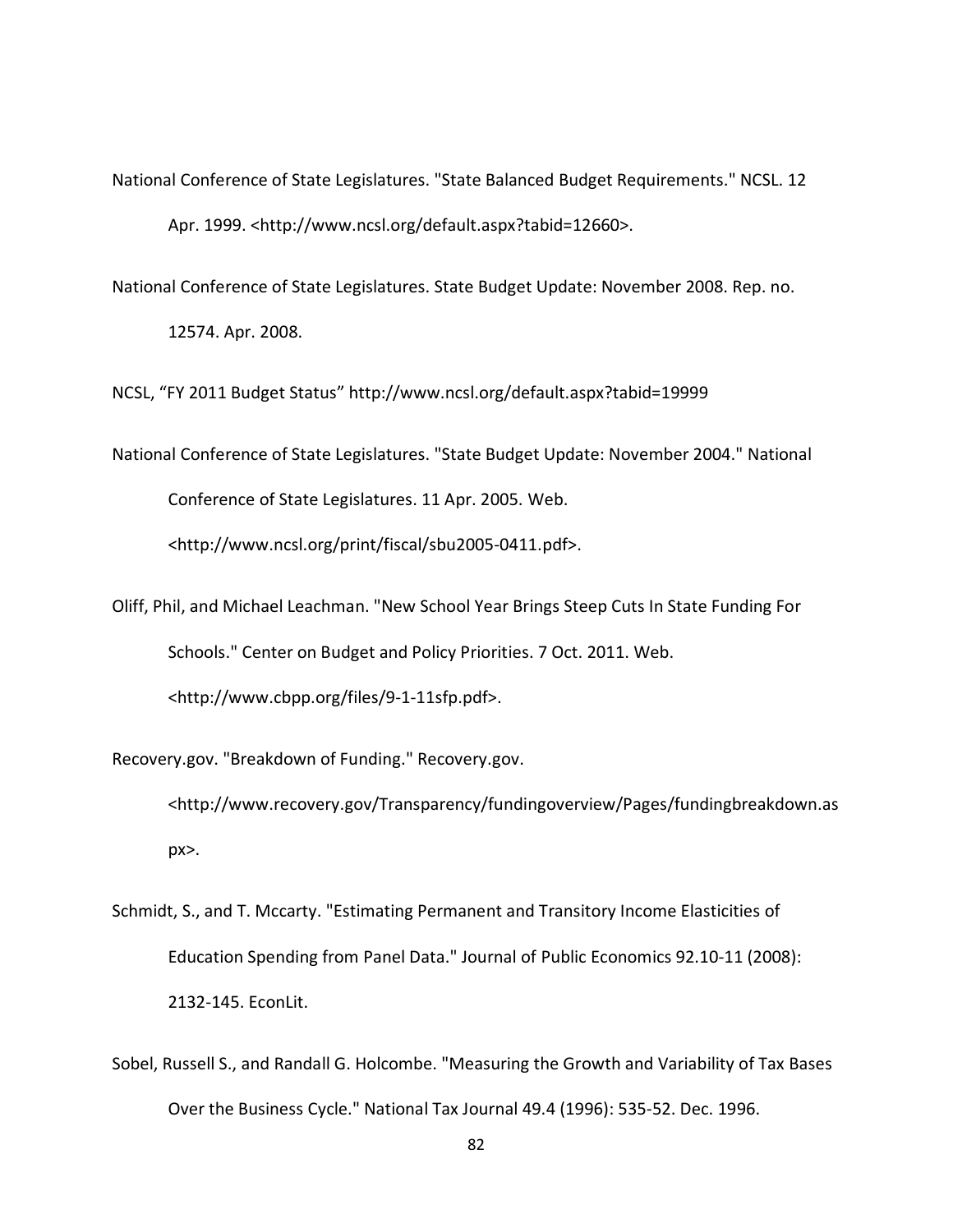Tax Policy Center. "How Do State Income Taxes Work?" Tax Policy Center.

<http://www.taxpolicycenter.org/briefing-book/state-local/specific/income.cfm>.

The Tax Foundation. "State Individual Income Tax Rates, 2000-2011." The Tax Foundation. 3 Mar. 2011. Web. <http://www.taxfoundation.org/taxdata/show/228.html>.

United States Census Bureau. "Public Education Finances: 2009." May 2011. Web. <http://www2.census.gov/govs/school/09f33pub.pdf>.

United States Census Bureau. "State Government Tax Collections." *U.S. Census Bureau*. 23 Mar. 2011. Web. 12 Nov. 2011. <http://www.census.gov/govs/statetax/>.

United States Department of Health and Human Services. "\$15 Billion in Medicaid Relief Headed To States." *United States Department of Health and Human Services*. <http://www.hhs.gov/recovery/programs/medicaidfmap.html>.

Wall Street Journal. "States in the Red - The Wall Street Journal Online - Interactive Graphics." Wall Street Journal. 24 May 2011. <http://s.wsj.net/public/resources/documents/st\_STATEBUDGET100414\_20100414.htm l>.

- Wang, Zijun, and Andrew J. Rettenmaier. "A Note on Cointegration of Health Expenditures and Income." Health Economics 16.6 (2006): 559-78.EconLit.
- Wang, Zijun. "The Determinants of Health Expenditures: Evidence from US State-level Data."Applied Economics 41.4 (2009): 429-35. EconLit.